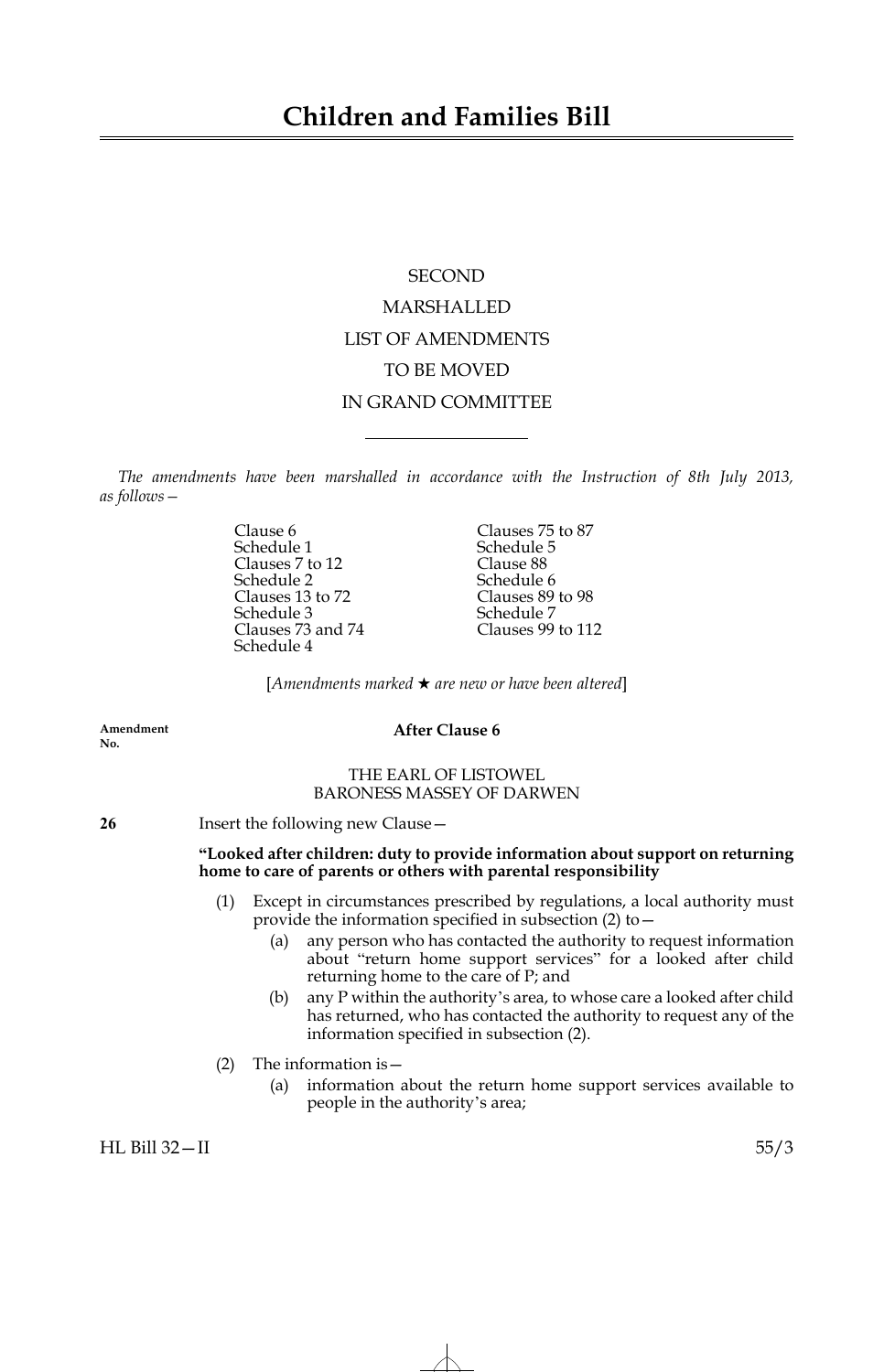## **After Clause 6**—*continued*

- (b) information about the authority's duties under section 22(3A) of the Children Act 1989 ("return home support services": personal budgets) and regulations made under it;
- (c) any other information prescribed by regulations."

# THE EARL OF LISTOWEL

# **27** Insert the following new Clause—

## **"Local authority investigation: advocacy**

In section 47 of the 1989 Act (local authority duty to investigate) after subsection (5A) insert—

- "(5AA) In meeting its duty under subsection (5A), a local authority shall give consideration to making arrangements for the provision of independent advocacy for the child in relation to any decision making meeting in the course of section 47 enquiries unless the child states that he or she does not wish to receive the services of an independent advocate.
	- (5AB) For the purposes of this subsection—
		- (a) "advocacy" means the provision of independent and confidential information, advice, representation and support to a child;
		- (b) "independent" means where the person appointed is not connected with the local authority by virtue of being—
			- (i) a member of the local authority or any of their committees or sub-committees, whether elected or co-opted;
			- (ii) an officer of the local authority employed by the Children's Services Department of that authority; or
			- (iii) a spouse or civil partner of any such person.""
- **28** Insert the following new Clause -

## **"Independent advocacy for children in reviews**

- (1) In section 26 of the 1989 Act (review of cases of looked after children, etc) in subsection (2) (regulations as to reviews) after paragraph (d) insert—
	- "(dd) requiring the authority when seeking the views of the child to make arrangements for the provision of independent advocacy for the child unless that child, being of sufficient understanding to do so, states that he or she does not wish to receive the services of an independent advocate."
- (2) For the purposes of this section—
	- (a) "advocacy" means the provision of independent and confidential information, advice, representation and support to a child;
	- (b) "independent" means where the person appointed is not connected with the local authority by virtue of being
		- a member of the local authority or any of their committees or sub-committees, whether elected or co-opted;
		- (ii) an officer of the local authority employed by the Children's Services Department of that authority; or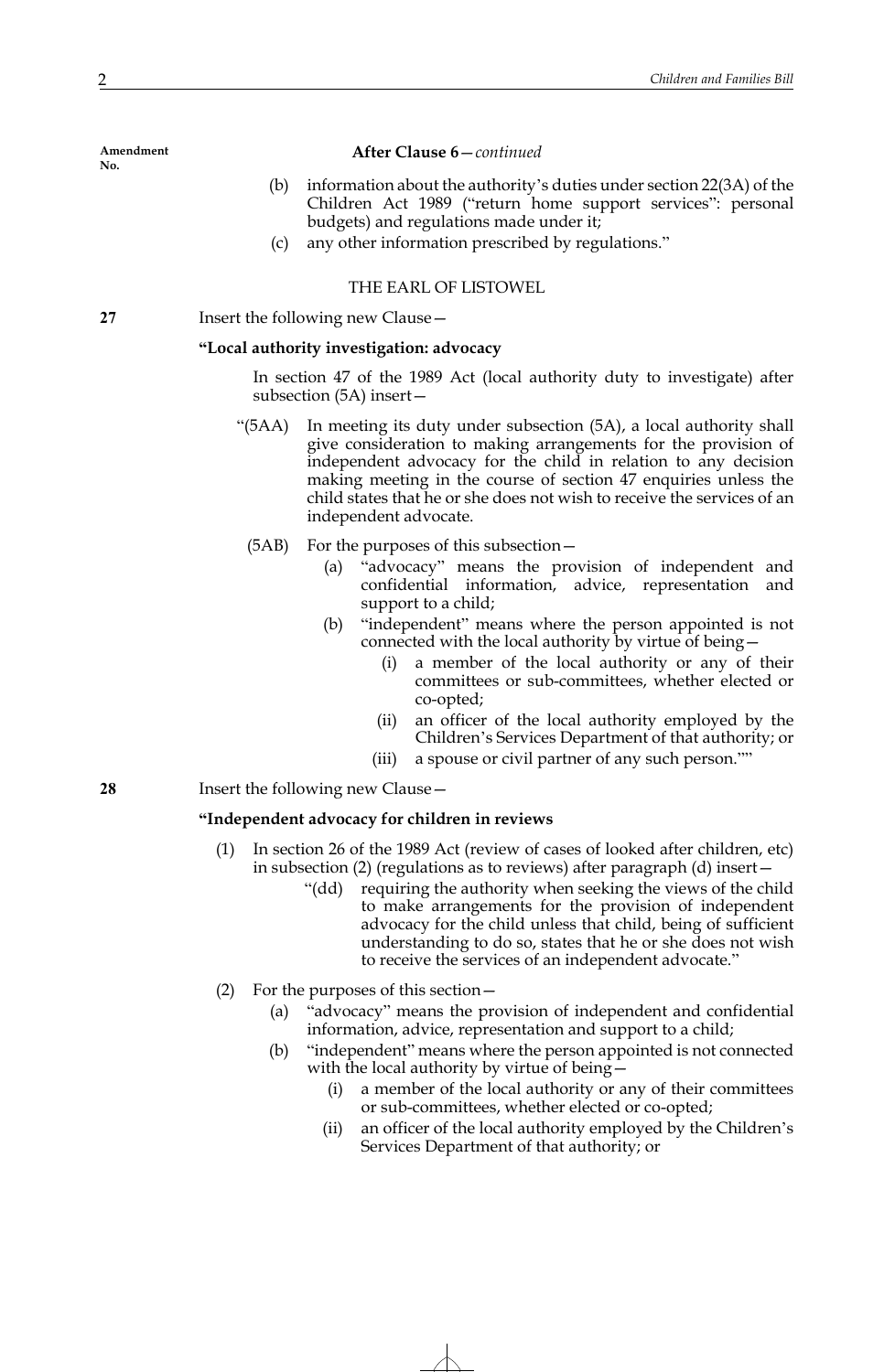#### **After Clause 6**—*continued*

(iii) a spouse or civil partner of any such person.""

## THE EARL OF LISTOWEL BARONESS MASSEY OF DARWEN

**29** Insert the following new Clause—

#### **"Looked after children returning to care**

- (1) Whenever a local authority decide that a looked after child should return to the care of P, the local authority must assess and monitor the support needs of the child and P for as long as is necessary to safeguard and promote the child's welfare.
- (2) After carrying out an assessment of the support needs of a looked after child in accordance with subsection (1), the local authority must provide a child in care, and, in the case of formerly accommodated children, offer to provide, "return home support services" to meet identified the support needs for as long as is necessary to safeguard and promote the child's welfare.
- (3) Whenever the local authority provide "return home support services" under subsection (2), they must prepare a personal budget if asked to do so by P or the child or (in prescribed circumstances) a person of a prescribed description.
- (4) The authority should prepare a "personal budget" if they identify an amount as available to secure return home support services that they have decided to provide, with a view to the recipient being involved in securing those services.
- (5) Regulations may make provision about personal budgets, in particular—
	- (a) about requests for personal budgets;
	- (b) about the amount of a personal budget;
	- (c) about the sources of the funds making up a personal budget;
	- (d) for payments ("direct payments") representing all or part of a personal budget to be made to the recipient, or (in prescribed circumstances) a person of a prescribed description, in order to secure any return home support services to which the budget relates;
	- (e) about the description of the return home support services to which personal budgets and direct payments may (and may not) relate;
	- (f) for a personal budget or direct payment to cover the agreed cost of the return home support services to which the budget or payment relates;
	- (g) about when, how, to whom and on what conditions direct payments may (and may not) be made;
	- (h) about when direct payments may be required to be repaid and the recovery of unpaid sums;
	- (i) about conditions with which a person or body making direct payments must comply before, after or at the time of making a direct payment;
	- (j) about arrangements for providing information, advice or support in connection with personal budgets and direct payments.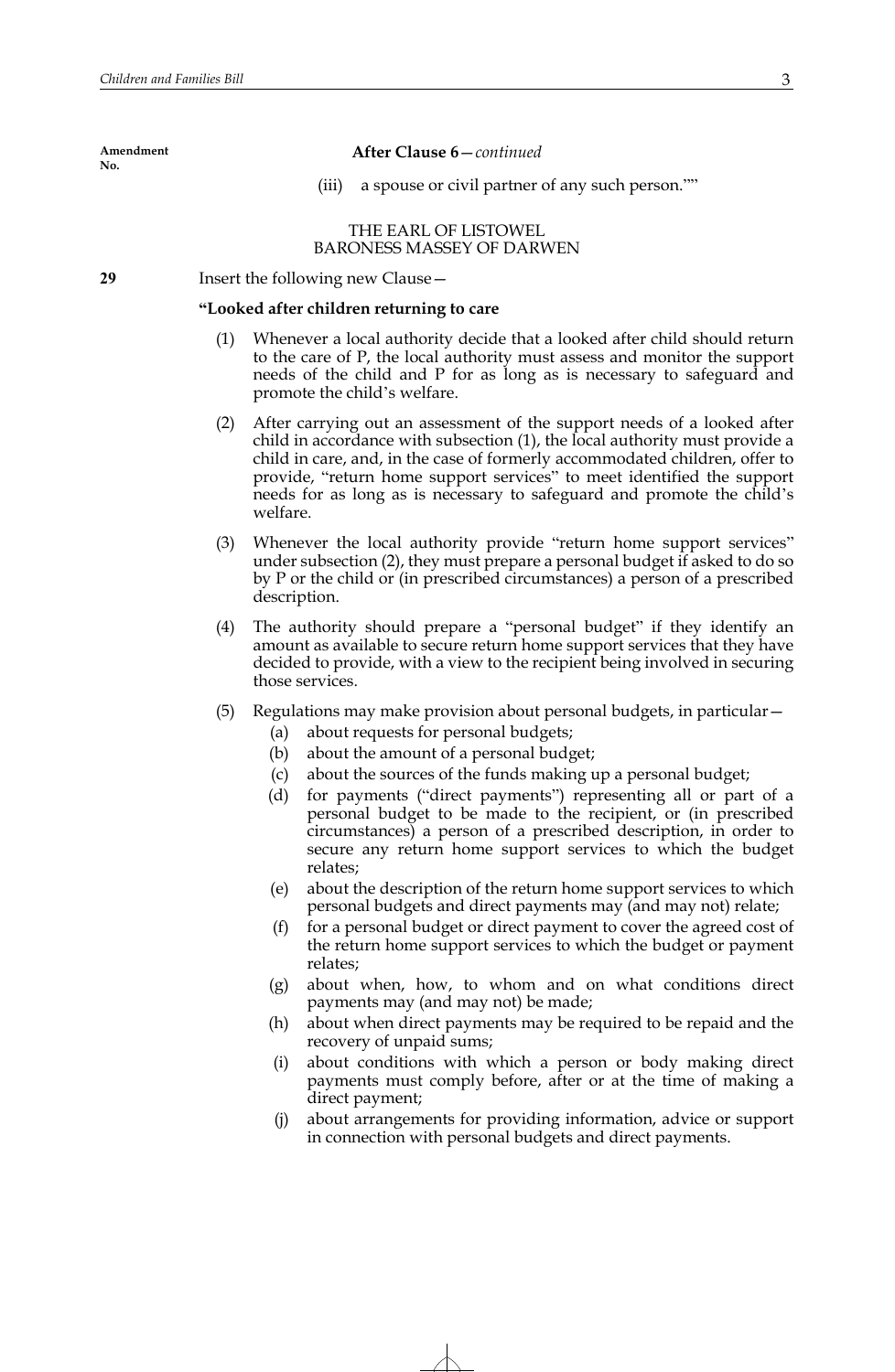## **After Clause 6**—*continued*

- (6) If the regulations include provision authorising direct payments, they must—
	- (a) require the consent of the recipient, or (in prescribed circumstances) a person of a prescribed description, to be obtained before direct payments are made;
	- (b) require the authority to stop making direct payments where the required consent is withdrawn.
- (7) Any return home support services secured by means of direct payments made by a local authority are to be treated as support services provided by the authority for all purposes, subject to any prescribed conditions or exceptions.
- (8) In this section "prescribed" means prescribed by regulations."

## BARONESS MASSEY OF DARWEN

**30** Insert the following new Clause—

## **"Special guardianship support services: duty to provide information**

In Part 2 of the Children Act 1989 (special guardianship support service) after section 14F insert—

## **"14H Special guardianship support services: duty to provide information**

- (1) Except in circumstances prescribed by regulations, a local authority in England must provide the information specified in subsection (2) to—
	- (a) any person who has contacted the authority to request information about special guardianship support;
	- (b) any person within the authority's area who the authority are aware is a special guardian for a child; and
	- (c) any person within the authority's area who is a special guardian and has contacted the authority to request any of the information specified in subsection (2).
- (2) The information is—
	- (a) information about the special guardianship support services available to people in the authority's area;
	- (b) information about the right to request an assessment under section 14F (assessments etc for special guardianship support services), and the authority's duties under that section and regulations made under it;
	- (c) information about the authority's duties under section 14G (special guardianship support services: personal budgets) (as inserted by section (*Special guardianship support services: personal budgets*) of the Children and Families Act 2014) and regulations made under it;
	- (d) any other information prescribed by regulations.""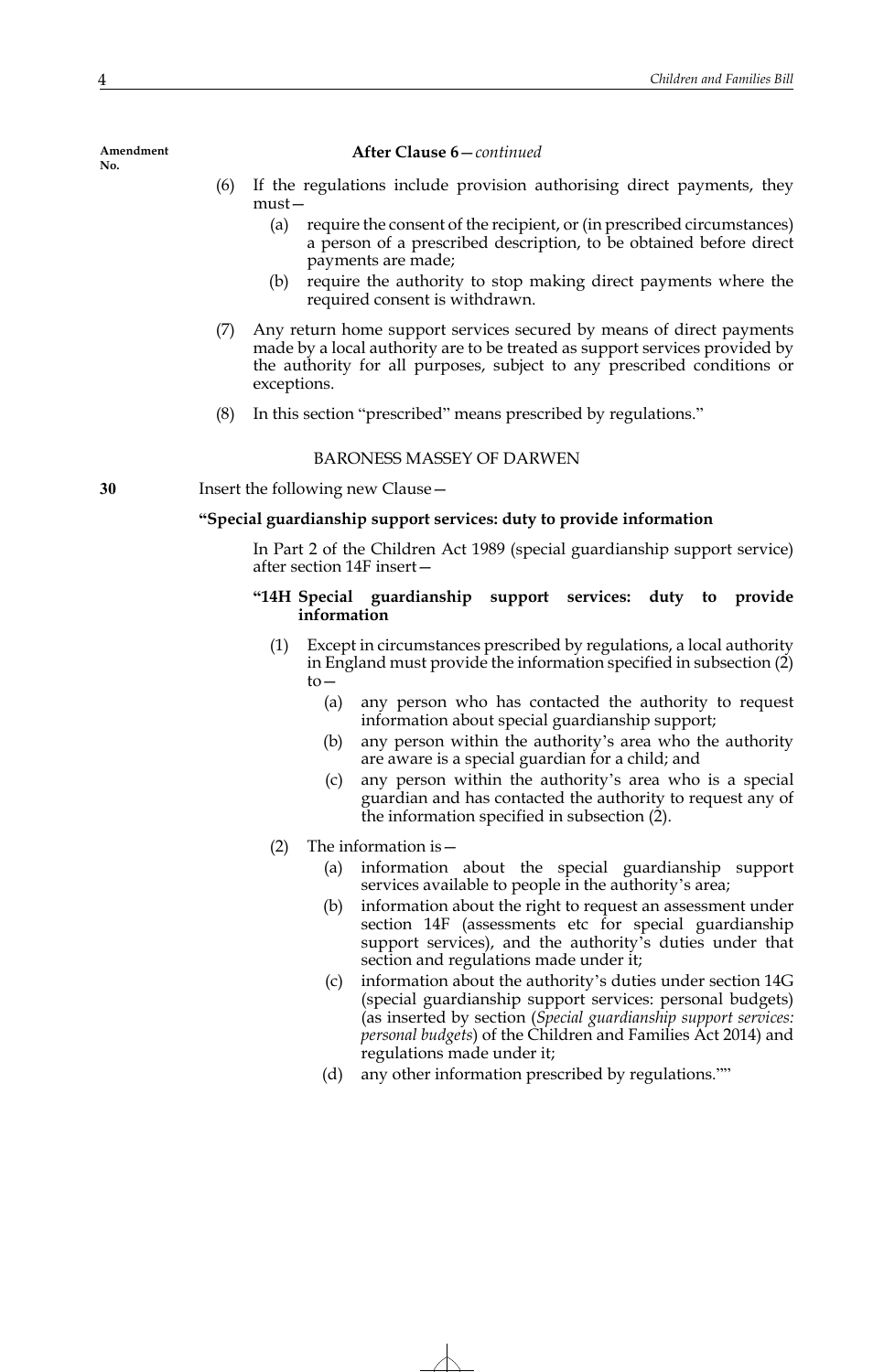#### **Amendment**

**No.**

# **After Clause 6**—*continued*

**31** Insert the following new Clause—

# **"Special guardianship support services: personal budgets**

In Part 2 of the Children Act 1989 (special guardianship support service) after section 14F insert—

# **"14G Special guardianship support services: personal budgets**

- (1) This section applies where—
	- (a) after carrying out an assessment under section 14F, a local authority in England decide to provide any special guardianship support services to a person ("the recipient"), and
	- (b) the recipient is a child being cared for by a special guardian or a special guardian.
- (2) The local authority must prepare a personal budget for the recipient if asked to do so by the recipient or (in prescribed circumstances) a person of a prescribed description.
- (3) The authority must prepare a "personal budget" for the recipient if they identify an amount as available to secure the special guardianship support services that they have decided to provide, with a view to the recipient being involved in securing those services.
- (4) Regulations may make provision about personal budgets, in particular—
	- (a) about requests for personal budgets;
	- (b) about the amount of a personal budget;
	- (c) about the sources of the funds making up a personal budget;
	- (d) for payments ("direct payments") representing all or part of a personal budget to be made to the recipient, or (in prescribed circumstances) a person of a prescribed description, in order to secure any special guardianship support services to which the budget relates;
	- (e) about the description of special guardianship support services to which personal budgets and direct payments may (and may not) relate;
	- (f) for a personal budget or direct payment to cover the agreed cost of the special guardianship support services to which the budget or payment relates;
	- (g) about when, how, to whom and on what conditions direct payments may (and may not) be made;
	- (h) about when direct payments may be required to be repaid and the recovery of unpaid sums;
	- (i) about conditions with which a person or body making direct payments must comply before, after or at the time of making a direct payment;
	- (j) about arrangements for providing information, advice or support in connection with personal budgets and direct payments.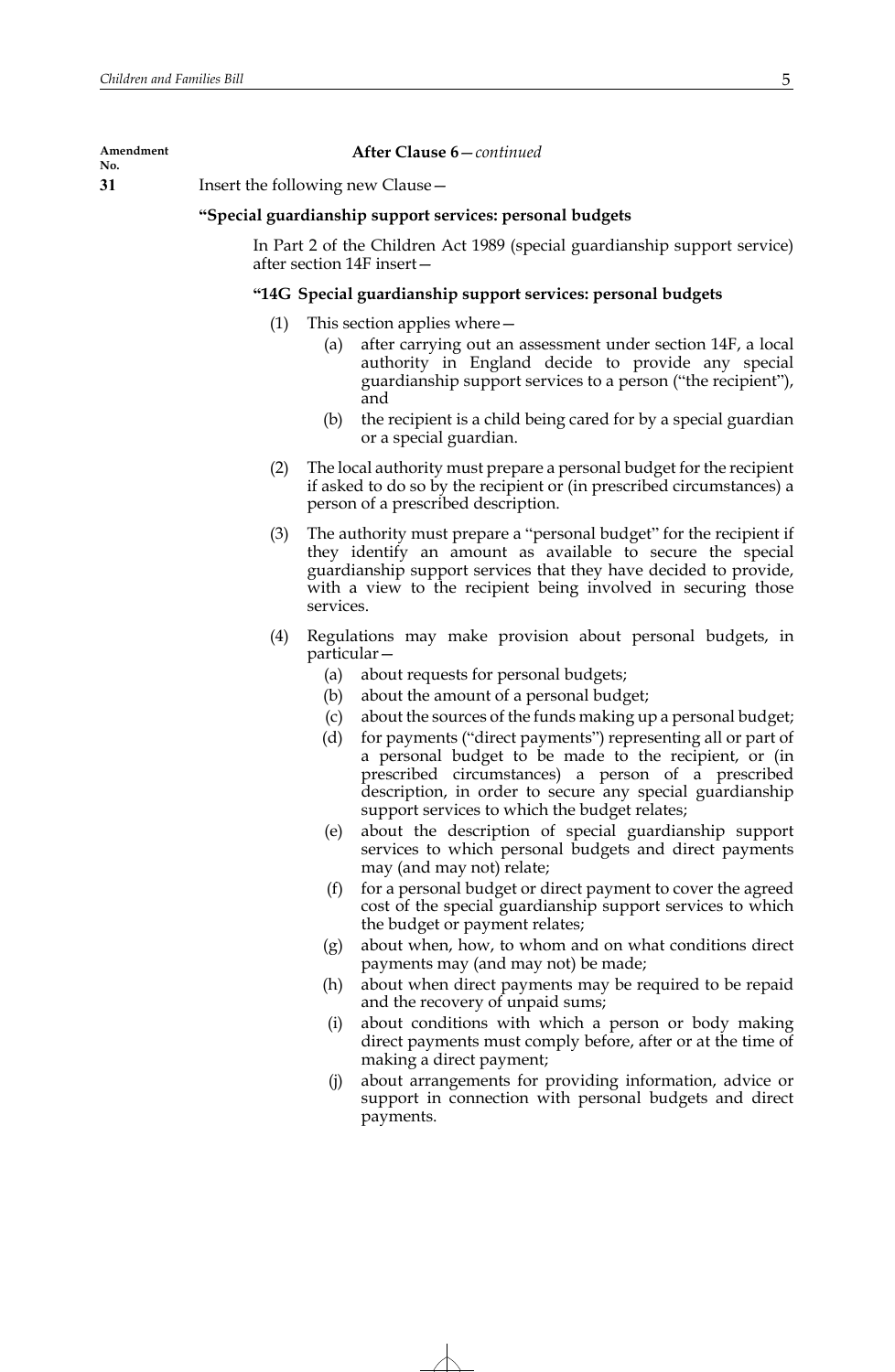## **After Clause 6**—*continued*

- (5) If the regulations include provision authorising direct payments, they must—
	- (a) require the consent of the recipient, or (in prescribed circumstances) a person of a prescribed description, to be obtained before direct payments are made;
	- (b) require the authority to stop making direct payments where the required consent is withdrawn.
- (6) Any special guardianship support services secured by means of direct payments made by a local authority are to be treated as special guardianship support services provided by the authority for all purposes, subject to any prescribed conditions or exceptions.
- (7) In this section "prescribed" means prescribed by regulations.""

#### **Clause 7**

# BARONESS HUGHES OF STRETFORD BARONESS JONES OF WHITCHURCH

**32** Page 5, line 30, at end insert—

" $(2A)$  In subsection  $(1)$ , after paragraph  $(d)$  insert —

"(e) his siblings (whether of the whole or half blood).""

# **After Clause 7**

# BARONESS YOUNG OF HORNSEY THE EARL OF LISTOWEL BARONESS MASSEY OF DARWEN

**33** Insert the following new Clause—

## **"Care leavers' access to personal information**

- (1) It shall be the duty of every local authority and voluntary organisation that looks after or provides accommodation for a child or young person to maintain such records as prescribed by regulations.
- (2) Regulations under subsection (1) may provide for the transfer of records held by a voluntary organisation comprehensive information from the records relating to their personal history, family background and time in care.
- (3) A care leaver has the right, at his request, to receive from the local authority or voluntary organisation comprehensive information from the records relating to their personal history, family background and time in care while they were a looked after child or young person, and such information will include personal sensitive data and also identifying information about other family members, acquaintances and significant others.
- (4) Subsections (1) and (3) do not apply to a request for information in circumstances where the local authority or voluntary organisation is authorised by regulations to withhold the information or any part of it.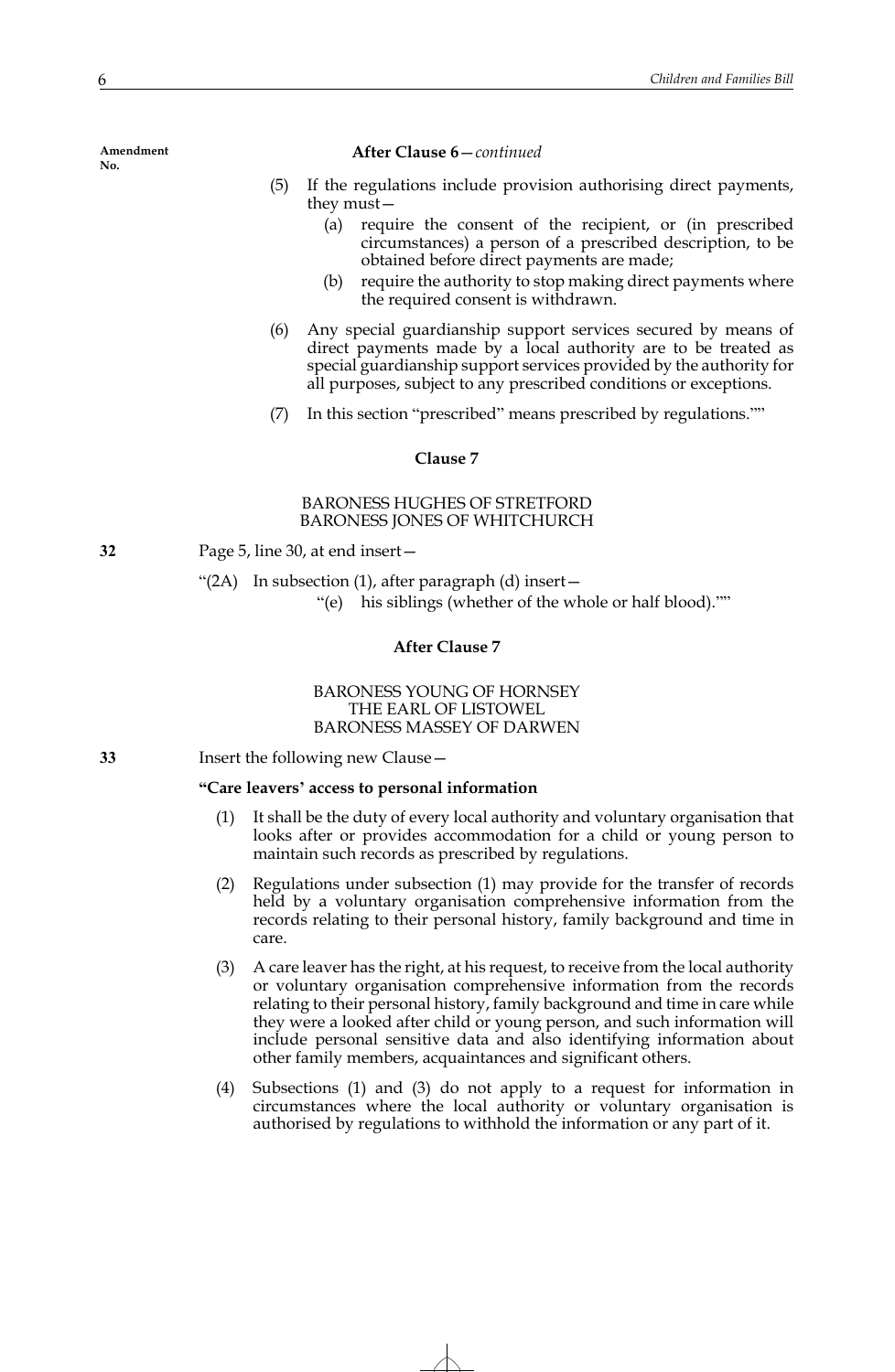#### **After Clause 7**—*continued*

- (5) Local authorities and voluntary organisations have a duty to provide appropriate and reasonable support on request, including information and advice, along with explanations of the process of redaction, the offer of appropriate counselling and access to intermediary services to care leavers having received their care records.
- (6) The regulations may provide for the circumstances in which the local authority or voluntary organisation holding the records may arrange for another local authority or voluntary organisation near the care leaver's home to provide access to the records and support.
- (7) In this section, "care leaver" refers to a person aged 16 and over who, while they were a child or young person, was in the care of or looked after or accommodated by a local authority or voluntary organisation.
- (8) It shall be a defence to any allegation of unlawful disclosure of data under the Data Protection Act by the data controller, if it can be shown that the data controller has made a reasonable examination of the data and has satisfied himself as to the need to disclose data and identities of individuals whose consent has not been obtained under section 7(4) of the Act having regard to the needs of the care leaver as set out elsewhere in this Act."

## **Clause 8**

# BARONESS HAMWEE BARONESS WALMSLEY

**34** Page 6, line 44, at end insert—

" $($ ) the benefit to the child of an order under subsection  $(2)$ ,"

## **Clause 9**

## BARONESS MASSEY OF DARWEN

**35** Page 9, line 15, at end insert "and section 23B(8A) and monitoring and evaluating the effectiveness of that local authority in discharging its duties under sections 23C(4B) and 23CA and advising them on ways to improve"

## LORD TOUHIG

**36** Page 9, line 18, at end insert—

"(3D) A person appointed by a local authority under subsection (3B) has responsibility for allocating the pupil premium for the education of looked after children paid to the local authority pursuant to section 14 of the Education Act 2002."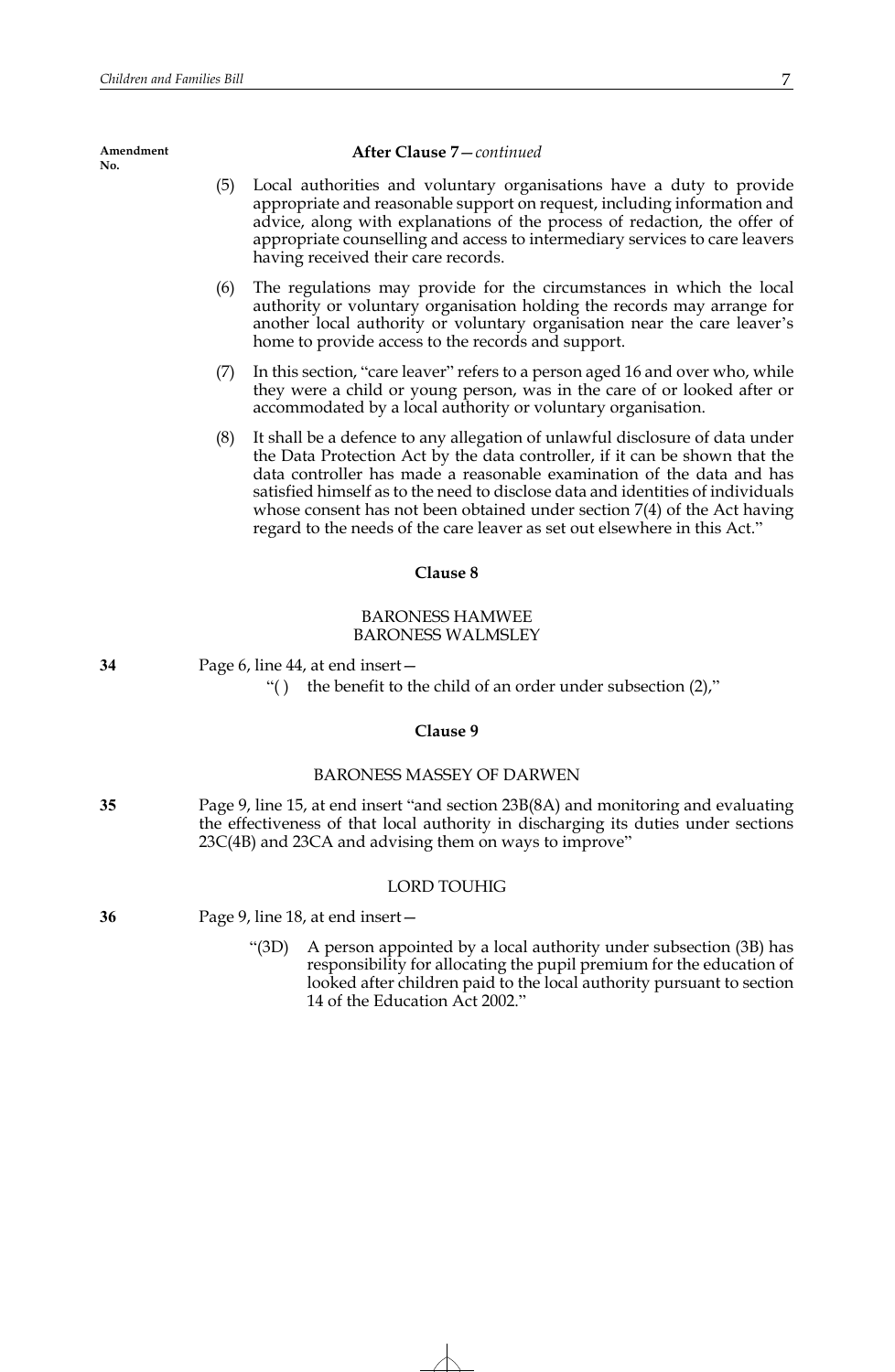#### **Clause 9**—*continued*

#### BARONESS MASSEY OF DARWEN

- **37** Page 9, line 18, at end insert—
	- "( ) In the Children Act 1989, in section 23B after subsection (8) (additional functions of the responsible authority in respect of relevant children) insert—
		- "(8A) The duty of local authorities under subsection (8) to safeguard and promote the child's welfare, includes in particular a duty to promote the child's educational achievement.""

## **After Clause 9**

# THE EARL OF LISTOWEL BARONESS YOUNG OF HORNSEY BARONESS SHARP OF GUILDFORD BARONESS WALMSLEY

**38** Insert the following new Clause—

## **"Young people resident with foster parents to remain with them until the age of 21 when they choose to do so**

- (1) Section 23C of the Children Act 1989 (continuing functions in respect of former relevant children) is amended as follows.
- (2) After subsection (4) insert—
	- "(4A) The assistance given under subsection  $(4)(c)$  shall include the continuation of accommodation with the former local authority foster parent, unless—
		- (a) the former relevant child states that he or she does not wish to continue residing in such accommodation,
		- (b) the former local authority foster parent does not wish to continue to provide accommodation, or
		- (c) it is not reasonably practicable to arrange such accommodation."
- (3) At the end insert—
	- "(11) In this section "former local authority foster parent" means a local authority foster parent within the meaning of section 22C(12) with whom the former relevant child, as a looked after child, was placed under section  $22C(6)(a)$  or  $(b)$ .""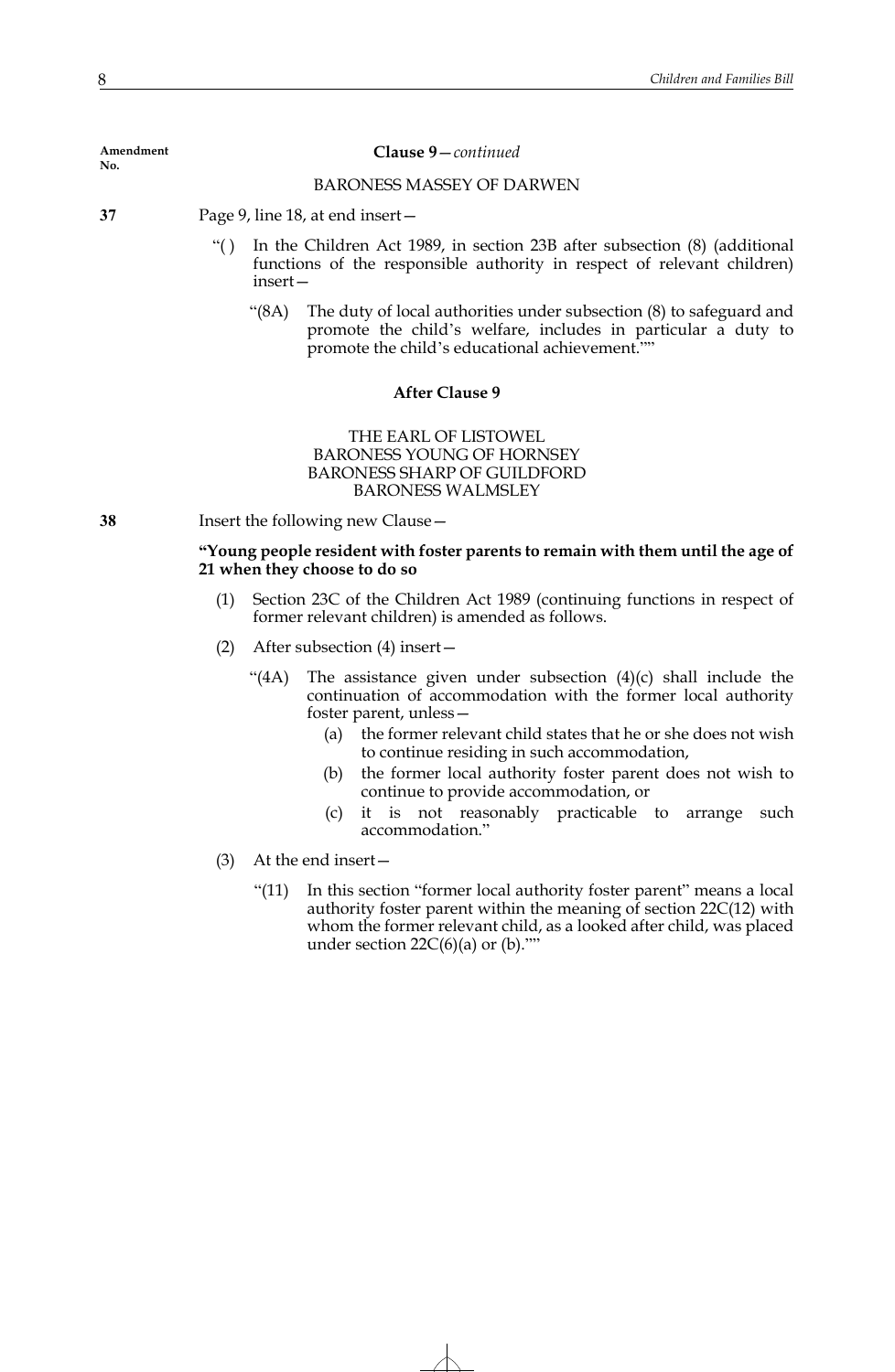## **After Clause 9**—*continued*

# BARONESS BUTLER-SLOSS LORD McCOLL OF DULWICH BARONESS HAMWEE

**39** Insert the following new Clause—

## **"Provision of accommodation for children**

In section 20 of the Children Act 1989 (provision of accommodation for children: general) after subsection (1) insert—

- "(1A) Where a local authority provides accommodation for a child identified as a victim of human trafficking who has been trafficked into England or Wales, that local authority shall have parental responsibility for that child during the period that child remains in the accommodation of the local authority or until the arrangements for the child have been completed, or both.
- (1B) Where another local authority provides accommodation for that child, that local authority shall have parental responsibility for the child during the period that child remains in the accommodation of that local authority or until the arrangements for the child have been completed, or both.""

# BARONESS HUGHES OF STRETFORD BARONESS JONES OF WHITCHURCH

**40** Insert the following new Clause—

# **"Review of impact of under-occupancy penalty on prospective adopters, prospective special guardians and foster parents**

Before the end of one year beginning with the day on which this Act is passed, the Secretary of State must—

- (a) carry out a review of the impact of the housing under-occupancy penalty on prospective adopters, prospective special guardians and foster parents, and
- (b) publish, and lay before both Houses of Parliament, a report of the conclusions of the review."

# THE EARL OF LISTOWEL

**41** Insert the following new Clause—

# **"Further assistance for welfare purposes**

- (1) Section 23CA of the Children Act 1989 (further assistance to pursue education or training) is amended as follows.
- (2) In subsection  $(1)(a)$ , at the end insert "and".
- (3) In subsection  $(1)(b)$ , omit the last "and".
- (4) Omit subsection  $(1)(c)$ .
- (5) In subsection (4), after "training", insert "or welfare".
- (6) In subsection  $(5)(a)$ , omit the last "or".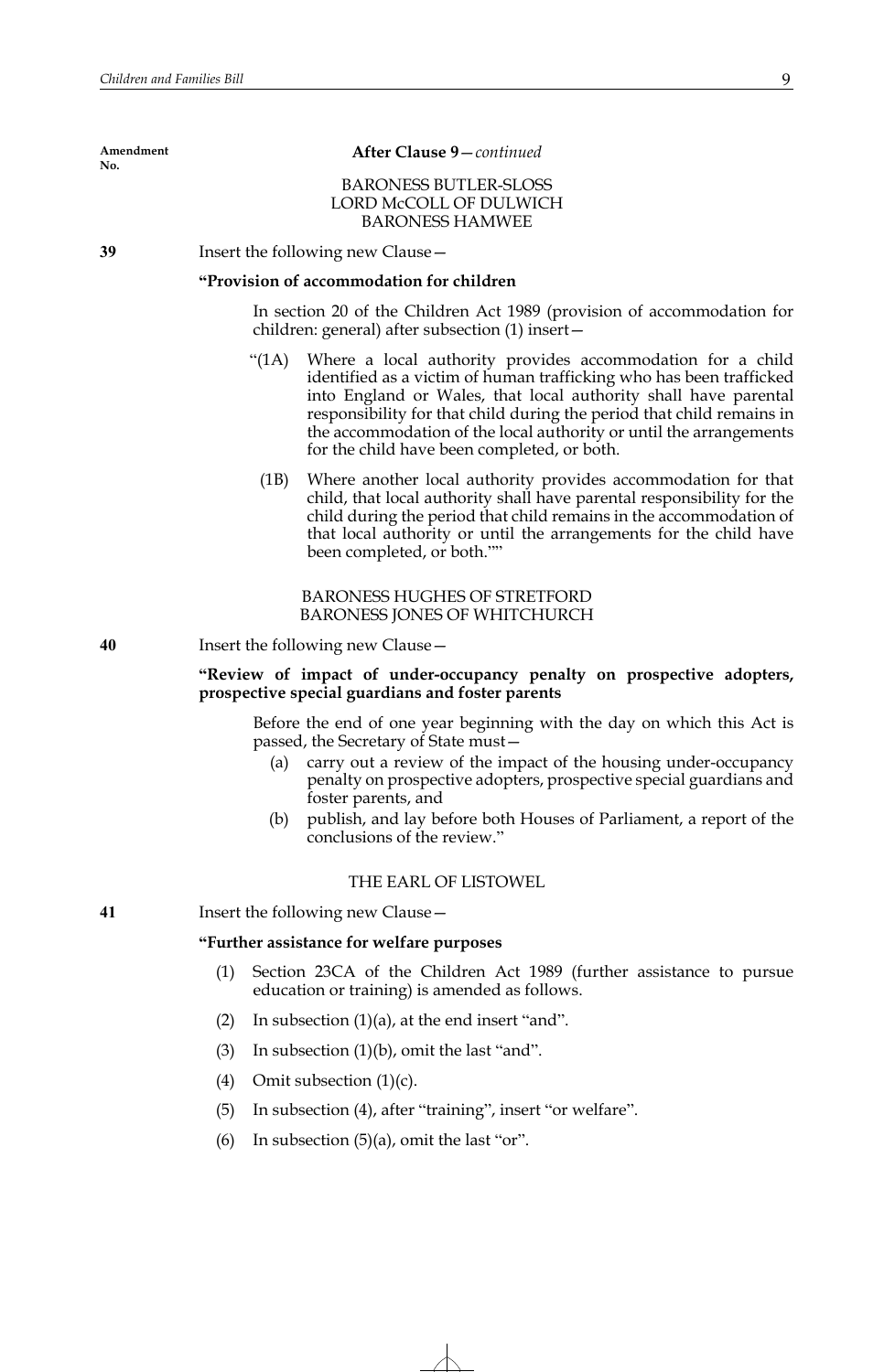## **After Clause 9**—*continued*

- (7) In subsection (5)(b), after "training", insert "or welfare".
- (8) In subsection (5), after paragraph (b) insert—
	- "(c) providing advice and support in relation to his welfare; or
	- (d) making a grant in exceptional circumstances to enable him to meet expenses connected with his welfare."
- (9) Accordingly, at the end of the section heading insert "**or for welfare purposes**"."

## LORD McCOLL OF DULWICH BARONESS MASSEY OF DARWEN

**42** Insert the following new Clause—

# **"Child trafficking guardians for children who may have been victims of human trafficking**

- (1) The Children Act 1989 is amended as follows.
- (2) After section 26A insert—

# **"26B Child trafficking guardians for children who may have been victims of human trafficking**

- (1) A child trafficking guardian shall be appointed to represent the best interests of each child who might be a victim of trafficking in human beings if the person who has parental responsibility for the child fulfils any of the conditions set out in subsection (3).
- (2) The child trafficking guardian shall have the following responsibilities to—
	- (a) advocate that all decisions taken are in the child's best interest;
	- (b) advocate for the child to receive appropriate care, accommodation, medical treatment, including psychological assistance, education, translation and interpretation services;
	- (c) advocate for the child's access to legal and other representation where necessary;
	- (d) consult with, advise and keep the child victim informed of legal rights;
	- (e) where appropriate instruct the solicitor representing the child on all matters relevant to the interests of the child arising in the course of proceedings including possibilities for appeal;
	- (f) contribute to identification of a plan to safeguard and promote the long-term welfare of the child based on an individual assessment of that child's best interests;
	- (g) keep the child informed of all relevant immigration, criminal or compensation proceedings;
	- (h) provide a link between the child and various organisations who may provide services to the child;
	- (i) assist in establishing contact with the child's family, where the child so wishes and it is in the child's best interests;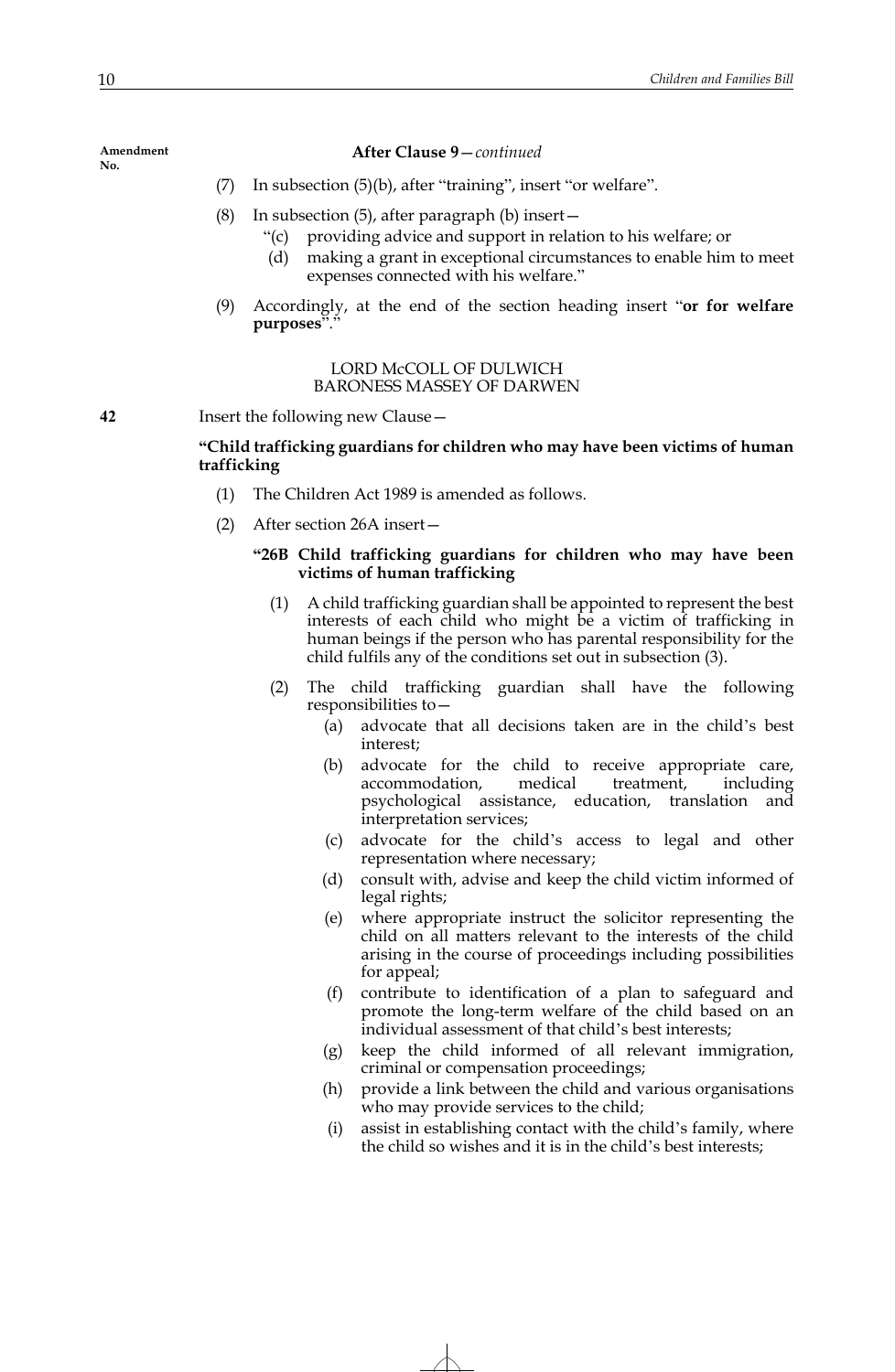## **After Clause 9**—*continued*

- (j) liaise with the UK Border Agency where appropriate;
- (k) attend all police interviews with the child; and
- (l) accompany the child whenever the child moves to new accommodation.
- (3) Subsection (1) shall apply if the person who has parental responsibility for the child—
	- (a) is suspected of taking part in the trafficking of human beings;
	- (b) has another conflict of interest with the child;
	- (c) is not in contact with the child;
	- (d) is in a country outside the United Kingdom; or
	- (e) is a local authority.
- (4) In subsection (1), a child trafficking guardian may be  $-$ 
	- (a) an employee of a statutory body;
	- (b) an employee of a recognised charitable organisation; or
	- (c) a volunteer for a recognised charitable organisation.
- (5) Where a child trafficking guardian is appointed under subsection (1), the authority of the child trafficking guardian in relation to the child shall be recognised by any relevant body.
- (6) In subsection (5), a "relevant body" means a person or organisation—
	- (a) which provides services to the child; or
	- (b) to which the child needs access in relation to being a victim.
- (7) The appropriate national authority—
	- (a) shall by order set out the arrangements for the appointment of a child trafficking guardian as soon as possible after a child is identified as a potential victim of trafficking in human beings;
	- (b) may make rules about the training courses to be completed before a person may discharge duties as a child trafficking guardian;
	- (c) shall by order set out the arrangements for the provision of support services for persons discharging duties as a child trafficking guardian; and
	- (d) shall by order designate organisations as a "recognised charitable organisation" for the purposes of this section.
- (8) In this section a child is considered to be a "potential victim of trafficking in human beings" when—
	- (a) there has been a conclusive determination that the individual is a victim of trafficking in human beings, or
	- (b) there are reasonable grounds to believe that the individual is such a victim and there has not been a conclusive determination that the individual is not such a victim.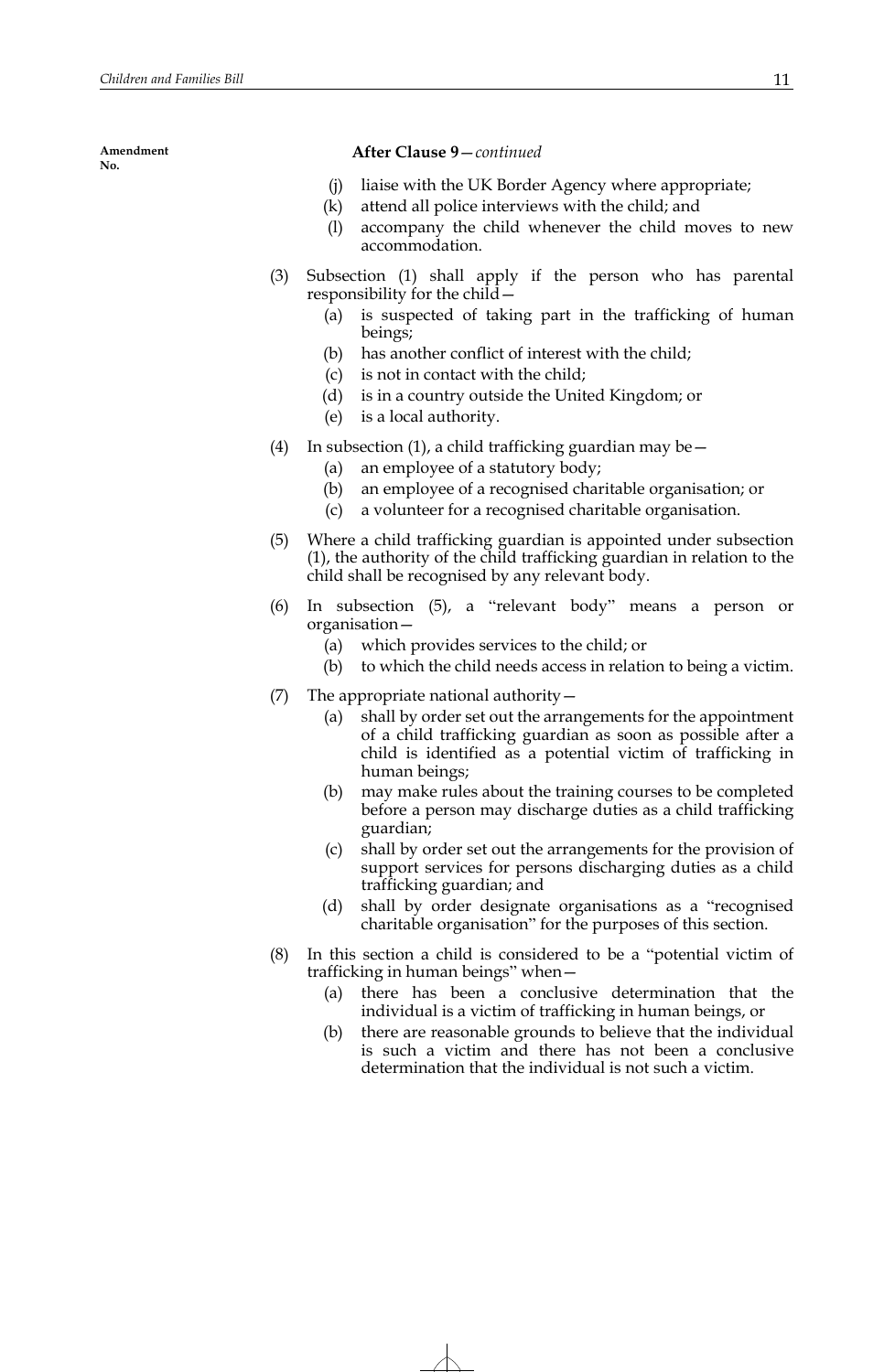#### **After Clause 9**—*continued*

- (9) For the purposes of subsection  $(8)(b)$  there are reasonable grounds to believe that an individual is a victim of trafficking in human beings if a competent authority has determined for the purposes of Article 10 of the Trafficking Convention (identification of victims) that there are such grounds.
- (10) For the purposes of subsection (8) there is a conclusive determination that an individual is or is not a victim of trafficking in human beings when, on completion of the identification process required by Article 10 of the Trafficking Convention, a competent authority concludes that the individual is or is not such a victim.
- (11) In this section—
	- "parental responsibility" has the same meaning as section 3 of this Act;
	- "competent authority" means a person who is a competent authority of the United Kingdom for the purposes of the Trafficking Convention;
	- "the Trafficking Convention" means the Council of Europe Convention on Action against Trafficking in Human Beings (done at Warsaw on 16 May 2005);
	- "trafficking in human beings" has the same meaning as in the Trafficking Convention.""

## BARONESS HOWARTH OF BRECKLAND

**43** Insert the following new Clause—

# **"Privately fostered children**

In section 66 of the Children Act 1989 (privately fostered children), at the end of subsection (1) insert—

> "(c) the relative exemption does not apply for foreign national children whose parents are not residing in England or Wales"."

## BARONESS MASSEY OF DARWEN

**44** Insert the following new Clause—

## **"Support for family and friends carers when children are not looked after**

- (1) Each local authority must make arrangements for the provision within their area of family and friends care support services, including—
	- (a) counselling, advice and information; and
	- (b) such other services as are prescribed, in relation to family and friends care.
- (2) The power to make regulations under subsection  $(1)(b)$  is to be exercised so as to secure that local authorities provide financial support.
- (3) At the request of any of the following persons—
	- (a) a relative, wider family member or friend caring for a child in any of the circumstances (hereinafter referred to as C) set out in subsection (4) below;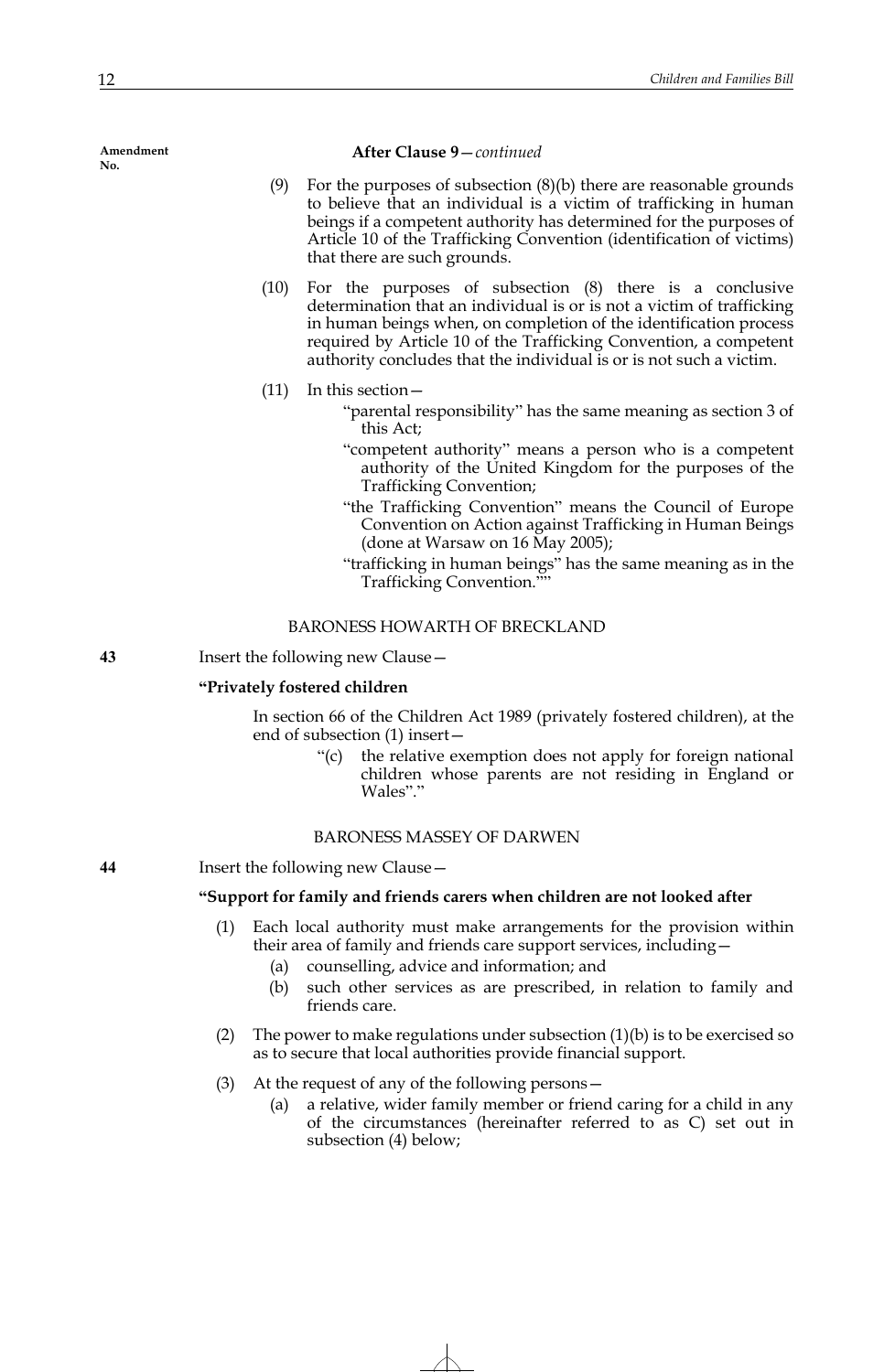## **After Clause 9**—*continued*

- (b) a parent or other person with parental responsibility; or
- (c) a child living with C in circumstances set out in subsection (4) below; or
- (d) any other person who falls within a prescribed description, a local authority must carry out an assessment of that person's needs for family and friends care support services.
- (4) The circumstances referred to in subsection  $(3)(a)$  and  $(c)$  are  $-$ 
	- (a) the child comes to live with C as a result of enquiries or plans made under section 47 of this Act;
	- (b) the child comes to live with C following an investigation under section 37 of this Act;
	- (c) C has been granted a residence order or a child arrangements order to avoid the child being looked after, within care proceedings on the child or following the accommodation of a child;
	- (d) there is professional evidence of the impairment of the parents' ability to care for the child; or
	- (e) the parent is dead or in prison.
- (5) A local authority may, at the request of any other person, carry out an assessment of that person's needs for family and friends care support services.
- (6) Where, as a result of an assessment, a local authority decide that a person has needs for family and friends care support services, they must then decide whether to provide any such services to that person.
- $(T)$  If  $-$ 
	- (a) a local authority decide to provide any family and friends care support services to a person, and
	- (b) the circumstances fall within a prescribed description, the local authority must prepare a plan in accordance with which family and friends care support services are to be provided to him, and keep the plan under review.
- (8) The Secretary of State may by regulations make provision about assessments, preparing and reviewing plans, the provision of family and friends care support services in accordance with plans and reviewing the provision of family and friends care support services.
- (9) The regulations may in particular make provision—
	- (a) about the type of assessment which is to be carried out, or the way in which an assessment is to be carried out;
	- (b) about the way in which a plan is to be prepared;
	- (c) about the way in which, and the time at which, a plan or the provision of family and friends care support services is to be reviewed;
	- (d) about the considerations to which a local authority are to have regard in carrying out an assessment or review or preparing a plan;
	- (e) as to the circumstances in which a local authority may provide family and friends care support services subject to conditions (including conditions as to payment for the support or the repayment of financial support);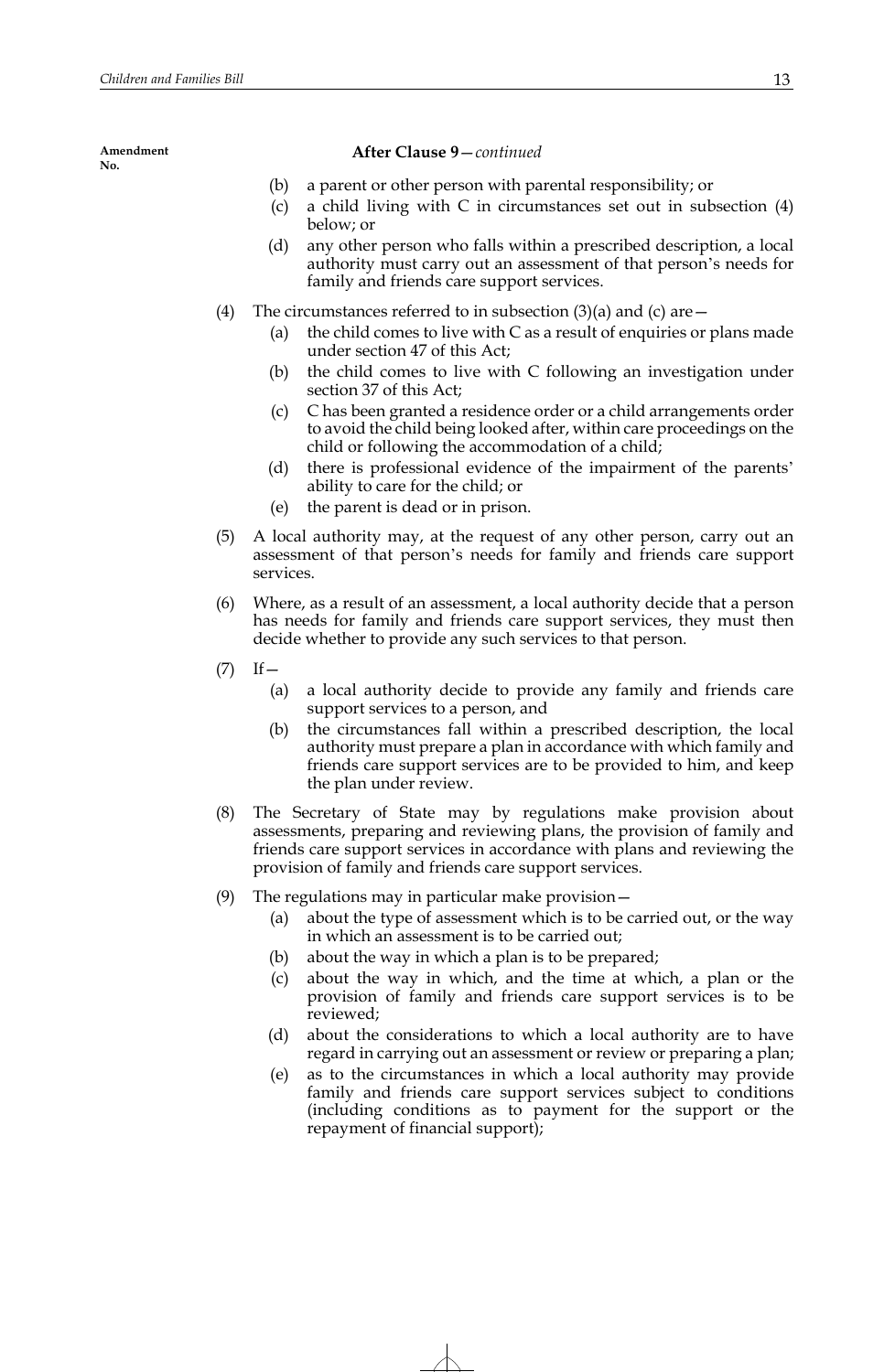### **After Clause 9**—*continued*

- (f) as to the consequences of conditions imposed by virtue of paragraph (e) not being met (including the recovery of any financial support provided);
- (g) as to the circumstances n which this section may apply to a local authority in respect of persons who are outside that local authority's area;
- (h) as to the circumstances in which a local authority may recover from another local authority the expenses of providing family and friends care support services to any person.
- (10) A local authority may provide family and friends care support services (or any part of them) by securing their provision by—
	- (a) another local authority; or
	- (b) a person within a description prescribed in regulations of persons who may provide family and friends care support services, and may also arrange with any such authority or person for that other authority or that person to carry out the local authority's functions in relation to assessments under this section.
- (11) A local authority may carry out an assessment of the needs of any person for the purposes of this section at the same time as an assessment of his needs is made under any other provision of this Act or under any other enactment.
- (12) Section 27 (co-operation between authorities) applies in relation to the exercise of functions of a local authority under this section as it applies in relation to the exercise of functions of a local authority under Part 3."

**45** Insert the following new Clause—

## **"Family and friends carer's allowance**

After section 77A of the Social Security Contributions and Benefits Act 1992, insert—

# **"77B Family and friends carer's allowance**

- (1) A person shall be entitled to a family and friends carer's allowance in respect of a child or qualifying young person if—
	- (a) the person is a relative, friend or other person connected with the child or qualifying young person, and
	- (b) the person would be treated for the purposes of Part IX of this Act as having the child or qualifying young person living with him, and
	- (c) the circumstances are any of those specified in subsection (2) below.
- (2) The circumstances referred to in subsection  $(1)(c)$  above are  $-$ 
	- (a) the child or qualifying young person comes to live with the person as a result of enquiries or plans made under section 47 of the Children Act 1989; or
	- (b) the child or qualifying young person comes to live with the person following an investigation under section 37 of the Children Act 1989; or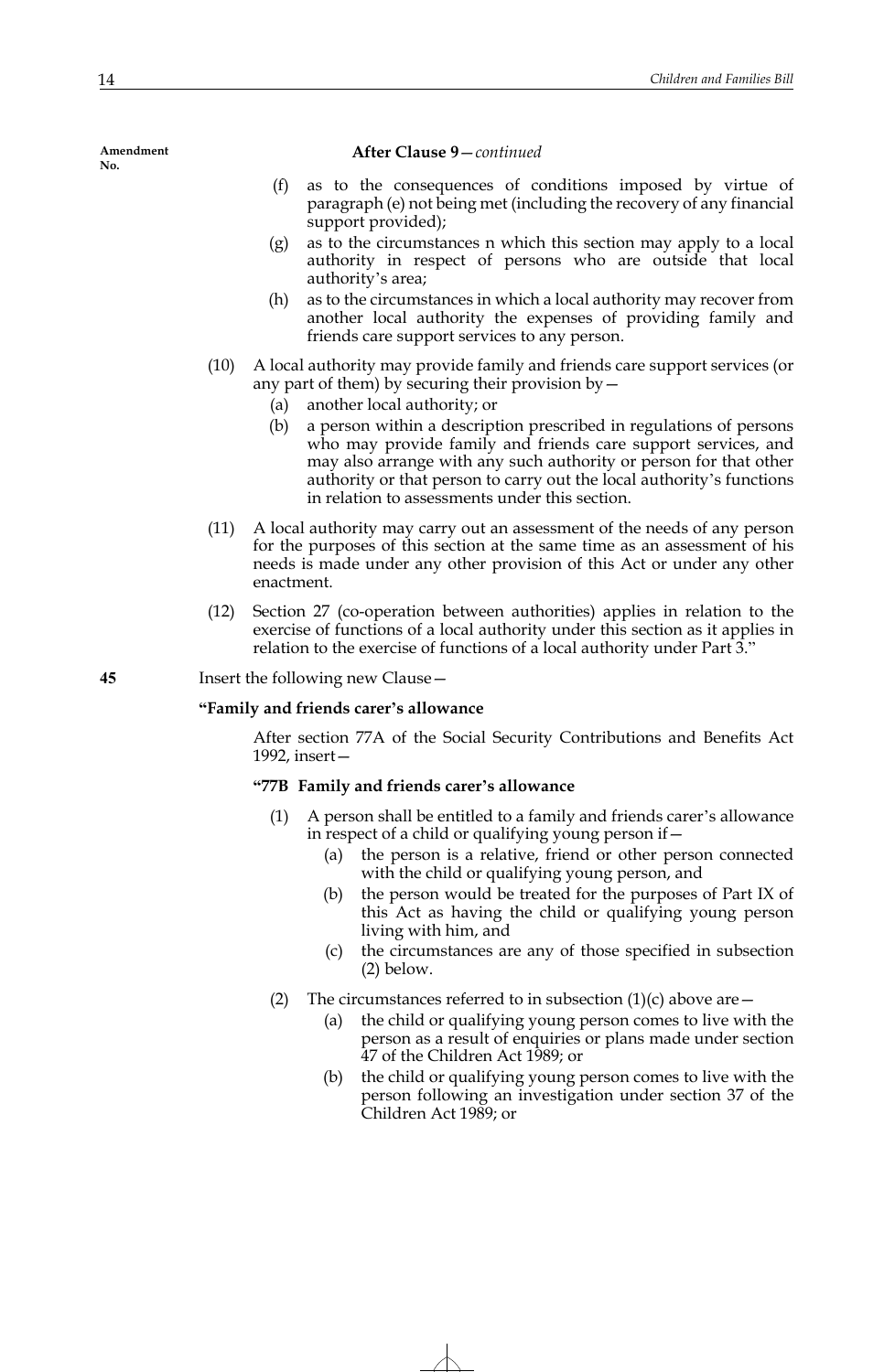## **After Clause 9**—*continued*

- (c) the person has been granted a residence order or a child arrangements order to avoid the child or qualifying young person being looked after, within care proceedings on the child or qualifying young person or following the accommodation of the child or qualifying young person; or
- (d) there is professional evidence of the impairment of the parents' ability to care for the child or qualifying young person; or
- (e) the parents are dead or in prison; or
- (f) the circumstances described in subsection  $(2)(d)$  and  $(e)$ apply to one of the parents and the person claiming family and friends carer's allowance shows that he was at the date of the claim unaware of, and has failed after all reasonable efforts to discover, the whereabouts of the other parent.
- (3) For the purposes of this section, "child" and "qualifying young person" shall have the same meaning as in Part IX of this Act.
- (4) Family and friends carer's allowance shall be payable at such weekly rate as shall be prescribed.
- (5) Regulations—
	- (a) may define who is to be treated as a "relative, friend or other person connected to the child" for the purposes of this section,
	- (b) may prescribe the circumstances in which a parent is to be treated for the purposes of this section as being in prison.""

## BARONESS STEDMAN-SCOTT

**45A** Insert the following new Clause—

## **"Young people to be allowed to return to foster or residential care**

- (1) Section 23B(8)(b) of the Children Act 1989 (additional functions of the responsible authority in respect of relevant children) is amended as follows.
- (2) After "accommodation" insert "including allowing him to return to a foster care placement, residential care placement or any other appropriate placement if the child expresses such a wish"."

## **45B** Insert the following new Clause—

# **"Young people in residential care to remain there until the age of 21 when they choose to do so**

- (1) Section 23C of the Children Act 1989 (continuing functions in respect of former relevant children) is amended as follows.
- (2) After subsection (5C) insert—
	- "(5D) The assistance given under subsection (4)(c) shall include accommodation within a former residential facility unless—
		- (a) the former relevant child states that he does not wish to reside in such accommodation, or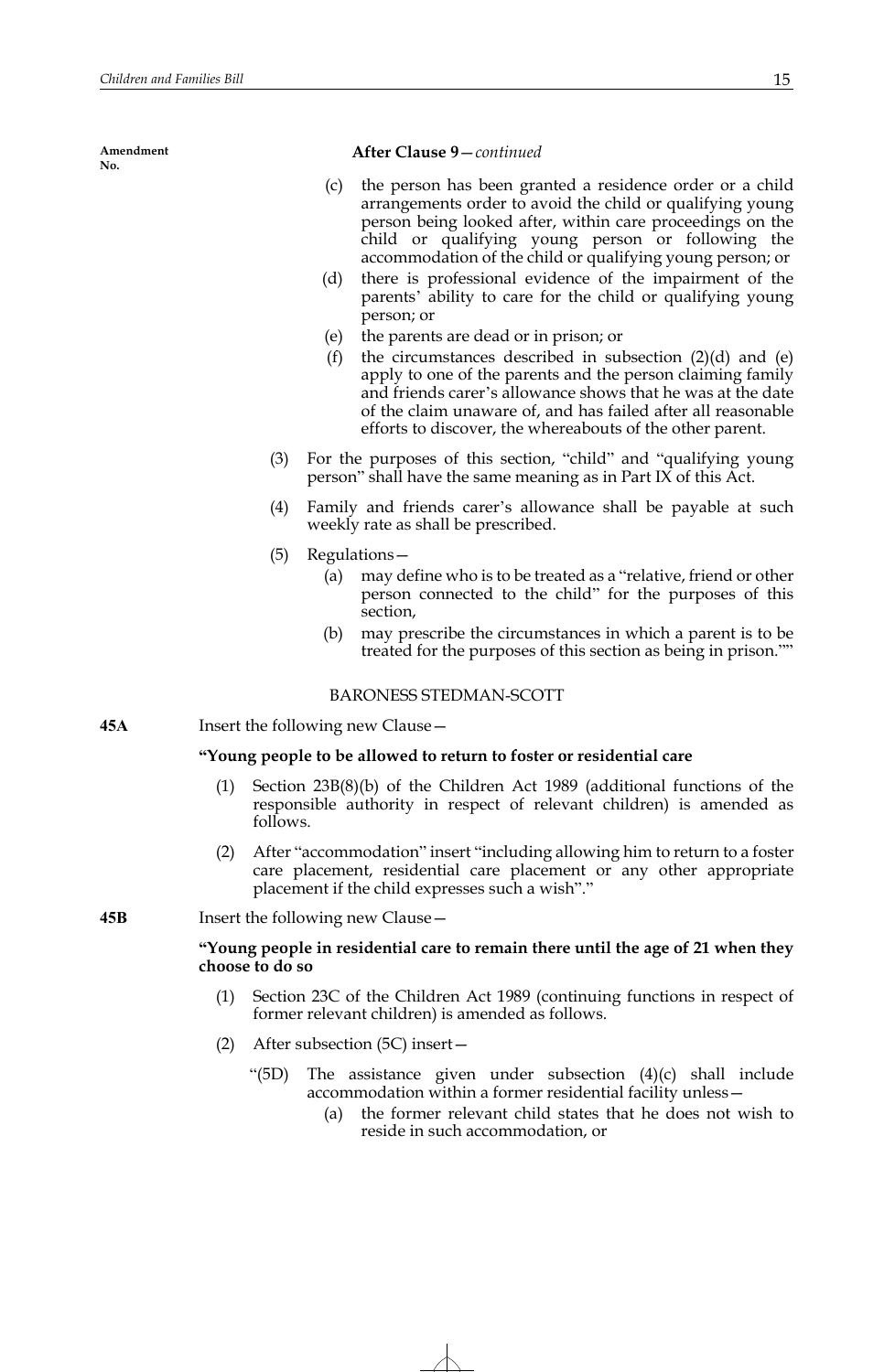| Amendment<br>No. | After Clause 9-continued                                                                                                                                                                                                                                                                                                 |
|------------------|--------------------------------------------------------------------------------------------------------------------------------------------------------------------------------------------------------------------------------------------------------------------------------------------------------------------------|
|                  | (b)<br>the former residential facility does not wish to continue to<br>provide such accommodation.                                                                                                                                                                                                                       |
|                  | "Residential facility" includes a residential care home or other<br>(5E)<br>facility, such as a residential school.""                                                                                                                                                                                                    |
| 45C              | Insert the following new Clause –                                                                                                                                                                                                                                                                                        |
|                  | "Young people in support placements to remain there until the age of 21 when<br>they choose to do so                                                                                                                                                                                                                     |
|                  | (1)<br>Section 23C of the Children Act 1989 (continuing functions in respect of<br>former relevant children) is amended as follows.                                                                                                                                                                                      |
|                  | (2)<br>After subsection (5C) insert-                                                                                                                                                                                                                                                                                     |
|                  | The assistance given under subsection $(4)(c)$ shall include<br>"(5D)<br>accommodation in a supported placement unless the former<br>relevant child states that he or she does not wish to reside in such<br>accommodation.                                                                                              |
|                  | "Supported placement" includes -<br>(5E)<br>foster care;<br>(a)<br>(b)<br>community home;<br>semi-independent accommodation (accommodation with<br>(c)<br>on-site support staff);<br>supported lodgings (room within a home with support<br>(d)<br>provided by host); or<br>(e)<br>or any other appropriate placement."" |
|                  | Clause 10                                                                                                                                                                                                                                                                                                                |
|                  | <b>BARONESS BUTLER-SLOSS</b><br>LORD McCOLL OF DULWICH<br>BARONESS HOWARTH OF BRECKLAND                                                                                                                                                                                                                                  |
| 46               | Page 9, line 23, leave out "mediation"                                                                                                                                                                                                                                                                                   |
|                  | <b>BARONESS HUGHES OF STRETFORD</b><br><b>BARONESS JONES OF WHITCHURCH</b>                                                                                                                                                                                                                                               |
| 47               | Page 9, line 23, at end insert "unless in the view of the court it is unreasonable to<br>$d$ o so."                                                                                                                                                                                                                      |
|                  | <b>BARONESS BUTLER-SLOSS</b><br>LORD McCOLL OF DULWICH<br><b>BARONESS HOWARTH OF BRECKLAND</b>                                                                                                                                                                                                                           |
| 48               | Page 9, line 27, leave out "mediation"                                                                                                                                                                                                                                                                                   |
| 49               | Page 9, line 31, leave out "mediation"                                                                                                                                                                                                                                                                                   |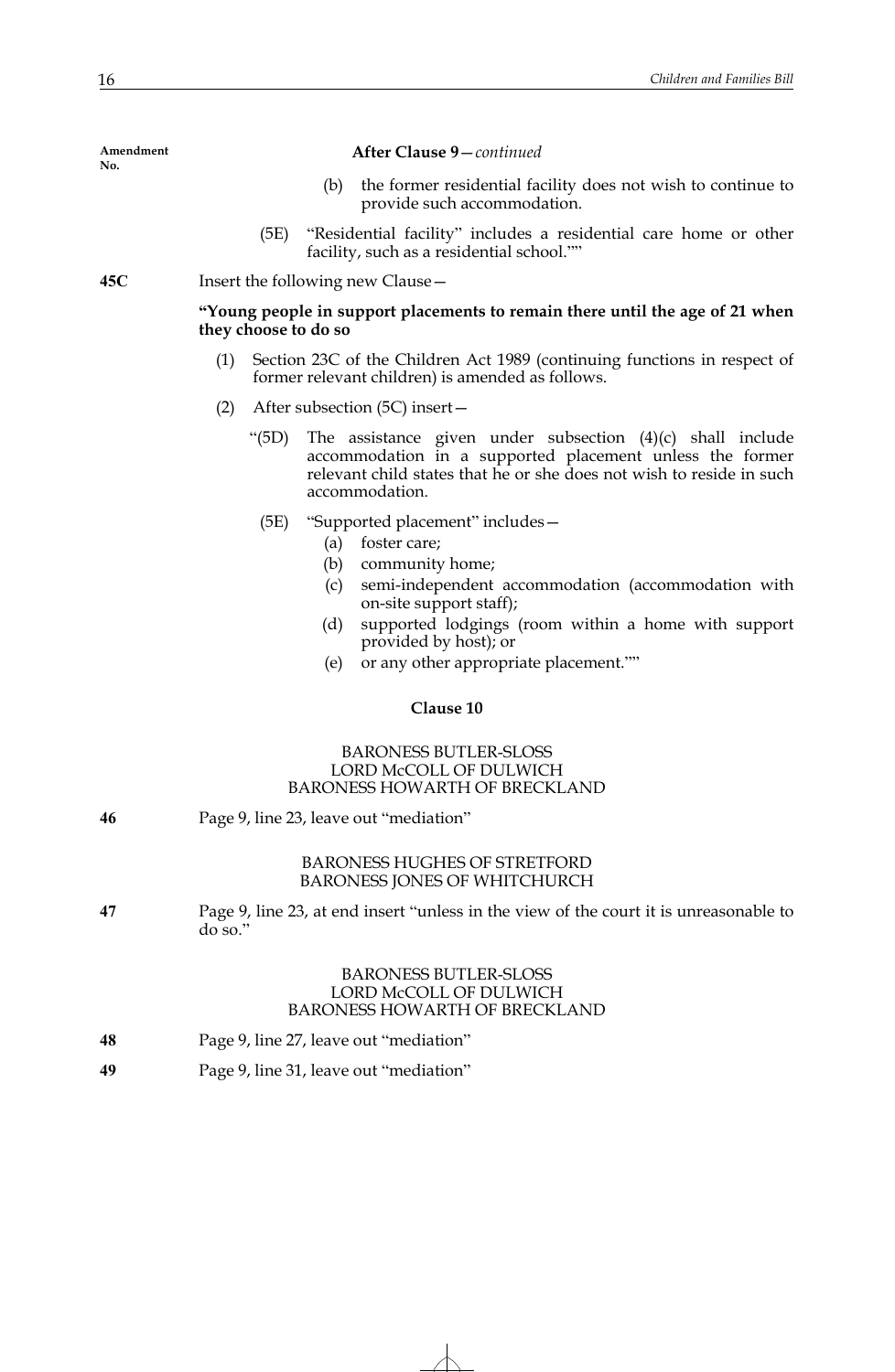| <b>BARONESS HUGHES OF STRETFORD</b><br><b>BARONESS JONES OF WHITCHURCH</b>                                                                                                                    |
|-----------------------------------------------------------------------------------------------------------------------------------------------------------------------------------------------|
| Page 9, line 36, at end insert -<br>""approved mediator" means a mediator who satisfies such training<br>and quality assurance standards as the Lord Chancellor may by                        |
| regulations specify;"                                                                                                                                                                         |
| <b>BARONESS BUTLER-SLOSS</b><br>LORD McCOLL OF DULWICH<br><b>BARONESS HOWARTH OF BRECKLAND</b>                                                                                                |
| Page 9, line 38, leave out "mediation"                                                                                                                                                        |
| <b>BARONESS HUGHES OF STRETFORD</b><br><b>BARONESS JONES OF WHITCHURCH</b>                                                                                                                    |
| Page 9, line 39, after "held" insert "with an approved mediator"                                                                                                                              |
| Clause 11                                                                                                                                                                                     |
| <b>BARONESS HUGHES OF STRETFORD</b><br><b>BARONESS JONES OF WHITCHURCH</b>                                                                                                                    |
| Page 10, line 15, leave out subsections $(2)$ and $(3)$ and insert –                                                                                                                          |
| After subsection $(3)(g)$ insert –<br>" $(2)$<br>the quality of the relationship that the child has with each of his<br>"(h)<br>parents, both currently and in the foreseeable future.""      |
| <b>BARONESS BUTLER-SLOSS</b><br>LORD McCOLL OF DULWICH<br><b>BARONESS HAMWEE</b><br><b>BARONESS WALMSLEY</b>                                                                                  |
| Page 10, line 17, leave out "presume, unless the contrary is shown, that" and insert<br>"pay particular regard, unless the contrary is shown, to the importance of the"                       |
| <b>BARONESS HUGHES OF STRETFORD</b><br><b>BARONESS JONES OF WHITCHURCH</b>                                                                                                                    |
| Page 10, line 19, at end insert-                                                                                                                                                              |
| Involvement is any kind of direct or indirect involvement that<br>" $(2B)$<br>promotes the welfare of the child. It shall not be taken to mean any<br>particular division of a child's time." |
|                                                                                                                                                                                               |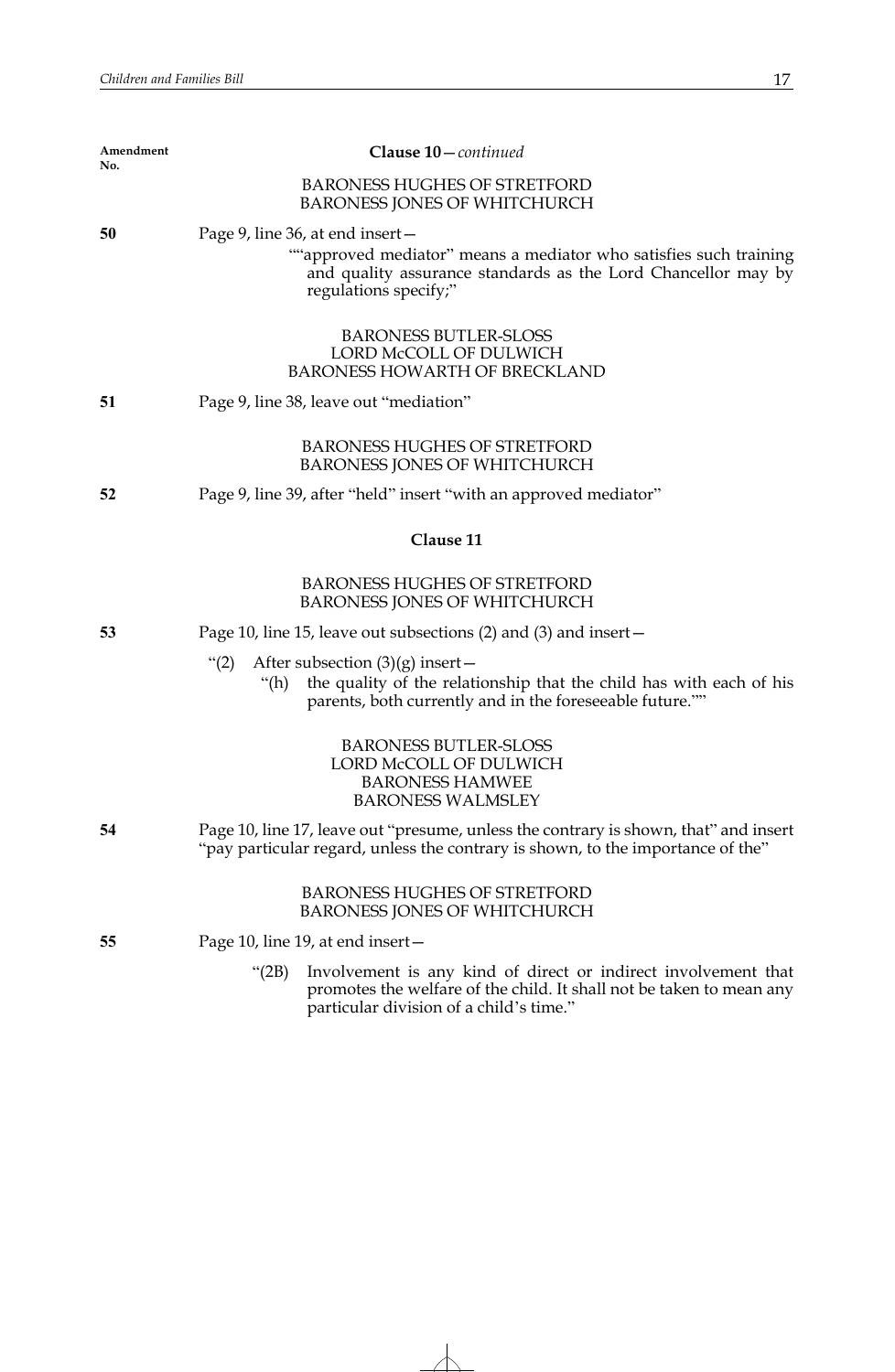## **After Clause 11**

# LORD NORTHBOURNE

**56** Insert the following new Clause -

# **"Children's welfare: duties of parents**

For the purposes of section 3(1) of the Children Act 1989, the duties of the parent to their child are—

- (a) to safeguard and promote the child's health, development and welfare;
- (b) to provide in a manner appropriate to the age and development of the child $-$ 
	- (i) direction; and
	- (ii) guidance,
	- to the child;
- (c) if the child is not living with the parent, to maintain personal relations and contact with the child on a regular basis,

but only in so far as compliance with this section if practicable and in the best interest of the child."

**57** Insert the following new Clause –

## **"Children's welfare: family responsibilities (schools)**

- (1) The governors, sponsors and headteacher of every school which teaches pupils in keystage 3 must prepare and publish each year a full and clear statement of the policy and practice of the school in relation to preparing pupils for the opportunities, duties and responsibilities which they are likely to encounter in adult life including the duties and responsibilities of family formation and of raising children.
- (2) Every statement must also publish the qualifications, learning and experiences of teachers who are involved in the delivery of this programme.
- (3) This statement must be brought up to date annually.
- (4) The Secretary of State may, from time to time, make regulations concerning matters which must be covered by the statement which must include "extra curricular activities"."

## **Clause 12**

# BARONESS HUGHES OF STRETFORD BARONESS JONES OF WHITCHURCH

**58** Page 10, leave out lines 40 to 43 and insert—

"(a) with whom a child is to  $-$ 

- (i) live,
- (ii) spend time, or
- (iii) otherwise have contact; and
- (b) when, with any person, a child is to  $-$ 
	- (i) live,
	- (ii) spend time, or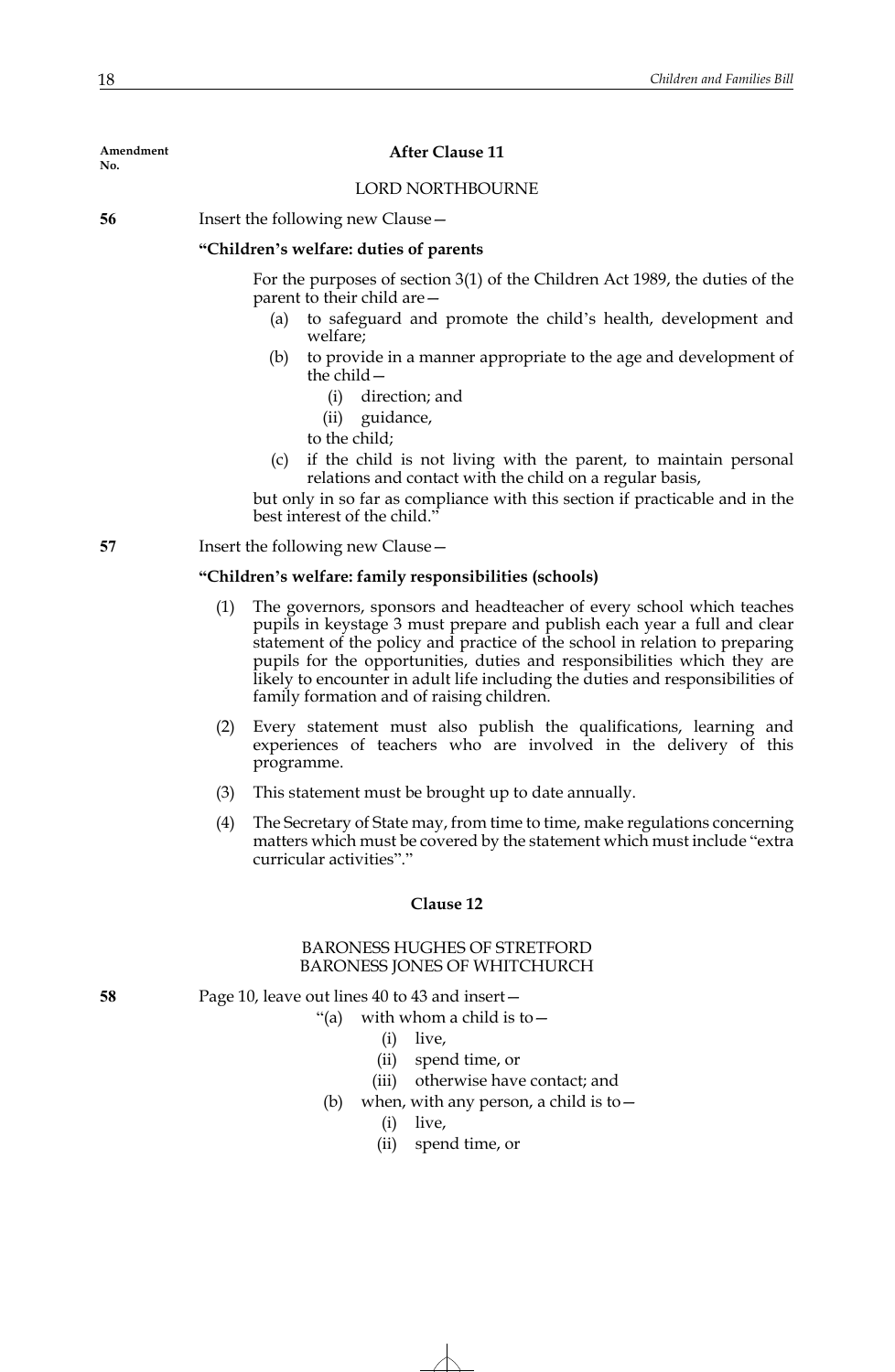| Amendment<br>No. | <b>Clause 12</b> – <i>continued</i>                                 |
|------------------|---------------------------------------------------------------------|
|                  | otherwise have contact."<br>(iii)                                   |
| 59               | Page 11, line 1, at end insert $-$                                  |
|                  | "Rights of custody" under the Hague Convention are determined by an |

order made under subsection  $(3)(a)(i)$ ."

## **Schedule 2**

## BARONESS BUTLER-SLOSS LORD McCOLL OF DULWICH

**60** Page 136, line 8, leave out paragraph 48 and insert—

"48 In section 27 of the Child Abduction and Custody Act 1985 (interpretation) at the end insert—

- "(6) For the purposes of the 1980 Hague Convention on the Civil Aspects of International Child Abduction—
	- (a) subject to any order of a court for the time being in force, a person with whom a child is to live under a child arrangements order made by a court in England and Wales (as defined by section 8 of the Children Act 1989) should be regarded as having rights of custody in respect of the child;
	- (b) subject to any order of a court for the time being in force, a person—
		- (i) with whom a child is to spend time under a child arrangements order, or
		- (ii) with whom a child is to otherwise have contact under a child arrangements order,

should be regarded as having a right of access to the child.

(7) This section is not intended to be a complete statement of the circumstances in which, under the law of England and Wales, a person has for the purposes of the Convention, custody of, or access to, a child, or a right or rights of custody or access in relation to a child.""

## LORD NASH

**61** Page 141, line 43, at end insert—

*"Legal Aid, Sentencing and Punishment of Offenders Act 2012 (c. 10)*

70 In paragraph 13(1)(c) of Schedule 1 to the Legal Aid, Sentencing and Punishment of Offenders Act 2012 (civil legal services: orders mentioned in section 8(1) of the Children Act 1989) for "residence, contact" substitute "child arrangements orders"."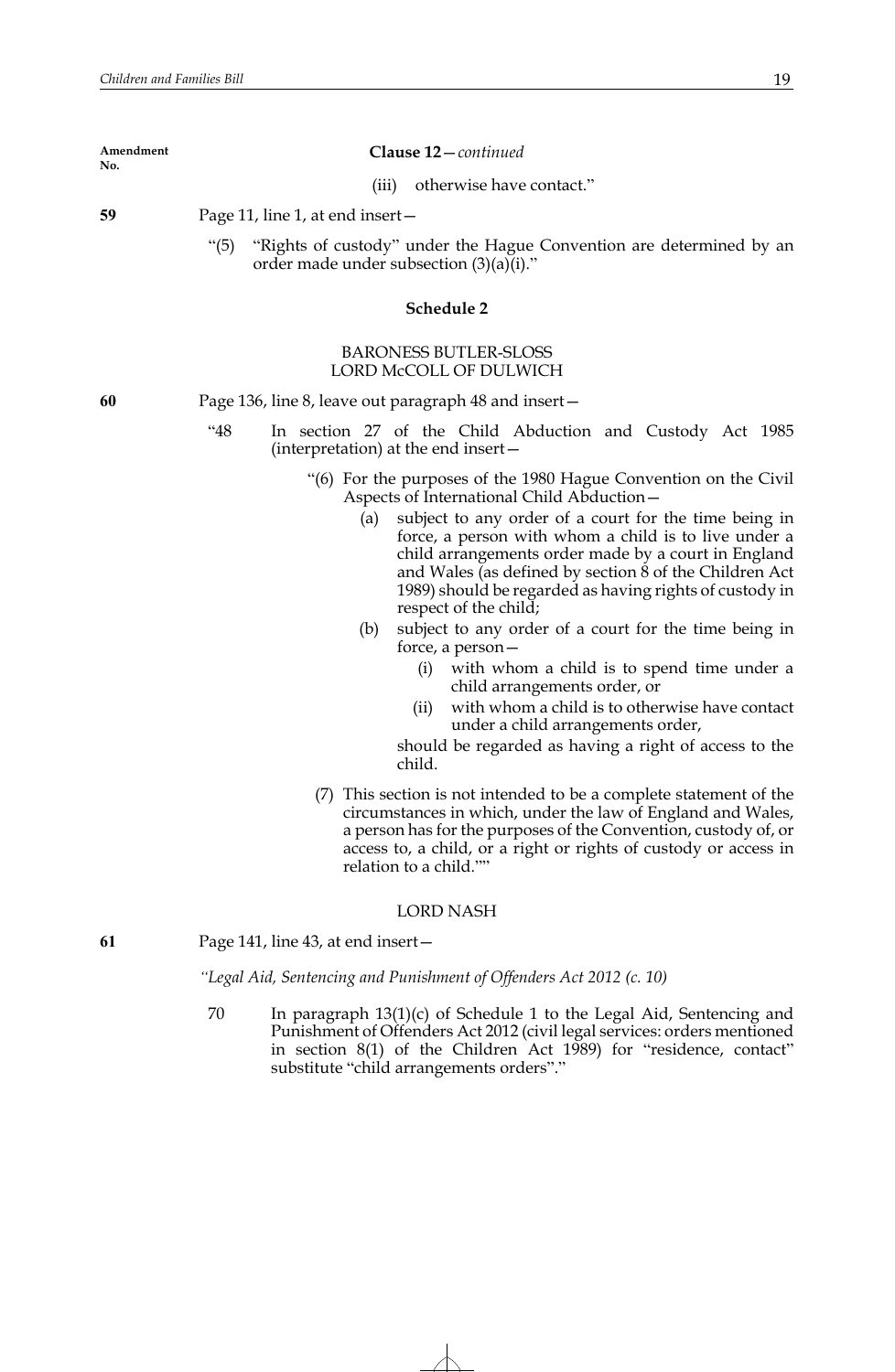| No. |                                                                                                                                                                                                                                                                                                                                                                                                                                                                                                                                          |
|-----|------------------------------------------------------------------------------------------------------------------------------------------------------------------------------------------------------------------------------------------------------------------------------------------------------------------------------------------------------------------------------------------------------------------------------------------------------------------------------------------------------------------------------------------|
|     | <b>BARONESS HUGHES OF STRETFORD</b><br><b>BARONESS JONES OF WHITCHURCH</b>                                                                                                                                                                                                                                                                                                                                                                                                                                                               |
| 62  | Page 13, line 15, after "issued" insert "unless the court considers it necessary in<br>order to safeguard or promote the child's welfare to permit additional time for the<br>disposing of the application"                                                                                                                                                                                                                                                                                                                              |
| 63  | Page 14, line 4, after "weeks" insert "or, having taken into consideration the<br>safeguarding and promotion of the child's welfare following evidence presented<br>to the court relating to a planned programme of intervention, such longer time<br>period as the court deems appropriate,"                                                                                                                                                                                                                                            |
|     | <b>After Clause 14</b>                                                                                                                                                                                                                                                                                                                                                                                                                                                                                                                   |
|     | LORD LLOYD OF BERWICK                                                                                                                                                                                                                                                                                                                                                                                                                                                                                                                    |
| 64  | Insert the following new Clause-                                                                                                                                                                                                                                                                                                                                                                                                                                                                                                         |
|     | "Care proceedings: standard of proof                                                                                                                                                                                                                                                                                                                                                                                                                                                                                                     |
|     | The Children Act 1989 is amended as follows.<br>(1)                                                                                                                                                                                                                                                                                                                                                                                                                                                                                      |
|     | (2)<br>In section 31 (care and supervision), after subsection (2) insert –                                                                                                                                                                                                                                                                                                                                                                                                                                                               |
|     | Subsection (2) above shall be interpreted so as to permit a court to<br>" $(2A)$<br>infer that a child is likely to suffer significant harm from the sole fact<br>that the child is, or will be, living with a person who is a possible<br>perpetrator of significant harm to another child.                                                                                                                                                                                                                                             |
|     | (2B)<br>For the purposes of subsection $(2A)$ , a person (the person<br>concerned) is to be treated as a "possible perpetrator" if -<br>a child has suffered significant harm;<br>(a)<br>the court is unable to identify the actual perpetrator of the<br>(b)<br>said harm but identifies a list of possible perpetrators by<br>finding (in relation to each such person) that there is a real<br>possibility that he caused significant harm to the child; and<br>the person concerned is one of the persons on the said list.""<br>(c) |
|     | Clause 15                                                                                                                                                                                                                                                                                                                                                                                                                                                                                                                                |
|     | <b>BARONESS HUGHES OF STRETFORD</b><br><b>BARONESS JONES OF WHITCHURCH</b>                                                                                                                                                                                                                                                                                                                                                                                                                                                               |
| 65  | Page 15, line 10, after "provisions" insert "and sibling placement arrangements"                                                                                                                                                                                                                                                                                                                                                                                                                                                         |
|     | <b>After Clause 18</b>                                                                                                                                                                                                                                                                                                                                                                                                                                                                                                                   |
|     | <b>BARONESS STEDMAN-SCOTT</b>                                                                                                                                                                                                                                                                                                                                                                                                                                                                                                            |
| 65A | Insert the following new Clause -                                                                                                                                                                                                                                                                                                                                                                                                                                                                                                        |
|     | "Repeal of restrictions on orders with respect to Children in Family proceedings                                                                                                                                                                                                                                                                                                                                                                                                                                                         |
|     | Section 9(1) of the Children Act 1989 is repealed."                                                                                                                                                                                                                                                                                                                                                                                                                                                                                      |
|     |                                                                                                                                                                                                                                                                                                                                                                                                                                                                                                                                          |

**Clause 14**

**Amendment**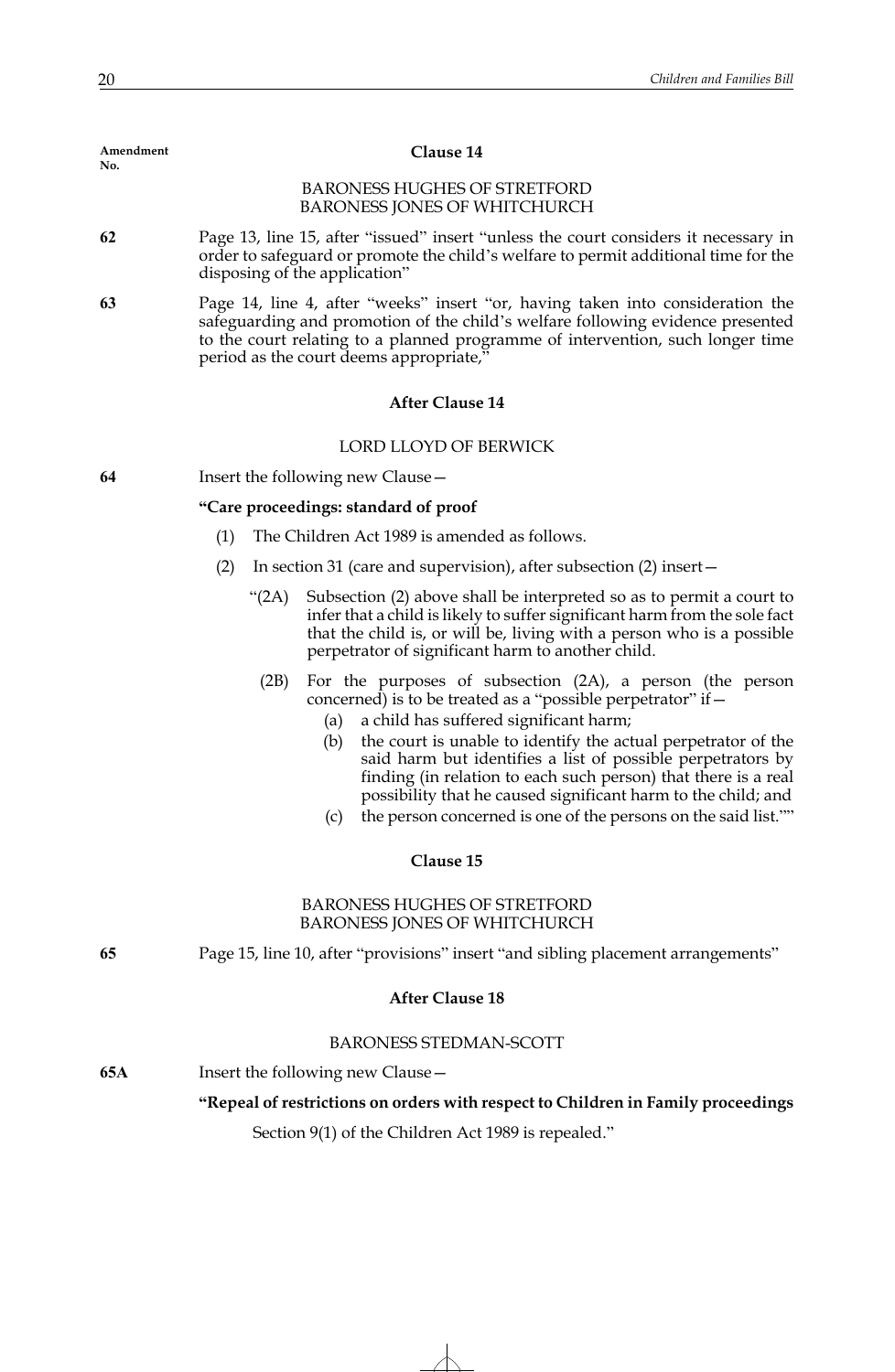| Amendment<br>No. | Clause 19                                                                                                                                                                                                                                                                                 |
|------------------|-------------------------------------------------------------------------------------------------------------------------------------------------------------------------------------------------------------------------------------------------------------------------------------------|
|                  | <b>BARONESS WALMSLEY</b><br><b>LORD STOREY</b><br><b>BARONESS HOWE OF IDLICOTE</b><br><b>BARONESS MASSEY OF DARWEN</b>                                                                                                                                                                    |
| 66               | Page 18, line 30, at end insert –                                                                                                                                                                                                                                                         |
|                  | The functions to which this section relates include the functions under<br>``()<br>sections 32, 36, 38 and 44."                                                                                                                                                                           |
|                  | Clause 20                                                                                                                                                                                                                                                                                 |
|                  | <b>LORD STOREY</b><br><b>BARONESS WALMSLEY</b><br><b>BARONESS BRINTON</b>                                                                                                                                                                                                                 |
| 67               | Page 18, line 34, after "or" insert "a"                                                                                                                                                                                                                                                   |
| 68               | Page 18, line 34, leave out from "special" to end of line 35 and insert "provision to<br>be made for him or her to be able to access education"                                                                                                                                           |
|                  | <b>BARONESS HUGHES OF STRETFORD</b><br>BARONESS JONES OF WHITCHURCH                                                                                                                                                                                                                       |
| 69               | Page 18, line 40, leave out paragraph (b) and insert –<br>is a disabled person as defined by section 6 of the Equality Act<br>"(b)<br>2010."                                                                                                                                              |
| 70               | Page 18, line 42, at end insert –<br>has a chronic illness or long-term health condition which impacts<br>" $(c)$<br>on his or her ability to access the same learning opportunities as<br>their peers without additional or extra provision."                                            |
|                  | <b>LORD RAMSBOTHAM</b>                                                                                                                                                                                                                                                                    |
| $70A\star$       | Page 19, line 8, at end insert -                                                                                                                                                                                                                                                          |
|                  | A child of compulsory school age who is excluded for a fixed term from<br>``()<br>school on two occasions within a single school year shall receive an<br>assessment to identify possible learning difficulties within one month of<br>the second fixed-term exclusion."                  |
|                  | Clause 21                                                                                                                                                                                                                                                                                 |
|                  | <b>BARONESS GREENGROSS</b>                                                                                                                                                                                                                                                                |
| 71               | Page 19, line 24, leave out subsection $(5)$ and insert $-$                                                                                                                                                                                                                               |
|                  | " $(5)$<br>Health care provision or social care provision which is provided for the<br>purposes of education or training of a child or young person in addition to<br>provisions included in subsections $(3)$ and $(4)$ , if any, is to be treated as<br>special educational provision." |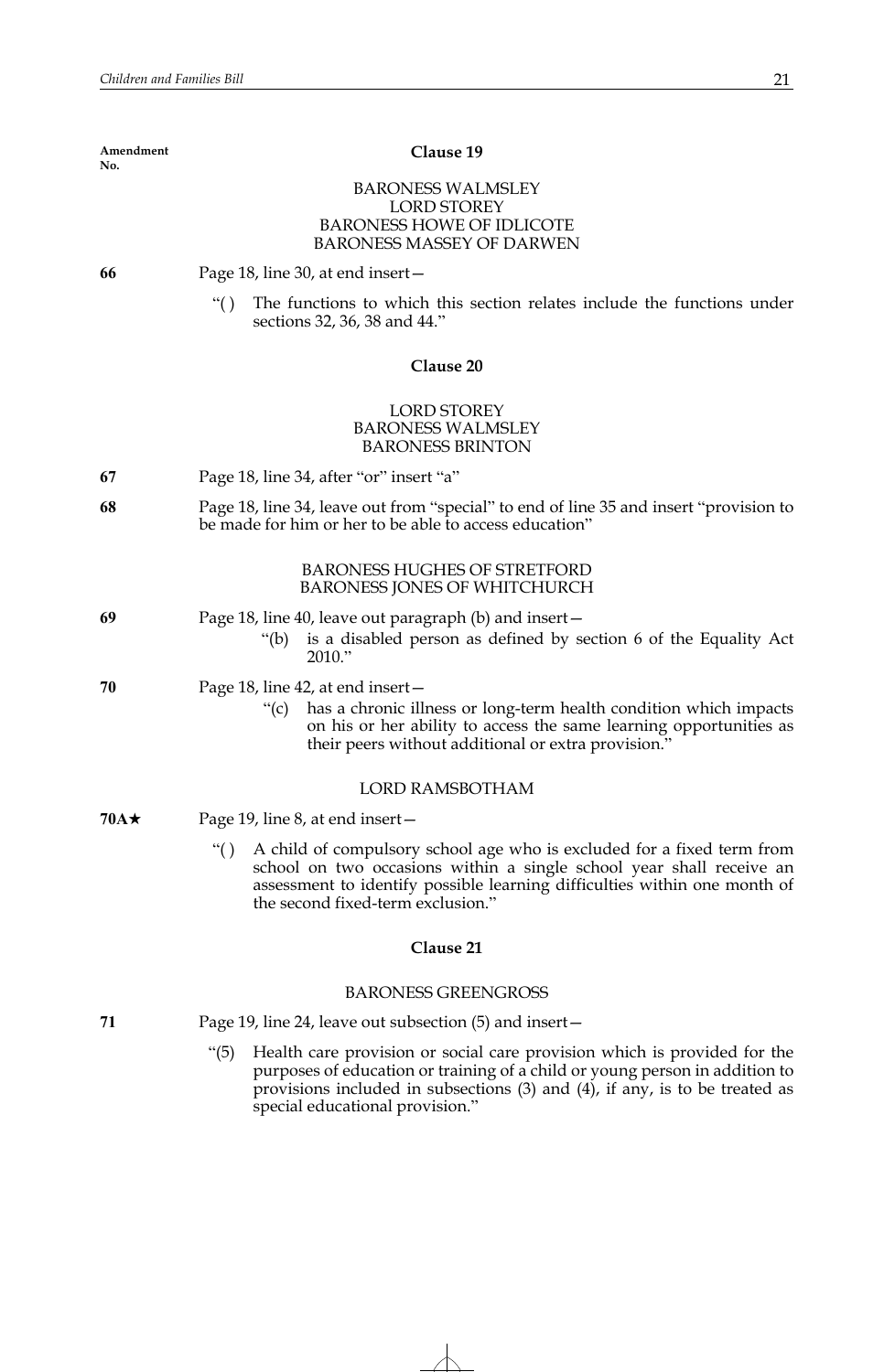| Amendment<br>No. | Clause 21 – continued                                                                                                                                                                                                                                                                                                                                                                                                                                                                                                                                                                                                                                                                                                                                                                         |
|------------------|-----------------------------------------------------------------------------------------------------------------------------------------------------------------------------------------------------------------------------------------------------------------------------------------------------------------------------------------------------------------------------------------------------------------------------------------------------------------------------------------------------------------------------------------------------------------------------------------------------------------------------------------------------------------------------------------------------------------------------------------------------------------------------------------------|
|                  | <b>LORD RAMSBOTHAM</b>                                                                                                                                                                                                                                                                                                                                                                                                                                                                                                                                                                                                                                                                                                                                                                        |
| 72               | Page 19, line 24, leave out subsection (5) and insert –                                                                                                                                                                                                                                                                                                                                                                                                                                                                                                                                                                                                                                                                                                                                       |
|                  | Health care provision or social care provision which is educational for, or<br>" $(5)$<br>training of, a child or young person is to be treated as special educational<br>provision (instead of health care provision or social care provision)."                                                                                                                                                                                                                                                                                                                                                                                                                                                                                                                                             |
|                  | <b>BARONESS HUGHES OF STRETFORD</b><br><b>BARONESS JONES OF WHITCHURCH</b>                                                                                                                                                                                                                                                                                                                                                                                                                                                                                                                                                                                                                                                                                                                    |
| 73               | Page 19, line 24, leave out "wholly or mainly"                                                                                                                                                                                                                                                                                                                                                                                                                                                                                                                                                                                                                                                                                                                                                |
|                  | <b>After Clause 21</b>                                                                                                                                                                                                                                                                                                                                                                                                                                                                                                                                                                                                                                                                                                                                                                        |
|                  | <b>BARONESS BRINTON</b><br><b>BARONESS HOWE OF IDLICOTE</b>                                                                                                                                                                                                                                                                                                                                                                                                                                                                                                                                                                                                                                                                                                                                   |
| 74               | Insert the following new Clause –                                                                                                                                                                                                                                                                                                                                                                                                                                                                                                                                                                                                                                                                                                                                                             |
|                  | "Special educational needs of severely bullied children                                                                                                                                                                                                                                                                                                                                                                                                                                                                                                                                                                                                                                                                                                                                       |
|                  | Schedule (Special educational needs of severely bullied children) has effect.<br>(1)                                                                                                                                                                                                                                                                                                                                                                                                                                                                                                                                                                                                                                                                                                          |
|                  | In this section and Schedule (Special educational needs of severely bullied<br>(2)<br>children) —<br>"bullying" is unwanted behaviour that causes distress or harm,<br>involves an imbalance of power or strength between aggressor and<br>victim, is unwarranted and commonly occurs repeatedly over time;<br>"severe bullying" is behaviour that affects children so severely that<br>they suffer trauma and psychological damage, which can also result<br>in them missing school for long periods of time;<br>a "bullying incident" should be addressed as a child protection<br>concern when there is reasonable cause to suspect that a child is<br>suffering, or is likely to suffer, significant harm."<br><b>BARONESS HUGHES OF STRETFORD</b><br><b>BARONESS JONES OF WHITCHURCH</b> |
| 75               | Insert the following new Clause -                                                                                                                                                                                                                                                                                                                                                                                                                                                                                                                                                                                                                                                                                                                                                             |
|                  | "Early-years area SEN co-ordinators                                                                                                                                                                                                                                                                                                                                                                                                                                                                                                                                                                                                                                                                                                                                                           |
|                  | Local authorities must appoint sufficient full-time equivalent members of<br>(1)<br>staff (to be known as "early-years area SEN co-ordinators") to have<br>responsibility for coordinating provision for children in Ofsted-registered<br>early years settings other than maintained nursery schools.                                                                                                                                                                                                                                                                                                                                                                                                                                                                                         |
|                  | In assessing sufficiency of staffing levels under subsection (1), the local<br>(2)<br>authority must have regard to -<br>the number of children with special educational needs in its area<br>(a)<br>registered with early years settings to which subsection (1) applies;                                                                                                                                                                                                                                                                                                                                                                                                                                                                                                                    |

(b) the number and geographical location of early years settings to which subsection (1) applies.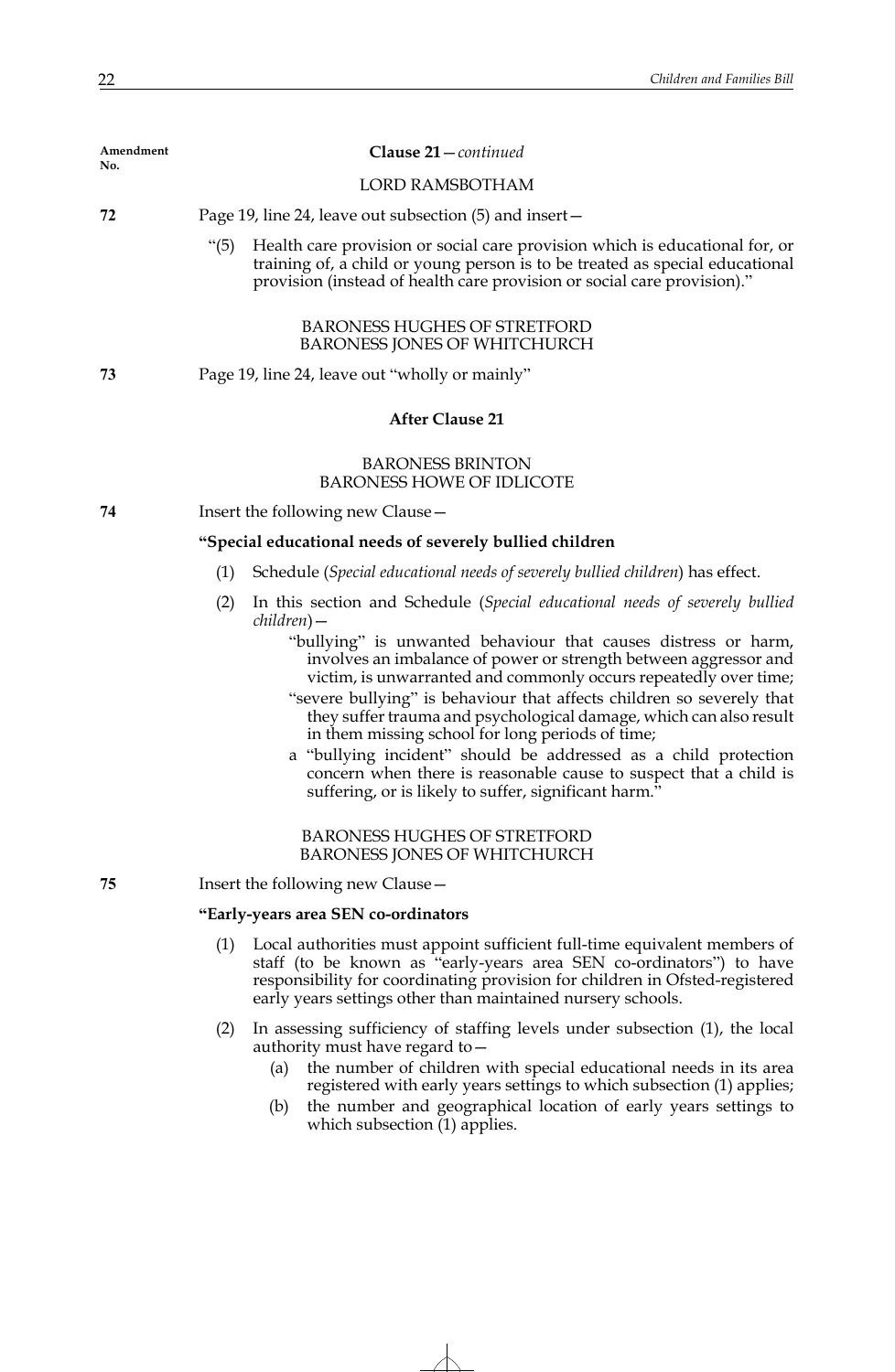- (3) Regulations may provide for—
	- (a) further considerations to be made by local authorities in exercising their duties under subsection (1);
	- (b) the specific responsibilities of early-years area SEN co-ordinators.
- (4) The Secretary of State shall publish guidance to local authorities to assist in exercising their functions under subsection (1).
- (5) Local authorities must publish information on the provision of early-years area SEN co-ordinators as part of exercising their duties under section 30 of this Act."

## **Clause 22**

#### LORD RAMSBOTHAM

**76** Page 19, line 31, leave out "with a view to securing that it identifies" and insert "to use its best endeavours to identify"

# LORD TOUHIG BARONESS HUGHES OF STRETFORD

**77** Page 19, line 32, after "identifies" insert "as early as possible"

## LORD RAMSBOTHAM

- **78** Page 19, line 33, at end insert—
	- "( ) Regulations must set out the responsibilities of a local authority to use its best endeavours to identify all children and young people with special education needs in its area.
	- ( ) Regulations may in particular issue guidance to local authorities on identifying all children and young people with special education needs in its area."
- **79** Page 19, line 33, at end insert—
	- "( ) A school or post-16 institution, mentioned in section 29(2), and a registered early years setting, must exercise its functions with a view to securing that it identifies any child or young person who is registered as a pupil or student at the school or post-16 institution who has or may have special educational needs.
	- ( ) Regulations may confer guidance to schools on how they identify pupils with special educational needs as early as possible."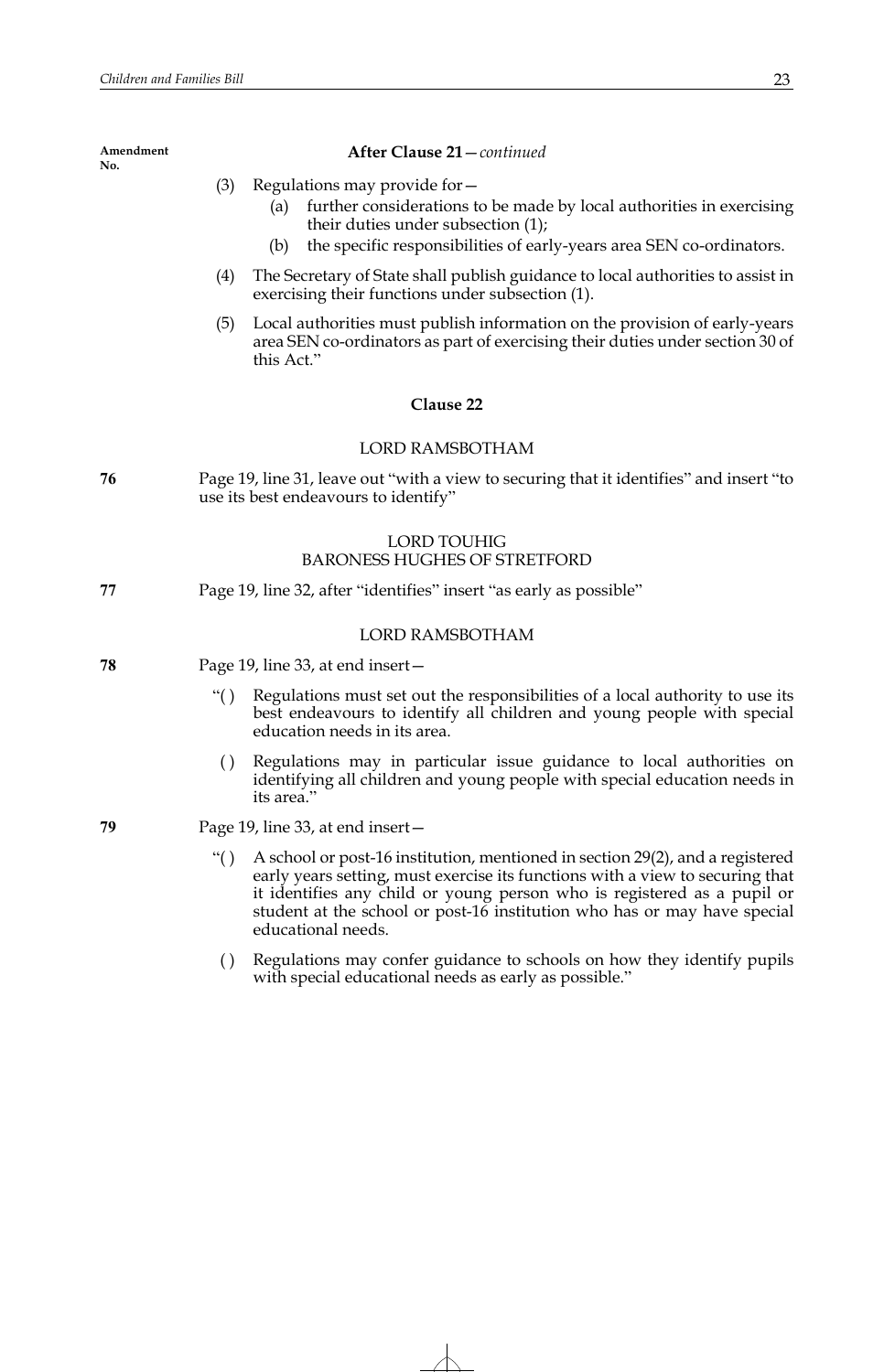## **After Clause 22**

# **BARONESS BRINTON** BARONESS WALMSLEY BARONESS HOWARTH OF BRECKLAND LORD TOUHIG

**80** Insert the following new Clause—

## **"Data on the number of children and young people with special educational needs and disabilities**

- (1) A local authority in England must publish information annually on the number of children and young people in its area who have special educational needs and disabilities.
- (2) Information under subsection (1) must be published by type of special educational need and disability.'

## **After Clause 23**

# LORD PATEL

**81** Insert the following new Clause—

# **"Suitable education for children and young people**

- (1) Section 19 of the Education Act 1996 (exceptional provision of education in pupil referral units or elsewhere) is amended as follows.
- (2) After subsection (5) insert—
	- "(5A) Suitable education for children and young people means—
		- (a) good quality education regardless of personal circumstance or education setting,
		- (b) appropriate and tailored support to overcome barriers and meet a child or young person's individual needs,
		- (c) education suitable to the child or young person's age, ability and to any social and emotional or special educational needs he or she may have, and
		- (d) enabling children and young people to maintain academic progression and attainment, and allow them to thrive and prosper in the education system."
- (3) Omit subsection (6)."

## **Clause 24**

#### LORD TOUHIG

| 82 | Page 20, line 3, leave out "who is under compulsory school age" and insert "or |
|----|--------------------------------------------------------------------------------|
|    | young person"                                                                  |

- **83** Page 20, line 7, after "child's" insert "or young person's"
- **84** Page 20, line 9, after "child's" insert "or young person's"
- **85** Page 20, line 15, after "child" insert "or young person"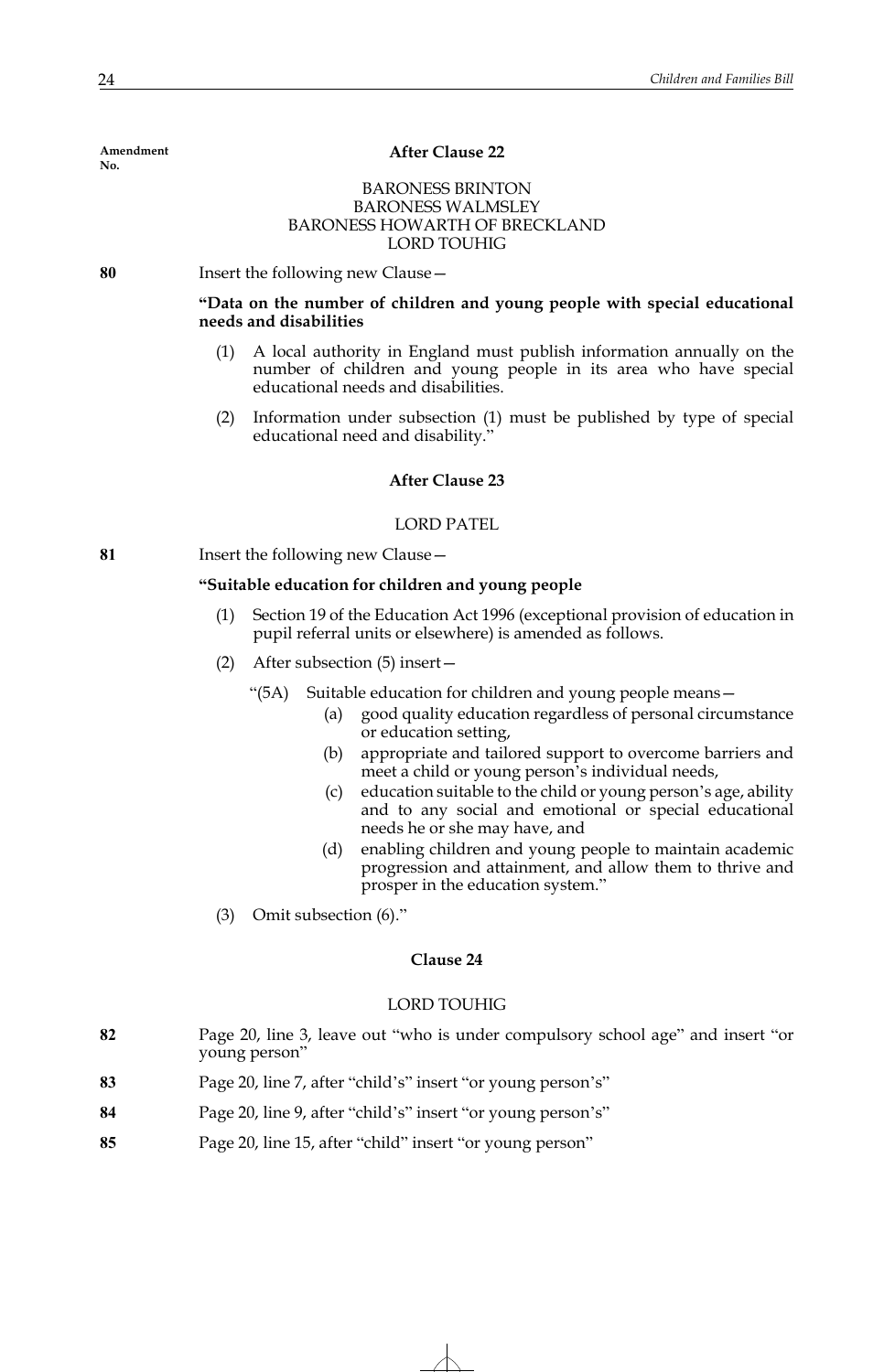## **Clause 25**

# BARONESS SHARP OF GUILDFORD

**86** Page 20, line 36, at end insert—

"( ) In exercising its functions under this Part, a local authority must—

- (a) facilitate co-operation between local authorities, schools, other educational providers and providers of health care and social care;
- (b) ensure that schools, other educational providers and providers of health care and social care have sufficient resources including financial resources, to meet and carry out their responsibilities under this Part;
- (c) develop strategies to ensure the identification and support of persons, who may be described as lead professionals or key workers who may come from local authorities, schools, other educational providers and providers of health care and social care, and who shall take a lead role in the integration of services."

## **Clause 26**

# LORD LOW OF DALSTON BARONESS SHARP OF GUILDFORD

| 87 | Page 20, line 41, at end insert- |
|----|----------------------------------|
|----|----------------------------------|

"( ) A local authority in England and its partner commissioning bodies must make arrangements ("joint commissioning arrangements") about the education, health and care provision to be secured for disabled children and young people in their area."

## BARONESS HUGHES OF STRETFORD BARONESS JONES OF WHITCHURCH

| 88 | Page 21, line 2, at end insert -<br>any other provision deemed necessary to meet the special<br>" $(d)$<br>educational, health or social care needs of a child or young person." |
|----|----------------------------------------------------------------------------------------------------------------------------------------------------------------------------------|
|    | LORD RAMSBOTHAM                                                                                                                                                                  |
| 89 | Page 21, line 5, leave out "reasonably"                                                                                                                                          |
|    | <b>BARONESS HUGHES OF STRETFORD</b><br><b>BARONESS JONES OF WHITCHURCH</b>                                                                                                       |
| 90 | Page 21, line 17, at end insert $-$<br>"(h) compliance with the disability provisions of the Equalities Act."                                                                    |
| 91 | Page 21, line 23, at end insert $-$<br>"(d) ensuring reasonable adjustments required are made."                                                                                  |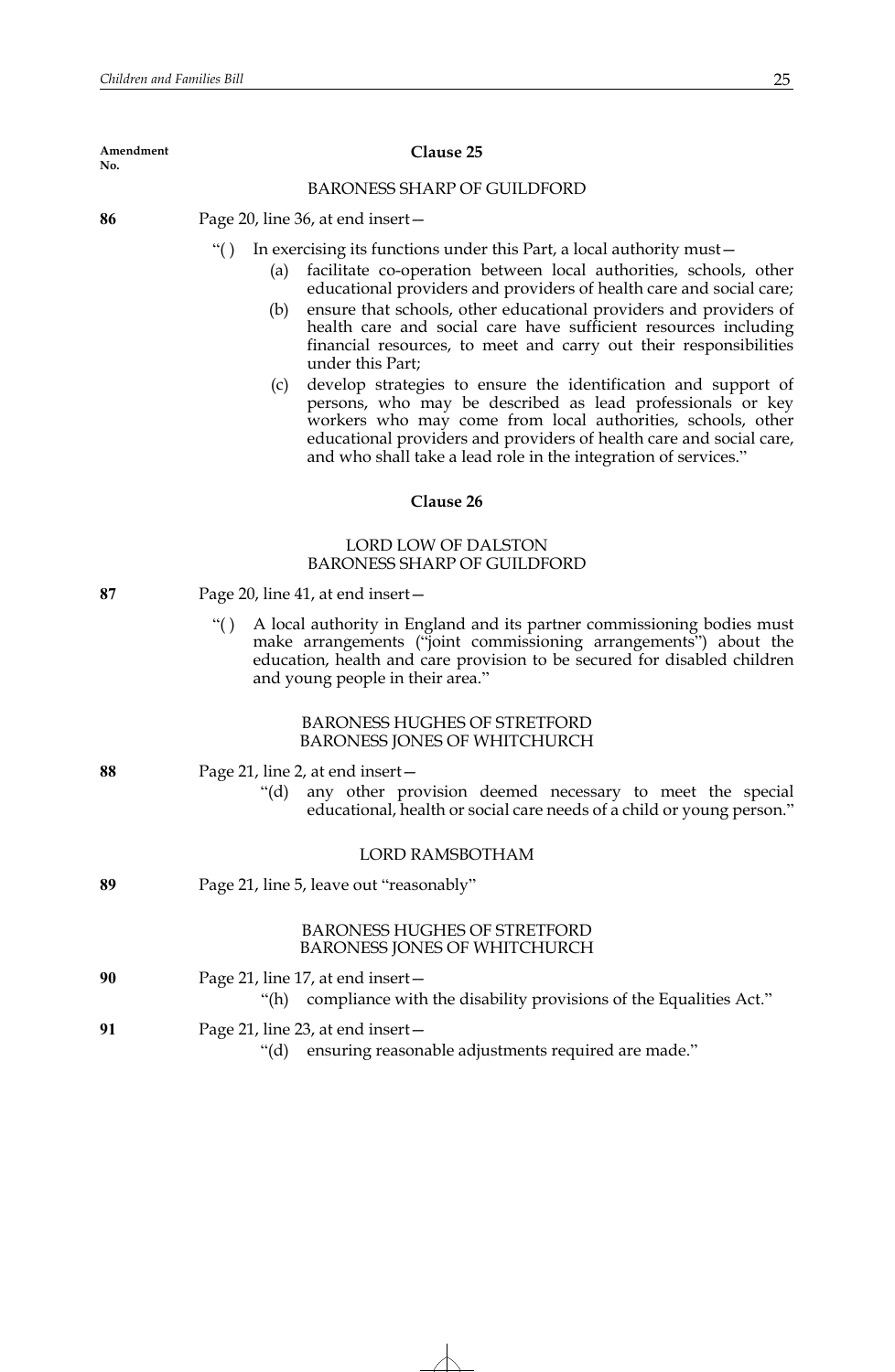| Amendment |             | Clause 26-continued                                                                                                                                                                                                                                                                                                                                                                                                                           |
|-----------|-------------|-----------------------------------------------------------------------------------------------------------------------------------------------------------------------------------------------------------------------------------------------------------------------------------------------------------------------------------------------------------------------------------------------------------------------------------------------|
| No.       |             | <b>LORD RAMSBOTHAM</b>                                                                                                                                                                                                                                                                                                                                                                                                                        |
| 92        |             | Page 21, line 23, at end insert –<br>securing for children and young people with special educational<br>``()<br>needs but no EHC plan the education, health and care provision<br>agreed under subsection $(3)(a)$ ."                                                                                                                                                                                                                         |
| 93        |             | Page 21, line 26, leave out "have regard to" and insert "act in accordance with"                                                                                                                                                                                                                                                                                                                                                              |
| 94        |             | Page 21, line 27, at end insert-<br>"(c) ensure that, following operation of the dispute resolution<br>procedures mentioned in subsection $(3)(g)$ , agreement between the<br>partners is reached on the matters set out in subsection (3), and<br>ensure that arrangements are in place, as set out in subsection (4),<br>and then put into effect."                                                                                         |
| 95        |             | Page 21, line 40, at end insert-                                                                                                                                                                                                                                                                                                                                                                                                              |
|           | $\lq\lq($ ) | Where a clinical commissioning group, or the NHS Commissioning Board,<br>is a partner commissioning body, the agreements and arrangements<br>referred to in subsections $(1)$ to $(5)$ are not to be taken to be constrained by<br>reference to what that group or Board has separately decided to be<br>necessary for the purposes of its duty under section 3 or section 3B of the<br>National Health Service Act 2006 as the case may be." |
| 96        |             | Page 21, line 44, at end insert –                                                                                                                                                                                                                                                                                                                                                                                                             |
|           | " $(10)$    | Before making arrangements for the purposes of subsection (1), or before<br>agreeing the matters set out in subsections (3) to (5) or any of them, the local<br>authority, and its partner commissioning bodies, shall consult those<br>persons and bodies specified in section 27(3)."                                                                                                                                                       |
| 97        |             | Page 21, line 44, at end insert –                                                                                                                                                                                                                                                                                                                                                                                                             |
|           | " $(11)$    | The arrangements made and the matters agreed following consultation<br>under subsection (10) shall be published by the local authority and its<br>partner commissioning bodies as prescribed by regulations."                                                                                                                                                                                                                                 |
|           |             | Clause 27                                                                                                                                                                                                                                                                                                                                                                                                                                     |
|           |             | <b>BARONESS WILKINS</b><br><b>BARONESS HOWARTH OF BRECKLAND</b>                                                                                                                                                                                                                                                                                                                                                                               |

**98** Page 22, line 12, at end insert—

"( ) The authority must consider the extent to which there is sufficient funding in place to deliver the provision referred to subsection (1)(a) to meet the special educational needs and social care needs of children and young people concerned."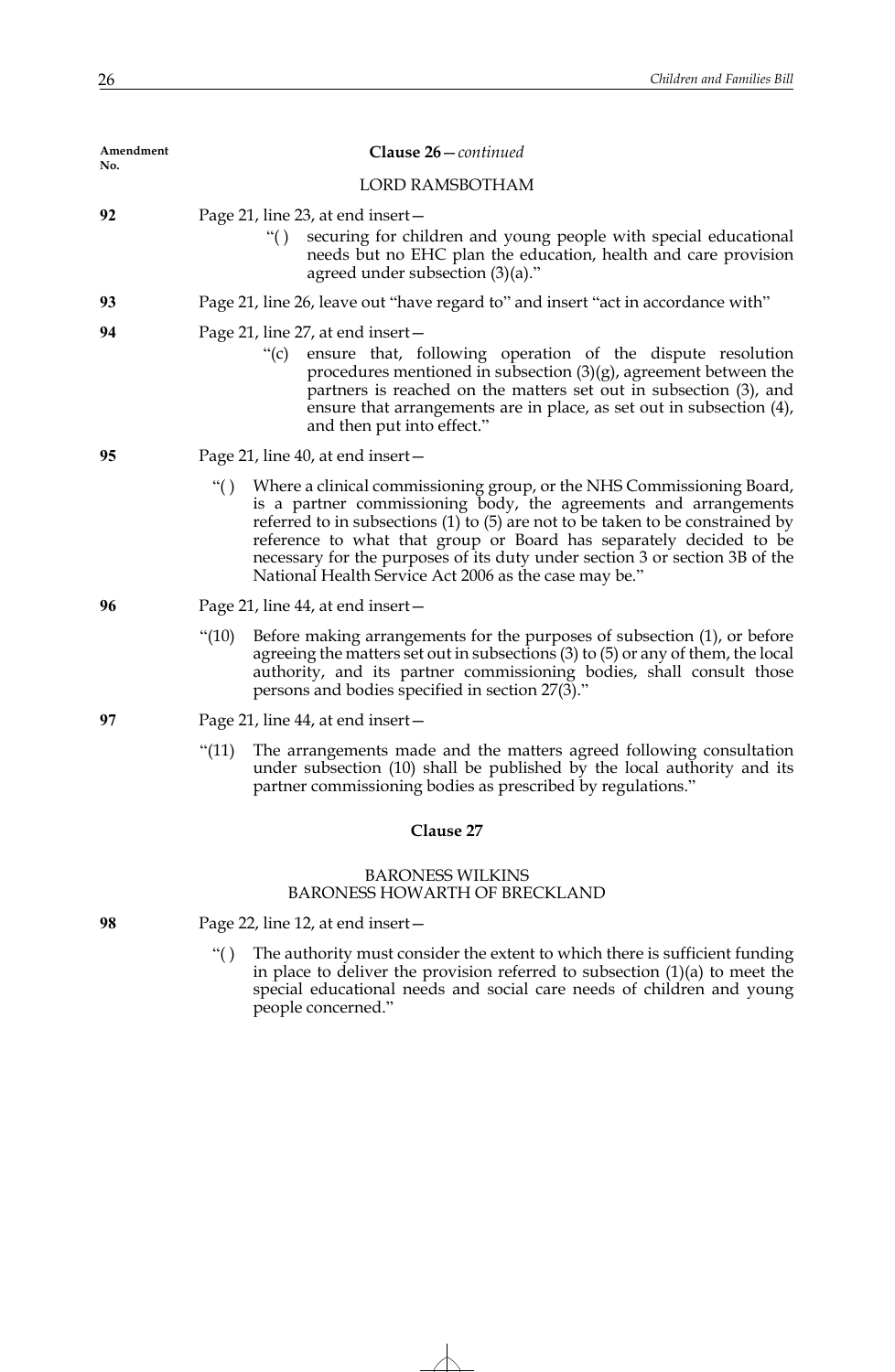### **Clause 27**—*continued*

## LORD LOW OF DALSTON LORD TOUHIG

**98A** Page 22, line 12, at end insert—

- "() If the education and care provision referred to in subsection  $(1)(a)$  and  $(b)$ is deemed insufficient to meet the needs of children and young people under subsection (2), a local authority must—
	- (a) publish these findings;
	- (b) involve those consulted in subsection (3) in producing an action plan to revise the education and care provision referred to in subsection  $(1)(a)$  and  $(b)$ ;
	- (c) review and report on progress against its action plan;
	- (d) revise the local offer accordingly.
- ( ) Regulations must make provision about—
	- (a) criteria to be used by local authorities in assessing whether the education and care provision referred to in subsection (1)(a) and (b) is sufficient under subsection (2);
	- (b) the information to be included in an authority's action plan;
	- (c) how an authority is to involve children, young people and families in the production of, and assessment of progress against, its action plan;
	- (d) imposing time limits on implementing the revision of the education and care provision referred to in subsection (1)(a) and (b) deemed insufficient."

## BARONESS HUGHES OF STRETFORD BARONESS JONES OF WHITCHURCH LORD TOUHIG

- **99** Page 22, line 12, at end insert—
	- "(2A) The local authority must assess the extent to which there is sufficient funding in place to secure the provision detailed in subsection (1) for all the children and young people and their families who require it.
	- (2B) Where a local authority exercising its duty under subsection (2A) finds that it does not have sufficient funding in place to secure adequate provision for all children and young people who require the provision, the authority must consider jointly commissioning services for which it is exclusively responsible with neighbouring local authorities, where this is appropriate."

# LORD LINGFIELD

**99A**★ Page 22, line 25, after "post-16" insert "and higher education"

## **Clause 28**

## LORD LINGFIELD

**99B**★ Page 23, line 13, after "further" insert "or higher"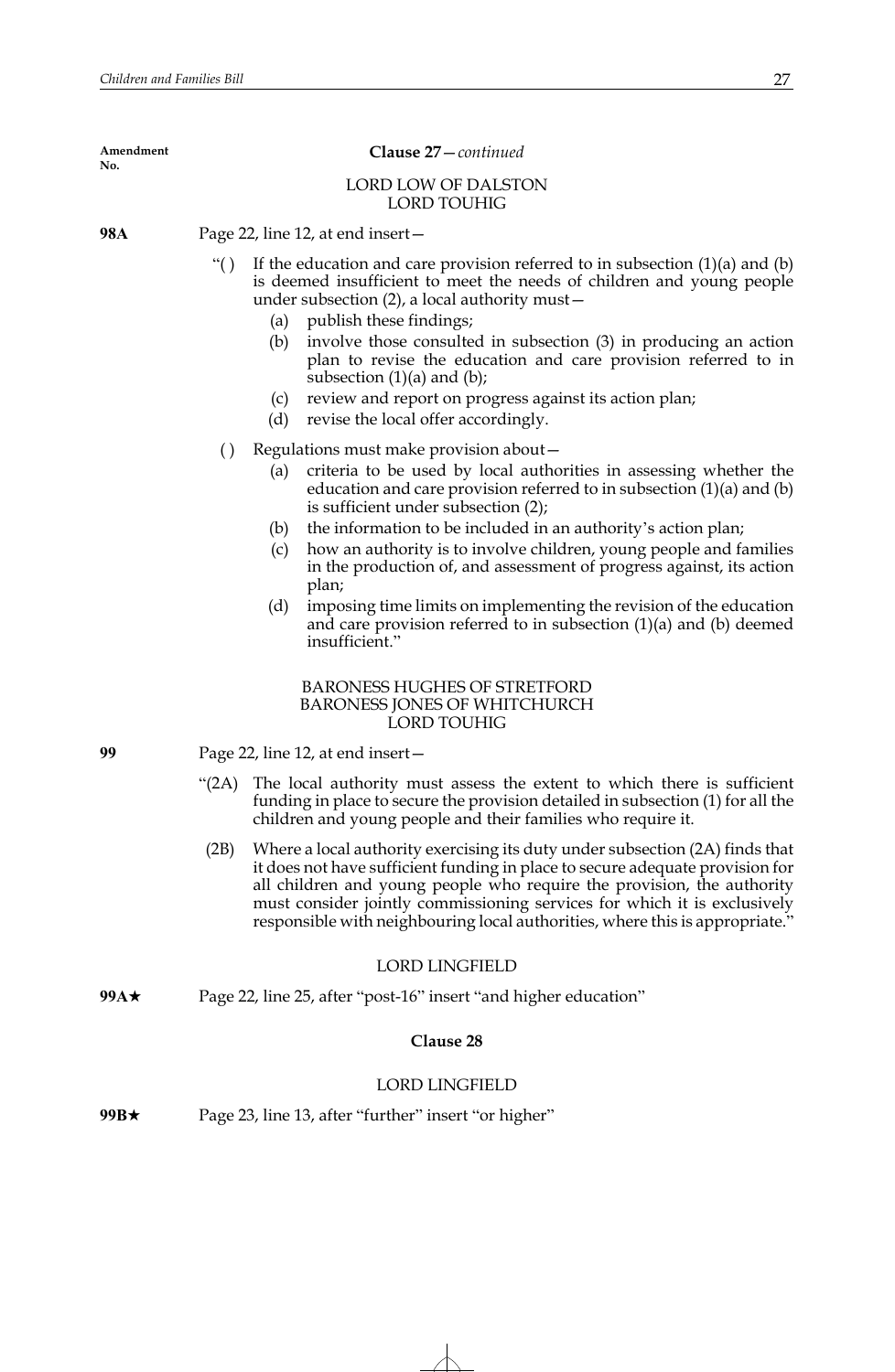| Amendment<br>No. | Clause 29                                                                                                                                                                                                                                 |  |
|------------------|-------------------------------------------------------------------------------------------------------------------------------------------------------------------------------------------------------------------------------------------|--|
|                  | <b>BARONESS HOWE OF IDLICOTE</b><br><b>BARONESS SHARP OF GUILDFORD</b><br><b>LORD RAMSBOTHAM</b>                                                                                                                                          |  |
| <b>100</b>       | Page 24, line 6, at end insert –                                                                                                                                                                                                          |  |
|                  | A local authority in England may co-operate with another local authority<br>``()<br>in England to commission and provide services for children and young<br>people with low incidence special educational needs."                         |  |
|                  | <b>LORD LINGFIELD</b>                                                                                                                                                                                                                     |  |
| $100A \star$     | Page 24, line 13, leave out "further education sector" and insert "further and higher<br>education sectors"                                                                                                                               |  |
|                  | Clause 30                                                                                                                                                                                                                                 |  |
|                  | LORD LOW OF DALSTON<br><b>BARONESS HUGHES OF STRETFORD</b><br><b>BARONESS JONES OF WHITCHURCH</b><br><b>BARONESS SHARP OF GUILDFORD</b>                                                                                                   |  |
| 101              | Page 24, line 31, leave out "it expects to be" and insert "which is"                                                                                                                                                                      |  |
|                  | <b>LORD LUCAS</b>                                                                                                                                                                                                                         |  |
| 101A             | Page 24, line 32, after "children" insert "for whom it is responsible"                                                                                                                                                                    |  |
|                  | <b>LORD LOW OF DALSTON</b><br><b>BARONESS HUGHES OF STRETFORD</b><br><b>BARONESS JONES OF WHITCHURCH</b><br><b>BARONESS SHARP OF GUILDFORD</b>                                                                                            |  |
| <b>102</b>       | Page 24, line 34, leave out "it expects to be" and insert "which is"                                                                                                                                                                      |  |
|                  | <b>BARONESS HUGHES OF STRETFORD</b><br><b>BARONESS JONES OF WHITCHURCH</b>                                                                                                                                                                |  |
| 103              | Page 24, line 36, at end insert "including provision in institutions approved by the<br>Secretary of State by virtue of section 41 of this Part"                                                                                          |  |
|                  | <b>BARONESS WILKINS</b>                                                                                                                                                                                                                   |  |
| 104              | Page 24, line 36, at end insert –<br>funding available by the authority for provision within subsection<br>``()<br>$(2)$ "                                                                                                                |  |
|                  | <b>LORD LOW OF DALSTON</b>                                                                                                                                                                                                                |  |
| 105              | Page 24, line 36, at end insert –<br>the provision within subsection (2) it expects to be available in its<br>``()<br>area at the time of publication for children and young people who<br>have a disability under the Equality Act 2010" |  |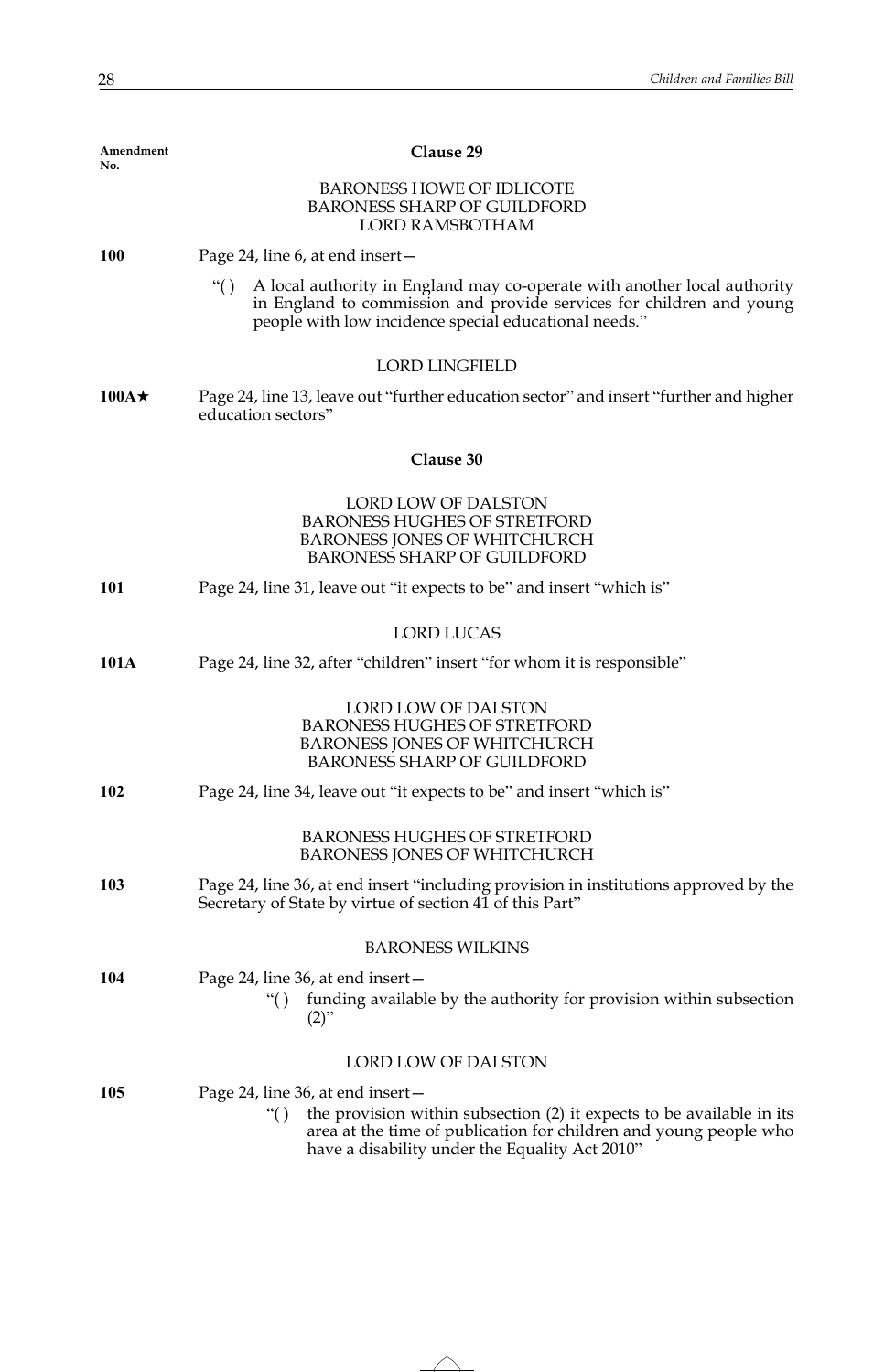| Amendment<br>No. | Clause 30 – continued                                                                                                                                                                                                                                                                                                                                                                                                                                                                                                                                                                                                                                                                                                                                                                                             |
|------------------|-------------------------------------------------------------------------------------------------------------------------------------------------------------------------------------------------------------------------------------------------------------------------------------------------------------------------------------------------------------------------------------------------------------------------------------------------------------------------------------------------------------------------------------------------------------------------------------------------------------------------------------------------------------------------------------------------------------------------------------------------------------------------------------------------------------------|
|                  | <b>BARONESS SHARP OF GUILDFORD</b><br><b>LORD RAMSBOTHAM</b>                                                                                                                                                                                                                                                                                                                                                                                                                                                                                                                                                                                                                                                                                                                                                      |
| 106              | Page 24, line 36, at end insert –<br>how an authority monitors admissions of children with special<br>``()<br>educational needs (whether or not those children have a statement<br>or EHC plan) to schools in their area;<br>how an authority will provide support to schools in their area with<br>$\left( \right)$<br>regard to making special educational provision for children with<br>special educational needs;<br>how an authority will secure training, advice and support for staff<br>$\left( \ \right)$<br>working in their area with children with special educational needs;<br>and<br>$\left( \right)$<br>the action an authority is taking to encourage schools in their area<br>to share their practice in making special educational provision for<br>children with special educational needs." |
|                  | <b>BARONESS HOWARTH OF BRECKLAND</b><br><b>BARONESS MASSEY OF DARWEN</b><br><b>BARONESS SHARP OF GUILDFORD</b>                                                                                                                                                                                                                                                                                                                                                                                                                                                                                                                                                                                                                                                                                                    |
| 107              | Page 25, line 2, at end insert -<br>arrangements to assist young people and parents in managing a<br>``()<br>personal budget should they choose one"                                                                                                                                                                                                                                                                                                                                                                                                                                                                                                                                                                                                                                                              |
|                  | <b>LORD RAMSBOTHAM</b>                                                                                                                                                                                                                                                                                                                                                                                                                                                                                                                                                                                                                                                                                                                                                                                            |
| 108              | Page 25, line 2, at end insert –<br>access to provision available for children educated in non-<br>" $(f)$<br>maintained registered early years settings"                                                                                                                                                                                                                                                                                                                                                                                                                                                                                                                                                                                                                                                         |
|                  | <b>LORD TOUHIG</b>                                                                                                                                                                                                                                                                                                                                                                                                                                                                                                                                                                                                                                                                                                                                                                                                |
| 109              | Page 25, line 5, at end insert –<br>"retaining employment and accessing benefits;"<br>``()                                                                                                                                                                                                                                                                                                                                                                                                                                                                                                                                                                                                                                                                                                                        |
| <b>110</b>       | Page 25, line 9, at end insert –                                                                                                                                                                                                                                                                                                                                                                                                                                                                                                                                                                                                                                                                                                                                                                                  |
|                  | Where a service is set out in the local offer, the responsible agency has a<br>(4A)<br>duty to deliver that service."                                                                                                                                                                                                                                                                                                                                                                                                                                                                                                                                                                                                                                                                                             |
|                  | LORD LOW OF DALSTON<br>LORD RAMSBOTHAM                                                                                                                                                                                                                                                                                                                                                                                                                                                                                                                                                                                                                                                                                                                                                                            |
| 111              | Page 25, line 11, at end insert –                                                                                                                                                                                                                                                                                                                                                                                                                                                                                                                                                                                                                                                                                                                                                                                 |
|                  | A local authority's local offer shall be subject to inspection by Ofsted and<br>``()<br>the Care Quality Commission."                                                                                                                                                                                                                                                                                                                                                                                                                                                                                                                                                                                                                                                                                             |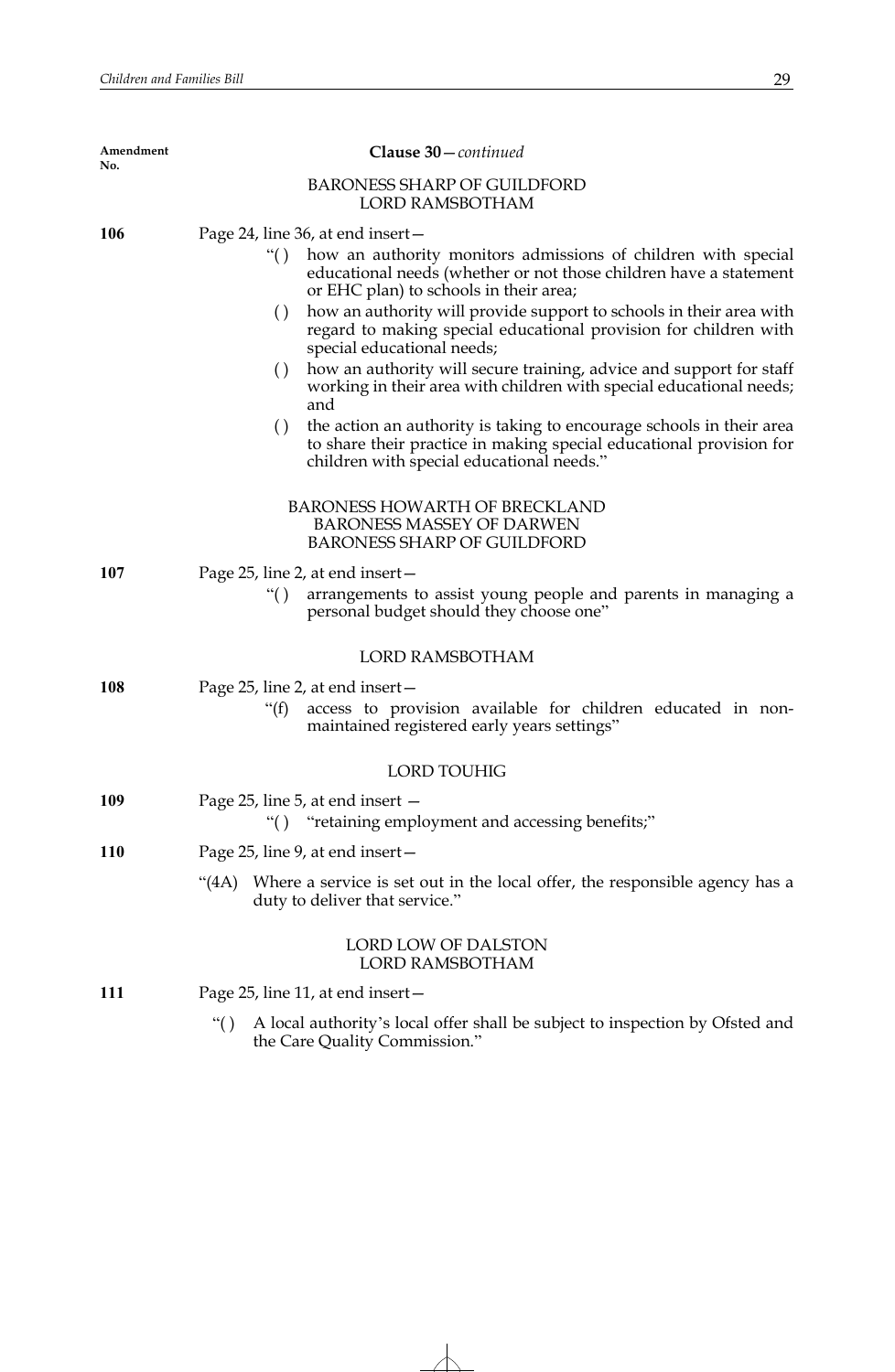| Amendment<br>No. | Clause 30-continued              |                                                                                                                                                                                                                                                                                                                                                                                               |  |
|------------------|----------------------------------|-----------------------------------------------------------------------------------------------------------------------------------------------------------------------------------------------------------------------------------------------------------------------------------------------------------------------------------------------------------------------------------------------|--|
|                  |                                  | <b>BARONESS HUGHES OF STRETFORD</b><br><b>BARONESS JONES OF WHITCHURCH</b>                                                                                                                                                                                                                                                                                                                    |  |
| 112              | Page 25, line 16, at end insert- |                                                                                                                                                                                                                                                                                                                                                                                               |  |
|                  | $\cdot (6A)$                     | The Secretary of State shall lay a draft of regulations setting out the<br>minimum level of specific special educational provision, health care<br>provision and social care provision that local authorities must provide as<br>part of their local offer, and the regulations are not to be made unless they<br>have been approved by a resolution of each House of Parliament.             |  |
|                  | (6B)                             | Once regulations under subsection (6A) have been made, the Secretary of<br>State must-<br>issue guidance to local authorities on how to meet these<br>(a)<br>regulations, and<br>publish information on these regulations accessible to the families<br>(b)<br>of children and young people with special educational needs on the<br>Department's website, and in any other way he sees fit." |  |
|                  |                                  | <b>BARONESS BRINTON</b><br><b>BARONESS WALMSLEY</b><br><b>BARONESS SHARP OF GUILDFORD</b>                                                                                                                                                                                                                                                                                                     |  |
| 113              |                                  | Page 25, line 18, at end insert-                                                                                                                                                                                                                                                                                                                                                              |  |
|                  | $\lq\lq($ )                      | Regulations must make provision about the format in which a local offer<br>will be published.                                                                                                                                                                                                                                                                                                 |  |
|                  |                                  | () The format in which a local offer will be published must be of a format                                                                                                                                                                                                                                                                                                                    |  |

- ( ) The format in which a local offer will be published must be of a format that—
	- (a) allows parents of children with special educational needs to make comparisons between different local authorities' local offers; and
	- (b) presents information by type of special educational need."

## LORD LOW OF DALSTON LORD RAMSBOTHAM

**114** Page 25, line 18, at end insert—

- "(7A) The Secretary of State shall lay a draft of regulations setting out the minimum level of specific special educational provision, health care provision and social care provision that local authorities must provide as part of their local offer, and the regulations are not to be made unless they have been approved by a resolution of each House of Parliament.
- (7B) Once regulations under subsection (7A) have been made, the Secretary of State must—
	- (a) issue guidance to local authorities on how to meet these regulations, and
	- (b) publish information on these regulations accessible to the families of children and young people with special educational needs on the Department's website, and in any other way he sees fit."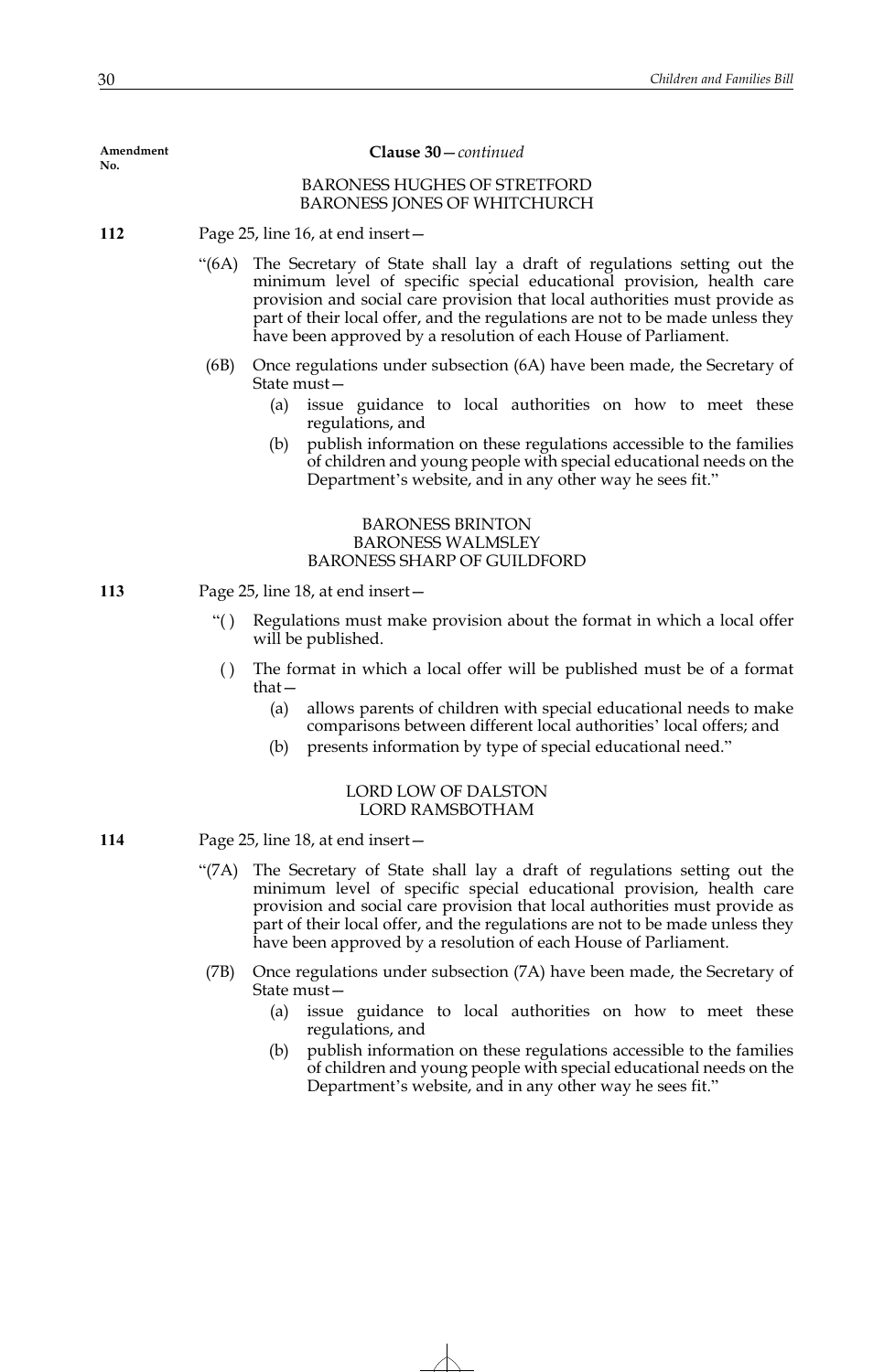| Amendment<br>No. | Clause 30-continued                                                                                                                                                                                                                                                                                                                                                                      |  |  |  |  |
|------------------|------------------------------------------------------------------------------------------------------------------------------------------------------------------------------------------------------------------------------------------------------------------------------------------------------------------------------------------------------------------------------------------|--|--|--|--|
|                  | <b>LORD RAMSBOTHAM</b>                                                                                                                                                                                                                                                                                                                                                                   |  |  |  |  |
| 115              | Page 25, line 29, at end insert-<br>"() provision for children or young people with speech, language and<br>communication needs who are not eligible for a EHC plan"                                                                                                                                                                                                                     |  |  |  |  |
| 116              | Page 25, line 38, at end insert –<br>information about access to provision for children educated in non-<br>$"$ (e)<br>maintained registered early years settings"                                                                                                                                                                                                                       |  |  |  |  |
| 117              | Page 25, line 38, at end insert –                                                                                                                                                                                                                                                                                                                                                        |  |  |  |  |
|                  | " $(10)$<br>An independent regulator must be appointed with the authority to<br>demand a local authority to review its local offer in circumstances<br>prescribed by regulations."                                                                                                                                                                                                       |  |  |  |  |
|                  | <b>After Clause 30</b>                                                                                                                                                                                                                                                                                                                                                                   |  |  |  |  |
|                  | <b>BARONESS WILKINS</b><br><b>BARONESS HUGHES OF STRETFORD</b>                                                                                                                                                                                                                                                                                                                           |  |  |  |  |
| 118              | Insert the following new Clause -                                                                                                                                                                                                                                                                                                                                                        |  |  |  |  |
|                  | "Minimum standards for the local offer                                                                                                                                                                                                                                                                                                                                                   |  |  |  |  |
|                  | (1)<br>The Secretary of State shall lay a draft of regulations setting out the<br>minimum level of specific special educational provision, health care<br>provision and social care provision that local authorities must provide as<br>part of their local offer, and the regulations are not to be made unless they<br>have been approved by a resolution of each House of Parliament. |  |  |  |  |
|                  | Once regulations under subsection (1) have been made, the Secretary of<br>(2)<br>State must-                                                                                                                                                                                                                                                                                             |  |  |  |  |
|                  | issue guidance to local authorities on how to meet these<br>(a)<br>regulations, and                                                                                                                                                                                                                                                                                                      |  |  |  |  |
|                  | publish information on these regulations accessible to the families<br>(b)<br>of children and young people with special educational needs on the<br>Department's website, and in any other way he sees fit."                                                                                                                                                                             |  |  |  |  |
|                  | Clause 32                                                                                                                                                                                                                                                                                                                                                                                |  |  |  |  |
|                  | <b>BARONESS WALMSLEY</b><br><b>LORD STOREY</b><br><b>BARONESS HOWE OF IDLICOTE</b><br><b>BARONESS MASSEY OF DARWEN</b>                                                                                                                                                                                                                                                                   |  |  |  |  |
| 119              | Page 26, line 16, after "responsible," insert "and children"                                                                                                                                                                                                                                                                                                                             |  |  |  |  |
|                  | <b>BARONESS HUGHES OF STRETFORD</b><br><b>BARONESS JONES OF WHITCHURCH</b>                                                                                                                                                                                                                                                                                                               |  |  |  |  |
| 120              | Page 26, line 16, after "and" insert "children and"                                                                                                                                                                                                                                                                                                                                      |  |  |  |  |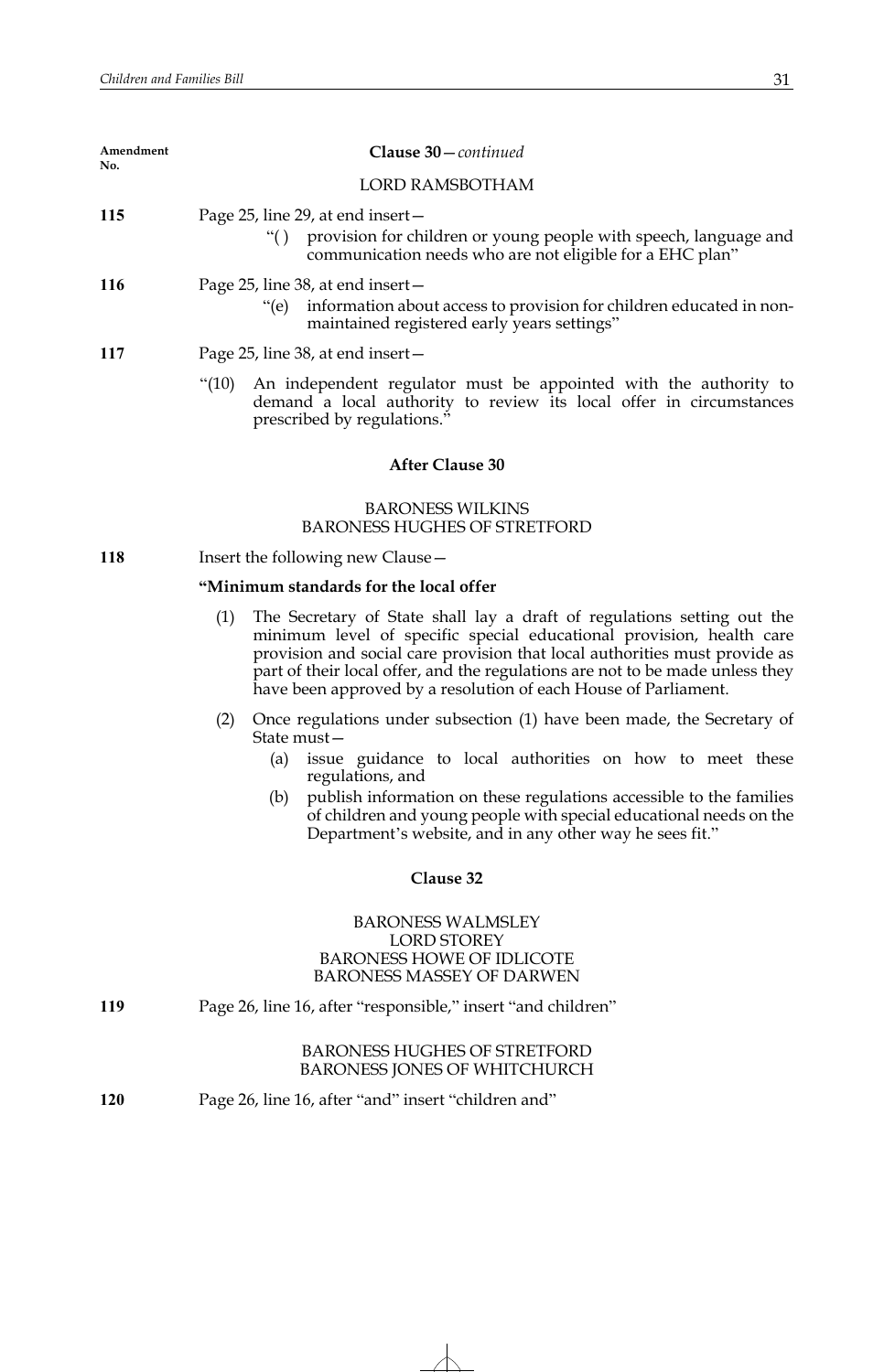**Amendment** 

**Clause 32**—*continued*

**No.**

**121** Page 26, line 18, at end insert—

- "(1A) Local authorities must ensure that in exercising their functions under subsection (1), advice should be provided in the form of  $-$ 
	- (a) printed materials;
	- (b) online resources, including signposting to resources published by others;
	- (c) face to face discussions;
	- (d) any other form which the local authority may deem necessary in pursuance of its duties under the Equality Act.
- (1B) Local authorities must not make, or allow any individuals or organisations providing advice on their behalf to make, any charge to families of children with special educational needs, or young people with special educational needs, in exercising their functions under this section."

# BARONESS HUGHES OF STRETFORD BARONESS JONES OF WHITCHURCH BARONESS WALMSLEY LORD STOREY

**122** Page 26, line 22, at beginning insert "children and"

# **After Clause 32**

## LORD RAMSBOTHAM

**123** Insert the following new Clause—

# **"Advice and information: schools**

- (1) Schools and post-16 institutions must publish the provision for all children and young people that may have particular benefit for those with learning difficulties or special educational needs available within that institution at the time of publication.
- (2) The schools and post-16 institutions referred to in subsection (1) are  $-$ 
	- (a) mainstream schools;
	- (b) 16-19 Academies;
	- (c) institutions within the further education sector in England;
	- (d) pupil referral units;
	- (e) alternative provision Academies;
	- (f) a non-maintained special school;
	- (g) an institution approved by the Secretary of State under section 41.
- (3) Information required to be published by a school or post-16 institutions under this section is to be known as its "school offer".
- (4) A schools or post-16 institutions under this section must keep its schools offer under review and may for time to time revise it.
- (5) The information published under subsection (1) must be consistent with the information published under section 30(2) by the appropriate local authority."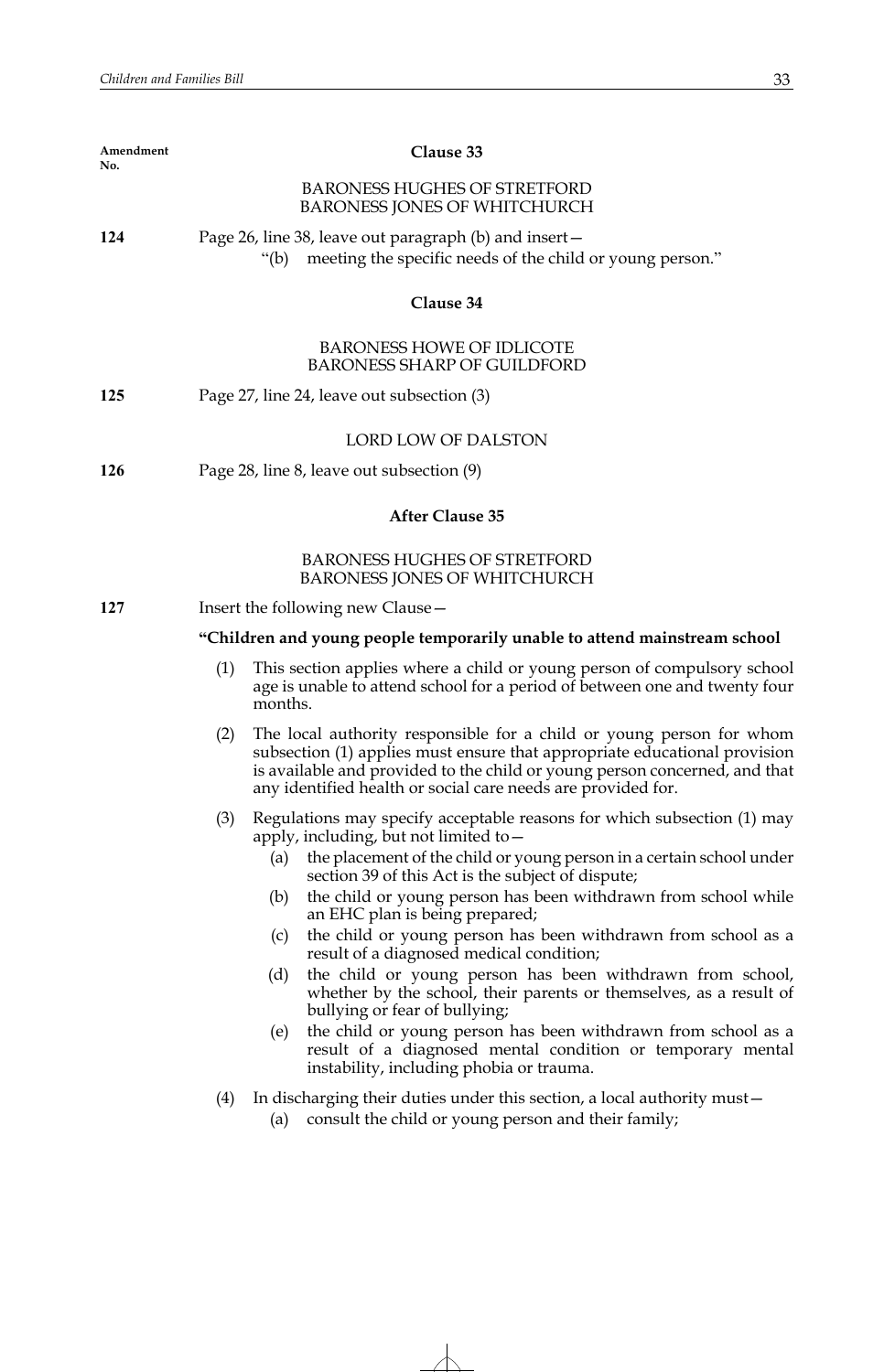### **After Clause 35**—*continued*

- (b) consult the school at which the child or young person is currently enrolled, or was last enrolled at;
- (c) consult professionals from any other agency known to be in contact with the child or young person and their family in relation to the reason for which the child or young person concerned has been withdrawn from school;
- (d) continue to monitor the development of the child or young person concerned;
- (e) have regard to the age and prior educational outcomes of the child or young person when determining provision, and
- (f) consider the suitability of internet-based educational provision."

# LORD RAMSBOTHAM

**128** Insert the following new Clause -

# **"Children with SEN in non-maintained early years settings**

- (1) This section applies where a child with special educational needs is being educated in a non-maintained early years settings or a mainstream school.
- (2) The local authority must use its best endeavours to identify children with special educational needs in non-maintained registered early years settings.
- (3) The local authority must use its best endeavours to secure special educational provision for children with special educational needs in nonmaintained registered early years settings.
- (4) Regulations may—
	- (a) prescribe the steps taken by the local authority in respect of how it manages special educational provision for children in nonmaintained registered settings;
	- (b) confer guidance relating to how non-maintained early years settings facilitate the specified special educational provision for a child in the care of the registered childcare provider."

## **Clause 36**

## BARONESS HUGHES OF STRETFORD BARONESS JONES OF WHITCHURCH

- **129** Page 28, line 33, at end insert—
	- "(1A) On receiving a request for an assessment under subsection (1), the local authority must endeavour to respond to that request within six weeks of having received it."

BARONESS WALMSLEY LORD STOREY BARONESS HOWE OF IDLICOTE BARONESS MASSEY OF DARWEN

**130** Page 28, line 42, leave out "child's" and insert "child and"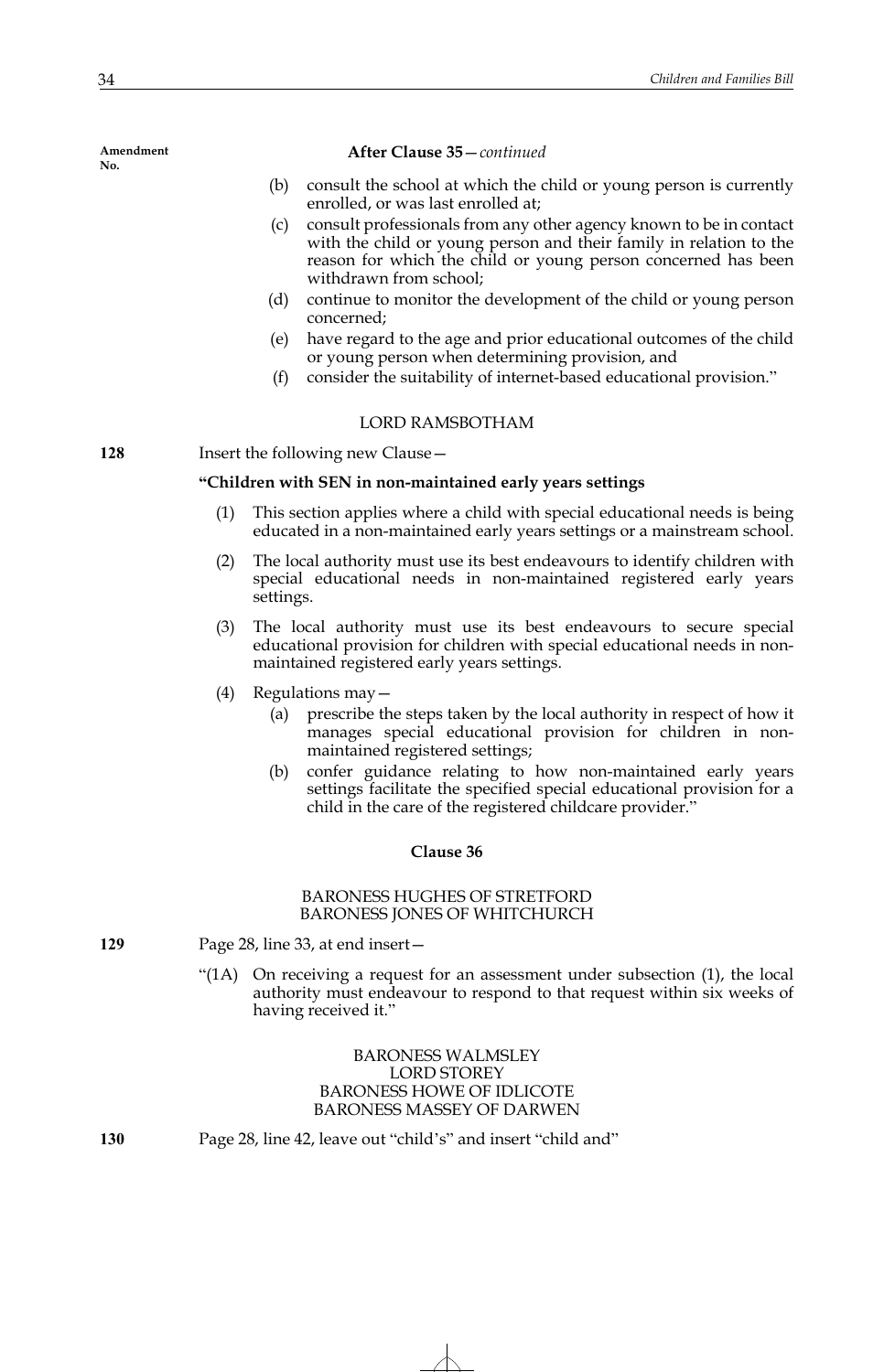| Amendment<br>No. | Clause 36-continued                                                                                                                                                                                                                                                |  |  |  |  |
|------------------|--------------------------------------------------------------------------------------------------------------------------------------------------------------------------------------------------------------------------------------------------------------------|--|--|--|--|
|                  | <b>BARONESS HUGHES OF STRETFORD</b><br>BARONESS JONES OF WHITCHURCH                                                                                                                                                                                                |  |  |  |  |
| 131              | Page 28, line 42, at end insert –                                                                                                                                                                                                                                  |  |  |  |  |
|                  | In making a determination under subsection (3), the local authority must<br>(4A)<br>have regard to the competencies and needs of the child or young person's<br>parents and immediate family, where this is relevant to the child or young<br>person's wellbeing." |  |  |  |  |
|                  | <b>BARONESS WALMSLEY</b><br><b>LORD STOREY</b><br><b>BARONESS HOWE OF IDLICOTE</b><br><b>BARONESS MASSEY OF DARWEN</b>                                                                                                                                             |  |  |  |  |
| 132              | Page 29, line 3, leave out "child's" and insert "child and"                                                                                                                                                                                                        |  |  |  |  |
|                  | <b>LORD LINGFIELD</b>                                                                                                                                                                                                                                              |  |  |  |  |
| 132A $\star$     | Page 29, line 3, at end insert "within 15 days of the decision"                                                                                                                                                                                                    |  |  |  |  |
|                  | <b>BARONESS HUGHES OF STRETFORD</b><br>BARONESS JONES OF WHITCHURCH                                                                                                                                                                                                |  |  |  |  |
| 133              | Page 29, line 6, at end insert –<br>of their right to request an internal review or appeal against this<br>$\degree$ (C)<br>decision under section 51."                                                                                                            |  |  |  |  |
|                  | <b>BARONESS WALMSLEY</b><br><b>LORD STOREY</b><br><b>BARONESS HOWE OF IDLICOTE</b><br><b>BARONESS MASSEY OF DARWEN</b>                                                                                                                                             |  |  |  |  |
| 134              | Page 29, line 14, leave out "child's" and insert "child and"                                                                                                                                                                                                       |  |  |  |  |
| 135              | Page 29, line 17, at beginning insert "child and"                                                                                                                                                                                                                  |  |  |  |  |
|                  | <b>BARONESS HUGHES OF STRETFORD</b><br><b>BARONESS JONES OF WHITCHURCH</b>                                                                                                                                                                                         |  |  |  |  |
| 136              | Page 29, line 32, at end insert-<br>their right to request an internal review or appeal against this<br>" $(d)$<br>decision under section 51."                                                                                                                     |  |  |  |  |
|                  | <b>BARONESS HUGHES OF STRETFORD</b><br><b>BARONESS JONES OF WHITCHURCH</b><br><b>LORD LOW OF DALSTON</b>                                                                                                                                                           |  |  |  |  |
| 137              | Page 29, line 33, leave out subsection (10)                                                                                                                                                                                                                        |  |  |  |  |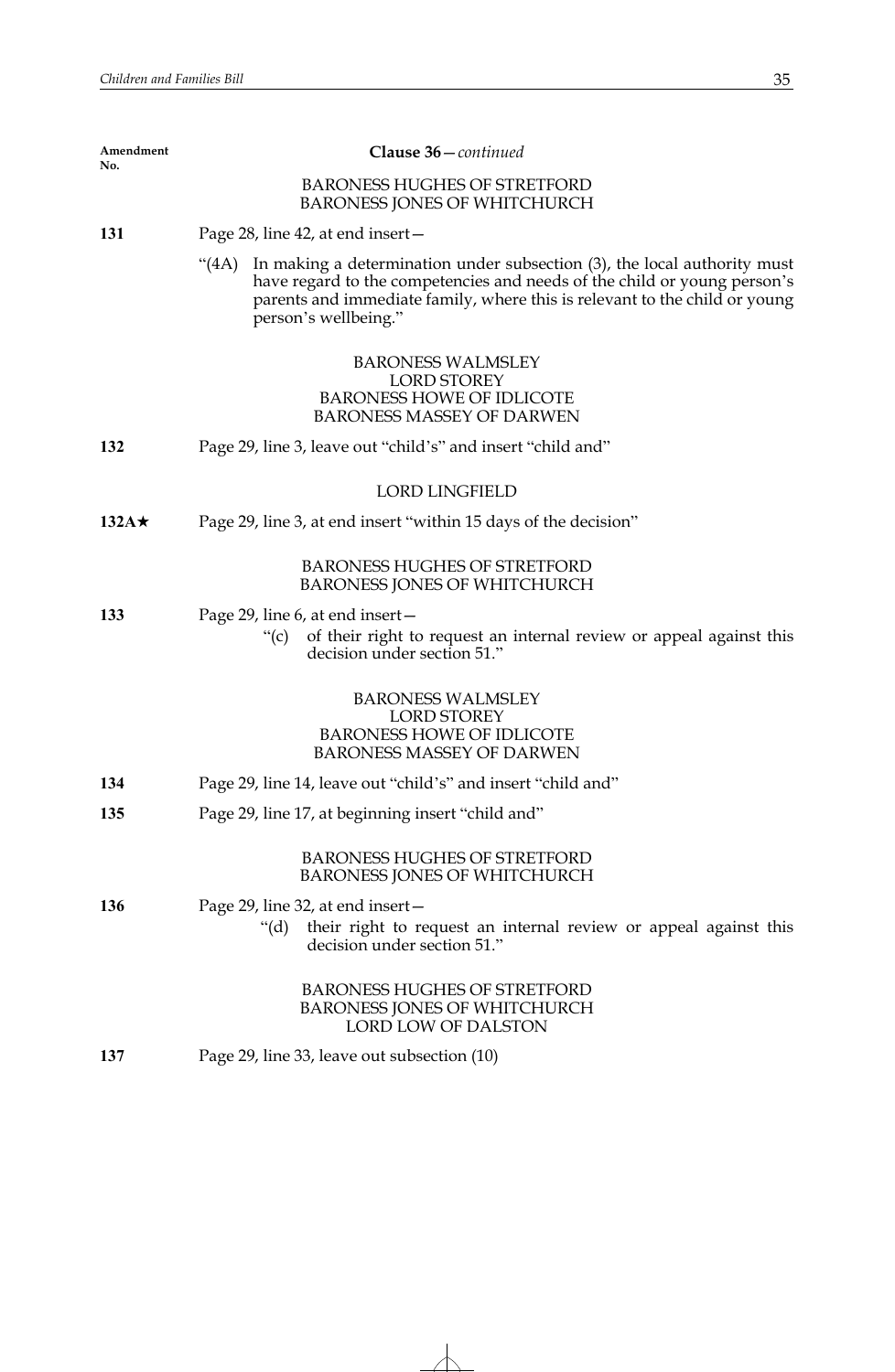| Amendment<br>No. | Clause 36 - continued                                                                                                                                                                                                                                             |
|------------------|-------------------------------------------------------------------------------------------------------------------------------------------------------------------------------------------------------------------------------------------------------------------|
|                  | <b>BARONESS SHARP OF GUILDFORD</b>                                                                                                                                                                                                                                |
| 138              | Page 29, line 34, leave out "have regard to his or her age" and insert "ensure that<br>he or she will have sufficient time and support in education to make a successful<br>transfer to adulthood"                                                                |
|                  | <b>LORD LINGFIELD</b>                                                                                                                                                                                                                                             |
| 138A $\star$     | Page 29, line 35, leave out "may" and insert "shall"                                                                                                                                                                                                              |
|                  | <b>BARONESS HUGHES OF STRETFORD</b><br><b>BARONESS JONES OF WHITCHURCH</b><br><b>LORD NASH</b>                                                                                                                                                                    |
| 139              | Page 29, line 43, leave out paragraph (g)                                                                                                                                                                                                                         |
|                  | <b>BARONESS HUGHES OF STRETFORD</b><br><b>BARONESS JONES OF WHITCHURCH</b>                                                                                                                                                                                        |
| 140              | Page 30, line 5, at end insert -<br>imposing time limits on the determination of an assessment"<br>``()                                                                                                                                                           |
| 141              | Page 30, line 5, at end insert -<br>imposing time limits on corresponding with parents in pursuance<br>``()<br>of other duties under this section"                                                                                                                |
| 142              | Page 30, line 5, at end insert -                                                                                                                                                                                                                                  |
|                  | Failure to abide by time limits prescribed by virtue of this section does not<br>" $(12)$<br>relieve the authority of the duty to serve a notice, or make a decision or<br>assessment."                                                                           |
|                  | Clause 37                                                                                                                                                                                                                                                         |
|                  | LORD LOW OF DALSTON                                                                                                                                                                                                                                               |
| 143              | Page 30, line 20, at end insert -<br>any social care provision which the local authority considers to be<br>$\lq\lq($ )<br>necessary in order to meet the needs of the disabled person under<br>section 2 of the Chronically Sick and Disabled Persons Act 1970." |
|                  | <b>BARONESS HUGHES OF STRETFORD</b><br><b>BARONESS JONES OF WHITCHURCH</b>                                                                                                                                                                                        |
| 144              | Page 30, line 20, at end insert-<br>$\lq\lq($ )<br>any provision deemed necessary to be made available to the family<br>of the child or young person which may assist in the promotion of<br>the wellbeing of the child or young person concerned."               |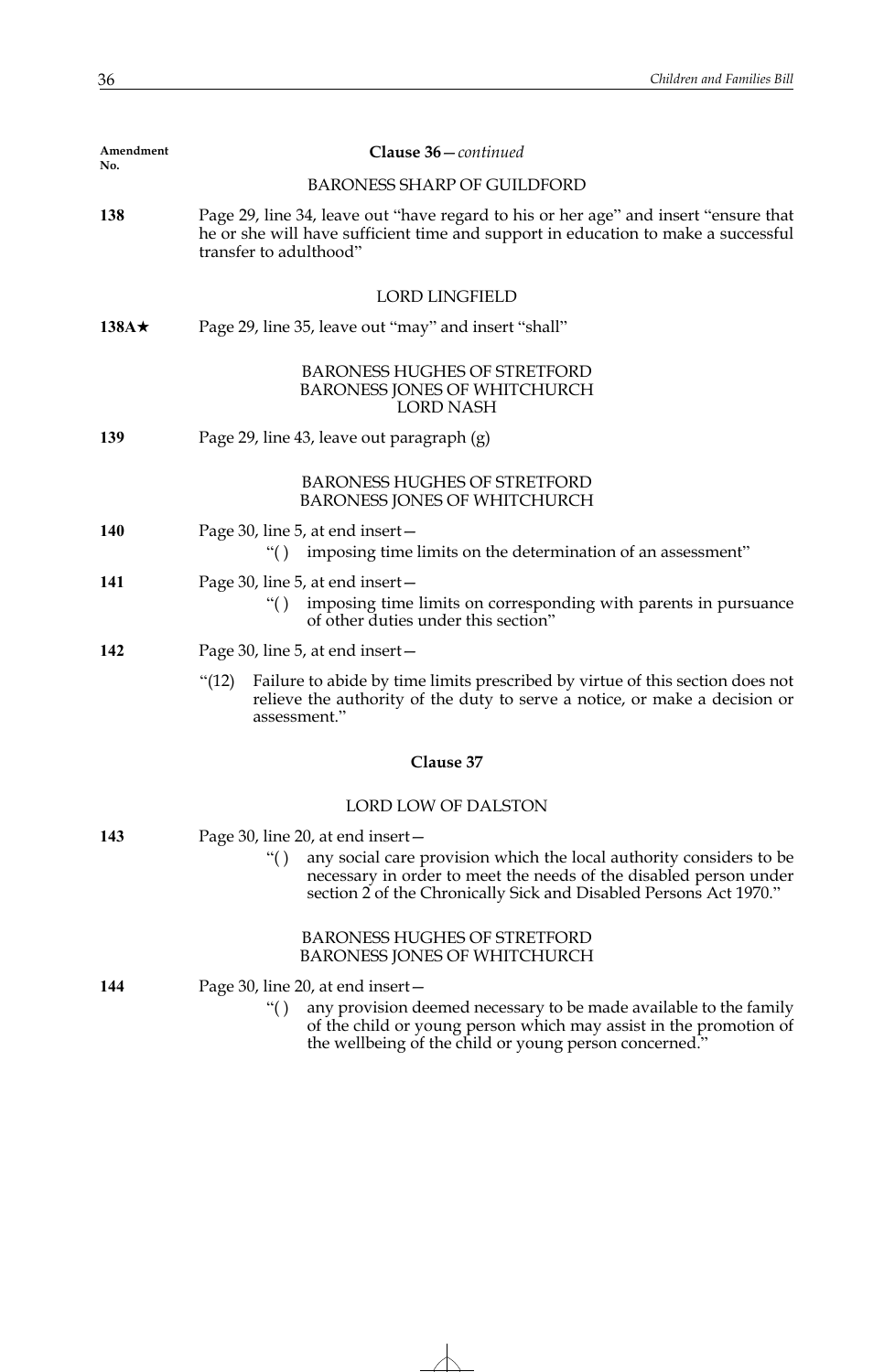| Amendment<br>No. | Clause 37-continued                                                                                                                                                                                                                                                              |
|------------------|----------------------------------------------------------------------------------------------------------------------------------------------------------------------------------------------------------------------------------------------------------------------------------|
|                  | <b>LORD RIX</b>                                                                                                                                                                                                                                                                  |
| 144 $A\star$     | Page 30, line 20, at end insert-                                                                                                                                                                                                                                                 |
|                  | An Education, Health and Care Plan must specify any social care provision<br>``()<br>identified as being needed under section 17 of the Children's Act 1989 or<br>section 2 of Chronically Sick and Disabled People's Act 1970."                                                 |
|                  | <b>BARONESS HUGHES OF STRETFORD</b><br><b>BARONESS JONES OF WHITCHURCH</b><br><b>LORD LOW OF DALSTON</b>                                                                                                                                                                         |
| 145              | Page 30, line 23, leave out subsection (4)                                                                                                                                                                                                                                       |
|                  | <b>BARONESS SHARP OF GUILDFORD</b>                                                                                                                                                                                                                                               |
| 146              | Page 30, line 24, leave out "have regard to his or her age" and insert "ensure that<br>he or she will have sufficient time and support in education to make a successful<br>transfer to adulthood"                                                                               |
|                  | <b>BARONESS HOWE OF IDLICOTE</b><br><b>BARONESS SHARP OF GUILDFORD</b>                                                                                                                                                                                                           |
| 147              | Page 30, line 24, at end insert –                                                                                                                                                                                                                                                |
|                  | In making a decision for the purposes of this section in relation to a young<br>``()<br>person aged over 18, a local authority must seek psychological advice from<br>an educational psychologist"                                                                               |
|                  | <b>LORD LINGFIELD</b>                                                                                                                                                                                                                                                            |
| 147B $\star$     | Page 30, line 25, leave out subsection (5) and insert –                                                                                                                                                                                                                          |
|                  | Regulations shall make provision about the preparation, standard form,<br>$\lq\lq($ )<br>content and maintenance of EHC plans, and shall require the EHC plan to<br>be specific, detailed and quantified, including training requirements and<br>monitoring arrangements."       |
|                  | <b>LORD NASH</b>                                                                                                                                                                                                                                                                 |
| 148              | Page 30, line 25, leave out "and maintenance" and insert ", maintenance,<br>amendment and disclosure"                                                                                                                                                                            |
| 149              | Page 30, line 26, at end insert-                                                                                                                                                                                                                                                 |
|                  | $\cdot\cdot(6)$<br>Regulations under subsection (5) about amendments of EHC plans must<br>include provision applying section 33 (mainstream education for children<br>and young people with EHC plans) to a case where an EHC plan is to be<br>amended under those regulations." |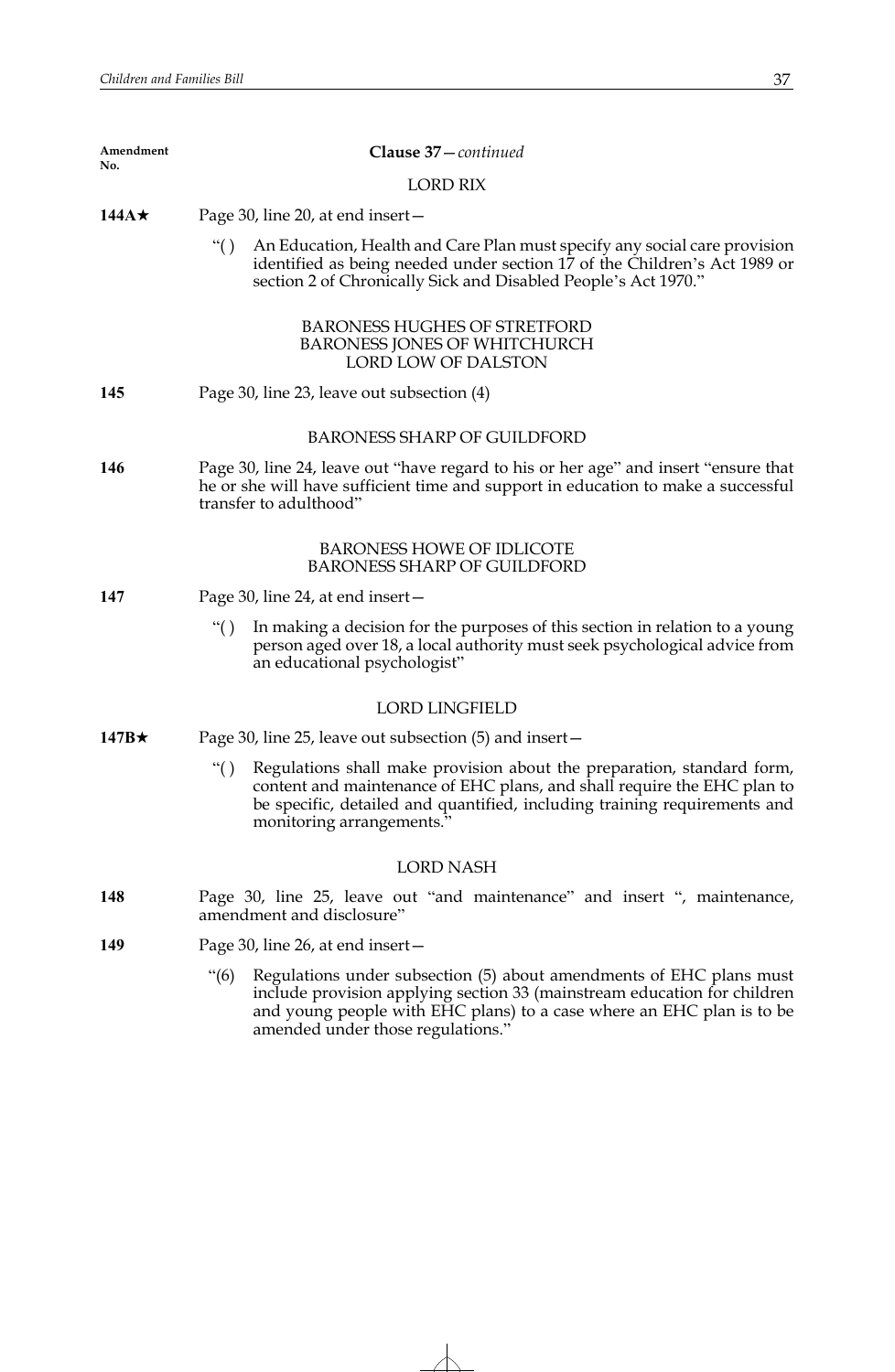| Amendment<br>No. | Clause 38                                                                                                                    |
|------------------|------------------------------------------------------------------------------------------------------------------------------|
|                  | <b>BARONESS WALMSLEY</b>                                                                                                     |
|                  | <b>LORD STOREY</b><br><b>BARONESS HOWE OF IDLICOTE</b>                                                                       |
|                  | <b>BARONESS MASSEY OF DARWEN</b>                                                                                             |
| 150              | Page 30, line 29, leave out "child's" and insert "child and"                                                                 |
| 151              | Page 30, line 32, leave out "child's" and insert "child and"                                                                 |
| 152              | Page 30, line 33, after "the" insert "child and"                                                                             |
|                  | <b>LORD LINGFIELD</b>                                                                                                        |
| $152A\star$      | Page 30, line 41, after "further" insert "or higher"                                                                         |
|                  | <b>LORD LEXDEN</b>                                                                                                           |
| 153              | Page 31, line 1, leave out paragraph (f) and insert-<br>an independent school"                                               |
|                  | " $(f)$                                                                                                                      |
|                  | THE COUNTESS OF MAR                                                                                                          |
|                  | <b>BARONESS MASHAM OF ILTON</b><br><b>BARONESS MASSEY OF DARWEN</b>                                                          |
| 154              | Page 31, line 3, at end insert -                                                                                             |
|                  | a provider of alternative educational provision including the<br>``()<br>provision of online learning and blended learning." |
|                  | LORD LOW OF DALSTON                                                                                                          |
|                  | <b>LORD TOUHIG</b>                                                                                                           |
| 155              | Page 31, line 3, at end insert -                                                                                             |
|                  | an institution of higher education which the young person has<br>``()<br>accepted an offer from."                            |
|                  | <b>BARONESS WALMSLEY</b>                                                                                                     |
|                  | <b>LORD STOREY</b><br><b>BARONESS HOWE OF IDLICOTE</b>                                                                       |
|                  | <b>BARONESS MASSEY OF DARWEN</b>                                                                                             |
| 156              | Page 31, line 6, leave out "child's" and insert "child and"                                                                  |
|                  | Clause 39                                                                                                                    |
|                  | <b>LORD LEXDEN</b>                                                                                                           |
| 157              | Page 31, line 19, at end insert ", and                                                                                       |
|                  | in the case of an institution approved by the Secretary of State<br>(d)<br>under section 41 also obtains its consent"        |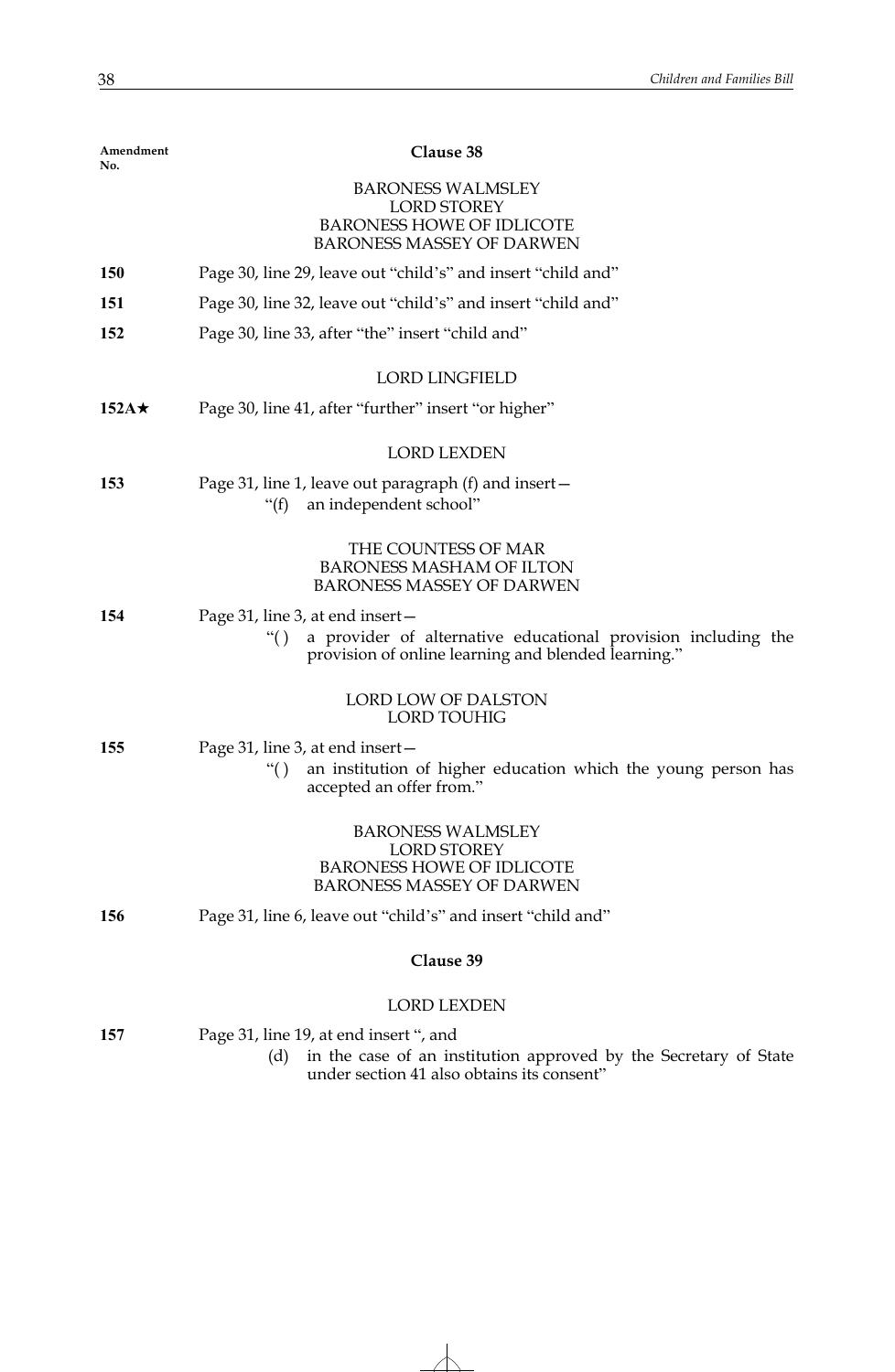| Amendment<br>No. | Clause 39-continued                                                                                                                                                                                                  |
|------------------|----------------------------------------------------------------------------------------------------------------------------------------------------------------------------------------------------------------------|
|                  | <b>BARONESS HUGHES OF STRETFORD</b><br><b>BARONESS JONES OF WHITCHURCH</b>                                                                                                                                           |
| 158              | Page 31, line 30, after "must" insert ", subject to agreement of the child or young<br>person concerned and their parents,"                                                                                          |
|                  | Clause 40                                                                                                                                                                                                            |
|                  | <b>LORD LEXDEN</b>                                                                                                                                                                                                   |
| 159              | Page 32, line 18, at end insert ", and                                                                                                                                                                               |
|                  | in the case of an institution approved by the Secretary of State<br>(c)<br>under section 41 also obtains its consent"                                                                                                |
|                  | Clause 41                                                                                                                                                                                                            |
|                  | THE COUNTESS OF MAR<br><b>BARONESS MASHAM OF ILTON</b><br><b>BARONESS MASSEY OF DARWEN</b>                                                                                                                           |
| 160              | Page 32, line 43, at end insert –                                                                                                                                                                                    |
|                  | an educational institution that can provide alternative educational<br>" $(d)$<br>provision, including online learning and blended learning for both<br>pre-16 and post-16 children with special educational needs." |
|                  | <b>LORD TOUHIG</b>                                                                                                                                                                                                   |
| 161              | Page 33, line 13, at end insert –                                                                                                                                                                                    |
|                  | what recourse institutions will have to appeal or review decisions<br>$\degree$ (e)<br>made by the Secretary of State;                                                                                               |
|                  | as to what timetable a list of institutions will be adjusted, published<br>(f)<br>and reviewed;                                                                                                                      |
|                  | what relation an approved list of institutions has with regulations<br>(g)<br>governing local offers.'                                                                                                               |
|                  | Clause 42                                                                                                                                                                                                            |
|                  | <b>BARONESS HUGHES OF STRETFORD</b><br>BARONESS JONES OF WHITCHURCH                                                                                                                                                  |
| 162              | Page 33, line 18, after "provision" insert "and social care provision"                                                                                                                                               |
| 163              | Page 33, line 19, at end insert-                                                                                                                                                                                     |
|                  | If the plan specifies social care provision, the responsible local authority<br>" $(2A)$<br>must secure the specified social care provision for the child or young<br>person."                                       |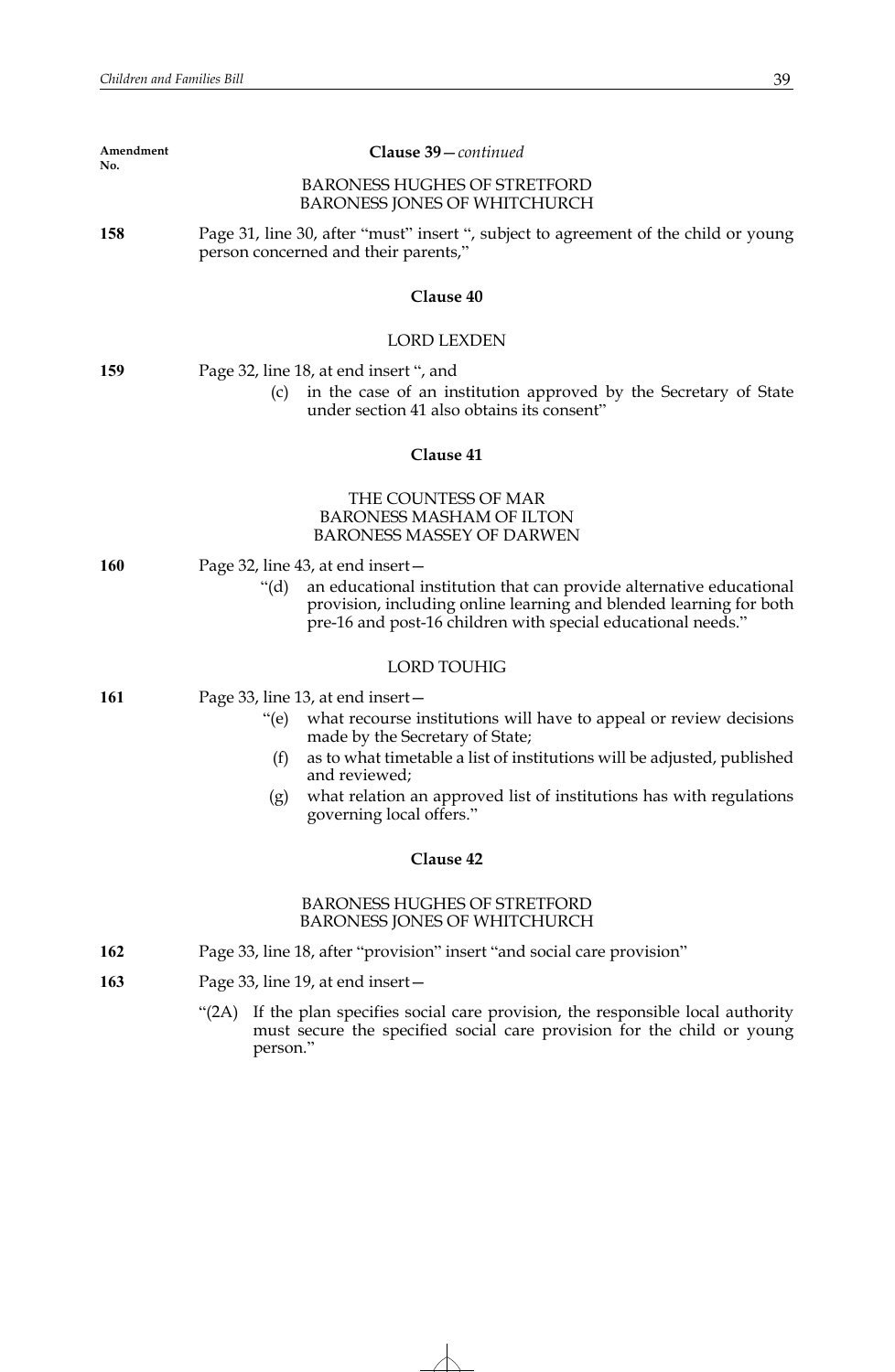| Amendment<br>No. | Clause 42-continued                                                                                                                                                                                |
|------------------|----------------------------------------------------------------------------------------------------------------------------------------------------------------------------------------------------|
|                  | <b>LORD LOW OF DALSTON</b><br><b>BARONESS SHARP OF GUILDFORD</b>                                                                                                                                   |
| 164              | Page 33, line 21, at end insert -                                                                                                                                                                  |
|                  | If the plan specifies social care provision, the responsible local authority<br>``()<br>must secure the specified social care provision for the child or young<br>person."                         |
|                  | <b>LORD LUCAS</b>                                                                                                                                                                                  |
| 164A             | Page 33, line 26, leave out "suitable"                                                                                                                                                             |
| 164B             | Page 33, line 26, at end insert "that they deem suitable"                                                                                                                                          |
|                  | Clause 44                                                                                                                                                                                          |
|                  | <b>BARONESS HUGHES OF STRETFORD</b><br><b>BARONESS JONES OF WHITCHURCH</b><br>LORD LOW OF DALSTON                                                                                                  |
| 165              | Page 34, line 17, leave out subsection (5)                                                                                                                                                         |
|                  | <b>BARONESS SHARP OF GUILDFORD</b>                                                                                                                                                                 |
| 166              | Page 34, line 19, leave out "have regard to his or her age" and insert "ensure that<br>he or she will have sufficient time and support in education to make a successful<br>transfer to adulthood" |
|                  | <b>BARONESS WALMSLEY</b><br><b>LORD STOREY</b><br><b>BARONESS MASSEY OF DARWEN</b>                                                                                                                 |
| 167              | Page 34, line 20, leave out "of the" and insert "and"                                                                                                                                              |
|                  | <b>BARONESS HOWE OF IDLICOTE</b>                                                                                                                                                                   |
| 168              | Page 34, line 21, at end insert-                                                                                                                                                                   |
|                  | Following a review or re-assessment, a local authority has to seek<br>``()<br>psychological advice from an educational psychologist."                                                              |
|                  | <b>BARONESS HUGHES OF STRETFORD</b><br>BARONESS JONES OF WHITCHURCH                                                                                                                                |
| 169              | Page 34, line 27, leave out paragraph (b)                                                                                                                                                          |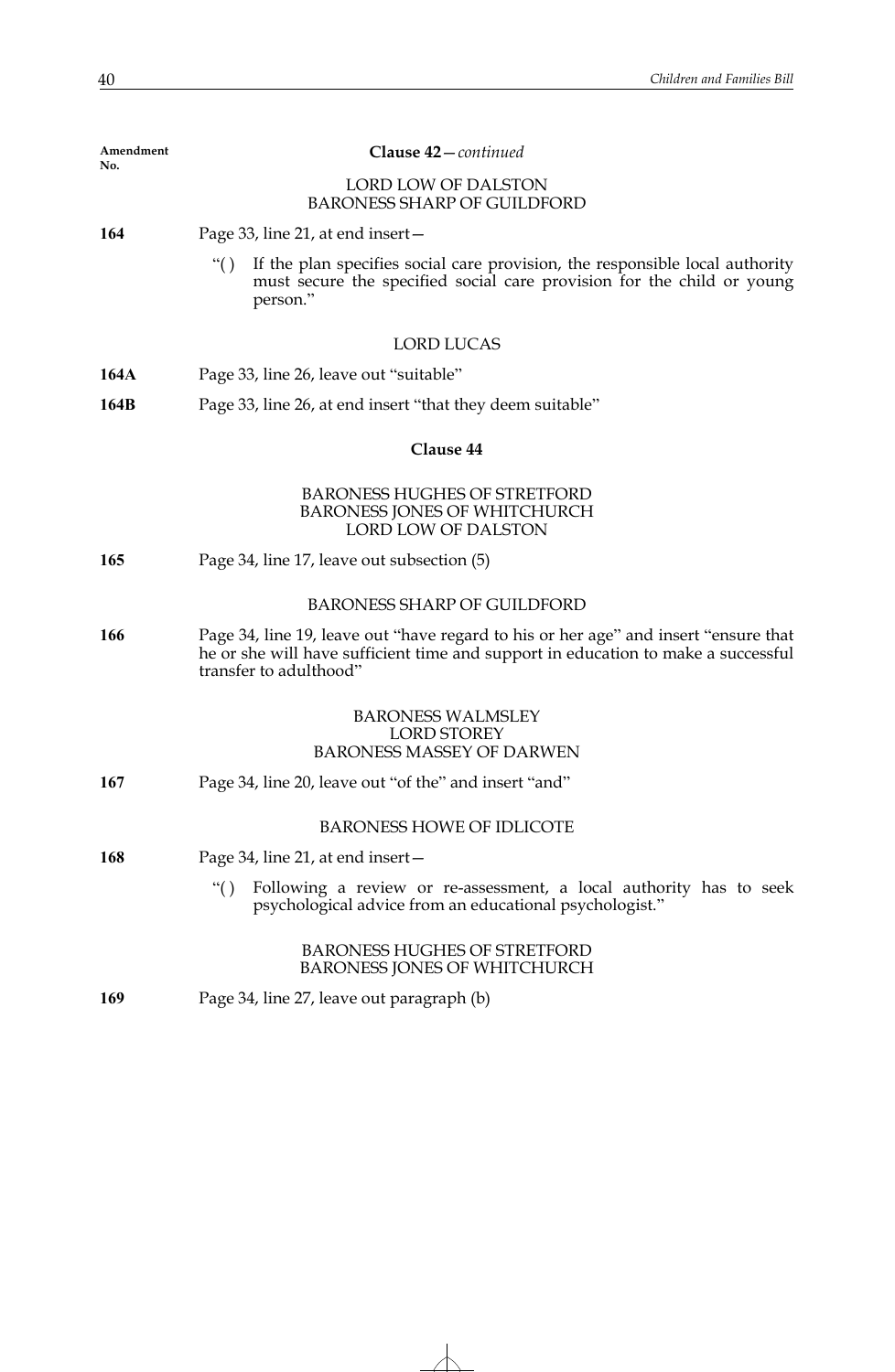| Amendment<br>No. | Clause 45                                                                                                                                                                                                                                                                                                                                                                                                                                                                                                   |
|------------------|-------------------------------------------------------------------------------------------------------------------------------------------------------------------------------------------------------------------------------------------------------------------------------------------------------------------------------------------------------------------------------------------------------------------------------------------------------------------------------------------------------------|
|                  | <b>BARONESS CUMBERLEGE</b><br><b>LORD PATEL</b>                                                                                                                                                                                                                                                                                                                                                                                                                                                             |
| <b>170</b>       | Page 34, line 38, leave out from "authority" to end of line 39 and insert "must"<br>maintain an EHC plan for a child or young person up to their 25th birthday<br>$unless -"$                                                                                                                                                                                                                                                                                                                               |
| 171              | Page 35, line 5, after "educational" insert ", health and social care"                                                                                                                                                                                                                                                                                                                                                                                                                                      |
|                  | <b>BARONESS HOWE OF IDLICOTE</b>                                                                                                                                                                                                                                                                                                                                                                                                                                                                            |
| 172              | Page 35, line 6, at end insert "and provision is not needed to maintain those<br>outcomes"                                                                                                                                                                                                                                                                                                                                                                                                                  |
|                  | <b>BARONESS CUMBERLEGE</b><br><b>BARONESS HUGHES OF STRETFORD</b><br><b>BARONESS JONES OF WHITCHURCH</b><br>LORD LOW OF DALSTON                                                                                                                                                                                                                                                                                                                                                                             |
| 173              | Page 35, line 7, leave out subsection (4)                                                                                                                                                                                                                                                                                                                                                                                                                                                                   |
|                  | <b>BARONESS SHARP OF GUILDFORD</b>                                                                                                                                                                                                                                                                                                                                                                                                                                                                          |
| 174              | Page 35, line 8, leave out "have regard to his or her age" and insert "ensure that he<br>or she will have sufficient time and support in education to make a successful<br>transfer to adulthood"                                                                                                                                                                                                                                                                                                           |
|                  | Clause 46                                                                                                                                                                                                                                                                                                                                                                                                                                                                                                   |
|                  | <b>BARONESS HUGHES OF STRETFORD</b><br>BARONESS JONES OF WHITCHURCH                                                                                                                                                                                                                                                                                                                                                                                                                                         |
| 175              | Page 35, line 30, at end insert-                                                                                                                                                                                                                                                                                                                                                                                                                                                                            |
|                  | "(3) Where a young person is completing a programme of study, supported<br>internship or apprenticeship which does not conform to academic years, a<br>local authority may continue to maintain an EHC plan for that young<br>person until the end of that programme where this programme has been<br>commenced by mutual consent of -<br>(a) the young person;<br>(b) the local authority; and<br>any health bodies contributing to support delivered by virtue of the<br>(c)<br>young person's EHC plan." |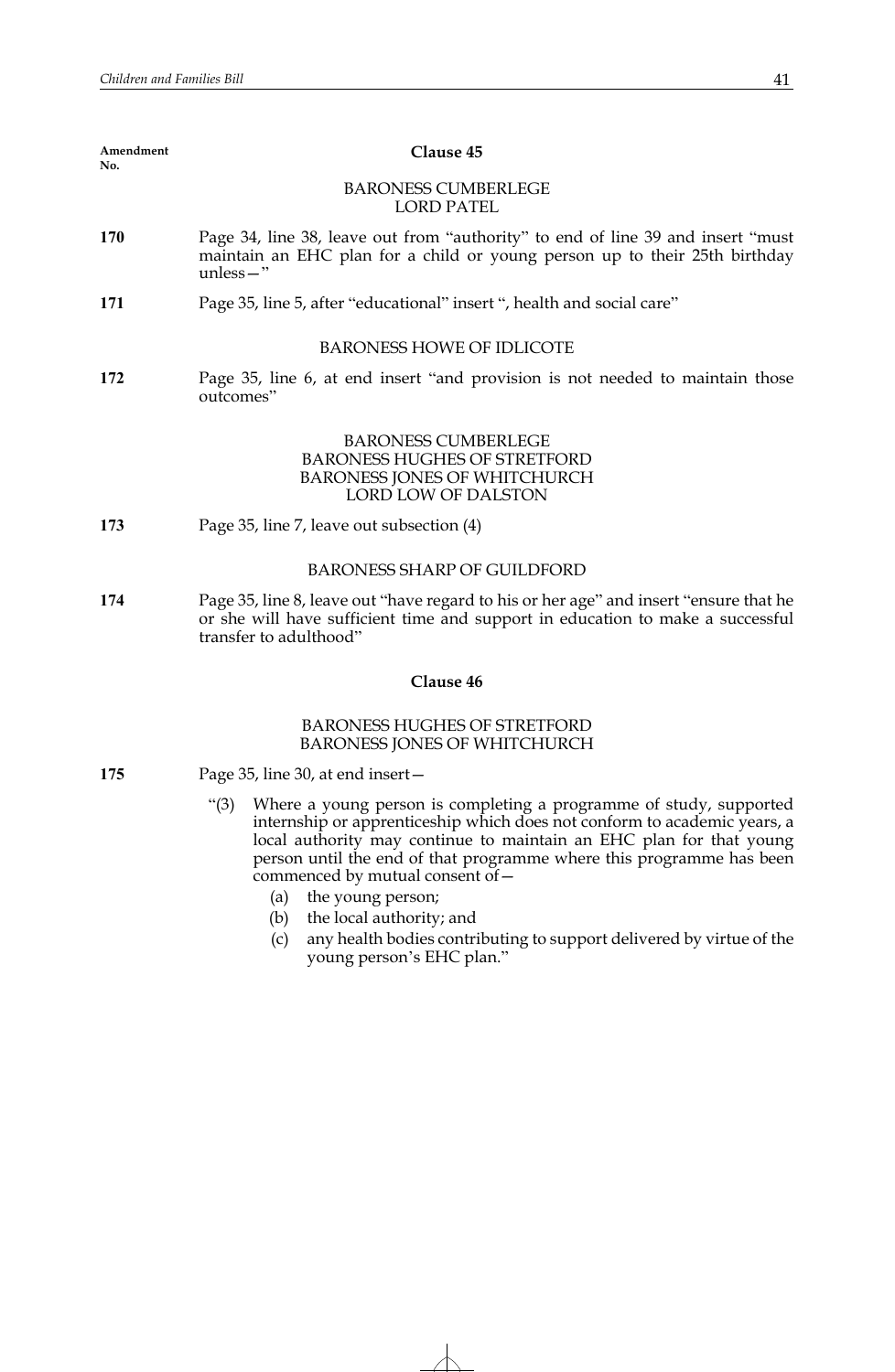| Amendment<br>No. | <b>After Clause 47</b>                                                                                                                                                                                                                                                                                                                                                       |
|------------------|------------------------------------------------------------------------------------------------------------------------------------------------------------------------------------------------------------------------------------------------------------------------------------------------------------------------------------------------------------------------------|
|                  | <b>LORD TOUHIG</b>                                                                                                                                                                                                                                                                                                                                                           |
| 175A             | Insert the following new Clause –                                                                                                                                                                                                                                                                                                                                            |
|                  | "Change of residence                                                                                                                                                                                                                                                                                                                                                         |
|                  | (1)<br>This section applies where $-$<br>a local authority (the "sending authority") maintains an education,<br>(a)<br>health and care plan for a child or young person, and<br>another local authority (the "receiving authority") is notified by the<br>(b)<br>child's parent or the young person that they intend to move<br>residence to the receiving authority's area. |
|                  | Where the sending authority is notified by the child's parent or the young<br>(2)<br>person that they intend to move residence it must provide the receiving<br>authority with a copy of the education, health and care plan.                                                                                                                                                |
|                  | (3)<br>The receiving authority must –<br>review the child or young person's education, health and care plan<br>(a)<br>having regard to the need for continuity of provision, and the<br>outcomes specified in the plan; and<br>provide the child's parent or the young person with such<br>(b)<br>information as it considers appropriate."                                  |
|                  | Clause 49                                                                                                                                                                                                                                                                                                                                                                    |
|                  | <b>BARONESS SHARP OF GUILDFORD</b>                                                                                                                                                                                                                                                                                                                                           |
| 176              | Page 36, line 14, leave out "must" and insert "may"                                                                                                                                                                                                                                                                                                                          |
| 177              | Page 36, line 19, at end insert –                                                                                                                                                                                                                                                                                                                                            |
|                  | A local authority shall not prepare a personal budget if it accepts<br>``()<br>representations from a school, college or other educational institution that<br>a direct payment should not be made."                                                                                                                                                                         |
|                  | THE COUNTESS OF MAR<br><b>BARONESS MASHAM OF ILTON</b><br><b>BARONESS MASSEY OF DARWEN</b>                                                                                                                                                                                                                                                                                   |
| 178              | Page 36, line 29, at end insert "to, including alternative provision for online<br>learning and blended learning"                                                                                                                                                                                                                                                            |
|                  | <b>BARONESS SHARP OF GUILDFORD</b>                                                                                                                                                                                                                                                                                                                                           |
| 179              | Page 36, line 39, at end insert –<br>about the criteria the local authority uses for deciding whether or<br>``( )                                                                                                                                                                                                                                                            |

not to make a personal budget"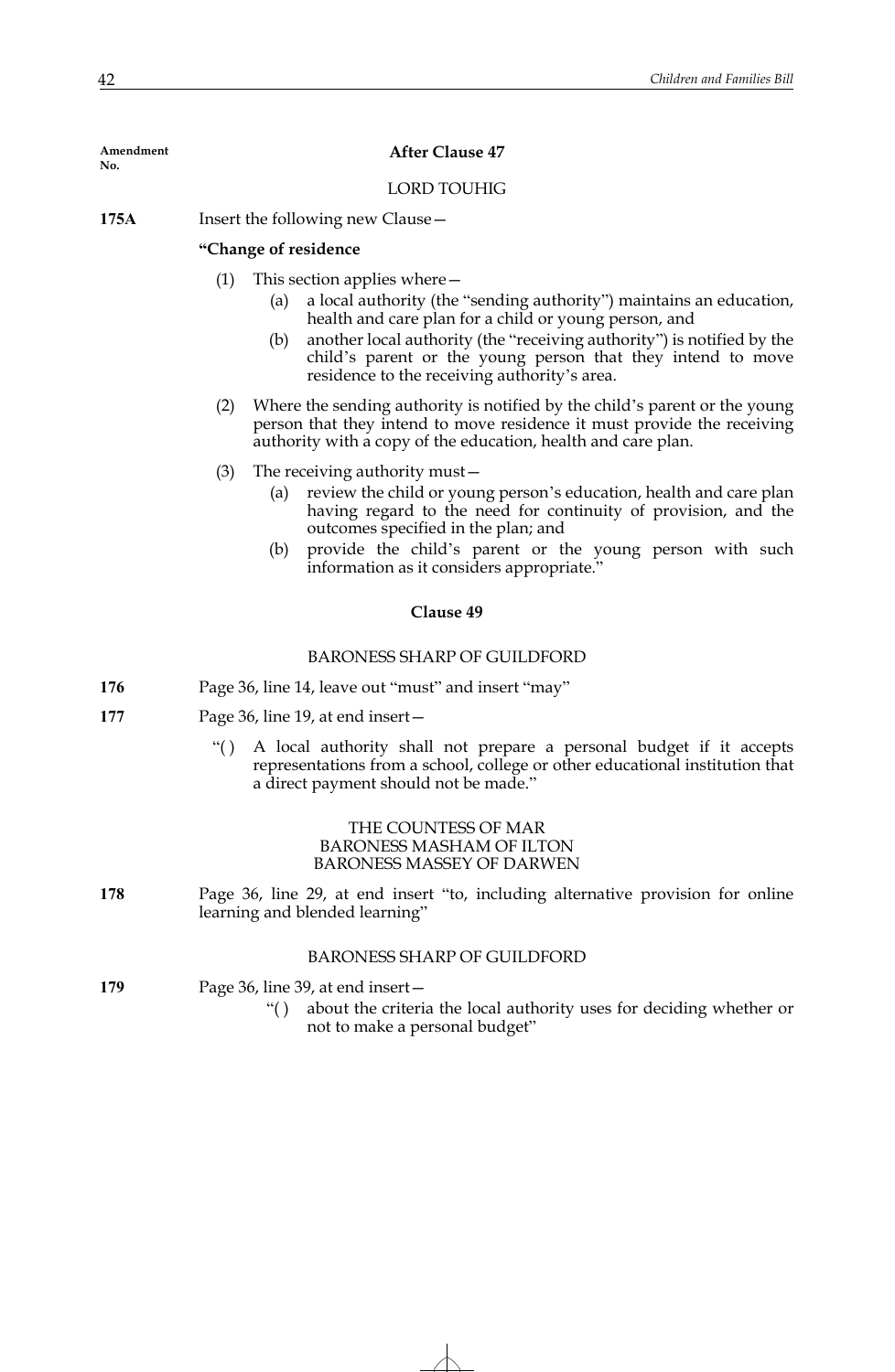BARONESS HUGHES OF STRETFORD BARONESS JONES OF WHITCHURCH **180** Page 37, line 16, at end insert— **Amendment No. Clause 49**—*continued*

- "(9) This section will not have effect until an order is made by the Secretary of State, subject to affirmative resolution by both Houses of Parliament.
- (10) Before making an order under subsection (9), the Secretary of State must lay a copy of a report before both Houses of Parliament detailing findings from the pathfinder authorities established under the Special Educational Needs (Direct Payments) (Pilot Scheme) Order 2012, including but not limited to—
	- (a) the impact on educational outcomes for children and young people;
	- (b) the quality of provision received by children and young people;
	- (c) the value for money achieved;
	- (d) the impact on services provided for children and young people without EHC plans, or those for whom direct payments were not made.
- (11) The Secretary of State may not prepare a report under subsection (10) until September 2014.
- (12) An order made under subsection (9) may amend this section as the Secretary of State deems necessary to ensure the effective operation of personal budgets, having had regard to the finding of the report produced by virtue of subsection  $(10)$ ."

## **Clause 51**

# LORD STOREY BARONESS HUGHES OF STRETFORD

# **181** Page 38, line 12, at end insert—

- "(g) the social care provision specified in an EHC plan;
- (h) the healthcare provision specified in an EHC plan"

## **After Clause 51**

## BARONESS HUGHES OF STRETFORD BARONESS JONES OF WHITCHURCH

**182** Insert the following new Clause—

## **"Collection of information**

- (1) The Secretary of State must collect information on all cases related to special educational needs which are considered by the Tribunal Service, including—
	- (a) the local authority involved;
	- (b) the cost to the Tribunal Service;
	- (c) the amount spent by the local authority on fighting each case;
	- (d) the nature of each case; and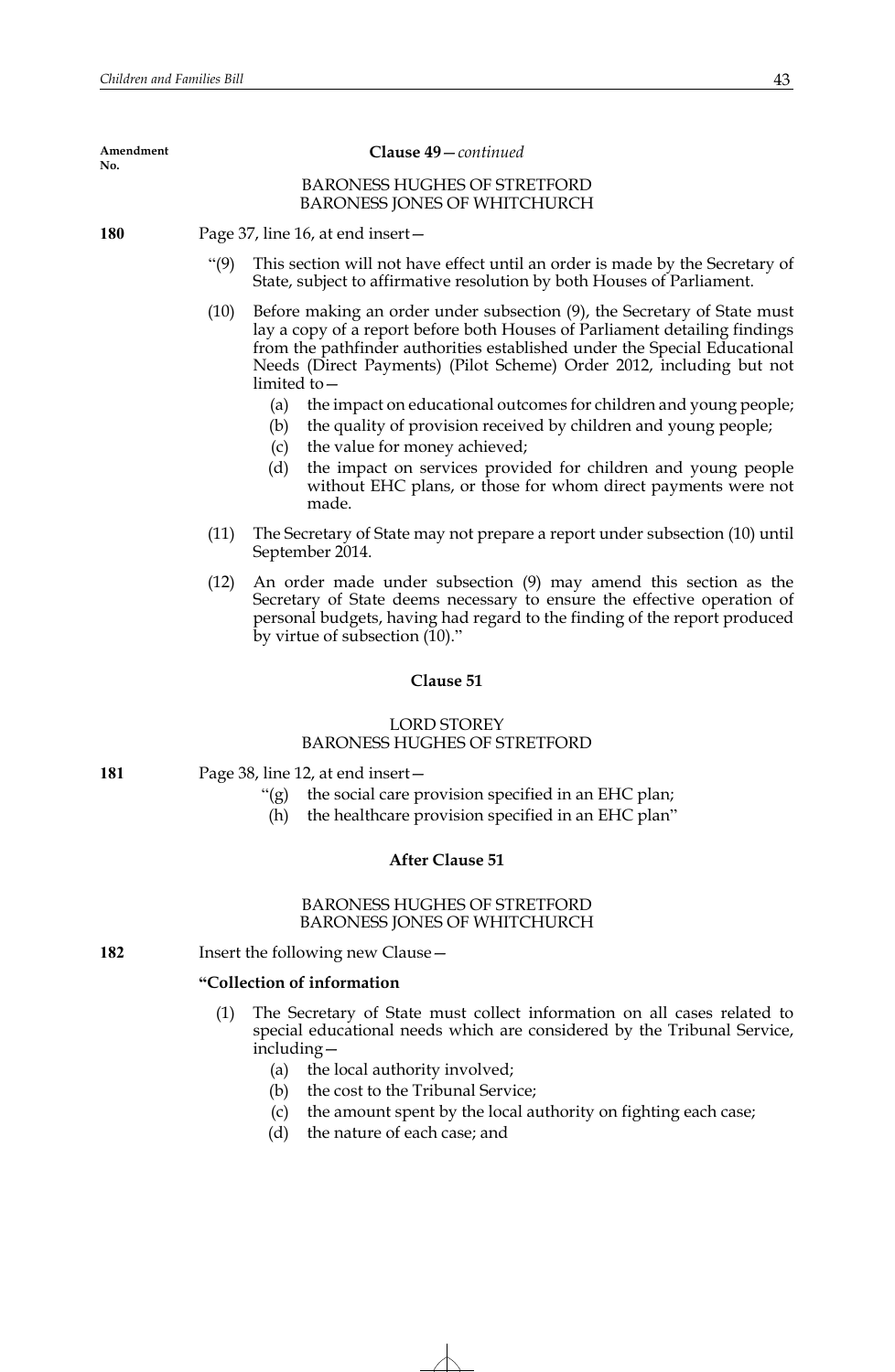|     | (2)<br>The Secretary of State must collate and publish information collected in the<br>exercise of his functions under subsection (1) once a year.                                                                                                                                                |
|-----|---------------------------------------------------------------------------------------------------------------------------------------------------------------------------------------------------------------------------------------------------------------------------------------------------|
|     | (3)<br>The following bodies must make arrangements to provide such<br>information to the Secretary of State as is necessary to enable him to<br>perform his functions under this section -<br>(a) the Tribunal Service;<br>local authorities."<br>(b)                                             |
|     | Clause 52                                                                                                                                                                                                                                                                                         |
|     | <b>LORD NASH</b>                                                                                                                                                                                                                                                                                  |
| 183 | Page 39, line 15, leave out paragraph (b) and insert –<br>the authority must-<br>"(b)<br>(i)<br>arrange for mediation between it and the parent or young<br>person,<br>ensure that the mediation is conducted by an independent<br>(ii)<br>person, and<br>participate in the mediation."<br>(iii) |
| 184 | Page 39, leave out lines 38 and 39 and insert –                                                                                                                                                                                                                                                   |
|     | For the purposes of subsections $(6)(b)(ii)$ and $(8)$ , a person who is employed<br>``()<br>by a local authority in England is not independent."                                                                                                                                                 |
|     | Clause 57                                                                                                                                                                                                                                                                                         |
|     | THE COUNTESS OF MAR<br><b>BARONESS MASHAM OF ILTON</b><br><b>BARONESS MASSEY OF DARWEN</b>                                                                                                                                                                                                        |
| 185 | Page 42, line 34, at end insert "including those institutions that provide alternative<br>educational provision, especially online learning and blending learning"                                                                                                                                |
|     | Clause 58                                                                                                                                                                                                                                                                                         |
|     | <b>BARONESS GREENGROSS</b>                                                                                                                                                                                                                                                                        |
| 186 | Page 42, line 42, after "Wales" insert ", Scotland and Northern Ireland"                                                                                                                                                                                                                          |
|     | Clause 59                                                                                                                                                                                                                                                                                         |
|     | THE COUNTESS OF MAR<br><b>BARONESS MASHAM OF ILTON</b><br><b>BARONESS MASSEY OF DARWEN</b>                                                                                                                                                                                                        |
| 187 | Page 43, line 19, leave out "place in accordance with" and insert "provider of online<br>learning or blended learning in accordance with the EHC plan that has been<br>agreed by the parents as being a suitable provider and therefore included in"                                              |

(e) the outcome of each case.

**After Clause 51**—*continued*

**Amendment No.**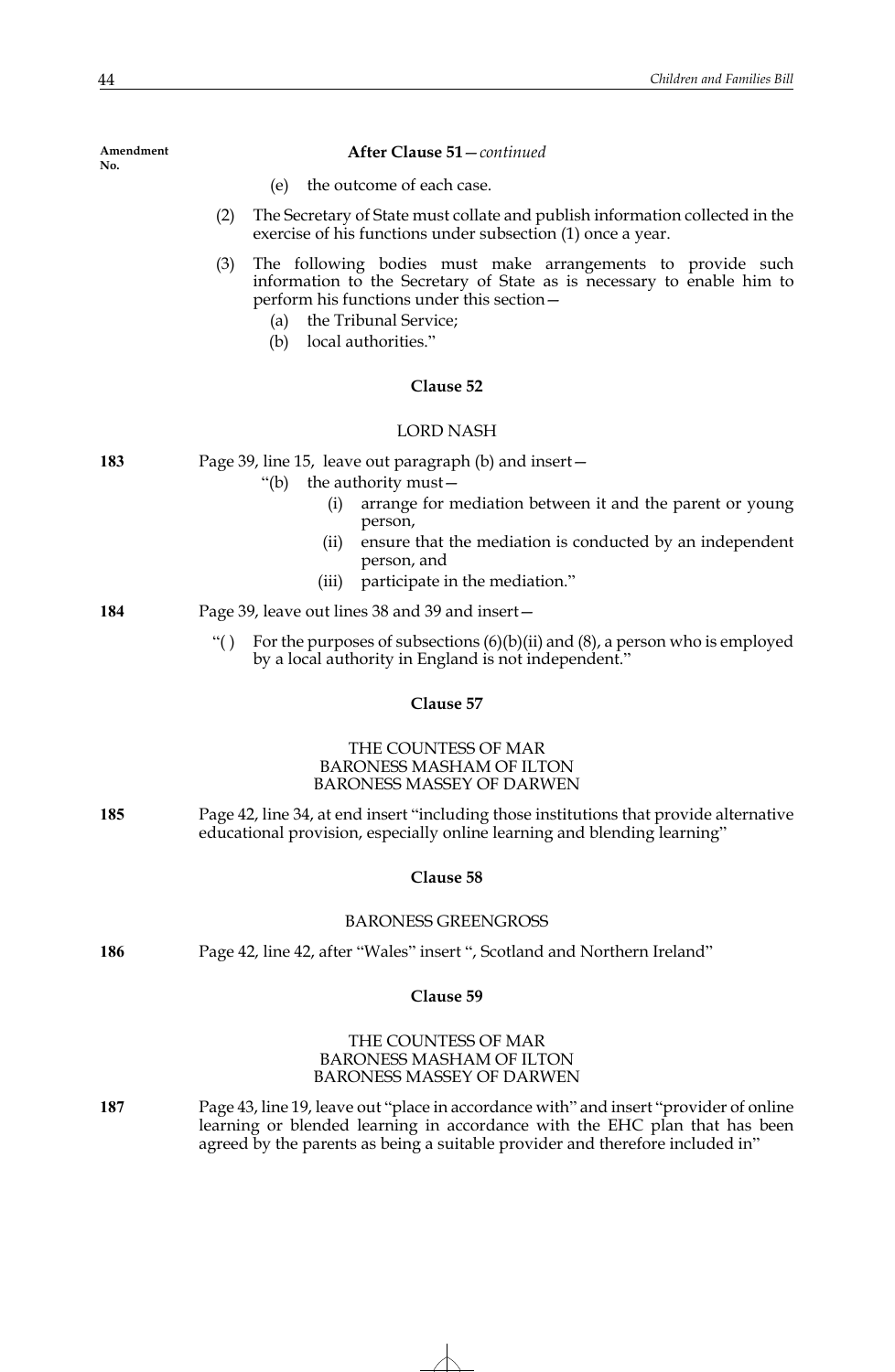| Amendment<br>No. | Clause 59-continued                                                                                                                                                                                       |
|------------------|-----------------------------------------------------------------------------------------------------------------------------------------------------------------------------------------------------------|
| 188              | Page 43, line 33, after "institution" insert ", alternative education provider,<br>especially those organisations that provide online learning or blended learning"                                       |
|                  | Clause 62                                                                                                                                                                                                 |
|                  | THE COUNTESS OF MAR<br><b>BARONESS MASHAM OF ILTON</b><br><b>BARONESS MASSEY OF DARWEN</b>                                                                                                                |
| 189              | Page 44, line 39, at end insert-<br>alternative education providers, including providers of online<br>" $(g)$<br>learning or blended learning."                                                           |
|                  | <b>LORD ADDINGTON</b><br><b>BARONESS WALMSLEY</b><br><b>BARONESS SHARP OF GUILDFORD</b>                                                                                                                   |
| 190              | Page 44, line 39, at end insert –<br>"(g) apprenticeship training providers."                                                                                                                             |
|                  | <b>LORD RAMSBOTHAM</b>                                                                                                                                                                                    |
| 191              | Page 45, line 2, at end insert "as early as possible"                                                                                                                                                     |
|                  | LORD LOW OF DALSTON<br><b>LORD TOUHIG</b><br><b>BARONESS SHARP OF GUILDFORD</b>                                                                                                                           |
| 192              | Page 45, line 2, at end insert –                                                                                                                                                                          |
|                  | ``()<br>In using their best endeavours to meet special educational needs, the school<br>or other institution must provide a graduated response using the School<br>Action and School Action Plus stages." |
|                  | THE COUNTESS OF MAR<br><b>BARONESS MASHAM OF ILTON</b>                                                                                                                                                    |
| 193              | Page 45, line 7, at end insert-<br>in the case of all types of alternative providers, a member of the<br>" $(d)$<br>senior management team."                                                              |
|                  | <b>LORD ADDINGTON</b><br><b>BARONESS WALMSLEY</b><br><b>BARONESS SHARP OF GUILDFORD</b>                                                                                                                   |
| 194              | Page 45, line 7, at end insert –<br>"(d) in the case of an apprenticeship training provider the proprietor."                                                                                              |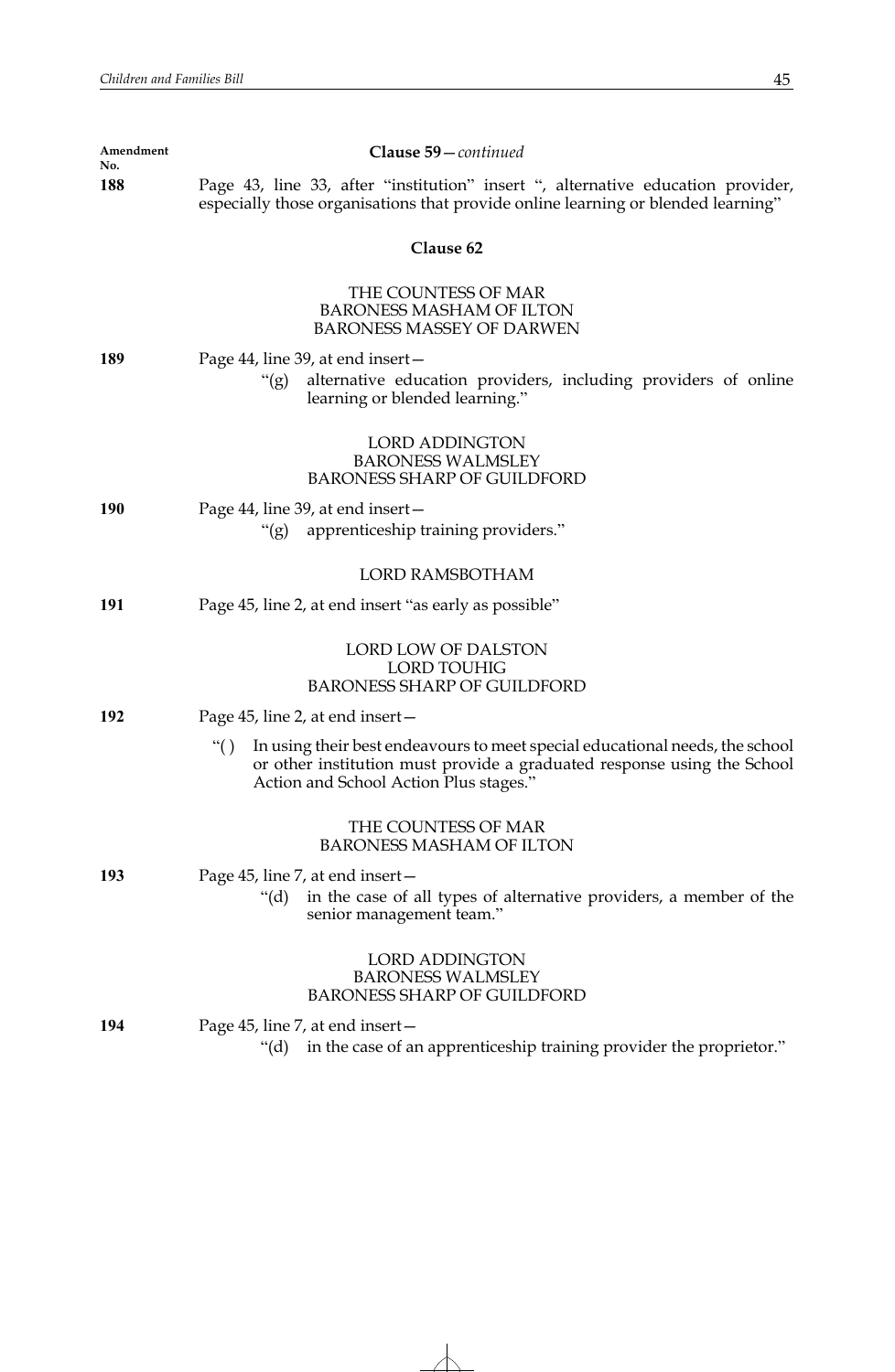#### **Clause 63**

## LORD ADDINGTON BARONESS WALMSLEY BARONESS SHARP OF GUILDFORD

**195** Page 45, line 15, at end insert—

"( ) The appropriate authority must designate a member of staff who shall be a qualified teacher and must have undertaken training to include a mandatory module on special educational needs, including specific learning difficulties at the school (to be known as the "SEN co-ordinator") as having responsibility for co-ordinating the provision for pupils with special educational needs."

## **After Clause 63**

## LORD ADDINGTON BARONESS WALMSLEY

**196** Insert the following new Clause—

#### **"Teacher training**

- (1) This section imposes duties on the appropriate authorities of the following schools in England—
	- (a) mainstream schools;
	- (b) maintained nursery schools.
- (2) The appropriate authority must ensure all new teachers have undertaken in their teacher training a mandatory module on special educational needs, including specific learning difficulties (SpLDs).
- (3) The "appropriate authority" for a school is—
	- (a) in the case of a maintained school or maintained nursery school, the governing body;
	- (b) in the case of an Academy, the proprietor."

#### **Clause 64**

## THE COUNTESS OF MAR BARONESS MASHAM OF ILTON BARONESS MASSEY OF DARWEN

**197** Page 45, line 30, after "Academy" insert ", alternative provision provider including those organisations that provide online learning, blended learning"

#### BARONESS GREENGROSS

| 198 | Page 45, line 30, after "unit" insert "or institutions within the further education |
|-----|-------------------------------------------------------------------------------------|
|     | sector"                                                                             |

**199** Page 45, line 32, after "school" insert "or institutions within the further education sector"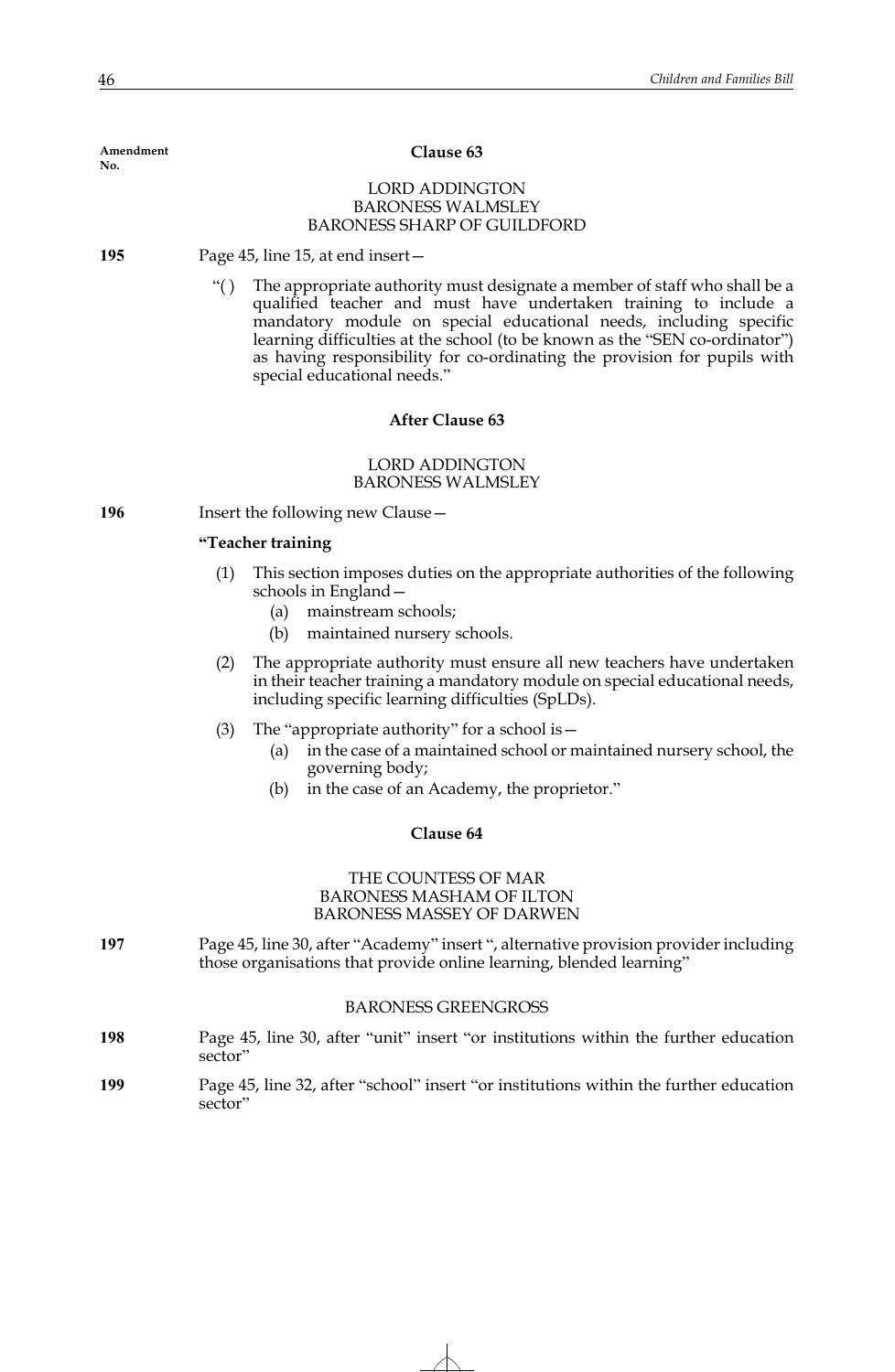| Amendment<br>No. | <b>Clause 64</b> – <i>continued</i>                                                                                                              |
|------------------|--------------------------------------------------------------------------------------------------------------------------------------------------|
| <b>200</b>       | Page 45, line 35, after "school" insert "or institutions within the further education<br>sector"                                                 |
| 201              | Page 45, line 40, at end insert $-$<br>in the case of institutions in the further education sector, the<br>" $(d)$<br>governing body or similar" |

# **Clause 65**

# BARONESS GREENGROSS

- **202** Page 46, line 2, after "England" insert "or institutions within the further education sector"
- **203** Page 46, line 8, after "school" insert "or institutions within the further education sector"
- **204** Page 46, line 12, at end insert "or institutions within the further education sector"
- **205** Page 46, line 15, after "school" insert "or institutions within the further education sector"

# **Clause 67**

# LORD LOW OF DALSTON BARONESS SHARP OF GUILDFORD

**206** Page 48, line 4, at end insert "in a plain English style and make it available on the internet"

## **Clause 68**

# LORD LOW OF DALSTON BARONESS HUGHES OF STRETFORD BARONESS JONES OF WHITCHURCH BARONESS SHARP OF GUILDFORD

- **207** Page 48, line 14, leave out from "consult" to "about" in line 15 and insert "publicly, for a period of not less than 90 days"
- **208** Page 48, line 15, leave out "by them" and insert "as part of that consultation"

# LORD LOW OF DALSTON BARONESS HUGHES OF STRETFORD BARONESS JONES OF WHITCHURCH

**209** Page 48, line 16, leave out subsections (3) to (8) and insert—

- "(3) A code, or revision of a code, does not come into operation until the Secretary of State by order so provides.
- (4) The power conferred by subsection (3) shall be made by statutory instrument.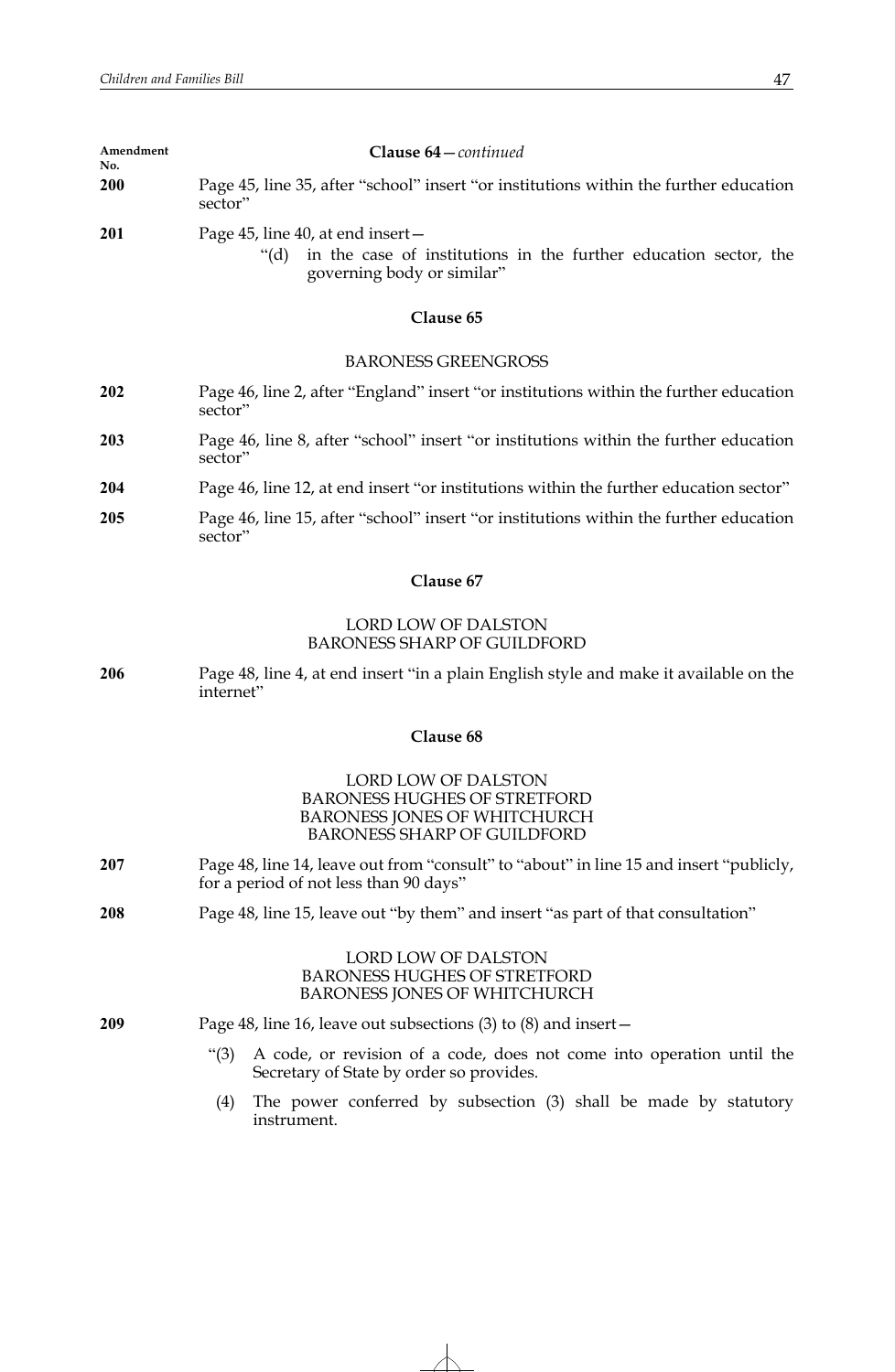## **Clause 68**—*continued*

- (5) An order bringing a code, or revision of a code, into operation may not be made unless a draft order has been laid before and approved by a resolution of each House of Parliament.
- (6) When an order or draft of an order is laid, the code or revision of a code to which it relates must also be laid.
- (7) No order or draft of an order may be laid until the consultation required by subsection (2) has taken place."

## LORD NASH

**210** Page 48, line 19, leave out subsections (4) and (5) and insert—

- "(4) The Secretary of State may not take any further steps in relation to  $-$ 
	- (a) a proposed code unless the draft is approved by a resolution of each House, or
	- (b) a proposed revised code if, within the 40-day period, either House resolves not to approve the draft.
- (5) Subsection (5A) applies if—
	- (a) both Houses resolve to approve the draft, as mentioned in subsection (4)(a), or
	- (b) neither House resolves not to approve the draft, as mentioned in subsection (4)(b).
- (5A) The Secretary of State must issue the code or revised code in the form of the draft, and it comes into force on such date as the Secretary of State may by order appoint."
- **211** Page 48, line 27, leave out "proposed code (or"

# **After Clause 68**

## LORD ADDINGTON BARONESS WALMSLEY BARONESS SHARP OF GUILDFORD

**212** Insert the following new Clause—

## **"Screening for specific learning difficulties**

After section 562E(2) of the Education Act 1996 (literacy and numeracy assessments) insert—

"(2A) The host authority must make arrangements to ensure that a detained person undertakes a screening test for dyslexia as soon as reasonably practicable.""

**Amendment No.**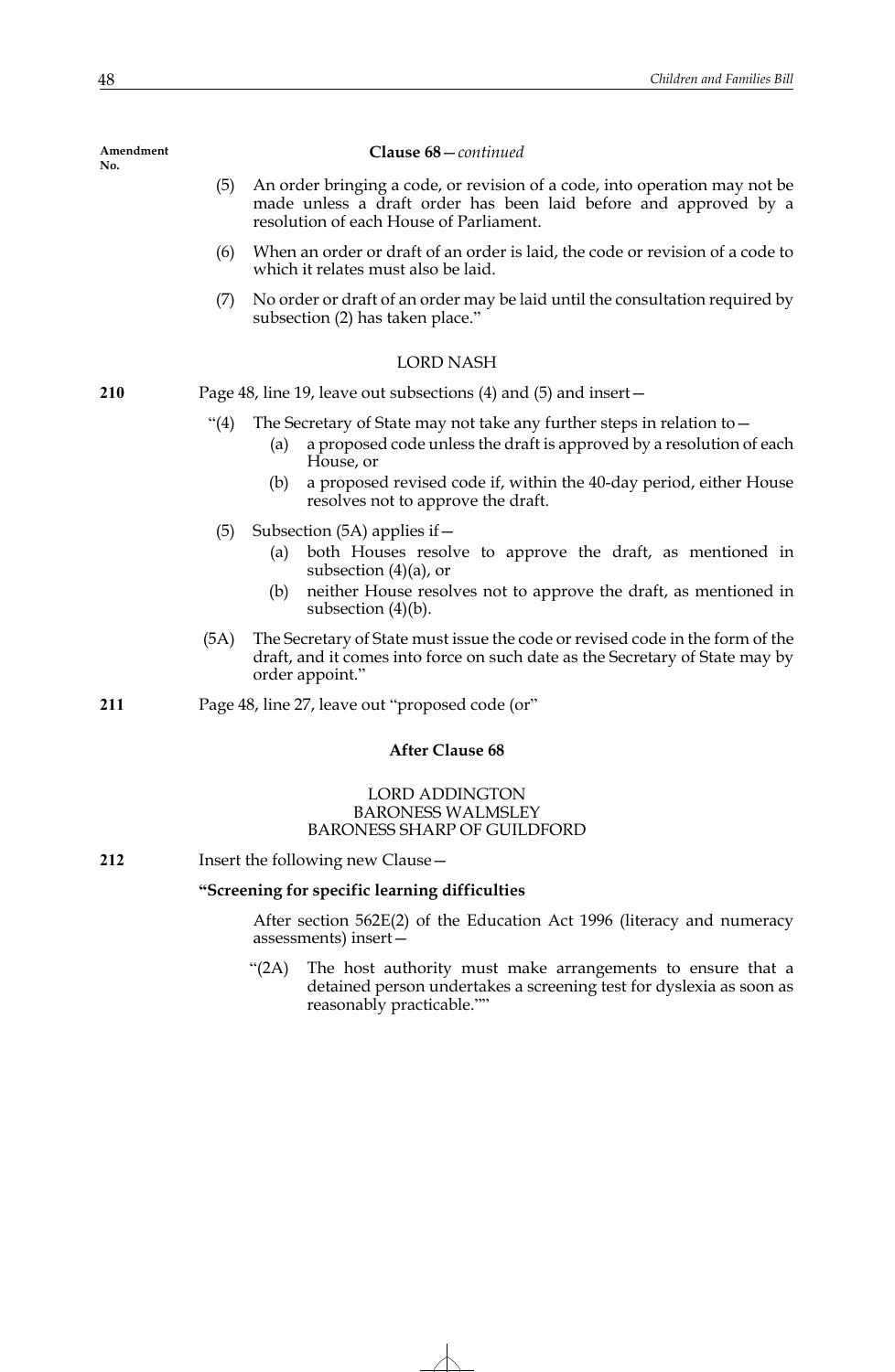| Amendment<br>No. | <b>After Clause 69</b>                              |
|------------------|-----------------------------------------------------|
|                  | <b>LORD RAMSBOTHAM</b>                              |
| 213              | Insert the following new Clause -                   |
|                  | "Maintaining an EHC plan for detained young persons |

After section 562C(2) of the Apprenticeships, Skills, Children and Learning Act 2009, insert—

- "(3) The host local authority must make arrangements to secure special educational provision and health care provision in accordance with an EHC plan as agreed with the home local authority whilst the young person is detained in relevant youth accommodation.
- (4) Regulations may make provision about maintaining an EHC plan for a detained young person, in particular—
	- (a) how the host and home local authority determine the provisions of the EHC plan to be maintained whilst the young person is detained;
	- (b) about circumstances in which a host local authority must or may review an EHC plan or secure a re-assessment whilst the young person is detained;
	- (c) how the provisions of the EHC plan which the host and home local authority maintain are communicated to the young person and parent.""

# **Clause 70**

# LORD STOREY BARONESS HOWARTH OF BRECKLAND

**214** Leave out Clause 70 and insert the following new Clause—

# **"Detained children and young people**

- This section applies where a local authority maintains an EHC plan for a child or young person who is subsequently detained in pursuance of—
	- (a) an order made by a court, or
	- (b) an order of recall made by the Secretary of State.
- (2) While a child is detained, the home local authority must—
	- (a) maintain the EHC plan, or
	- (b) ensure that the specified special education provision are met for that child in accordance with the EHC plan.
- (3) The governing body of a custodial facilities must—
	- (a) provide information about its special educational provision for inclusion in the local offer provided by the local authority under section 30, and
	- (b) co-operate with the child or young person's local authority to ensure that their specific special educational provision is secured."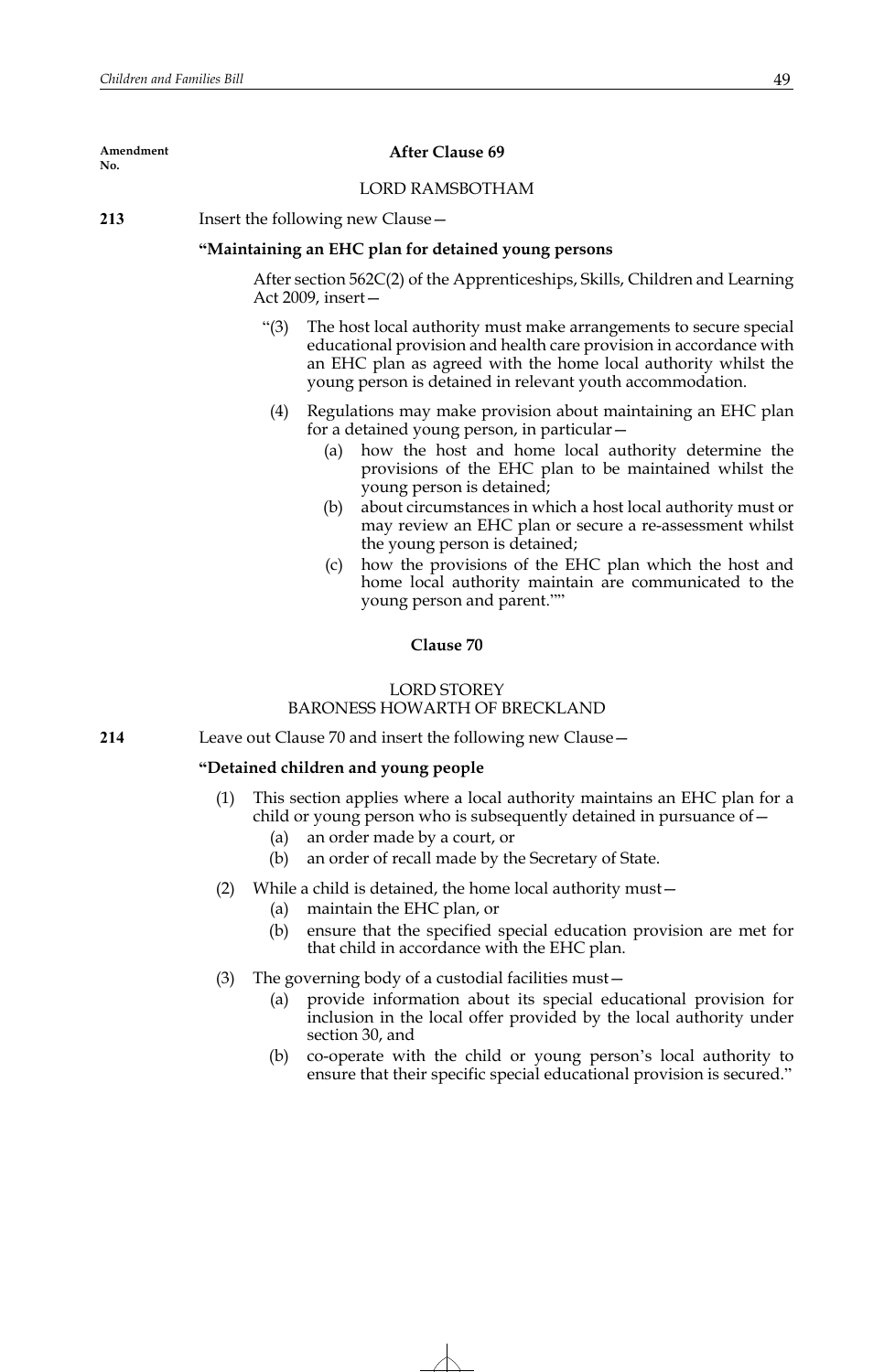**Clause 70**—*continued*

# LORD RAMSBOTHAM LORD STOREY BARONESS JONES OF WHITCHURCH BARONESS HUGHES OF STRETFORD

*The above-named Lords give notice of their intention to oppose the Question that Clause 70 stand part of the Bill*.

# **After Clause 72**

# BARONESS BRINTON BARONESS WALMSLEY BARONESS SHARP OF GUILDFORD

**215** Insert the following new Clause—

## **"Inspection and review of local authorities in England**

In section 136 of the Education and Inspections Act 2006 (inspection of local authorities in England), after subsection (4) insert—

"(5) The Chief Inspector must inspect the performance by an authority in delivering and commissioning specialist support services for children with special educational needs.""

# BARONESS HOWE OF IDLICOTE

**216** Insert the following new Clause—

# **"Duty to secure sufficient communication support for parents with children with a hearing loss**

- (1) An authority must secure that the provision of courses for the purpose of learning how to communicate with a child with a hearing loss, including the provision of sign language courses, (whether or not by them) is sufficient to meet the requirements of parents of children for the hearing loss in their area.
- (2) In determining for the purposes of subsection (1) whether the provision of courses is sufficient to meet those requirements, a local authority must have regards to—
	- (a) the cost of such courses;
	- (b) the scheduling of such courses; and
	- (c) the relevance of the contact of such courses to parents with children."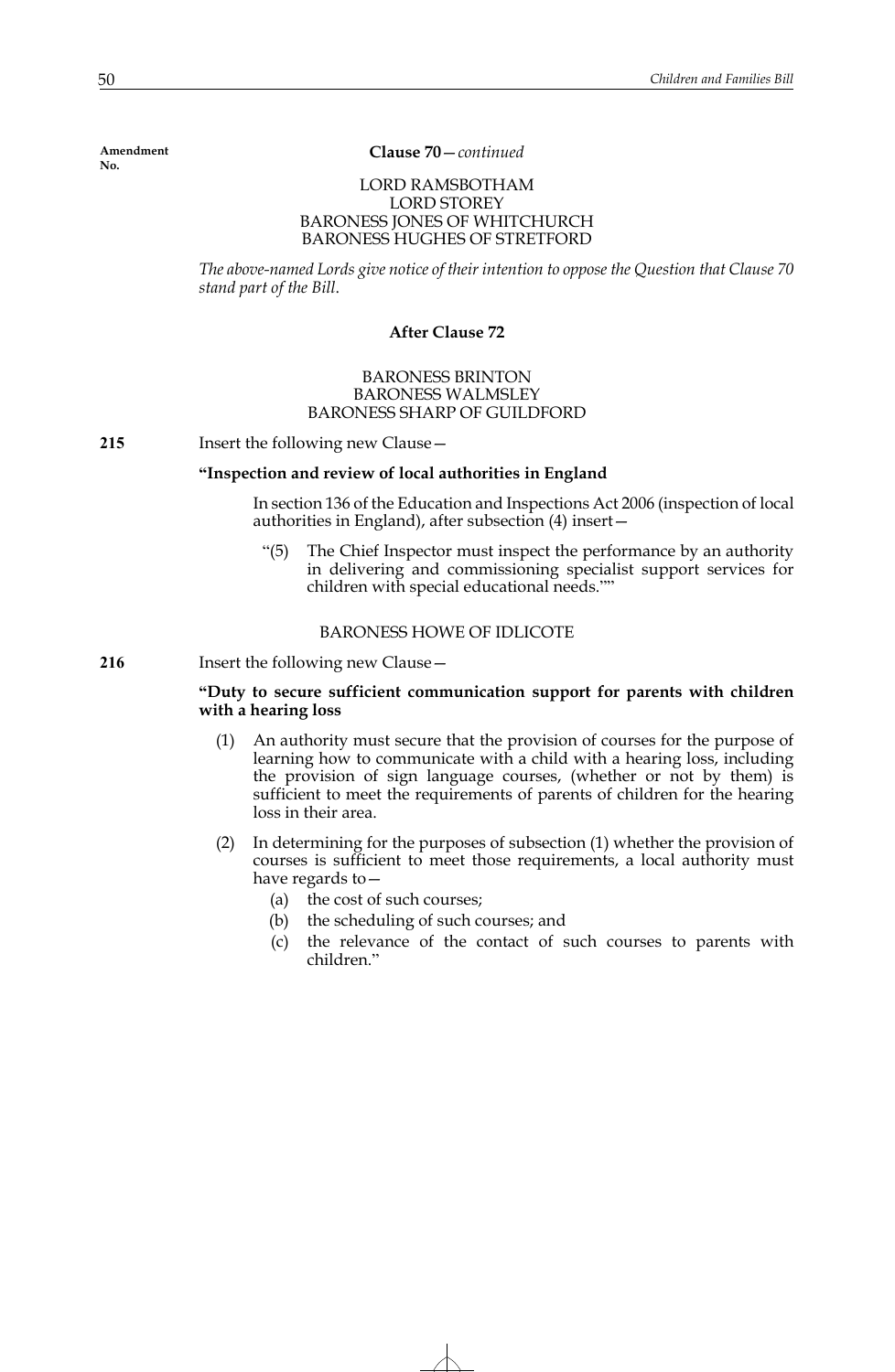| <b>BARONESS BRINTON</b><br><b>BARONESS HOWE OF IDLICOTE</b><br><b>BARONESS MASSEY OF DARWEN</b><br>Insert the following new Schedule -<br>217<br>"SCHEDULE<br>SPECIAL EDUCATIONAL NEEDS OF SEVERELY BULLIED CHILDREN<br>$\mathbf{1}$<br>In this Schedule, children have a learning difficulty if they $-$<br>have a significantly greater difficulty in learning than the<br>(a)<br>majority of children of the same age;<br>have a disability which prevents or hinders them from making<br>(b)<br>use of educational facilities of a kind generally provided for<br>children of the same age in schools within the area of the local<br>authority; or<br>are under compulsory school age and fall within the definition in<br>(c)<br>paragraph (a) or (b) or would do so if special educational<br>provision was not made for them.<br>$\overline{2}$<br>The Secretary of State must produce an anti-bullying strategy (and<br>consequential codes of practice and statutory guidelines) for educational<br>establishments on ways of preventing and protecting children from<br>bullying and ensuring effective recovery programmes to counter the |
|-------------------------------------------------------------------------------------------------------------------------------------------------------------------------------------------------------------------------------------------------------------------------------------------------------------------------------------------------------------------------------------------------------------------------------------------------------------------------------------------------------------------------------------------------------------------------------------------------------------------------------------------------------------------------------------------------------------------------------------------------------------------------------------------------------------------------------------------------------------------------------------------------------------------------------------------------------------------------------------------------------------------------------------------------------------------------------------------------------------------------------------------------------|
|                                                                                                                                                                                                                                                                                                                                                                                                                                                                                                                                                                                                                                                                                                                                                                                                                                                                                                                                                                                                                                                                                                                                                       |
|                                                                                                                                                                                                                                                                                                                                                                                                                                                                                                                                                                                                                                                                                                                                                                                                                                                                                                                                                                                                                                                                                                                                                       |
|                                                                                                                                                                                                                                                                                                                                                                                                                                                                                                                                                                                                                                                                                                                                                                                                                                                                                                                                                                                                                                                                                                                                                       |
|                                                                                                                                                                                                                                                                                                                                                                                                                                                                                                                                                                                                                                                                                                                                                                                                                                                                                                                                                                                                                                                                                                                                                       |
|                                                                                                                                                                                                                                                                                                                                                                                                                                                                                                                                                                                                                                                                                                                                                                                                                                                                                                                                                                                                                                                                                                                                                       |
|                                                                                                                                                                                                                                                                                                                                                                                                                                                                                                                                                                                                                                                                                                                                                                                                                                                                                                                                                                                                                                                                                                                                                       |
|                                                                                                                                                                                                                                                                                                                                                                                                                                                                                                                                                                                                                                                                                                                                                                                                                                                                                                                                                                                                                                                                                                                                                       |
| consequences of severe bullying.                                                                                                                                                                                                                                                                                                                                                                                                                                                                                                                                                                                                                                                                                                                                                                                                                                                                                                                                                                                                                                                                                                                      |
| 3<br>(1) It shall be the duty of the headteacher of the establishment that the child<br>or young person attends to ensure that a full risk assessment is carried<br>out locally in respect of any child or young person who is referred on the<br>grounds that they are being severely bullied directly or indirectly at a<br>school or in the community.                                                                                                                                                                                                                                                                                                                                                                                                                                                                                                                                                                                                                                                                                                                                                                                             |
| (2) In conducting the assessment, the person assessing shall take into<br>account the impact, frequency and the intensity of the bullying on the<br>child or young person.                                                                                                                                                                                                                                                                                                                                                                                                                                                                                                                                                                                                                                                                                                                                                                                                                                                                                                                                                                            |
| (3) In assessing the needs of children or young persons in respect of severe<br>bullying, the welfare and recovery of the child or young person must be<br>paramount.                                                                                                                                                                                                                                                                                                                                                                                                                                                                                                                                                                                                                                                                                                                                                                                                                                                                                                                                                                                 |
| The Secretary of State shall have responsibility for ensuring that a multi-<br>4<br>agency action plan is prepared by the relevant local authority and a case<br>conference in conjunction with safeguarding agencies is convened in<br>respect of any child or young person who is the subject of severe<br>bullying.                                                                                                                                                                                                                                                                                                                                                                                                                                                                                                                                                                                                                                                                                                                                                                                                                                |
| 5<br>Children who are severely bullied are eligible for a temporary statement<br>of special education needs, and the criteria for a temporary statement<br>include but are not limited to -                                                                                                                                                                                                                                                                                                                                                                                                                                                                                                                                                                                                                                                                                                                                                                                                                                                                                                                                                           |
| school attendance at zero, or close to zero, for three months,<br>(a)<br>including not attending and refusing to attend;<br>the child wanting to be in school or be educated or have friends<br>(b)                                                                                                                                                                                                                                                                                                                                                                                                                                                                                                                                                                                                                                                                                                                                                                                                                                                                                                                                                   |
| but being too frightened to attend school;                                                                                                                                                                                                                                                                                                                                                                                                                                                                                                                                                                                                                                                                                                                                                                                                                                                                                                                                                                                                                                                                                                            |

(c) written evidence of occurrences or complaints of bullying, ostracism, or unresolved incidents;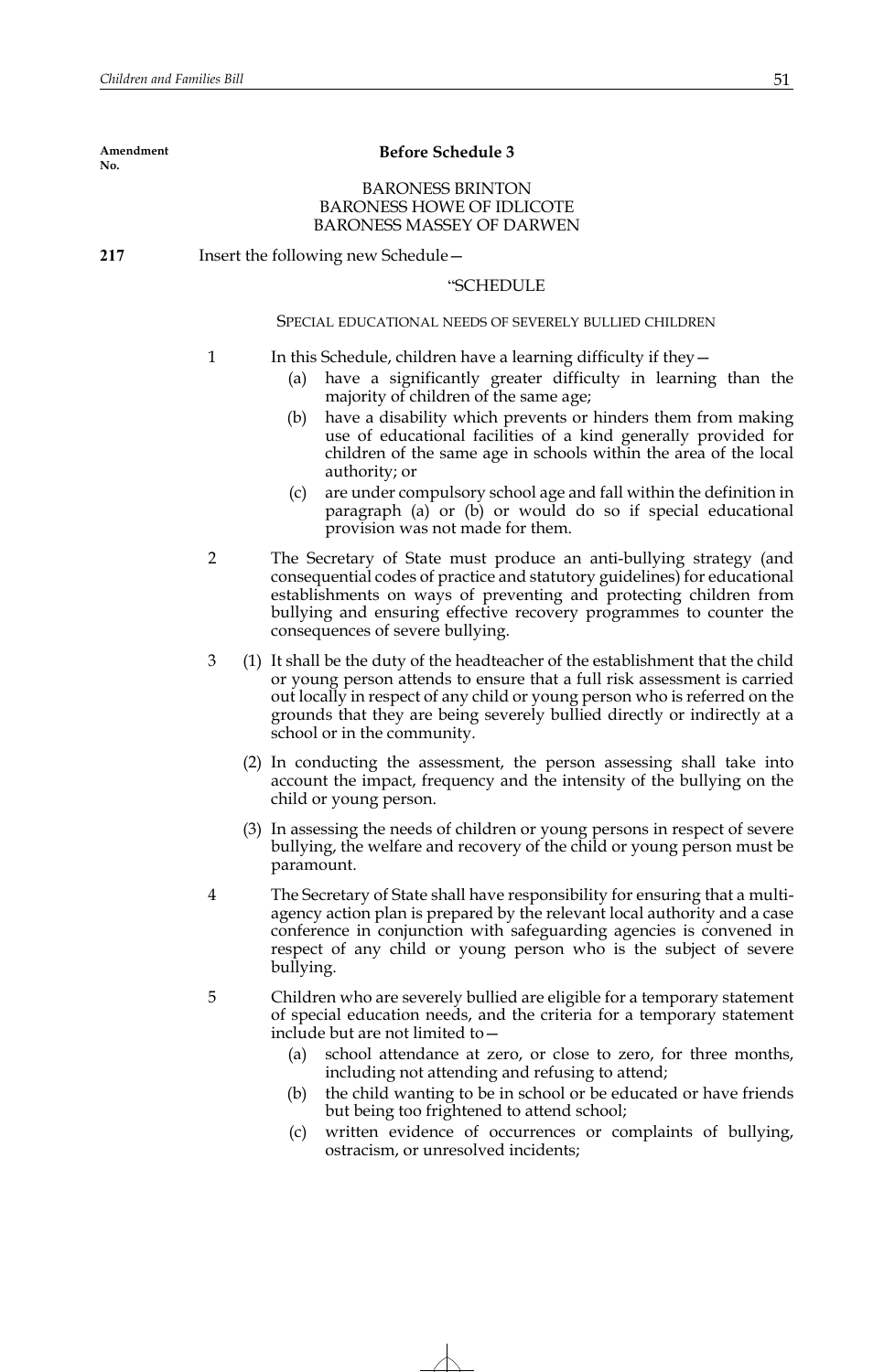#### **Before Schedule 3**—*continued*

- (d) advice from a general practitioner; or
- (e) intervention by a child psychologist.
- 6 Indicators to measure improvement, demonstrating that the temporary statement can be drawn to a conclusion include but are not limited to—
	- (a) improved attendance at an alternative or at specialist provision for such children and a willingness to return to mainstream school;
	- (b) a level of ability to study and concentrate at an alternative or at specialist provision for such children, and a willingness to return to mainstream school;
	- (c) motivation to learn at an alternative or at specialist provision for such children and a willingness to return to mainstream school;
	- (d) improvement in a child or young person's self-esteem at an alternative or at specialist provision for such children and a willingness to return to mainstream school; or
	- (e) advice from the full range of professionals working with the child.
- 7 The Secretary of State must ensure that measures are put in place to enable strategic authorities to implement agreed action plans in respect of any child or young person who is being bullied.
- 8 If a severely bullied child or young person is unable to go to school because of bullying, alternative full time provision should be made available as soon as possible to prevent disruption to their education.
- 9 In paragraph 7, "strategic authorities" may include central government, local authorities, educational establishments, social media providers, health service trusts and children's services.
- 10 (1) The Department for Education, schools, and other relevant authorities (collectively the "authorities") must keep a record of instances of severe bullying directly or indirectly in respect of any child or young person.
	- (2) The authorities must inform child safeguarding agencies and any other child protection bodies of any concerns about the nature of an individual child or young person who is being bullied.
- 11 (1) The Secretary of State must measure the impact of the implementation of any action plan in respect of any young person or child.
	- (2) Impact may include attendance at school, level and ability of the child or young person to concentrate, their achievement of learning targets and the wellbeing of that child or young person.
- 12 (1) The Secretary of State must ensure that all relevant teachers, staff and volunteers receive core training on the consequences and causes of bullying and on prevention strategies.
	- (2) Relevant teachers, staff and volunteers will be expected to teach pupils at appropriate times about bullying and its consequences.
	- (3) Relevant teachers, staff and volunteers will be expected to work with all children, including the bullies, to address their behaviour.

**Amendment No.**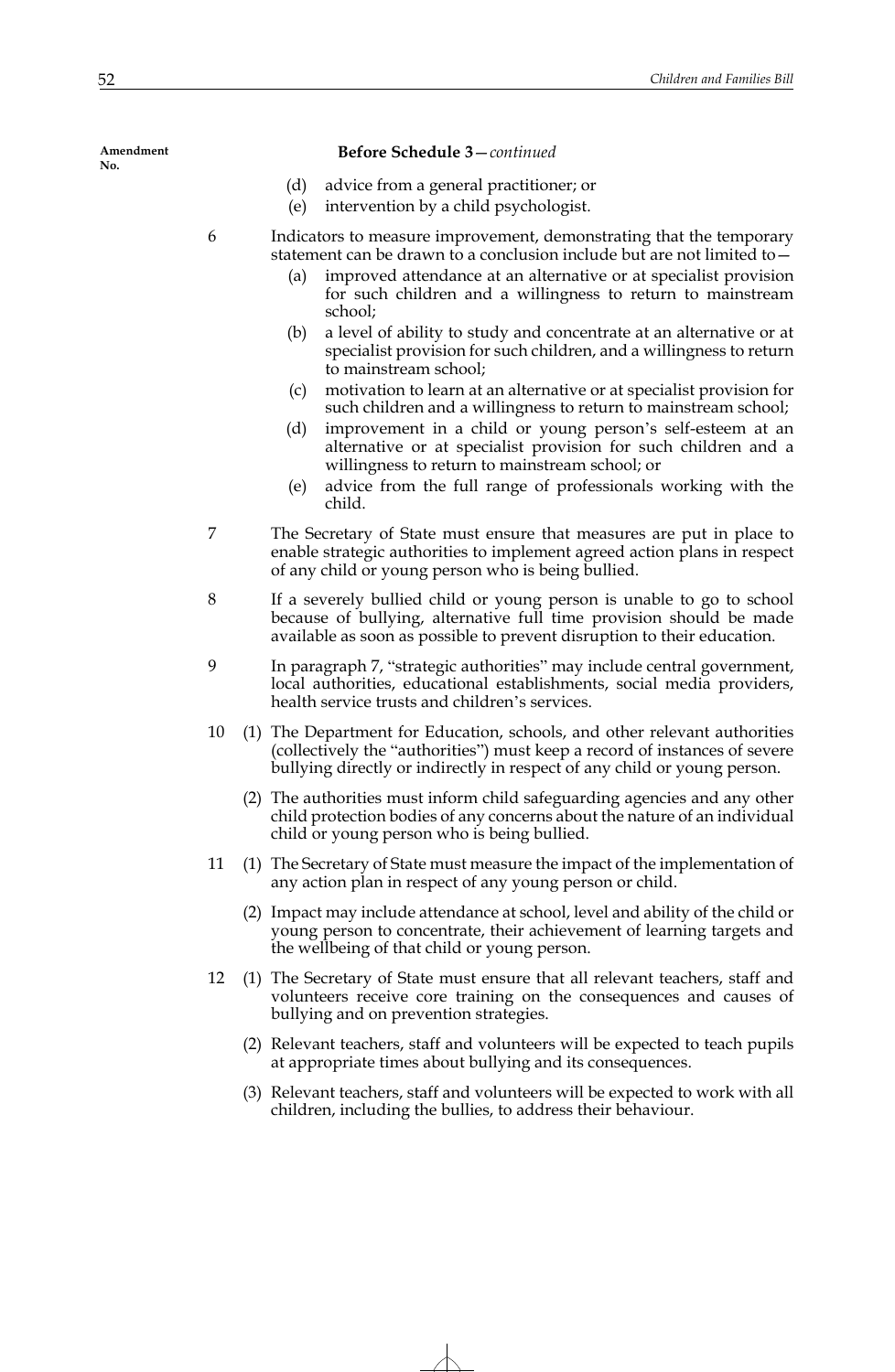| Amendment<br>No. |    | <b>Before Schedule 3-continued</b>                                                                                                                                                                                                      |
|------------------|----|-----------------------------------------------------------------------------------------------------------------------------------------------------------------------------------------------------------------------------------------|
|                  | 13 | (1) Local authorities must provide family support and interventions in<br>respect of any child or young person who is assessed as being severely<br>bullied or who is engaged in perpetrating severe bullying behaviour.                |
|                  |    | (2) A family must consent to any such intervention.                                                                                                                                                                                     |
|                  | 14 | The Secretary of State must ensure that all headteachers and school<br>governors provide a safe learning environment for children at school<br>such that they are free from harm, humiliation, intimidation, bullying or<br>harassment. |

- 15 The Secretary of State must commission research into the effectiveness of anti-bullying strategies and produce guidelines on best practice.
- 16 The Secretary of State must regulate and validate or otherwise any supplier of external training to schools on anti-bullying practice and strategy.
- 17 The Secretary of State must agree a code of conduct with social media providers in respect of severe bullying of children and young persons to minimise the use of texts, e-mails, online social media sites, and other technology which could contribute to severe bullying."

## **Clause 73**

## THE COUNTESS OF MAR BARONESS MASHAM OF ILTON BARONESS MASSEY OF DARWEN

**218** Page 50, line 40, at end insert—

"alternative education provision" means—

- (a) education arranged by local authorities for pupils who, because of exclusion, illness or other reasons, would not otherwise receive suitable education;
- (b) education arranged by schools for pupils on a fixed-period exclusion; and
- (c) pupils being directed by schools to off-site provision to improve behaviour;
- "alternative education provider" is an organisation that provides education for those pupils who, because of exclusion, illness or other reasons would not otherwise receive a suitable education;
- "online learning" means the use of electronic media and information and communication technologies in education, including multimedia learning, technology-enhanced learning, computerbased instruction, computer-based training, computer-based assisted instruction, internet-based training, web-based training, online education, virtual education and virtual learning environments and learning platforms;
- "blended learning" means a formal education programme in which a student learns at least in part through online delivery of content and instruction as well as attending a "bricks and mortar" school structure."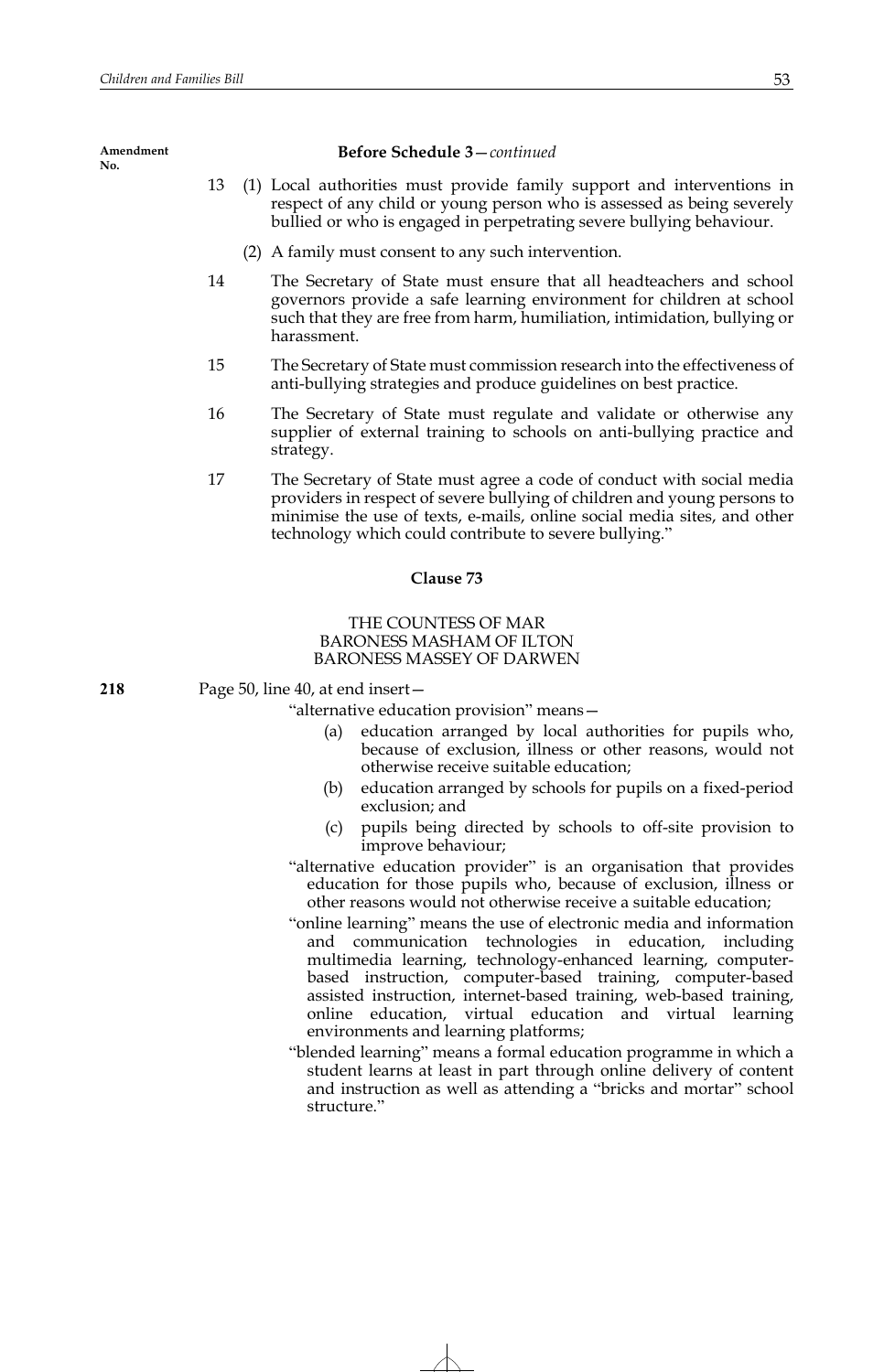**Clause 73**—*continued*

LORD LUCAS

- **218A** Page 51, line 6, at end insert—
	- "( ) A reference in this Part to a duty or a right to publish anything implies a requirement that the publication be, inter alia, on the website of the relevant organisation in machine-readable form."

# **After Clause 73**

## BARONESS HOWE OF IDLICOTE BARONESS WILKINS

**219** Insert the following new Clause—

# **"Inclusive and accessible education, health and social care provision**

- (1) In exercising a function under Part 3, a local authority and NHS bodies in England must promote and secure inclusive and accessible education, health and social care provision to support children, young people and their families.
- (2) Regulations will set out requirements on an authority and its partner NHS commissioning bodies to promote and secure inclusive and accessible education, health and social care provision in its local area, in particular through—
	- (a) the planning;
	- (b) the design;
	- (c) the commissioning or funding;
	- (d) the delivery; and
	- (e) the evaluation,

of such services."

# LORD STOREY BARONESS HOWARTH OF BRECKLAND

**220** Insert the following new Clause—

## **"PART 3A**

#### CHILDREN WITH SPECIFIED MEDICAL CONDITIONS

## **Children with medical needs**

- (1) The section imposes duties on the appropriate authorities of the following schools in England—
	- (a) mainstream schools;
	- (b) maintained nursery schools, and
	- (c) pupil referral units.
- (2) The appropriate authority must produce an individual healthcare plan for each child with a specified medical condition which sets out the needs of the child arising from that condition and the support to be provided to manage the condition.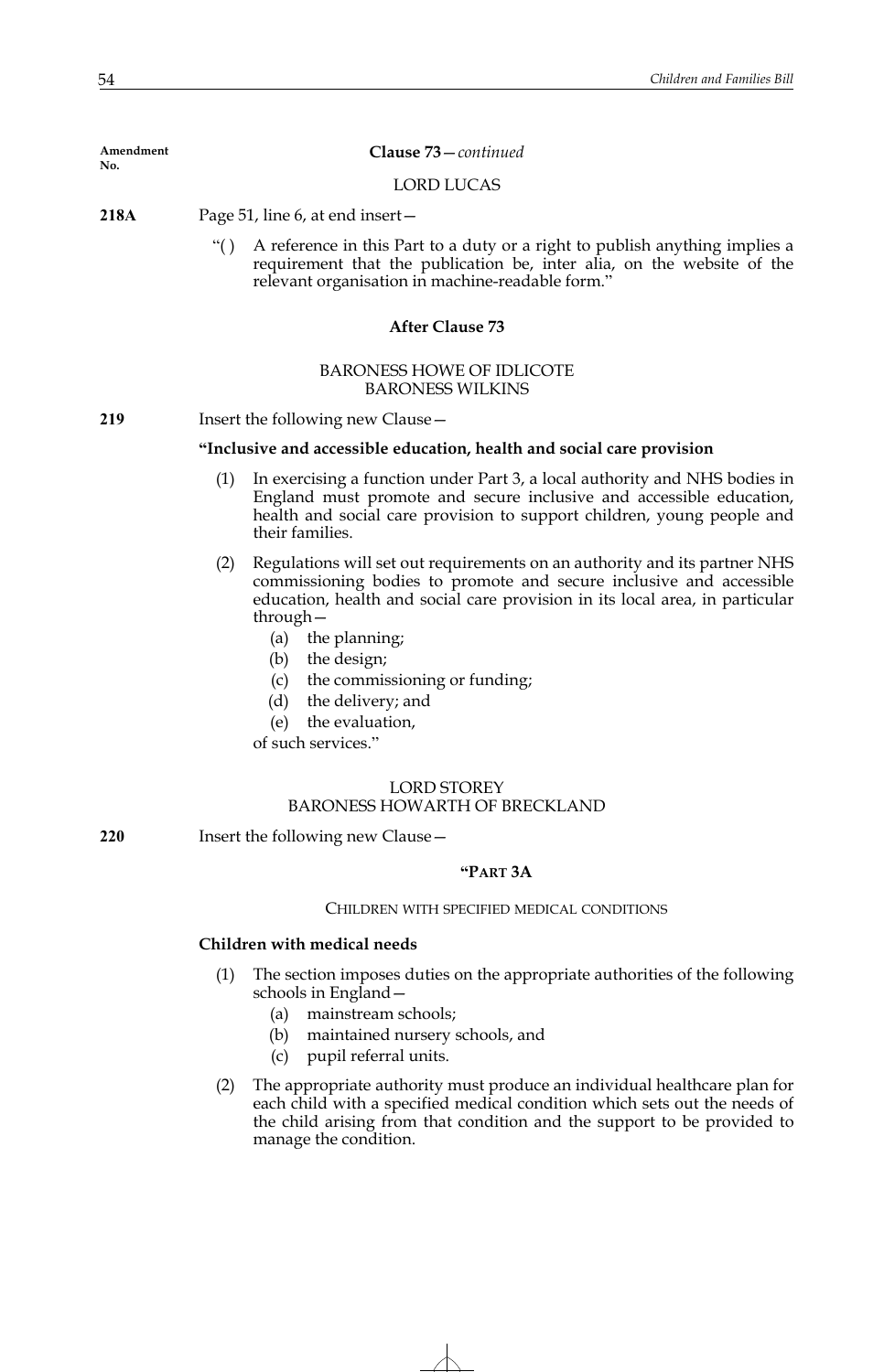**After Clause 73**—*continued*

- (3) The appropriate authority must produce and implement a policy determining how they plan to deliver the individual healthcare plans of children under their responsibility.
- (4) The policy set out under subsection (3) must include provision about—
	- (a) the means by which records of the specified health conditions of children at the school are to be recorded and maintained, and
	- (b) securing appropriate training for school staff to support the implementation of individual healthcare plans.
- (5) In preparing an individual healthcare plan, the appropriate authority must consult the parents of the child concerned and, where appropriate, the child about the contents of the plan."

**221** Insert the following new Clause—

## **"Children with medical needs: duty on other bodies**

- (1) There shall be a duty on NHS bodies to co-operate with the authorities referred to in section (*Children with medical need*s) in the preparation of an individual healthcare plan under that section.
- (2) Local authorities and clinical commissioning groups must co-operate with the authorities defined in section (*Children with medical need*s)(1) in fulfilling their functions under this Part.
- (3) For the purposes of this section "NHS bodies" has the same meaning as in the Health and Social Care Act 2012."
- **222** Insert the following new Clause—

## **"Definition of "specified health conditions"**

- (1) The Secretary of State may by regulations define "specified health condition" for the purposes of this Part.
- (2) A statutory instrument containing regulations under subsection (1) is not to be made unless a draft of the instrument has been laid before, and approved by a resolution of, each House of Parliament."

LORD KENNEDY OF SOUTHWARK BARONESS HOWE OF IDLICOTE BARONESS HUGHES OF STRETFORD LORD PATEL

## **223** Insert the following new Clause—

# **"Children and young people in mainstream schools with specified health conditions without special educational needs**

- (1) The governing body of a mainstream school has a duty to produce and implement a medical conditions policy that defines how it plans to support the needs of children with specified health conditions.
- (2) The medical conditions policy must include provision about—
	- (a) the means by which records of the specified health conditions of children at the school are to be recorded and maintained; and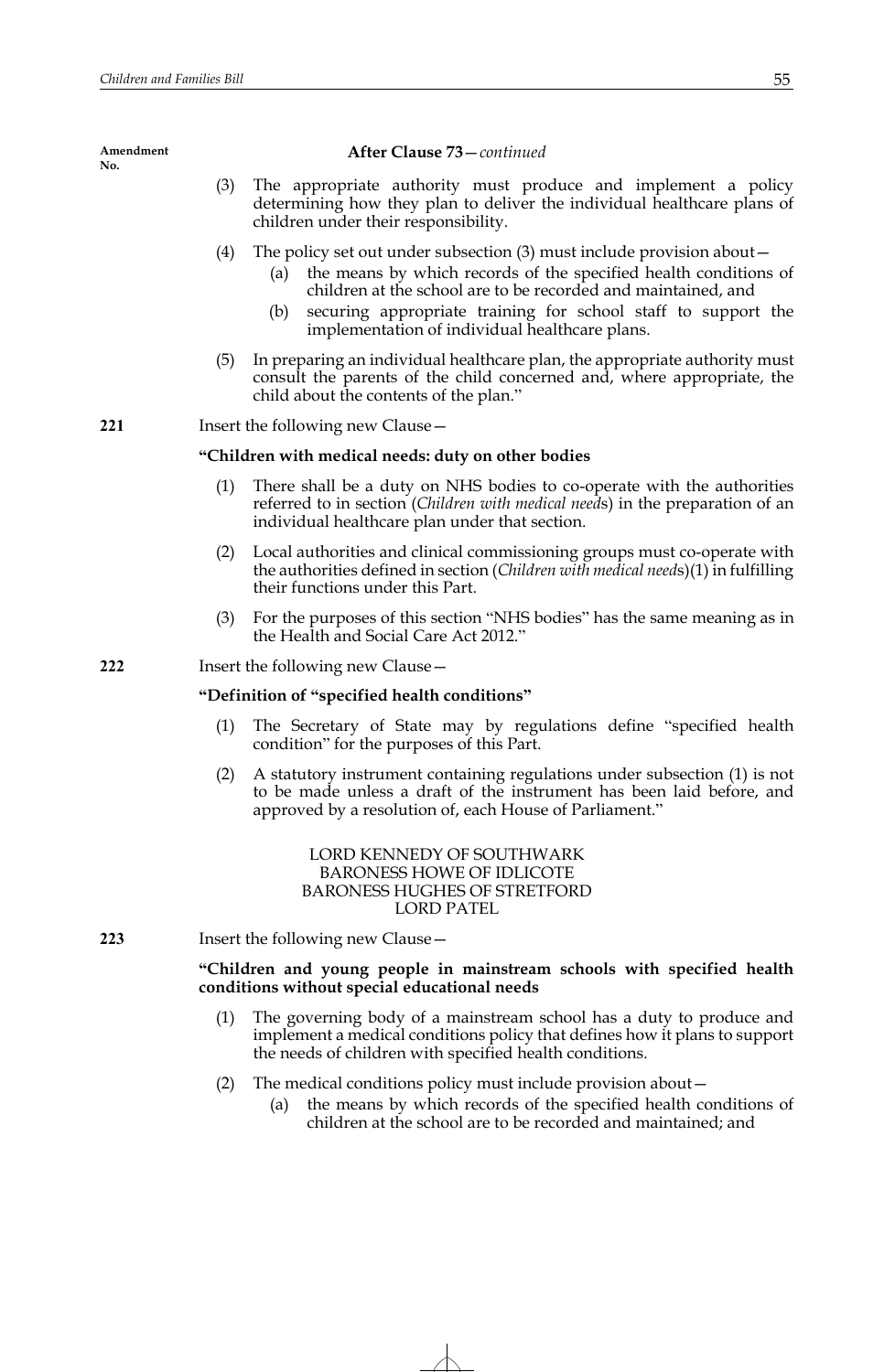**After Clause 73**—*continued*

- (b) the preparation of an individual healthcare plan for each child with a specified health condition which sets out the needs of that child arising from that condition.
- (3) The medical conditions policy must include requirements relating to the provision of appropriate training for school staff to support the implementation of individual healthcare plans.
- (4) In preparing an individual healthcare plan the governing body must—
	- (a) consult the parents of the child concerned and, where appropriate, the child about the contents of the plan; and
	- (b) there shall be a duty on NHS bodies to co-operate with the governing body in its preparation and implementation of individual healthcare plans.
- (5) Local authorities and clinical commissioning groups must co-operate with governing bodies in fulfilling their functions under this Act.
- (6) The Secretary of State may by regulations define "specified health conditions" for the purposes of this section.
- (7) For the purposes of this section "NHS bodies" has the same meaning as in the Health and Social Care Act 2012."

# LORD STOREY BARONESS TYLER OF ENFIELD BARONESS JONES OF WHITCHURCH BARONESS HUGHES OF STRETFORD

**224** Insert the following new Clause—

## **"PART 3B**

## YOUNG CARERS

# **Duty on local authorities**

- (1) Where it appears to a local authority that a child within their area may provide or be about to provide care to an adult or a child who is disabled, the authority must—
	- (a) assess whether the child has needs for support relating to their caring role (or is likely to have such needs in the future), and
	- (b) if the child is found to have such needs, set out what those needs are (or are likely to be in the future).
- (2) Having carried out an assessment under subsection (1), the authority must meet those needs for support which it considers to be necessary to meet in order to safeguard and promote the child's welfare.
- (3) Having carried out an assessment under subsection (1), a local authority must also consider whether the adult is or may be eligible for assessment under the Care Act 2013, and if so must ensure such an assessment is carried out unless that adult objects.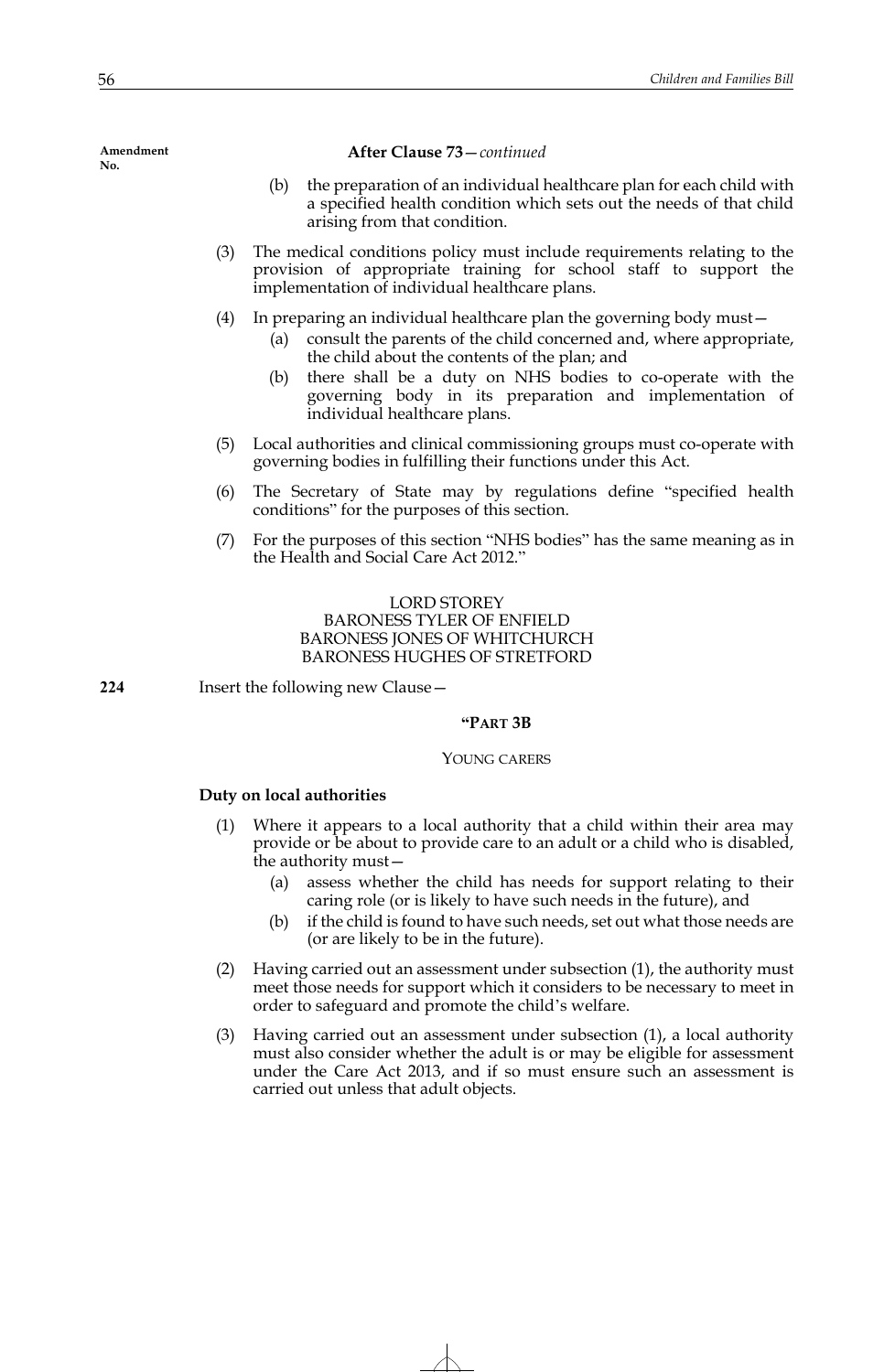**Amendment** 

# parental responsibility for that child objects. in subsections (1) to (4). appropriate. child's family, and may include adult's needs for care and support; and (b) services to the adult to enhance their parenting capacity. child's welfare." BARONESS HUGHES OF STRETFORD BARONESS JONES OF WHITCHURCH **"Duty to ensure sufficient support** (1) It shall be the general duty of every local authority to take steps to ensure ordinarily resident in their area. on a regular basis by charitable and voluntary organisations. regard to *institutions: duties with respect to student carers*); (b) any guidance given from time to time by the Secretary of State." **"Duty to assess social care provision for young carers** of young carers, a local authority must— **No.**

# **After Clause 73**—*continued*

- (4) Having carried out an assessment under subsection (1), a local authority must consider whether, in the case of a child who is caring for a disabled child, the child being cared for requires an assessment under the Children Act 1989 and if so shall carry out that assessment unless the person with
- (5) The Secretary of State shall issue guidance in relation to the duties set out
- (6) The Secretary of State shall only issue guidance under subsection (5) after having first consulted persons whom the Secretary of State considers to be
- (7) Any service provided by an authority in exercise of their functions under this section may also be provided for the family or for any member of the
	- (a) services to the adult the child is providing care for to meet the
- (8) An authority must provide services under subsection (7) if the authority considers that this is in the best interests of safeguarding or promoting the
- **225** Insert the following new Clause
	- that, so far as reasonably practicable, a range and level of services are provided sufficient to improve the wellbeing of young carers who are
	- (2) The reference in subsection (1) to services may include those provided by institutions referred to elsewhere in this Act, as well as to those provided
	- (3) In discharging its duty under subsection (1), a local authority must have
		- (a) data gathered by other agencies in exercising their duties under sections (*Health bodies: duties with respect to young carers*), (*Schools: duties with respect to young carers*) and (*Further and higher education*

# **226** Insert the following new Clause—

- (1) In determining for the purposes of section (*Duty to ensure sufficient support*) whether the provision of social care support is sufficient to meet the needs
	- (a) undertake an assessment of social care needs of disabled people and young carers in their area;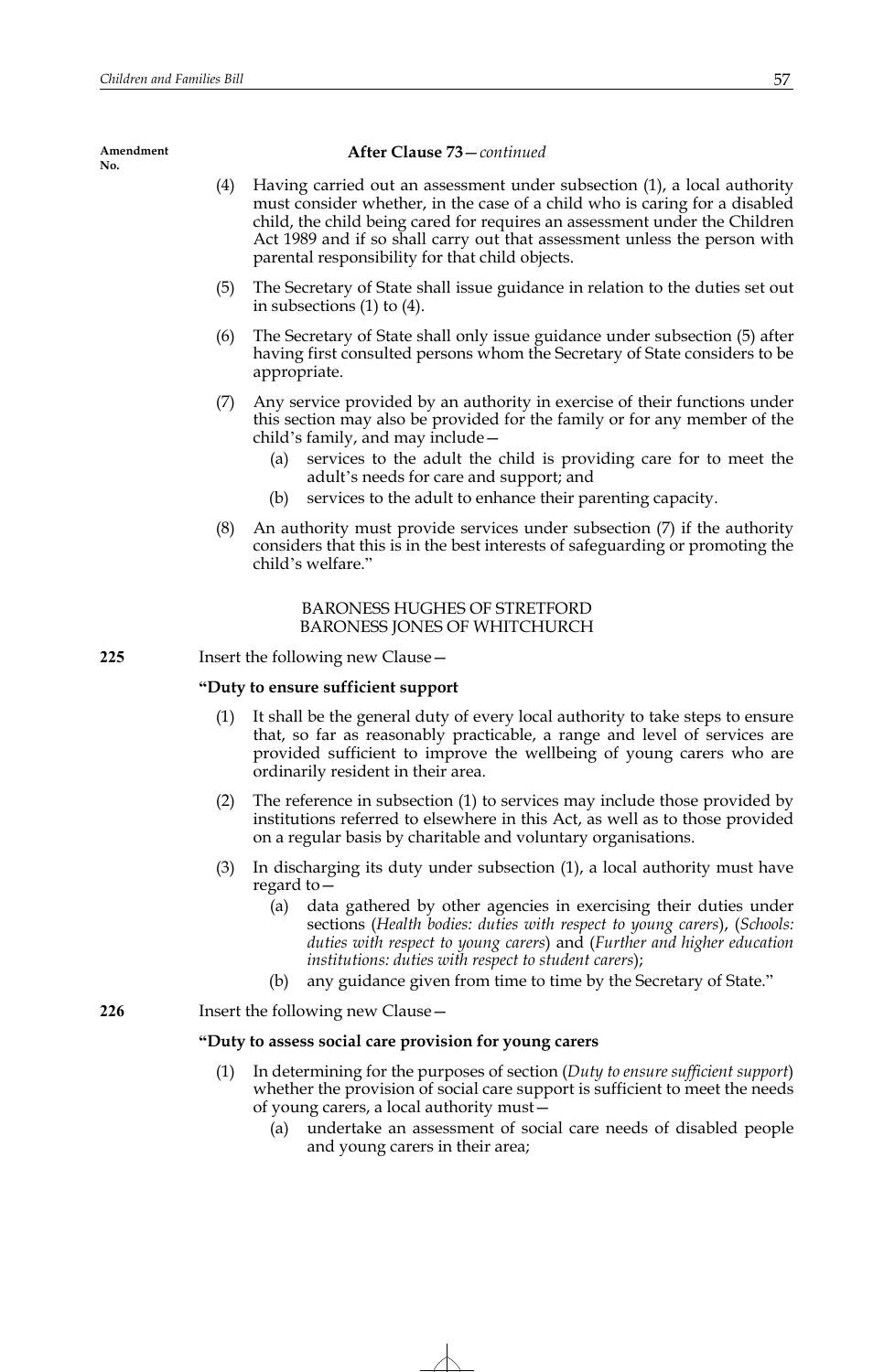## **After Clause 73**—*continued*

- (b) undertake an assessment of the sufficiency of the supply of social care services for disabled people and young carers in their area;
- (c) publish a strategy setting out the steps to ensuring sufficiency of supply of social care services for disabled people and young carers in their area;
- (d) have regard to any guidance given from time to time by the Secretary of State; and
- (e) any further requirements the Secretary of State deems necessary.
- (2) In relation to subsection  $(1)(a)$  and  $(b)$ , the Secretary of State may by regulations define the assessments of social care needs and sufficiency of supply of social care services."

**227** Insert the following new Clause—

### **"Health bodies: duties with respect to young carers**

- (1) In exercising their general functions health bodies must—
	- (a) promote and safeguard the wellbeing of young carers;
	- (b) ensure that effective procedures exist to identify patients who are or are about to become carers;
	- (c) ensure that effective procedures exist to identify patients who it may be reasonably assumed may be receiving care from a child or young person for whom they are responsible;
	- (d) ensure that appropriate systems exist to ensure that carers receive appropriate information and advice; and
	- (e) ensure that systems are in place to ensure that the relevant general medical services are rendered to their patients who are young carers, or to the young carers of their patients.
- (2) In relation to subsection  $(1)(b)$ , (c) and  $(d)$ , the Secretary of State may by regulations further provide for the strategies to be developed."

# **228** Insert the following new Clause—

## **"Schools: duties with respect to young carers**

- The appropriate authorities of schools must ensure that, within 12 months of the passing of this Act, they take all reasonable steps to ensure that there is in place a policy which—
	- (a) identifies young carers within the school; and
	- (b) makes arrangements for the provision within school of appropriate support to promote the wellbeing and improve the educational attainment of pupils who are young carers.
- (2) In discharging its duty under subsection (1), where appropriate the authority must—
	- (a) consult the family of the child or young person identified, or the young person themselves;
	- (b) involve the local authority in which the identified pupil is ordinarily resident;
	- (c) refer the identified pupil to additional services outside the school;
	- (d) have regard to any guidance given from time to time by the Secretary of State.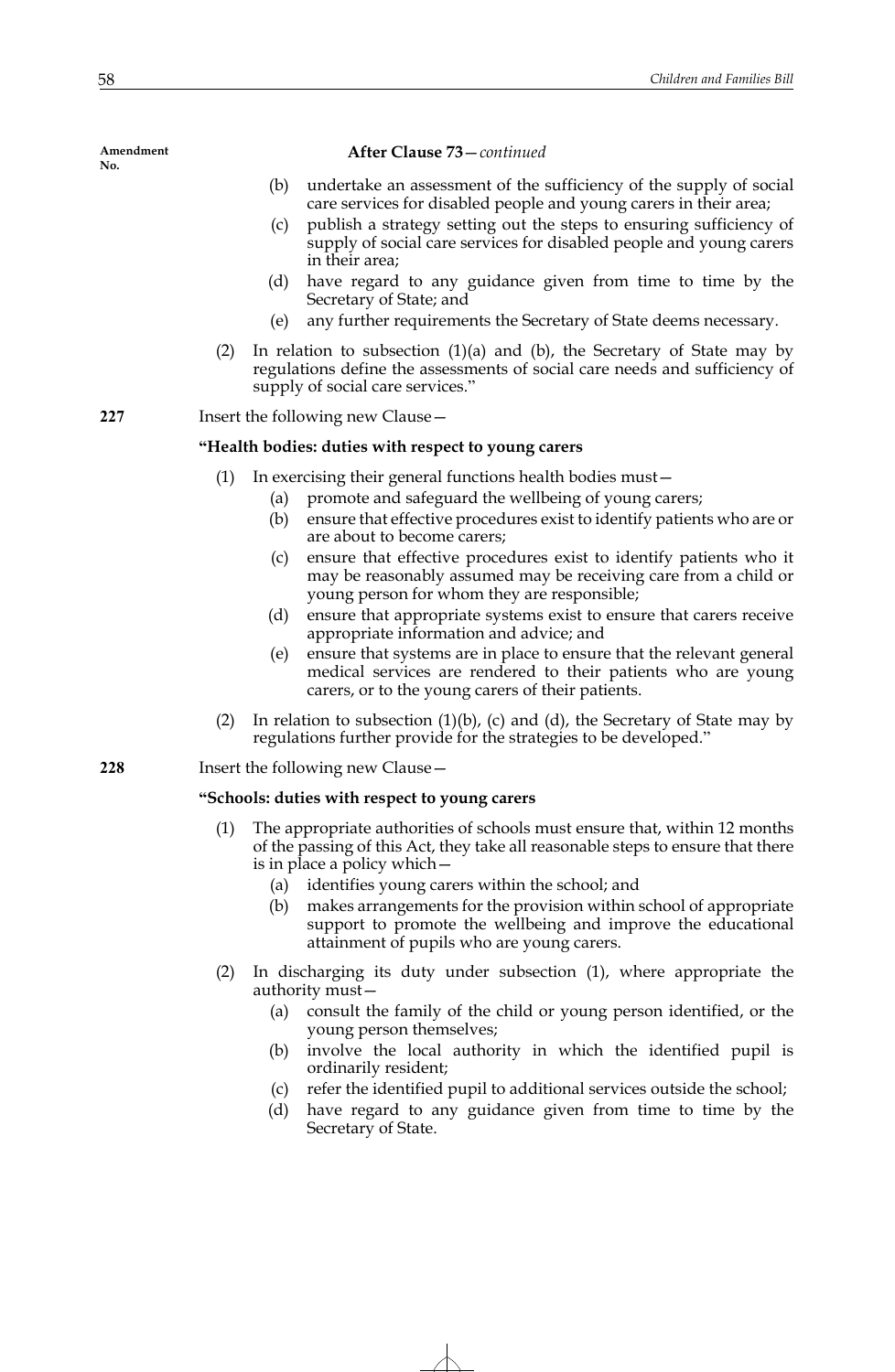**Amendment** 

| No. |                                                                                                                                                                                                                                                                                                                                                                                                                                                                                                                                  |
|-----|----------------------------------------------------------------------------------------------------------------------------------------------------------------------------------------------------------------------------------------------------------------------------------------------------------------------------------------------------------------------------------------------------------------------------------------------------------------------------------------------------------------------------------|
|     | (3)<br>The "appropriate authority" for a school is $-$<br>in the case of a maintained school, the governing body;<br>(a)<br>in the case of an Academy, the proprietor;<br>(b)<br>in the case of a pupil referral unit, the management committee."<br>(c)                                                                                                                                                                                                                                                                         |
| 229 | Insert the following new Clause-                                                                                                                                                                                                                                                                                                                                                                                                                                                                                                 |
|     | "Further and higher educational institutions: duties with respect to student<br>carers                                                                                                                                                                                                                                                                                                                                                                                                                                           |
|     | (1)<br>The responsible body of an institution to which this section applies must,<br>within 12 months of the passing of this Act, identify or make arrangements<br>to identify student carers and have a policy in place on promoting the<br>wellbeing of student carers.                                                                                                                                                                                                                                                        |
|     | This section applies to $-$<br>(2)<br>a university;<br>(a)<br>(b)<br>any other institution within the higher education sector;<br>an institution within the further education sector.<br>(c)                                                                                                                                                                                                                                                                                                                                     |
|     | (3)<br>A responsible body is $-$<br>in the case of an institution in subsection $(2)(a)$ or $(b)$ , the governing<br>(a)<br>body;<br>in the case of a college of further education under the management<br>(b)<br>of a board of management, the board of management;<br>in the case of any other college of further education, any board of<br>(c)<br>governors of the college or any person responsible for the<br>management of the college, whether or not formally constituted as<br>a governing body or board of governors. |
|     | In discharging its duty under subsection (1), where appropriate the<br>(4)<br>authority must-<br>consult with the family of the child or young person identified, or<br>(a)<br>the young person themselves;<br>involve the local authority in which the identified pupil is<br>(b)<br>ordinarily resident;<br>refer the identified student to additional services outside of the<br>(c)<br>institution; and<br>have regard to any guidance given from time to time by the<br>(d)<br>Secretary of State."                         |
| 230 | Insert the following new Clause -                                                                                                                                                                                                                                                                                                                                                                                                                                                                                                |
|     | "Interpretation                                                                                                                                                                                                                                                                                                                                                                                                                                                                                                                  |
|     | In this Part-<br>"carer" has the same meaning as in section 1 of the Carers<br>(Recognition and Services) Act 1995;                                                                                                                                                                                                                                                                                                                                                                                                              |

**After Clause 73**—*continued*

"young carer" means a person under 18 years of age who carries out caring tasks and assumes a level of responsibility for another person which would normally be carried out by an adult;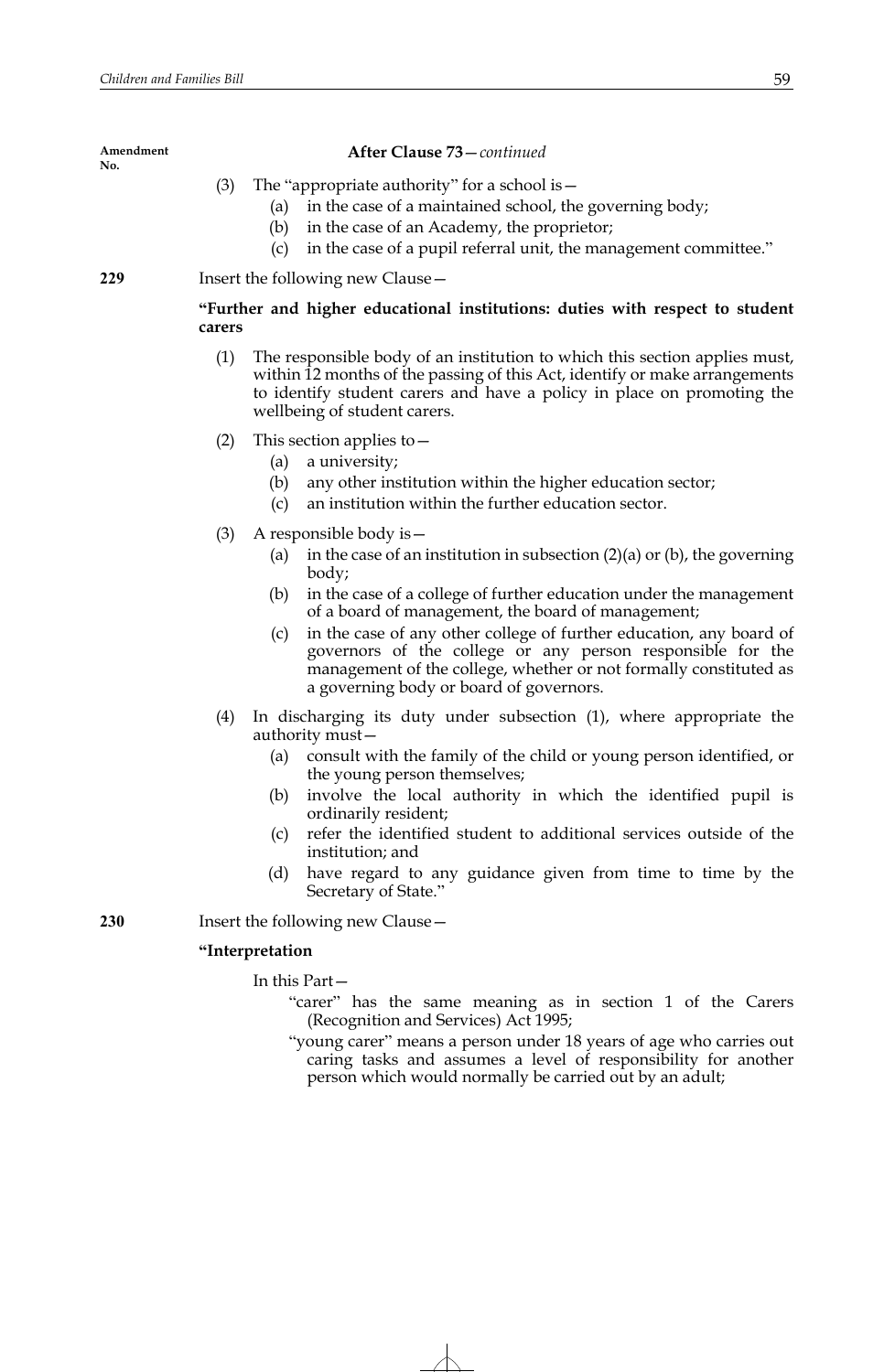#### **After Clause 73**—*continued*

- "student carer" means a person enrolled with an institution in the further or higher education sector who carries out caring tasks and assumes a level of responsibility for another person with a disability;
- "wellbeing" means the state of young carers so far as relating to—
	- (a) physical and mental health and emotional wellbeing;
	- (b) control by them over their day-to-day lives;
	- (c) participation in education, training or recreation;
	- (d) social and economic well-being;
	- (e) domestic, family and personal relationships;
	- (f) the contribution made by them to society.

"children's services" means services that could be provided under section 17(1) of the Children Act 1989;

"community care services" has the same meaning as in section 46(3) of the National Health Service and Community Care Act 1990;

"disability" has the same meaning as in section 6 of the Equality Act 2010;

"general medical services" has the same meaning as in the National Health Service Act 2006;

"health bodies" includes—

- (a) "clinical commissioning groups", which has the same meaning as in section 1I of the National Health Service Act 2006;
- (b) "foundation trusts", which has the same meaning as in section 30 of the National Health Service Act 2006;
- (c) "NHS trusts", which have the same meaning as in section 25 of the National Health Service Act 2006; and
- (d) "the NHS Commissioning Board", which has the same meaning as in section 1H of the National Health Service Act 2006;
- "higher education" and "further education" have the same meanings as in section 94 of the Equality Act 2010;
- "local authority" means a county council, district council, London borough council, the Greater London Authority or the Common Council of the City of London;
- "social care services" means any support that could be provided by a local authority in discharge of its functions under the Local Authority Social Services Act 1970 or pursuant to its powers under section 2 of the Local Government Act 2000."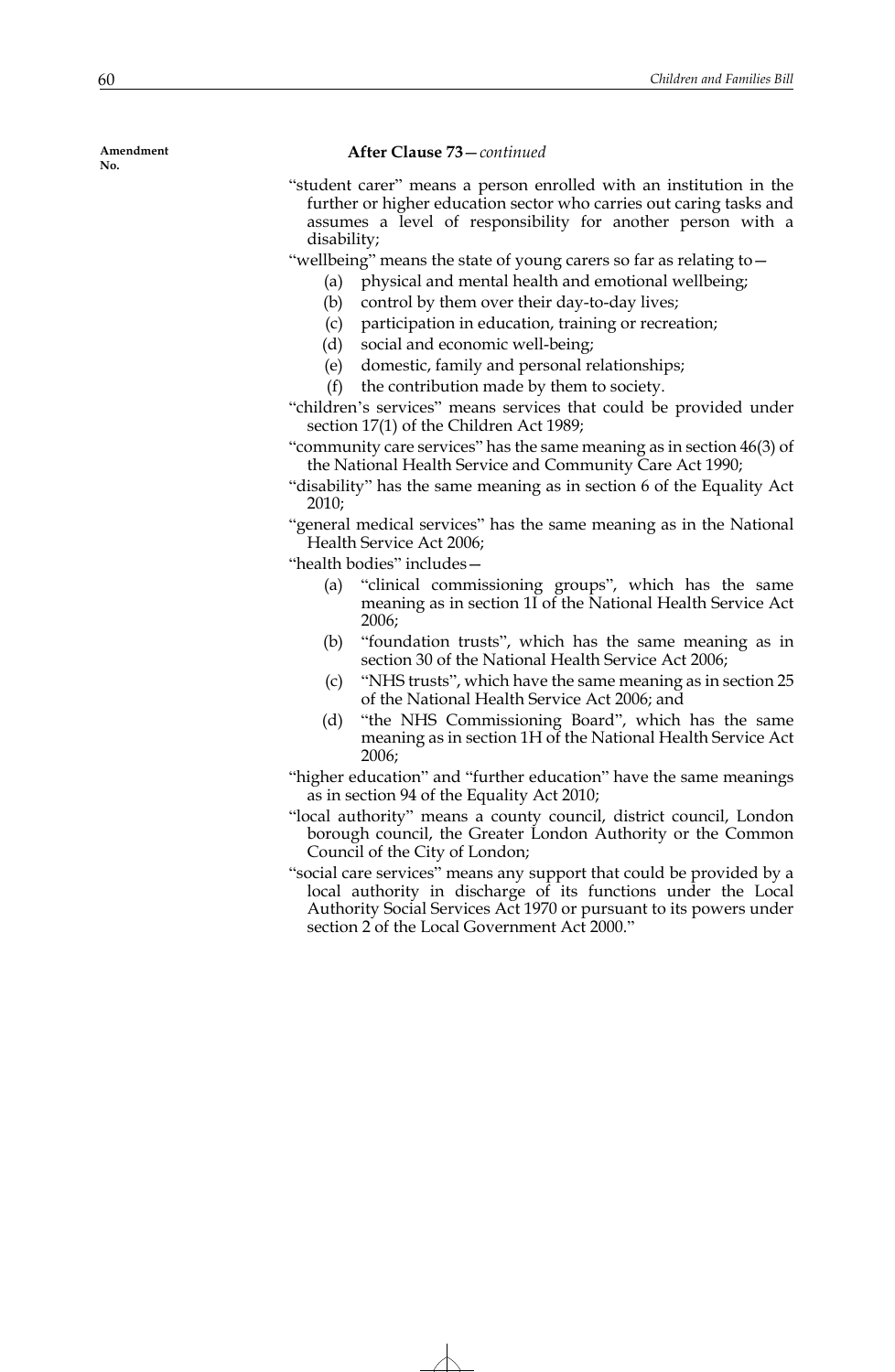## **After Clause 73**—*continued*

## BARONESS MASSEY OF DARWEN

**231** Insert the following new Clause—

## **"Personal and social education**

After section 78 of the Education Act 2002 insert—

# **"78A Duty of schools to promote spiritual, cultural, mental and physical development of children**

- (1) All schools shall make explicit to parents, school governors and pupils how they deliver—
	- (a) school policies which contribute to the health and well being of pupils;
	- (b) pastoral care focused on the safety and well being of pupils and which, where appropriate, works in conjunction with support systems from agencies outside the school;
	- (c) a school ethos which fosters respect for self and others;
	- (d) a school curriculum from which pupils gain the information and skills to support their academic, emotional, moral, physical and cultural well being and which prepares them for adult life; and
	- (e) the school's commitment to democratic principles and good citizenship.
- (2) The above shall be delivered as appropriate to the age, readiness and needs of pupils in the school."

BARONESS JONES OF WHITCHURCH BARONESS HUGHES OF STRETFORD

**232** Insert the following new Clause—

#### **"Personal, social and health education in maintained schools**

- In section 84(3) of the Education Act 2002 (curriculum foundation subjects for the first, second and third key stages), after paragraph (g) there is inserted—
	- "(ga) personal, social and health education".
- (2) In section 85(4) of the Education Act 2002 (curriculum foundation subjects for the fourth key stage), at the end there is inserted ", and
	- (d) personal, social and health education".
- (3) In section 74(1) of the Education and Inspections Act 2006, which (when brought into force) will substitute a new section 85 in the Education Act 2002, in subsection (4) of that substituted section (foundation subjects for the fourth key stage), at the end there is inserted ", and
	- (d) personal, social and health education."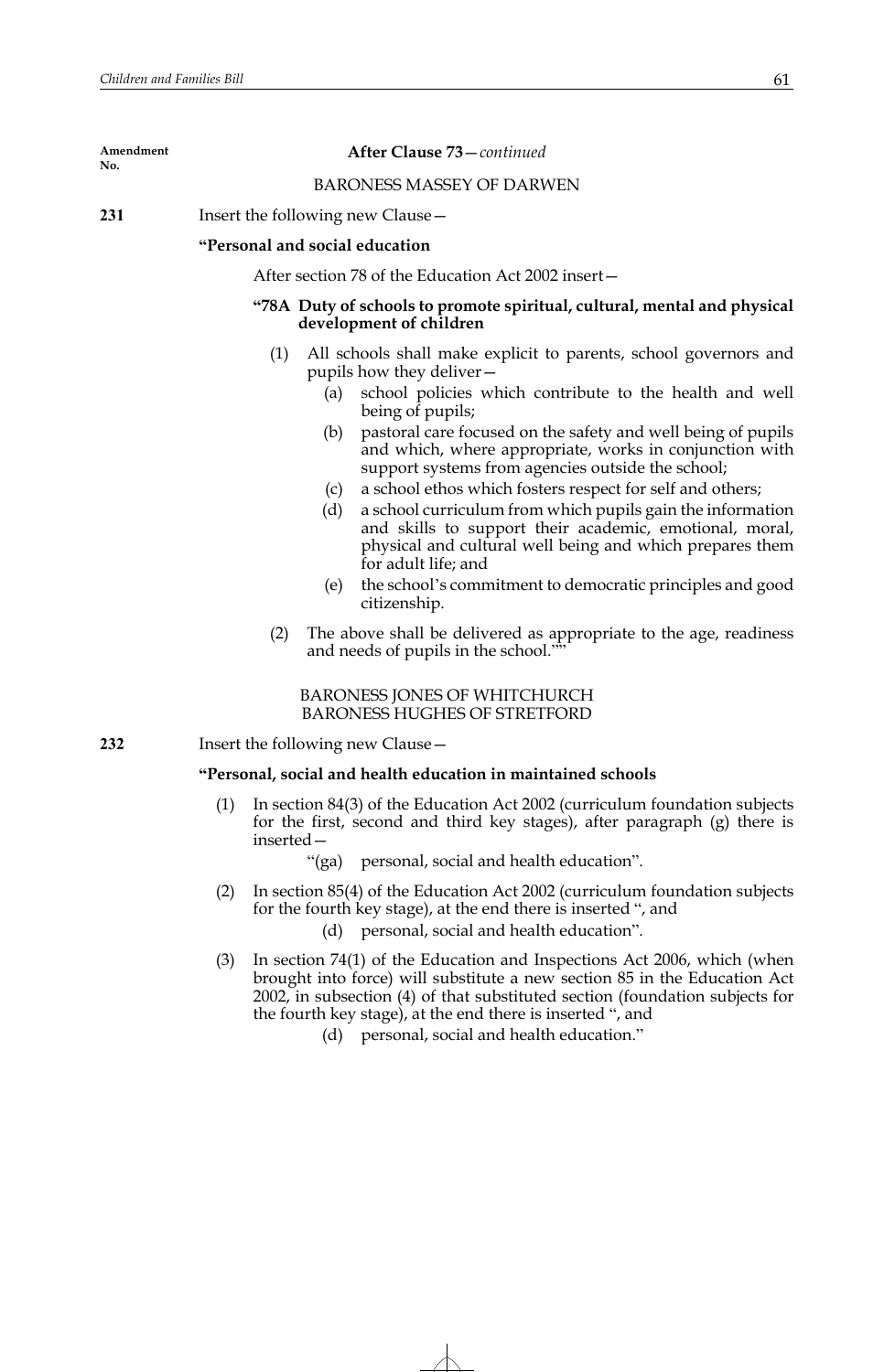#### **After Clause 73**—*continued*

(4) Before section 86 of the Education Act 2002 there is inserted—

## **"85B Personal, social and health education**

- (1) For the purposes of this Part, personal, social and health education ("PSHE") shall include sex and relationship education, including information about same-sex relationships, sexual violence, domestic violence and sexual consent.
- (2) The National Curriculum for England is not required to specify attainment targets or assessment arrangements for PSHE (and section 84(1) has effect accordingly).
- (3) The Secretary of State for Education shall set out guidance to schools and colleges to ensure that a coherent approach to personal, social, health and economic education is developed, including between primary and secondary schools.
- (4) It is the duty of the governing body and head teacher of any school in which PSHE is provided in pursuance of this Part to secure that guidance issued under subsection (3) is followed and that—
	- (a) information presented in the course of providing PSHE should be accurate and balanced;
	- (b) PSHE is taught in a way that is appropriate to the ages of the pupils concerned and to their religious and cultural backgrounds, and reflects a reasonable range of religious, cultural and other perspectives;
	- (c) PSHE is taught in a way that endeavours to promote equality, celebrate diversity, and emphasise the importance of both rights and responsibilities.
- (5) In the exercise of their functions under this Part so far as relating to PSHE, a local authority, governing body or head teacher shall have regard to any guidance issued from time to time by the Secretary of State."
- (5) Section 403 of the Education Act 1996 (sex education: manner of provision) is amended as set out in subsections (6) to (9).
- (6) In subsection (1), for the words from the beginning to "at a maintained school" there is substituted "The governing body or other proprietor of any school to which this section applies, and its head teacher, must take such steps as are reasonably practicable to ensure that sex and relationships education is given to registered pupils at the school and that".
- (7) After that subsection there is inserted—
	- "(1ZA) The schools to which this section applies are  $-$ 
		- (a) maintained schools;
		- (b) city technology colleges;
		- (c) city colleges for the technology of the arts;
		- (d) Academies.

A reference in this section or section 404 to the governing body of a school, in relation to a school within paragraph (b), (c) or (d), shall be read as a reference to the proprietor of the school."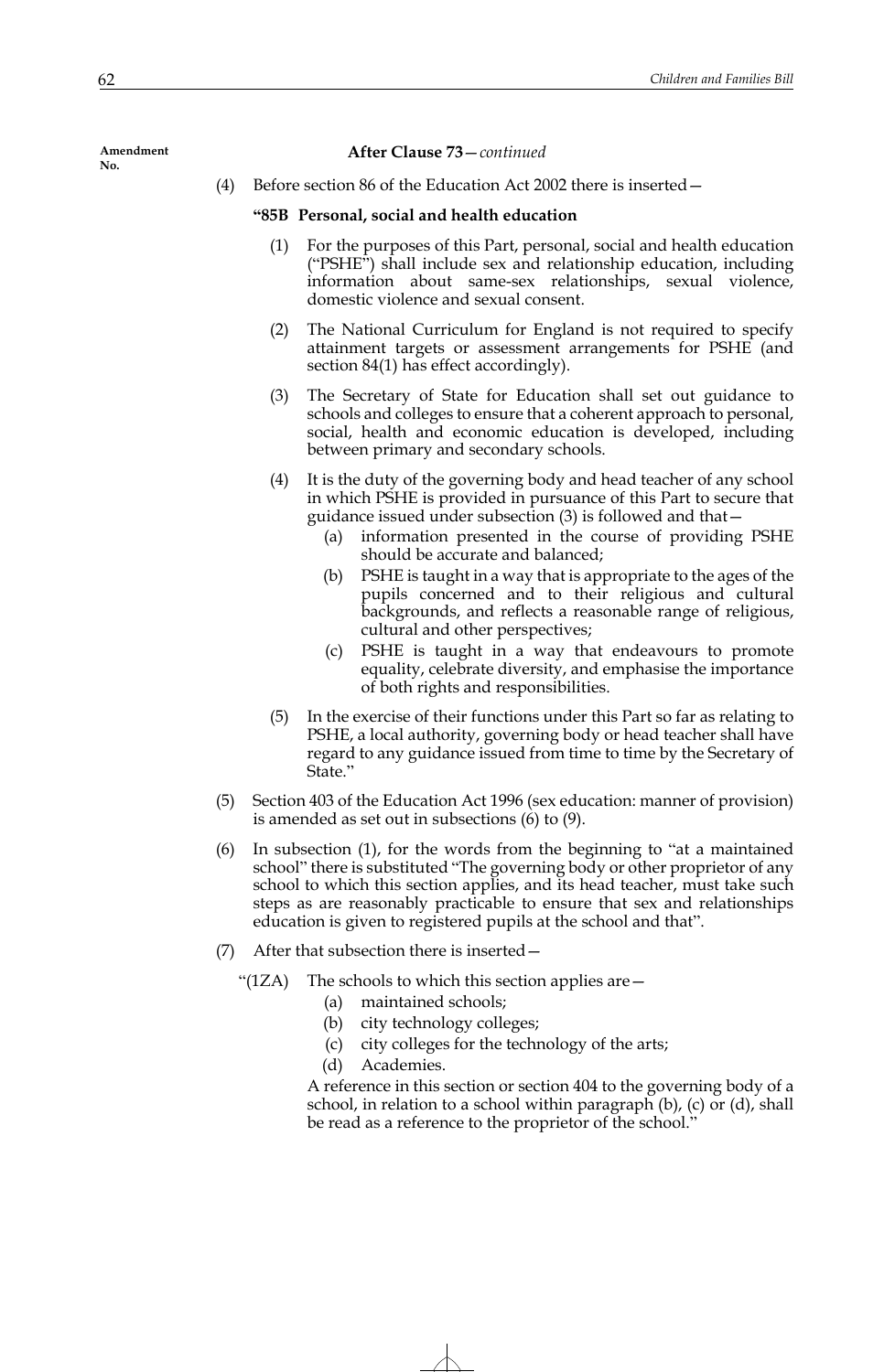## **After Clause 73**—*continued*

- (8) In subsection  $(1A)$ 
	- (a) for "when sex education is given to registered pupils at maintained schools" there is substituted "when sex and relationships education is given to registered pupils at schools to which this section applies";
	- (b) in paragraph (a), after ", and" there is inserted "learn the nature of civil partnership and the importance of strong and stable relationships.";
	- (c) paragraph (b) is omitted.
- (9) In subsection (1C), for "sex education" there is substituted "sex and relationships education".
- (10) In section 579 of the Education Act 1996 (general interpretation), in the definition of "sex education" in subsection  $(1)$  –
	- (a) for "sex education" there is substituted "sex and relationships education";
	- (b) at the end there is inserted "but does not include education about human reproduction provided as part of any science teaching;".
- (11) For section 405 of the Education Act 1996 there is substituted—

# **"405 Exemption from sex and relationships education**

- (1) If a pupil of sufficient maturity in attendance at a school to which section 403 applies requests to be wholly or partly excused from receiving sex and relationships education at the school, the pupil shall be so excused accordingly until the request is withdrawn.
- (2) The Secretary of State must in regulations define "sufficient maturity".
- (3) A statutory instrument containing regulations under subsection (2) may not be made unless a draft of the instrument has been laid before and approved by a resolution of each House of Parliament.
- (4) The Secretary of State must lay draft regulations before Parliament before the end of the period of 3 months beginning with the day on which this Act is passed.""

**233** Insert the following new Clause—

# **"Sex and relationship education guidance**

- (1) The Secretary of State will, within six months of this Act coming into force, establish a working group to review and update the sex and relationship education guidance for schools.
- (2) The working group established under subsection (1) will include young people, teachers, professionals and online experts.
- (3) In performing its functions under subsection (1), the working group will have particular regard to the need for the guidance to make reference to—
	- (a) the role of the internet, social media and mobile technology in sex and relationship education;
	- (b) online bullying and harassment."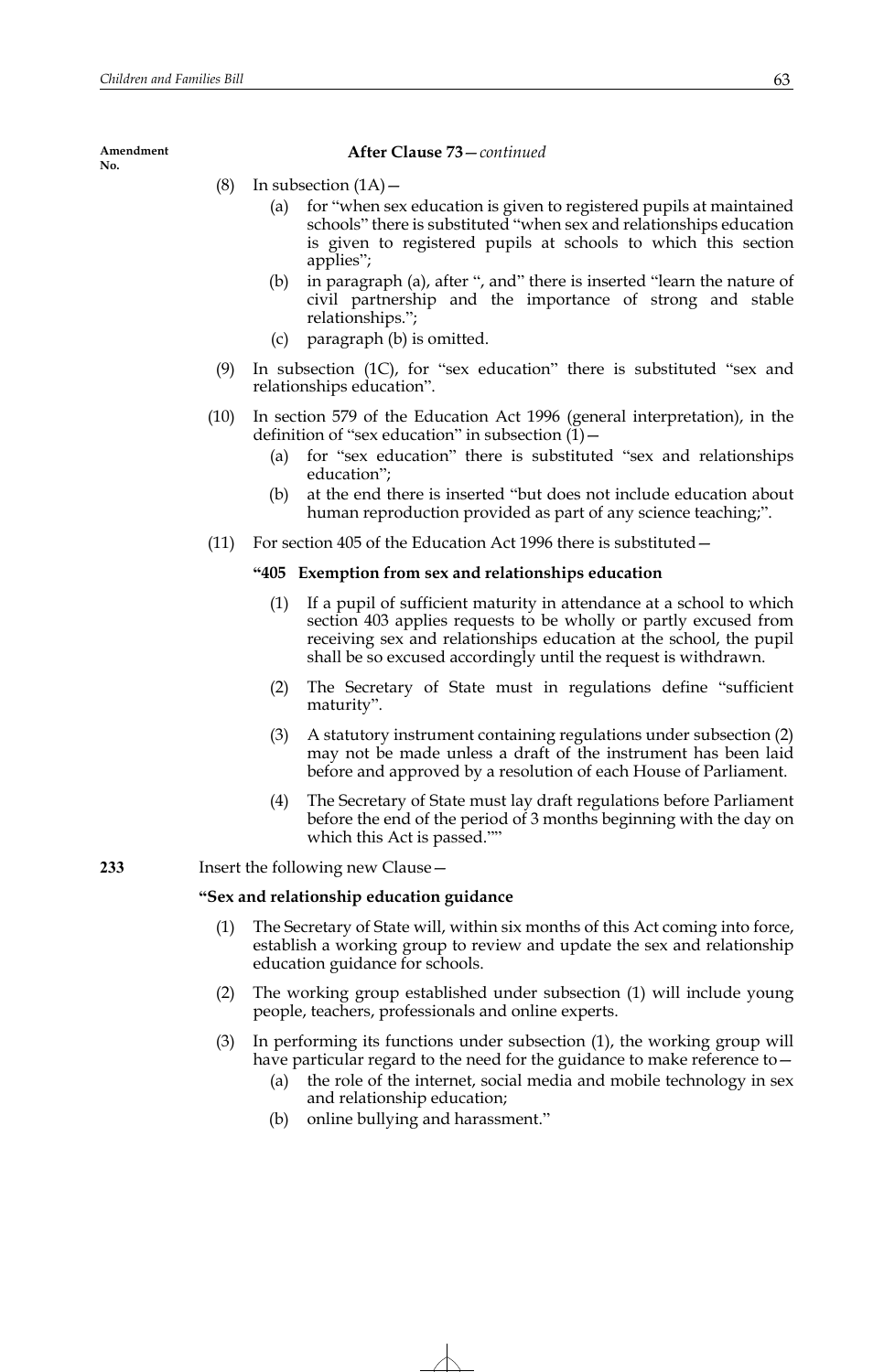**After Clause 73**—*continued*

## THE EARL OF LISTOWEL BARONESS NEUBERGER THE LORD BISHOP OF LEICESTER BARONESS BUTLER-SLOSS

**234** Insert the following new Clause—

### **"Welfare of children: asylum seekers**

- Schedule 3 to the Nationality, Immigration and Asylum Act 2002 (withholding and withdrawal of support) is amended as follows.
- (2) In paragraph 6(1), after "person" insert "who entered the United Kingdom as an adult".
- (3) In paragraph 7, after "person" insert "who entered the United Kingdom as an adult"."

# **Before Clause 74**

## BARONESS HUGHES OF STRETFORD BARONESS JONES OF WHITCHURCH

**235** Insert the following new Clause—

## **"Staff to child ratios: Ofsted-registered childminder settings**

- (1) This section applies to Ofsted-registered childminder settings.
- (2) The ratio of staff to children under the age of eight must be no less than one to six, where—
	- (a) a maximum of three children may be young children;
	- (b) a maximum of one child is under the age of one.
- (3) Any care provided by childminders for older children must not adversely affect the care of children receiving early years provision.
- (4) If a childminder can demonstrate to parents, carers and inspectors, that the individual needs of all the children are being met, then in addition to the ratio set out in subsection  $(2)$ , they may also care for  $-$ 
	- (a) babies who are siblings of the children referred to in subsection (2), or
	- (b) their own baby.
- (5) If children aged between four and five years only attend the childminding setting outside of normal school hours or the normal school term time, they may be cared for at the same time as three other young children, provided that at no time does the ratio of staff to children under the age of eight exceed one to six.
- (6) If a childminder employs an assistant or works with another childminder, each childminder or assistant may care for the number of children permitted by the ratios specified in subsections (2), (4) and (5).
- (7) Children may only be left in the sole care of a childminder's assistant for two hours in a single day.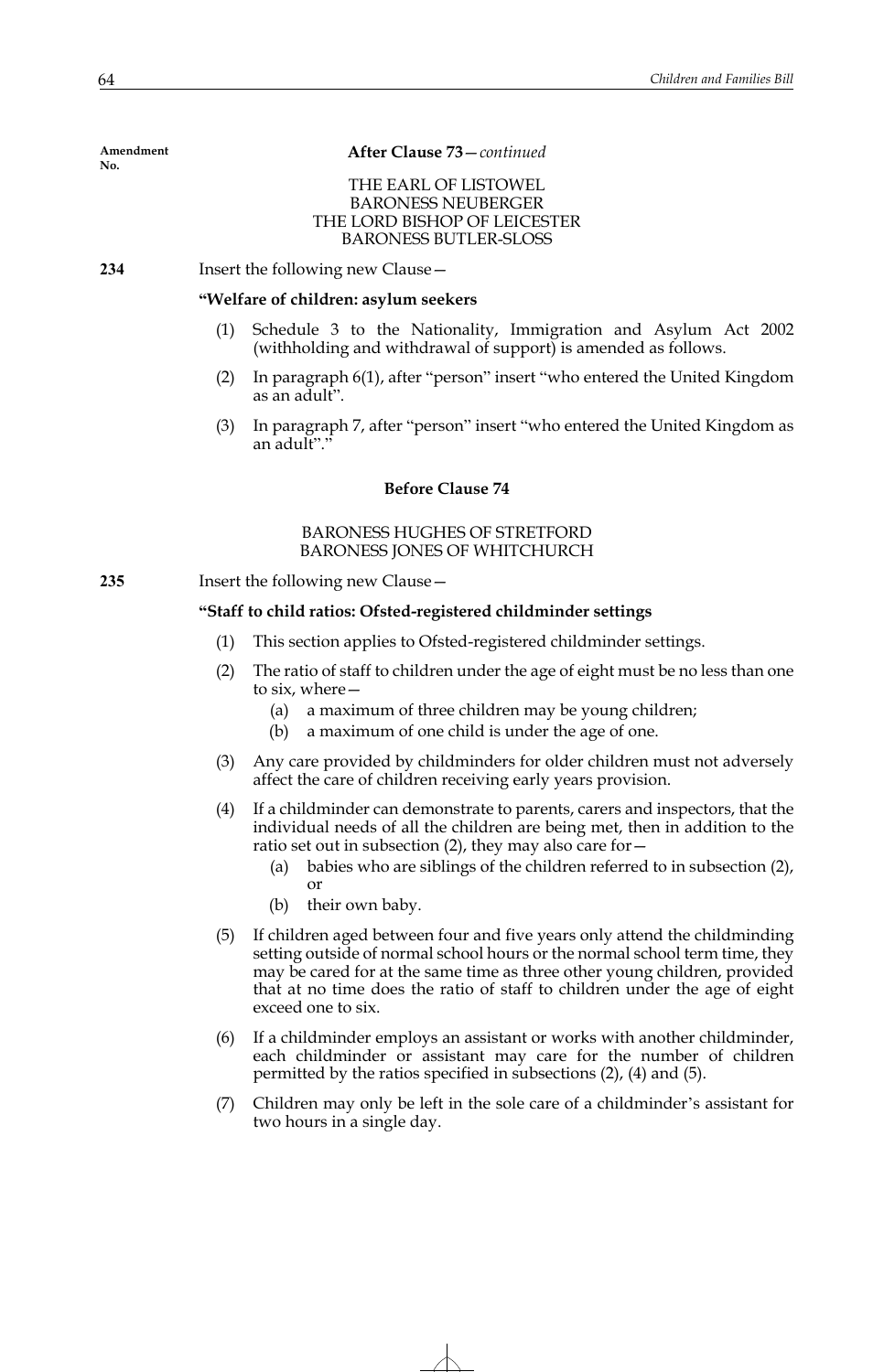**Before Clause 74**—*continued*

- (8) Childminders must obtain the permission of a child's parents or carers before that child can be left in the sole care of a childminder's assistant.
- (9) The ratios in subsections (2), (4) and (5) apply to childminders providing overnight care, provided that the children are continuously monitored, which may be through the use of electronic equipment.
- (10) For the purposes of this section a child is—
	- (a) a "young child" up until 1 September following his or her fifth birthday;
	- (b) an "older child" after the 1 September following his or her fifth birthday."

**236** Insert the following new Clause—

# **"Staff to child ratios: Ofsted-registered non-domestic childminder**

- (1) This section applies to Ofsted-registered, non-domestic childcare settings.
- (2) For children aged under two—
	- (a) the ratio of staff to children must be no less than one to three;
	- (b) at least one member of staff must hold a full and relevant level 3 qualification, and must be suitably experienced in working with children under two;
	- (c) at least half of all other members of staff must hold a full and relevant level 2 qualification;
	- (d) at least half of all members of staff must have received training in care for babies; and
	- (e) where there is a dedicated area solely for children under two years old, the member of staff in charge of that area must, in the judgement of their employer, have suitable experience of working with children under two years old.
- (3) For children between the ages of two and three—
	- (a) the ratio of staff to children must be no less than one to four;
	- (b) at least one member of staff must hold a full and relevant level 3 qualification; and
	- (c) at least half of all other members of staff must hold a full and relevant level 2 qualification.
- (4) Where there is registered early years provision, which operates between 8 am and 4 pm, and a member of staff with Qualified Teacher Status, Early Years Professional Status or other full and relevant level 6 qualification is working directly with the children, for children aged three and over—
	- (a) the ratio of staff to children must be no less than one to 13; and
	- (b) at least one other member of staff must hold a full and relevant level 3 qualification.
- (5) Where there is registered early years provision, which operates outside the hours of 8 am and 4 pm, and between the hours of 8 am and 4 pm where a member of staff with Qualified Teacher Status, Early Years Professional Status or other full and relevant level 6 qualification is not working directly with the children, for children aged three and over-
	- (a) the ratio of staff to children must be no less than one to eight;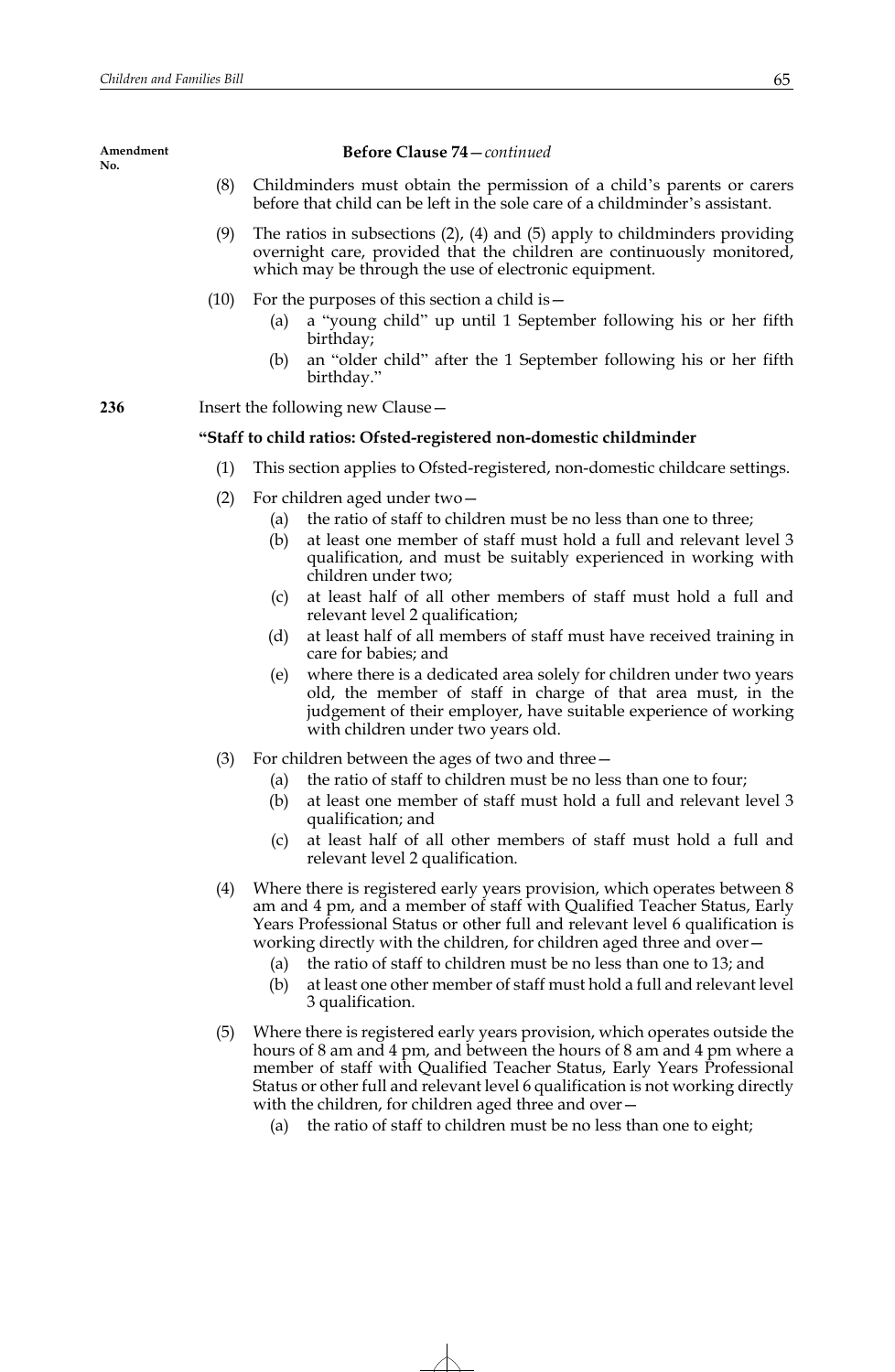**Before Clause 74**—*continued*

- (b) at least one member of staff must hold a full and relevant level 3 qualification; and
- (c) at least half of all other staff must hold a full and relevant level 2 qualification.
- (6) In independent schools where—
	- (a) a member of staff with Qualified Teacher Status, Early Years Professional Status or other full and relevant level 6 qualification;
	- (b) an instructor; or
	- (c) a suitably qualified overseas-trained teacher is working directly with the children, for children aged three and over-
		- (i) for classes where the majority of children will reach the age of five or older within the school year, the ratio of staff to children must be no less than one to 30;
		- (ii) for all other classes the ratio of staff to children must be no less than one to 13; and
		- (iii) at least one other member of staff must hold a full and relevant level 3 qualification.
- (7) In independent schools where there is—
	- (a) no member of staff with Qualified Teacher Status, Early Years Professional Status or other full and relevant level 6 qualification;
	- (b) no instructor; or
	- (c) no suitably qualified overseas-trained teacher, working directly with the children, for children aged three and over -
		- (i) the ratio of staff to children must be no less than one to eight;
		- (ii) at least one member of staff must hold a full and relevant level 3 qualification; and
		- (iii) at least half of all other members of staff must hold a full and relevant level 2 qualification.
- (8) In maintained nursery schools and nursery classes in maintained schools (except reception classes)—
	- (a) the ratio of staff to children must be no less than one to 13;
	- (b) at least one member of staff must be a school teacher as defined by section 122(3) (power to prescribe pay and conditions) of the Education Act 2002 and Schedule 2 to the Education (School Teachers' Qualifications) (England) Regulations 2003; and
	- (c) at least one other member of staff must hold a full and relevant level 3 qualification.
- (9) The Secretary of State may make provision in statutory guidance to—
	- (a) define qualifications as "full and relevant"; and
	- (b) define "suitable experience" for those working with children under two.
- (10) If HM Chief Inspector of Education is concerned about the quality of provision or the safety and wellbeing of children in a setting he may impose different ratios."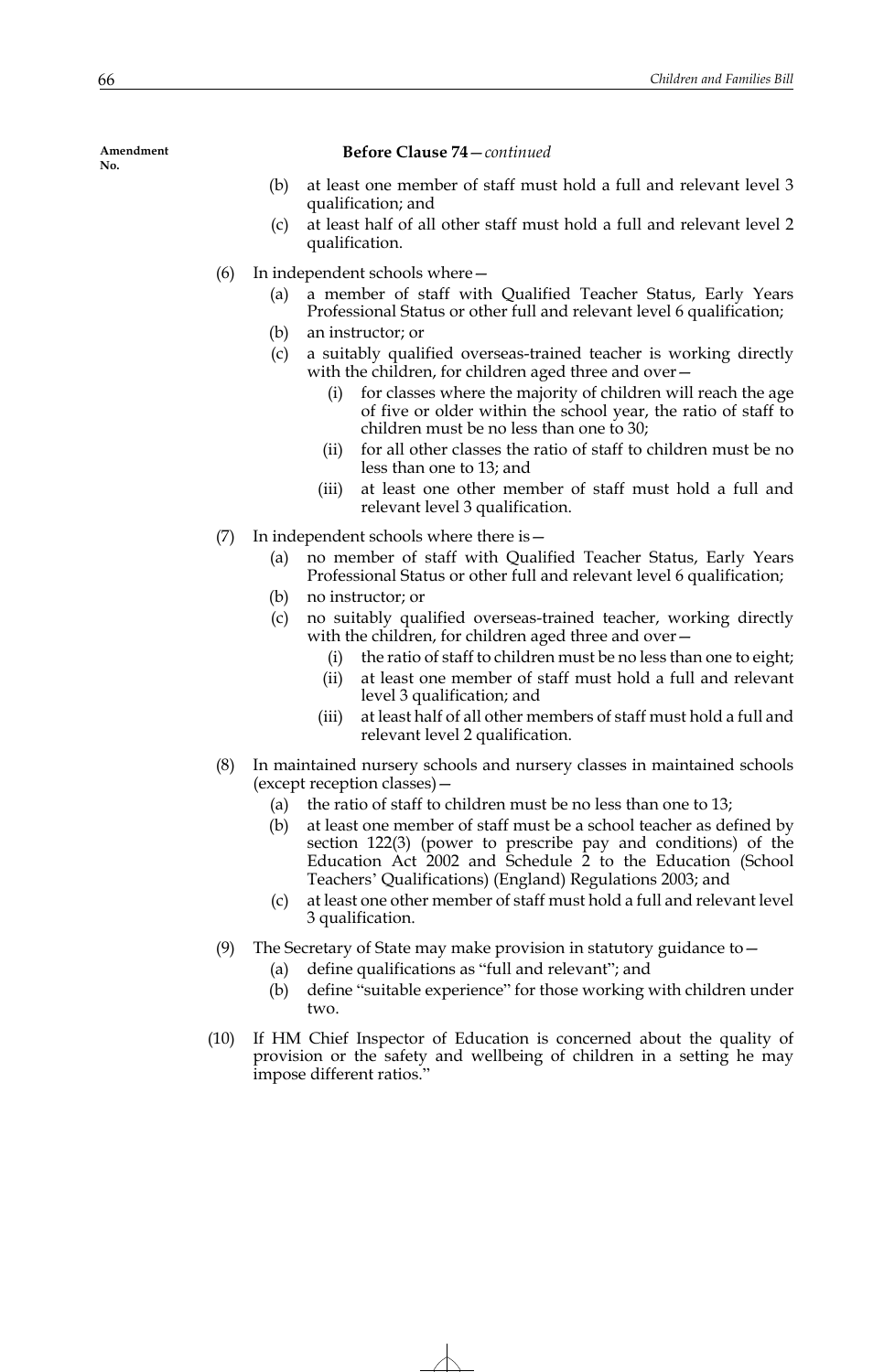#### **Clause 74**

# BARONESS HUGHES OF STRETFORD BARONESS JONES OF WHITCHURCH

**237** Page 51, line 10, at beginning insert "If, after a consultation period of not less than three months, and the publication of a response to the consultation, the Secretary of State is satisfied with the provisions, he may make an order so that"

## BARONESS WALMSLEY BARONESS TYLER OF ENFIELD

*The above-named Lords give notice of their intention to oppose the Question that Clause 74 stand part of the Bill.*

## **After Clause 74**

## LORD RAMSBOTHAM

**238** Insert the following new Clause—

# **"Childminder agencies special educational provision function**

- (1) Registered childminder agencies must designate a member of staff (to be known as the SEN co-ordinator) as having responsibility for co-ordinating special educational provision for a child in the care of childcare providers registered with those agencies.
- (2) Special educational provision for children in the care of childcare providers registered with childminder agencies will be subject to the duties imposed under Part 3.
- (3) Regulations may—
	- (a) require registered childminder agencies which are subject to this duty to ensure that SEN co-ordinators have prescribed qualifications or prescribed experience (or both);
	- (b) prescribe the steps taken by SEN co-ordinators in respect of how they manage special educational provision for children in the care of childcare providers registered with childminder agencies;
	- (c) confer guidance relating to how SEN co-ordinators promote the early identification of children with special educational needs in the care of childcare providers registered with childminder agencies.
- (4) In discharging their duties under this section, a registered childminder agency must have regard to any guidance given from time to time by the Secretary of State.
- (5) In this section—

"SEN co-ordinator" has the same meaning as in Part 3;

"special education provision" has the same meaning as in Part 3."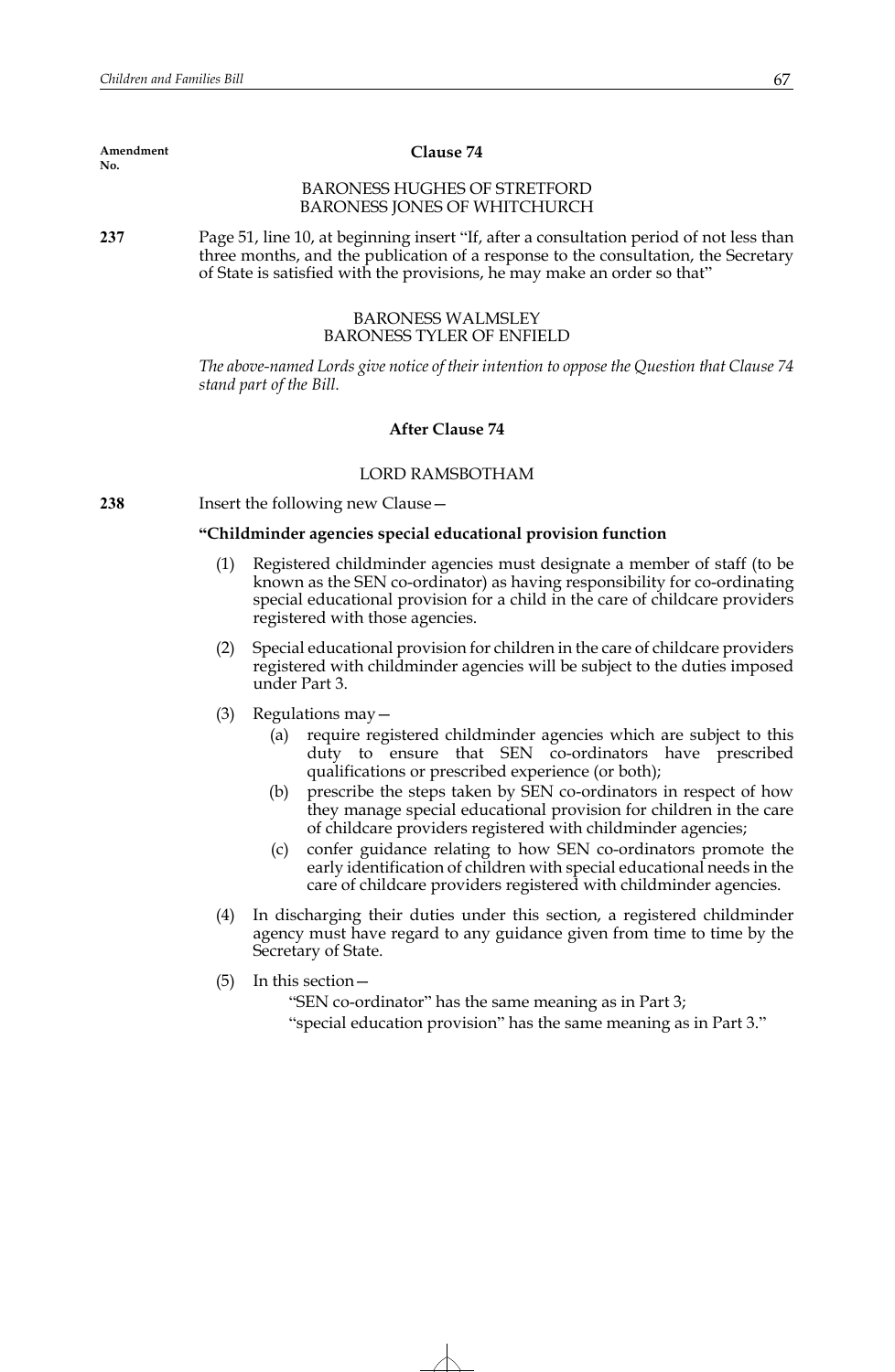| Amendment |  |
|-----------|--|
| No.       |  |

#### **Schedule 4**

## BARONESS HUGHES OF STRETFORD BARONESS JONES OF WHITCHURCH

- **239** Page 164, line 15, after "agency" insert ", or any individual childminder registered at the agency,"
- **240** Page 164, line 29, at end insert—
	- "( ) The Chief Inspector must at such intervals as may be prescribed inspect all early years provision registered with an early years childminder agency."

### **Clause 75**

## BARONESS WALMSLEY BARONESS TYLER OF ENFIELD

*The above-named Lords give notice of their intention to oppose the Question that Clause 75 stand part of the Bill.*

## **Clause 76**

## BARONESS WALMSLEY BARONESS TYLER OF ENFIELD BARONESS JONES OF WHITCHURCH BARONESS HUGHES OF STRETFORD

*The above-named Lords give notice of their intention to oppose the Question that Clause 76 stand part of the Bill.*

# **After Clause 78**

#### LORD NASH

**241** Insert the following new Clause—

## **"Young carers**

(1) In Part 3 of the Children Act 1989, after section 17 insert—

# **"17ZA Young carers' needs assessments: England**

- (1) A local authority in England must assess whether a young carer within their area has needs for support and, if so, what those needs are, if—
	- (a) it appears to the authority that the young carer may have needs for support, or
	- (b) the authority receive a request from the young carer or a parent of the young carer to assess the young carer's needs for support.
- (2) An assessment under subsection (1) is referred to in this Part as a "young carer's needs assessment".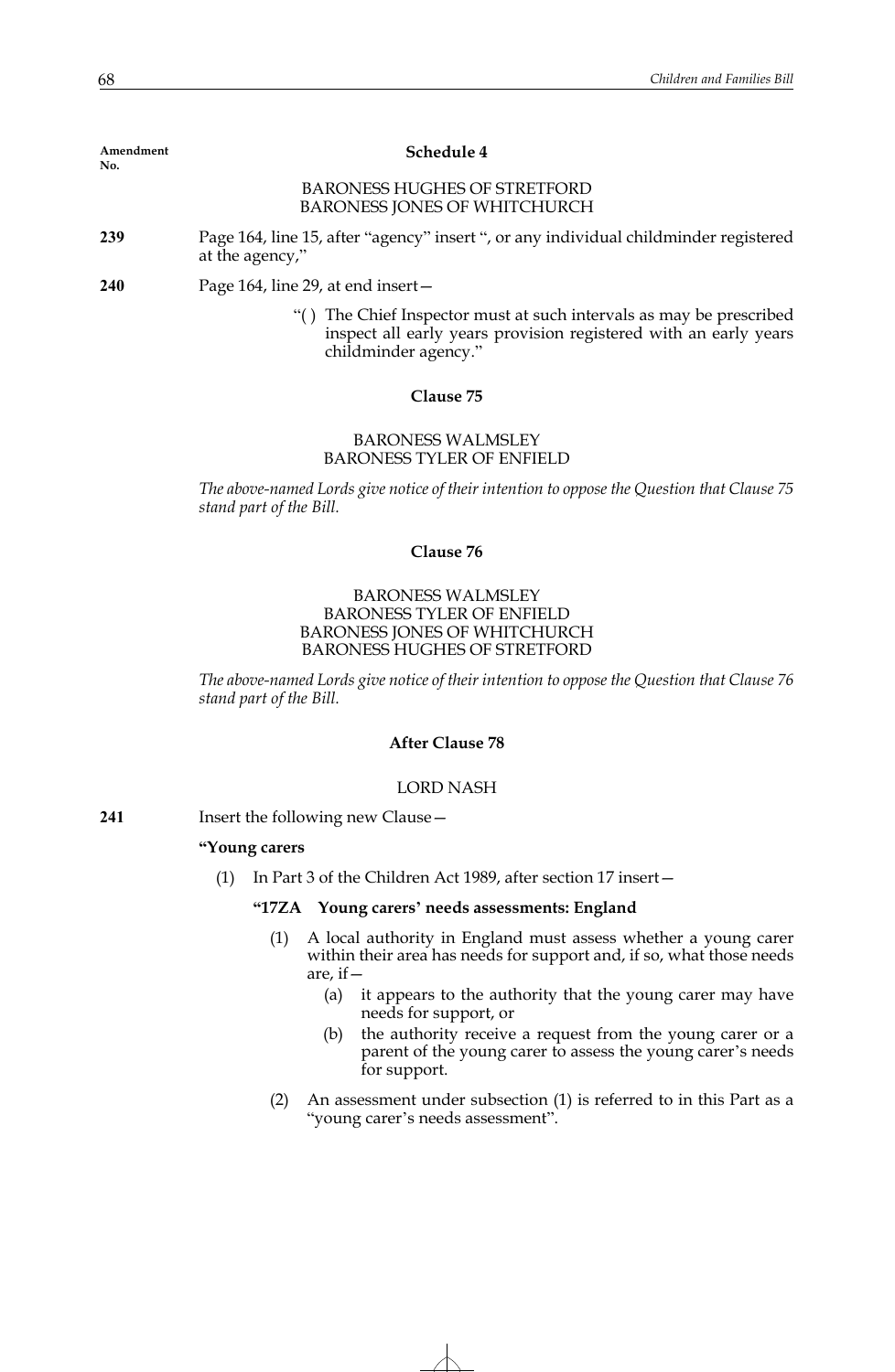## **After Clause 78**—*continued*

- (3) In this Part "young carer" means a person under 18 who provides or intends to provide care for another person (but this is qualified by section 17ZB(3)).
- (4) Subsection (1) does not apply in relation to a young carer if the local authority have previously carried out a care-related assessment of the young carer in relation to the same person cared for.
- (5) But subsection (1) does apply (and so a young carer's needs assessment must be carried out) if it appears to the authority that the needs or circumstances of the young carer or the person cared for have changed since the last care-related assessment.
- (6) "Care-related assessment" means—
	- (a) a young carer's needs assessment;
	- (b) an assessment under any of the following—
		- (i) section 1 of the Carers (Recognition and Services) Act 1995;
		- (ii) section 1 of the Carers and Disabled Children Act 2000;
		- (iii) section 4(3) of the Community Care (Delayed Discharges) Act 2003.
- (7) A young carer's needs assessment must include an assessment of whether it is appropriate for the young carer to provide, or continue to provide, care for the person in question, in the light of the young carer's needs for support, other needs and wishes.
- (8) A local authority, in carrying out a young carer's needs assessment, must have regard to—
	- (a) the extent to which the young carer is participating in or wishes to participate in education, training or recreation, and
	- (b) the extent to which the young carer works or wishes to work.
- (9) A local authority, in carrying out a young carer's needs assessment, must involve—
	- (a) the young carer,
	- (b) the young carer's parents, and
	- (c) any person whom the young carer or a parent of the young carer requests the authority to involve.
- (10) A local authority that have carried out a young carer's needs assessment must give a written record of the assessment to—
	- (a) the young carer,
	- (b) the young carer's parents, and
	- (c) any person to whom the young carer or a parent of the young carer requests the authority to give a copy.
- (11) Where the person cared for is under 18, the written record must state whether the local authority consider him or her to be a child in need.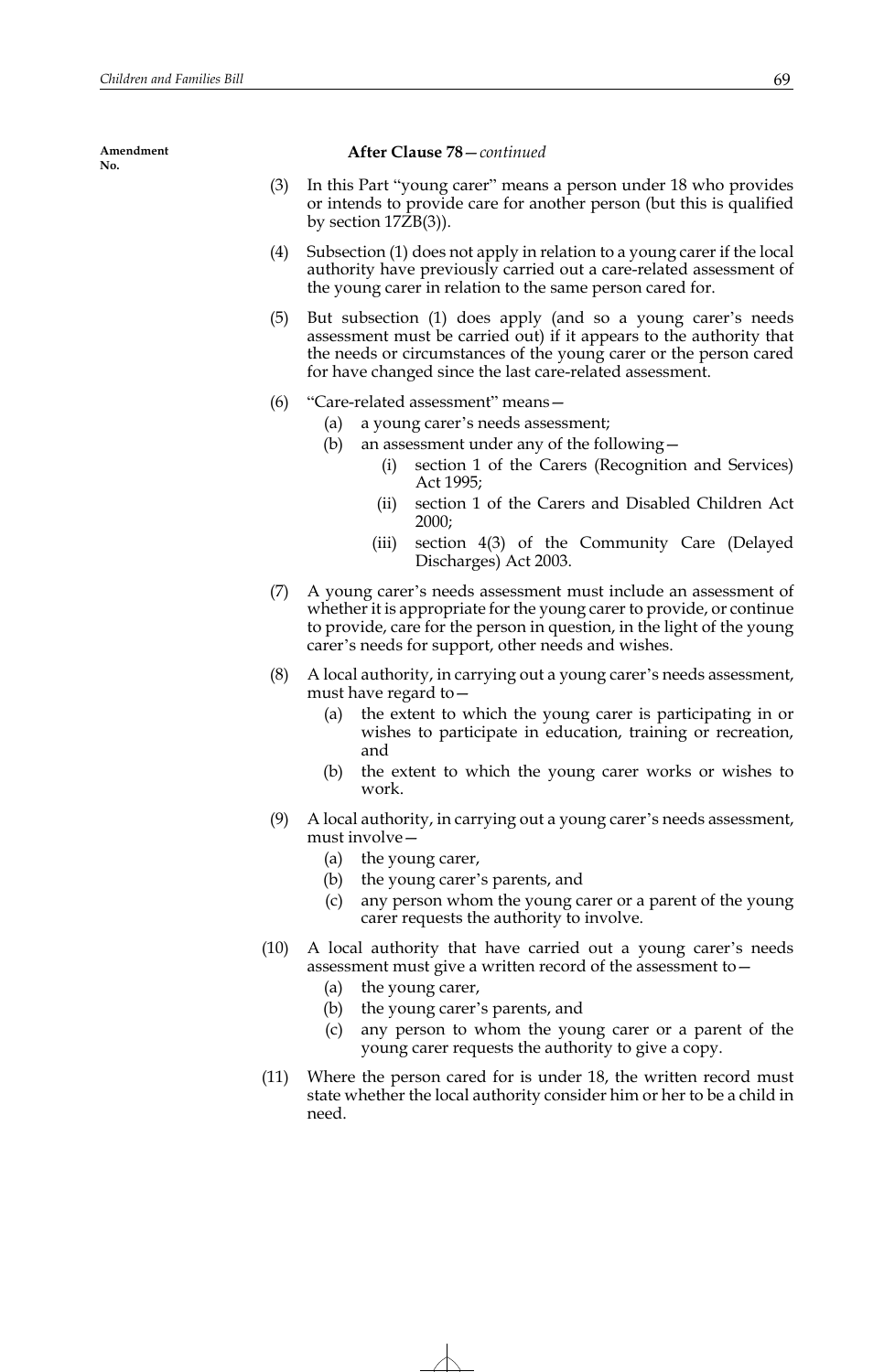#### **After Clause 78**—*continued*

(12) A local authority in England must take reasonable steps to identify the extent to which there are young carers within their area who have needs for support.

# **17ZB Young carers' needs assessments: supplementary**

- (1) This section applies for the purposes of section 17ZA.
- (2) "Parent", in relation to a young carer, includes—
	- (a) a parent of the young carer who does not have parental responsibility for the young carer, and
	- (b) a person who is not a parent of the young carer but who has parental responsibility for the young carer.
- (3) A person is not a young carer if the person provides or intends to provide care—
	- (a) under or by virtue of a contract, or
	- (b) as voluntary work.
- (4) But in a case where the local authority consider that the relationship between the person cared for and the person under 18 providing or intending to provide care is such that it would be appropriate for the person under 18 to be regarded as a young carer, that person is to be regarded as such (and subsection (3) is therefore to be ignored in that case).
- (5) The references in section 17ZA and this section to providing care include a reference to providing practical or emotional support.
- (6) Where a local authority—
	- (a) are required to carry out a young carer's needs assessment, and
	- (b) are required or have decided to carry out some other assessment of the young carer or of the person cared for;

the local authority may, subject to subsection (7), combine the assessments.

- (7) A young carer's needs assessment may be combined with an assessment of the person cared for only if the young carer and the person cared for agree.
- (8) The Secretary of State may by regulations make further provision about carrying out a young carer's needs assessment; the regulations may, in particular—
	- (a) specify matters to which a local authority is to have regard in carrying out a young carer's needs assessment;
	- (b) specify matters which a local authority is to determine in carrying out a young carer's needs assessment;
	- (c) make provision about the manner in which a young carer's needs assessment is to be carried out;
	- (d) make provision about the form a young carer's needs assessment is to take.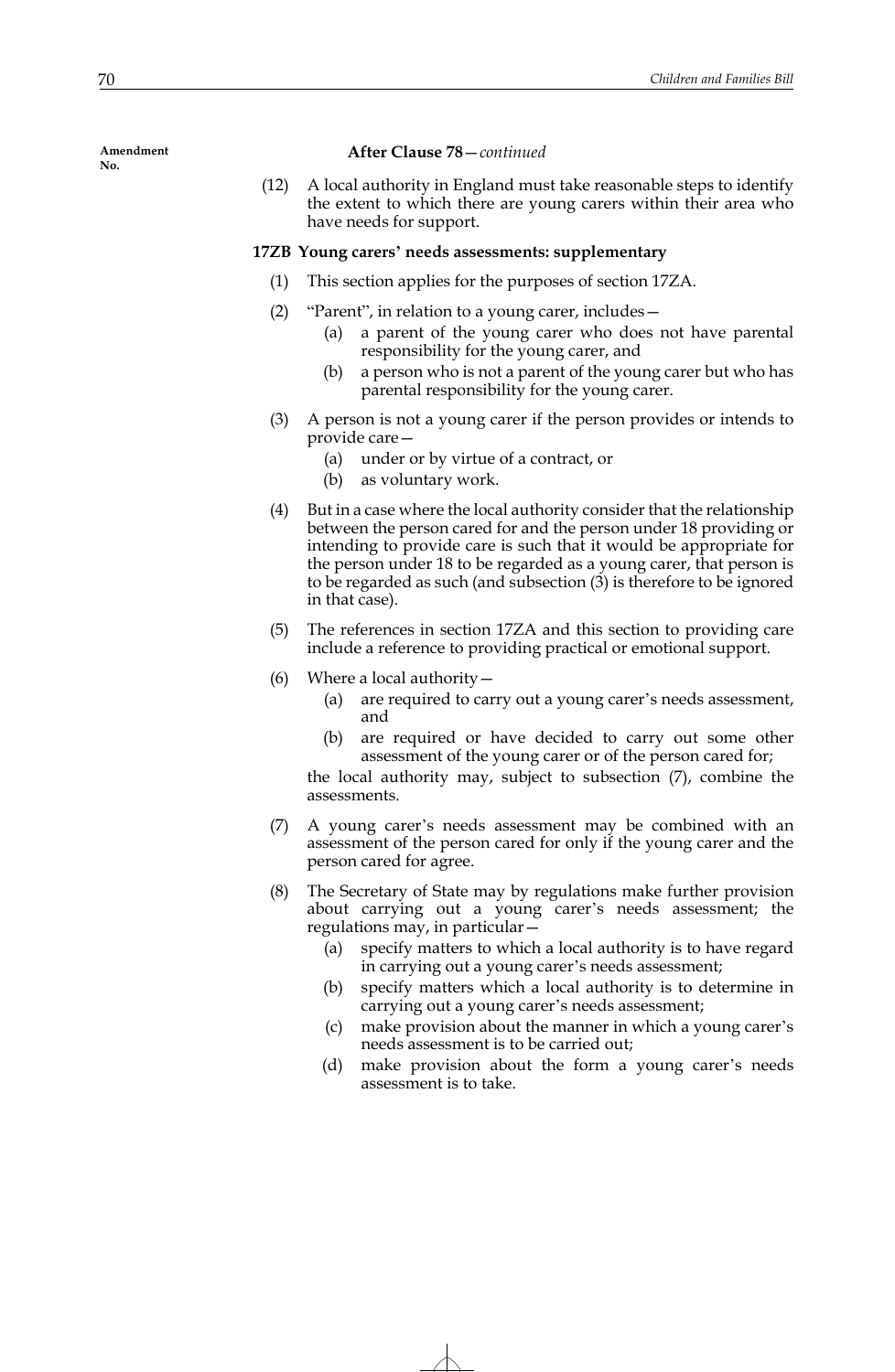## **After Clause 78**—*continued*

- (9) The Secretary of State may by regulations amend the list in section  $17ZA(6)(b)$  so as to  $-$ 
	- (a) add an entry,
	- (b) remove an entry, or
	- (c) vary an entry.

# **17ZC Consideration of young carers' needs assessments**

A local authority that carry out a young carer's needs assessment must consider the assessment and decide—

- (a) whether the young carer has needs for support in relation to the care which he or she provides or intends to provide;
- (b) if so, whether those needs could be satisfied (wholly or partly) by services which the authority may provide under section 17; and
- (c) if they could be so satisfied, whether or not to provide any such services in relation to the young carer."
- (2) In section 104 of the Children Act 1989 (regulations and orders)—
	- (a) in subsections (2) and (3A) (regulations within subsection (3B) or (3C) not subject to annulment but to be approved in draft) before "(3B)" insert "(3AA),", and
	- (b) after subsection (3A) insert—
		- "(3AA) Regulations fall within this subsection if they are regulations made in the exercise of the power conferred by section 17ZB(9).""

# THE EARL OF LISTOWEL BARONESS MASSEY OF DARWEN BARONESS WALMSLEY BARONESS TYLER OF ENFIELD

**242** Insert the following new Clause—

# **"PART 4A**

## CHILDREN'S CENTRES

# **Birth registration pilot scheme**

 Local authorities must establish a pilot scheme to trial the registration of births within children's centres, and evaluate the effectiveness of the scheme to—

- (a) identify and contact new families; and
- (b) enable children's centres to reach more families, in particular those with children under the age of two, or who the local authority consider—
	- (i) hard to reach, or
	- (ii) vulnerable."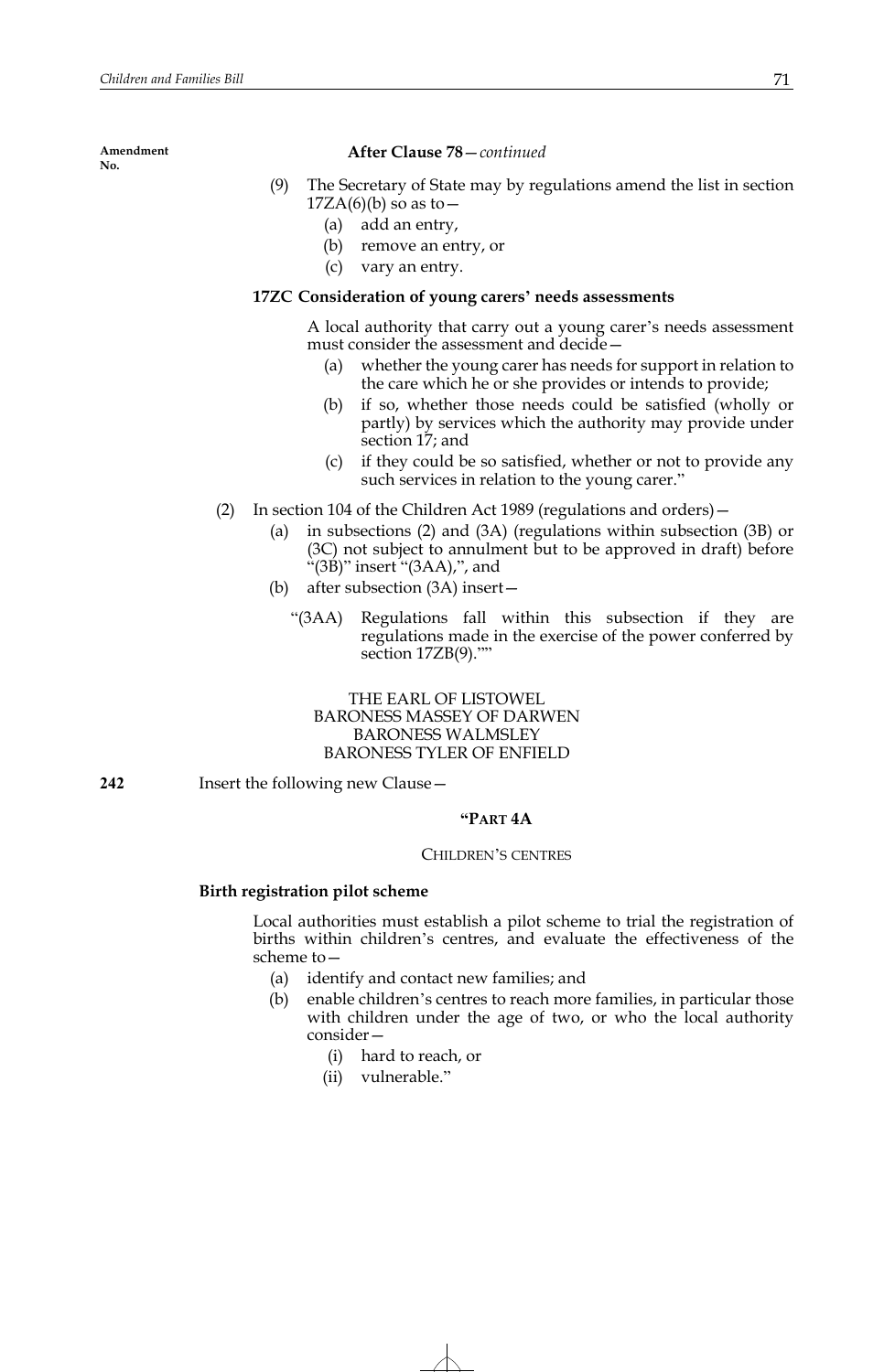**After Clause 78**—*continued*

BARONESS WALMSLEY BARONESS BRINTON

**243** Insert the following new Clause—

## **"PART 4A**

## PROTECTION OF CHILDREN

## **Actions due to a belief of possession by spirits**

- (1) Section 1 of the Children and Young Persons Act 1993 (cruelty to persons under sixteen) is amended as follows.
- (2) In subsection (1) omit the words "and has responsibility for any child or young person under that age," and for the word "him" substitute "any child or young person under that age".
- (3) In subsection (2), after paragraph (b) insert—
	- "(c) in subsection (1) the meaning of "ill-treats" includes the communication by word or by action a belief that the child is possessed by evil spirits or has supernatural harmful powers—
		- (i) to the child concerned, or
		- (ii) to anyone connected to that child.""

THE EARL OF LISTOWEL BARONESS MASSEY OF DARWEN

**244** Insert the following new Clause—

## **"Information and data sharing**

- (1) NHS trusts shall make arrangements to share with local authorities records of live births to parents resident in their area, to be used by the local authority for the purposes of identifying and contacting new families through children's centres and any other early years outreach services it may operate.
- (2) The Secretary of State must, within a period of six months of this Act being passed, bring forward regulations placing consequential requirements on trusts and local authorities in exercising their duty under subsection (1), including, but not limited to—
	- (a) the format of arrangements made;
	- (b) the safeguarding of information;
	- (c) the circumstances in which it would not be appropriate for a trust to provide information to local authorities;
	- (d) the regularity of data transfers;
	- (e) timescales within which a local authority must contact new families made known to it; and
	- (f) any further requirements the Secretary of State deems necessary."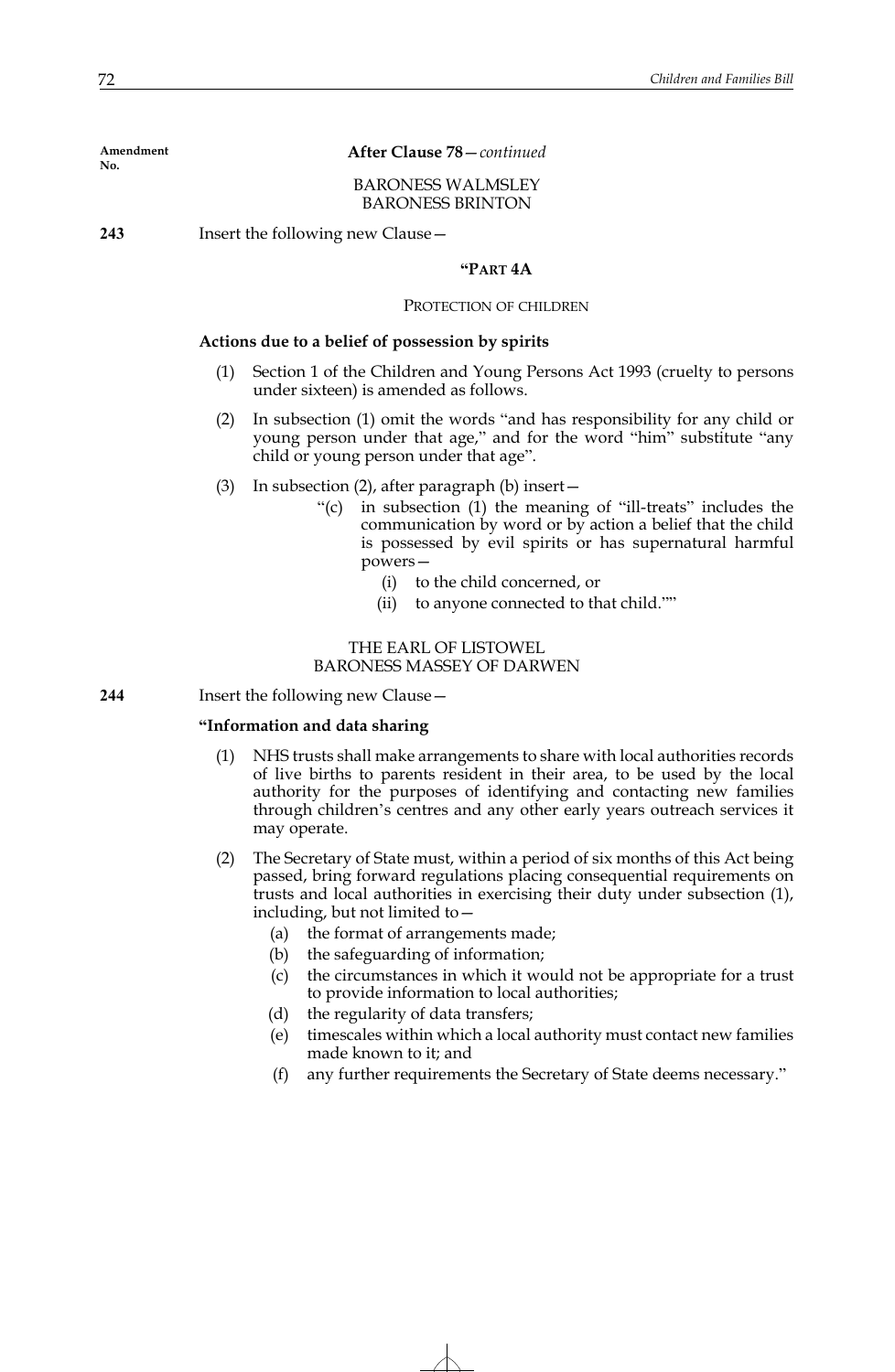| Amendment<br>No. | After Clause 78 - continued                                                                                                                                                                                                                                                                                                                                  |
|------------------|--------------------------------------------------------------------------------------------------------------------------------------------------------------------------------------------------------------------------------------------------------------------------------------------------------------------------------------------------------------|
|                  | <b>BARONESS MASSEY OF DARWEN</b><br><b>BARONESS HOWE OF IDLICOTE</b><br><b>LORD RAMSBOTHAM</b><br><b>BARONESS BUTLER-SLOSS</b>                                                                                                                                                                                                                               |
| 245              | Insert the following new Clause -                                                                                                                                                                                                                                                                                                                            |
|                  | "Independence of the Children's Commissioner                                                                                                                                                                                                                                                                                                                 |
|                  | In Schedule 1 to the Children Act 2004, in paragraph 1 (status) after sub-<br>$\frac{1}{2}$ paragraph (2) insert $-$                                                                                                                                                                                                                                         |
|                  | The Secretary of State shall not undermine the Children's<br>" $(3)$<br>Commissioner's independence and shall ensure that the Children's<br>Commissioner is under as few constraints as reasonably possible in<br>$determining -$<br>(a) the Commissioner's activities,<br>(b) the Commissioner's timetables, and<br>the Commissioner's priorities.""<br>(c) |
|                  | <b>BARONESS WALMSLEY</b><br><b>LORD STOREY</b>                                                                                                                                                                                                                                                                                                               |
| 246              | Insert the following new Clause -                                                                                                                                                                                                                                                                                                                            |
|                  | "No right to give corporal punishment: part-time educational institutions                                                                                                                                                                                                                                                                                    |
|                  | In the Education Act 1996, at the end of section 548(7B) (no right to give<br>corporal punishment), insert "except that it applies in relation to this<br>section as if for paragraphs (a) and (b) of section 92(2) of that Act there were<br>substituted the following words "for any amount of time during an<br>academic year, no matter how little""."   |
|                  | <b>BARONESS HUGHES OF STRETFORD</b><br><b>BARONESS JONES OF WHITCHURCH</b>                                                                                                                                                                                                                                                                                   |
| 247              | Insert the following new Clause -                                                                                                                                                                                                                                                                                                                            |
|                  | "Information on children's centres                                                                                                                                                                                                                                                                                                                           |
|                  | (1)<br>The Secretary of State must compile and publish information on children's<br>centres in England every three months, including -<br>the number of registered children's centres in each local authority<br>(a)                                                                                                                                         |
|                  | area;<br>the annual budget of each children's centre in each local authority<br>(b)<br>area;                                                                                                                                                                                                                                                                 |
|                  | the total weekly opening hours of each centre in each local authority<br>(c)<br>area;                                                                                                                                                                                                                                                                        |
|                  | (d)<br>any changes in the figures for paragraph $(a)$ , $(b)$ or $(c)$ since the same<br>period in the preceding year; and                                                                                                                                                                                                                                   |

- (e) any other information he deems useful to compile and publish.
- (2) Local authorities are obliged to provide information requested by the Secretary of State in pursuance of his duties under subsection (1), in a format specified by him.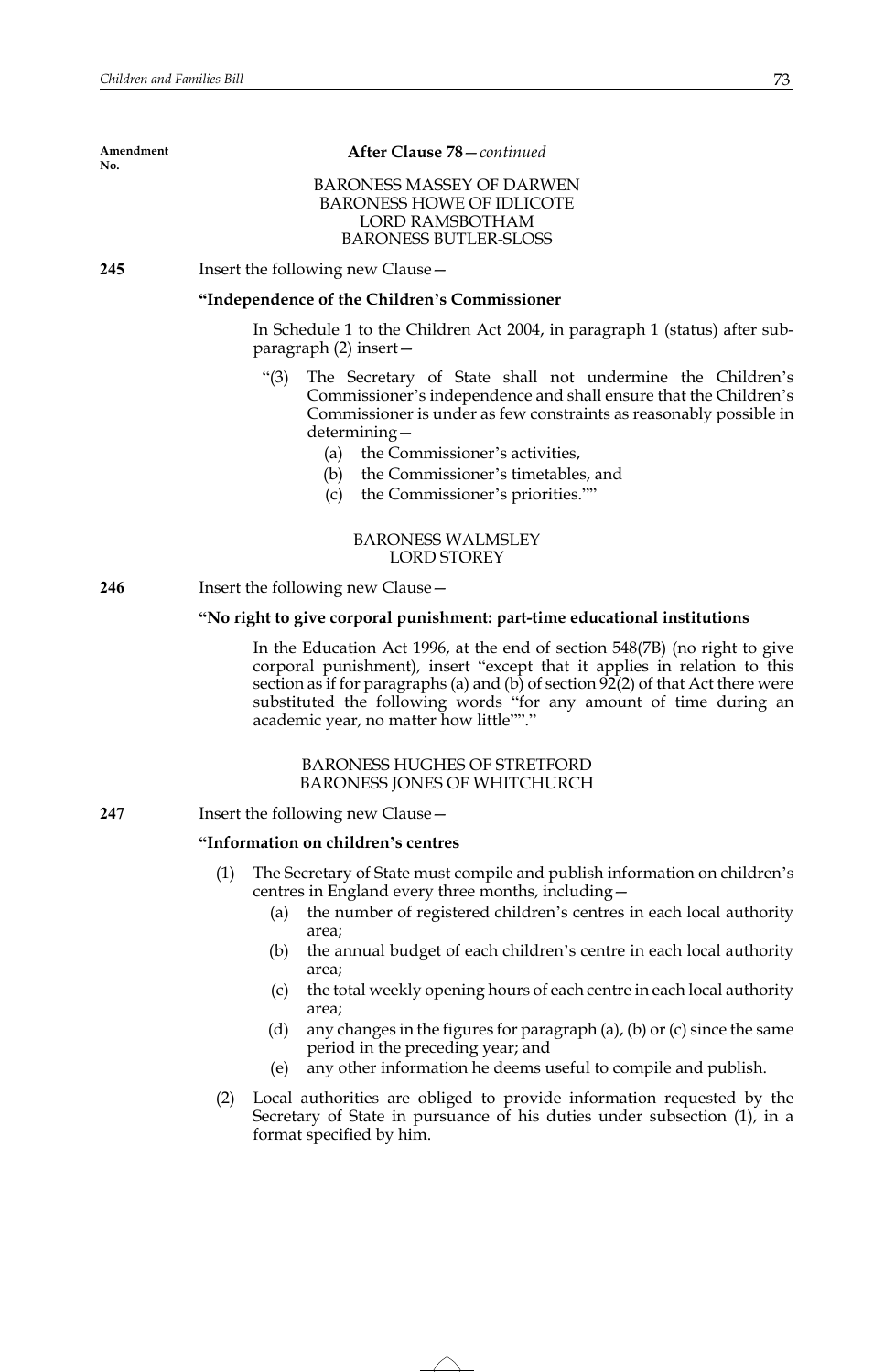#### **After Clause 78**—*continued*

- (3) The Secretary of State must publish information in an accessible format, not later than three months after the information has been provided by the local authorities.
- (4) The Secretary of State may charge a prescribed fee for providing information compiled under this section in paper form.
- (5) The level of fee charged under subsection (4) must not exceed the cost of production and supply.
- (6) In this section "children's centre" has the meaning given by section  $5A(4)$ of the Childcare Act 2006 (arrangements for provision of children's centres)."

**248** Insert the following new Clause—

#### **"Independent study: registration of births at children's centres**

- (1) The Secretary of State shall commission an independent study of the likely impact on the welfare of children of requiring births to be registered at children's centres.
- (2) The Secretary of State may, by regulations, establish pilot schemes to trial the registration of births within children's centres, to inform the independent study under subsection (1).
- (3) In this section "children's centre" has the meaning given by section 5A(4) of the Childcare Act 2006 (arrangements for provision of children's centres)."

**249** Insert the following new Clause—

#### **"Information sharing about live births**

- (1) NHS trusts should make arrangements to share with local authorities records of live births to parents resident in their area, to be used by the local authority for the purposes of identifying and contacting new families through children's centres and any other early years outreach services it may operate.
- (2) The Secretary of State must, within a period of six months of the passing of this Act, bring forward regulations placing consequential requirements on trusts and local authorities in exercising their duty under subsection (1) including, but not limited to—
	- (a) the format of arrangements made;
	- (b) the safeguarding of information;
	- (c) the circumstances in which it would not be appropriate for a trust to provide information to local authorities;
	- (d) the regularity of data transfers;
	- (e) timescales within which a local authority must contact new families made known to it; and
	- (f) any further requirements the Secretary of State deems necessary."

**Amendment No.**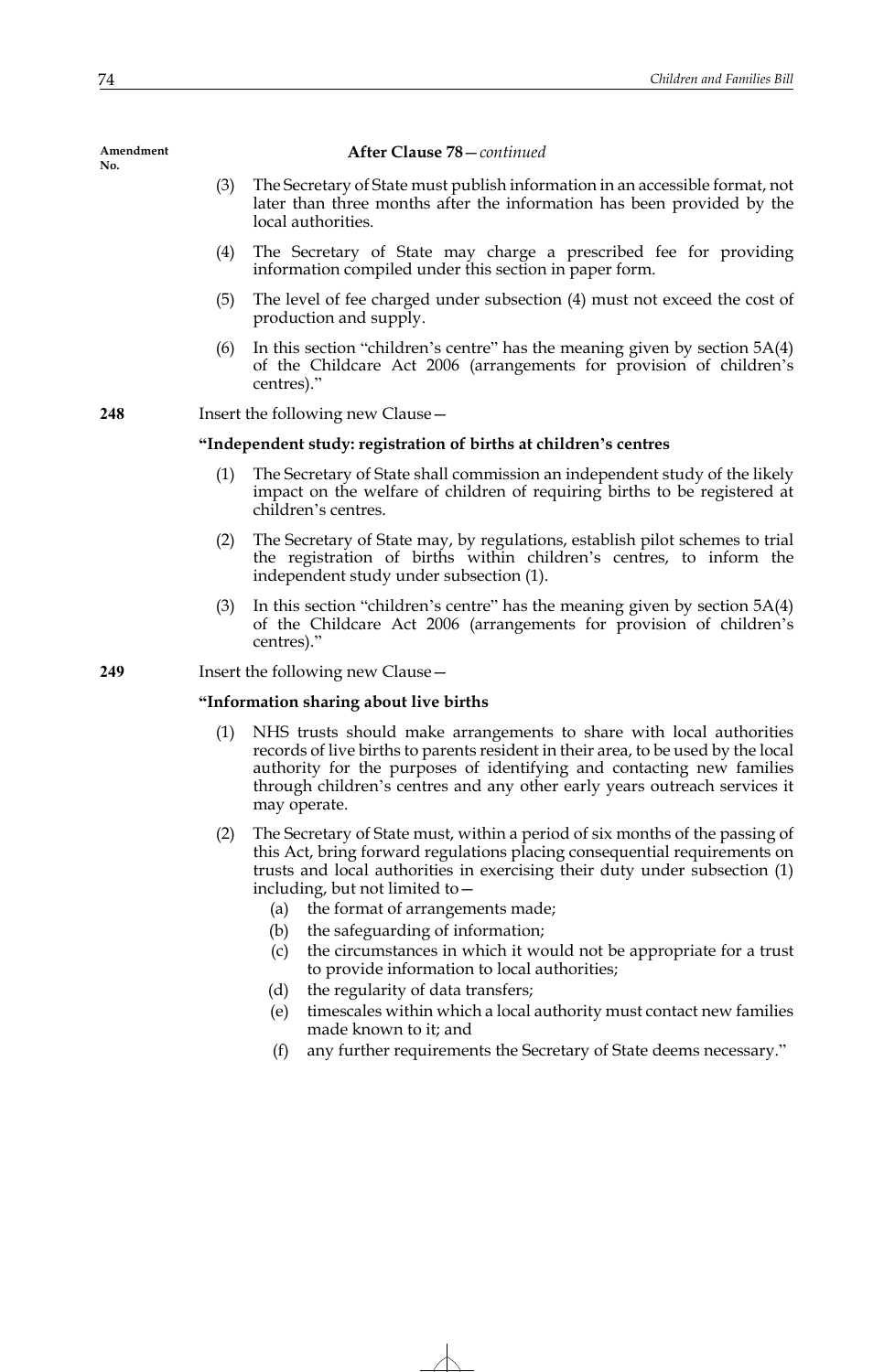| Amendment<br>No. | Clause 79                                                                                                                                                                                                                                                                                                                                                                                                                       |
|------------------|---------------------------------------------------------------------------------------------------------------------------------------------------------------------------------------------------------------------------------------------------------------------------------------------------------------------------------------------------------------------------------------------------------------------------------|
|                  | <b>BARONESS WALMSLEY</b><br><b>BARONESS MASSEY OF DARWEN</b><br><b>LORD RAMSBOTHAM</b>                                                                                                                                                                                                                                                                                                                                          |
| <b>250</b>       | Page 52, line 16, at end insert-<br>raise public awareness of children's rights by promoting<br>``()<br>knowledge of and respect for the rights of children;<br>initiate and intervene in legal proceedings, including<br>()<br>proceedings under section 7 of the Human Rights Act 1998<br>where the Children's Commissioner is not the victim or<br>potential victim of the unlawful act to which the<br>proceedings relate;" |
|                  | <b>BARONESS HUGHES OF STRETFORD</b><br><b>BARONESS JONES OF WHITCHURCH</b>                                                                                                                                                                                                                                                                                                                                                      |
| 251              | Page 52, line 43, leave out from "may" to end of line 44 and insert "only conduct an<br>investigation of the case of an individual child where he considers it will enable<br>him to discharge the primary function more effectively"                                                                                                                                                                                           |
|                  | <b>BARONESS LISTER OF BURTERSETT</b><br>LORD LESTER OF HERNE HILL<br><b>BARONESS WALMSLEY</b>                                                                                                                                                                                                                                                                                                                                   |
| 252              | Page 53, leave out lines 2 to 5 and insert –                                                                                                                                                                                                                                                                                                                                                                                    |
|                  | For the purposes of section $2(1)$ , the rights of children include the<br>" $(1)$<br>rights in the United Nations Convention on the Rights of the Child."                                                                                                                                                                                                                                                                      |
|                  | Clause 80                                                                                                                                                                                                                                                                                                                                                                                                                       |
|                  | <b>LORD TOUHIG</b>                                                                                                                                                                                                                                                                                                                                                                                                              |
| 253              | Page 54, line 5, at end insert –                                                                                                                                                                                                                                                                                                                                                                                                |
|                  | " $(3)$<br>The Childen's Commissioner may require a person to whom<br>representations has been made under subsection (2) to state in<br>writing, within such period as the Commissioner may reasonably<br>require, what actions the person has taken or proposes to take in<br>response to the representations."                                                                                                                |
|                  |                                                                                                                                                                                                                                                                                                                                                                                                                                 |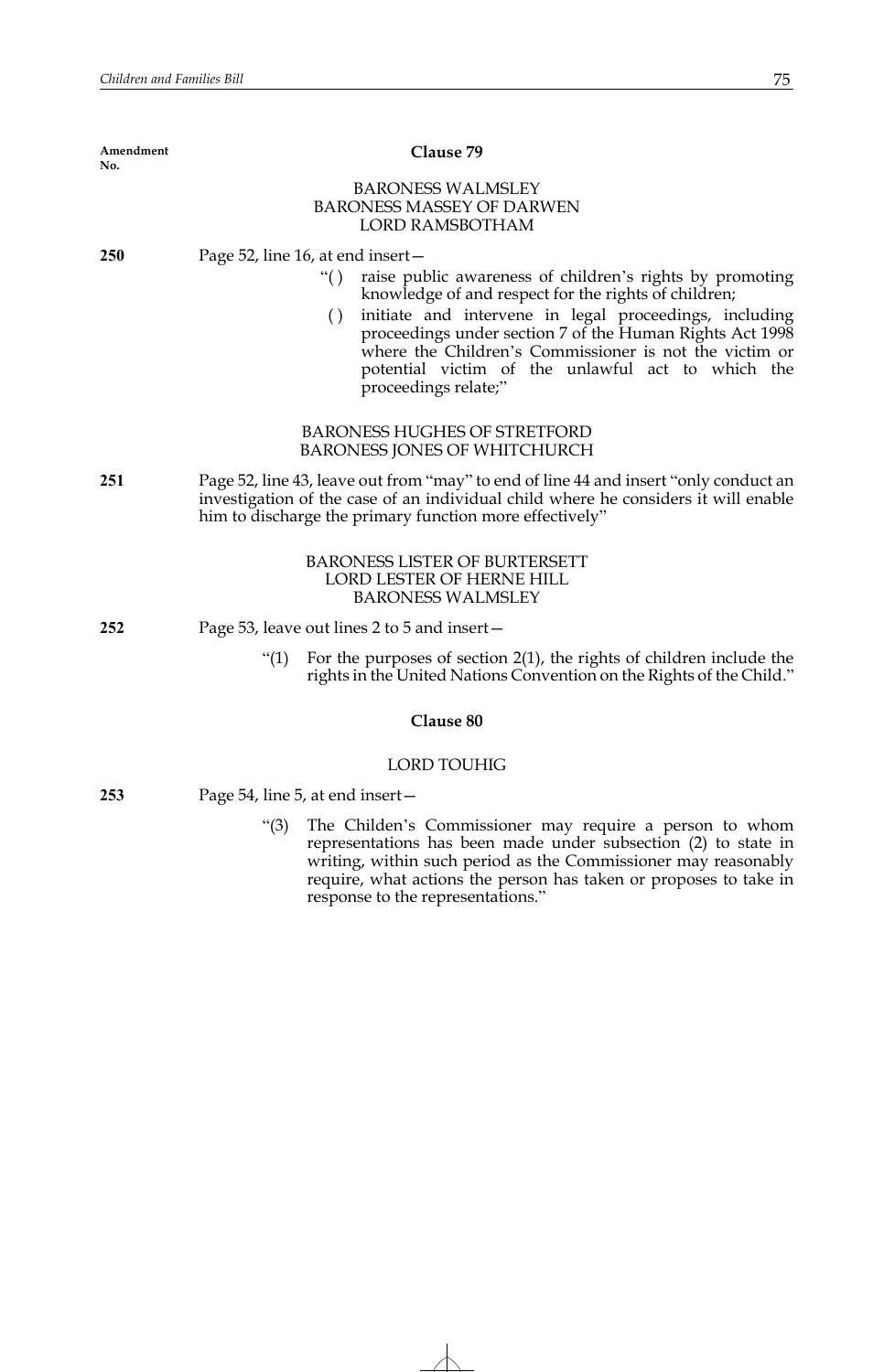| Amendment<br>No. | Clause 85                                                                                                                                                                                                                                                                                                                                                                                                                                                        |
|------------------|------------------------------------------------------------------------------------------------------------------------------------------------------------------------------------------------------------------------------------------------------------------------------------------------------------------------------------------------------------------------------------------------------------------------------------------------------------------|
|                  | <b>BARONESS WALMSLEY</b><br><b>BARONESS MASSEY OF DARWEN</b><br>LORD RAMSBOTHAM                                                                                                                                                                                                                                                                                                                                                                                  |
| 254              | Page 55, line 40, at end insert –<br>"(d) after paragraph (b) insert -<br>the Children's Commissioner's assessment of the<br>" $(c)$<br>extent to which children in England enjoy –<br>the rights in the United Nations Convention<br>(i)<br>on the Rights of the Child;<br>the rights of children in any other<br>(ii)<br>international treaty ratified by the United<br>Kingdom; and<br>the rights of children in the law applicable in<br>(iii)<br>England"." |
|                  | <b>BARONESS WALMSLEY</b><br><b>LORD RAMSBOTHAM</b><br><b>BARONESS MASSEY OF DARWEN</b>                                                                                                                                                                                                                                                                                                                                                                           |
| 255              | Page 56, line 10, at end insert "and the extent to which the Commissioner has had<br>due regard to their views"                                                                                                                                                                                                                                                                                                                                                  |
|                  | Clause 86                                                                                                                                                                                                                                                                                                                                                                                                                                                        |

# BARONESS WALMSLEY BARONESS MASSEY OF DARWEN LORD RAMSBOTHAM

**256** Page 56, line 37, at end insert—

- "( ) A child is within this subsection if he or she is detained in pursuance of—
	- (a) an order made by a court, or
	- (b) an order of recall made by the Secretary of State.
	- ( ) A child is within this subsection if he or she has been identified by a professional as a potential victim of trafficking.
	- ( ) A child is within this subsection if he or she is a separated migrant child."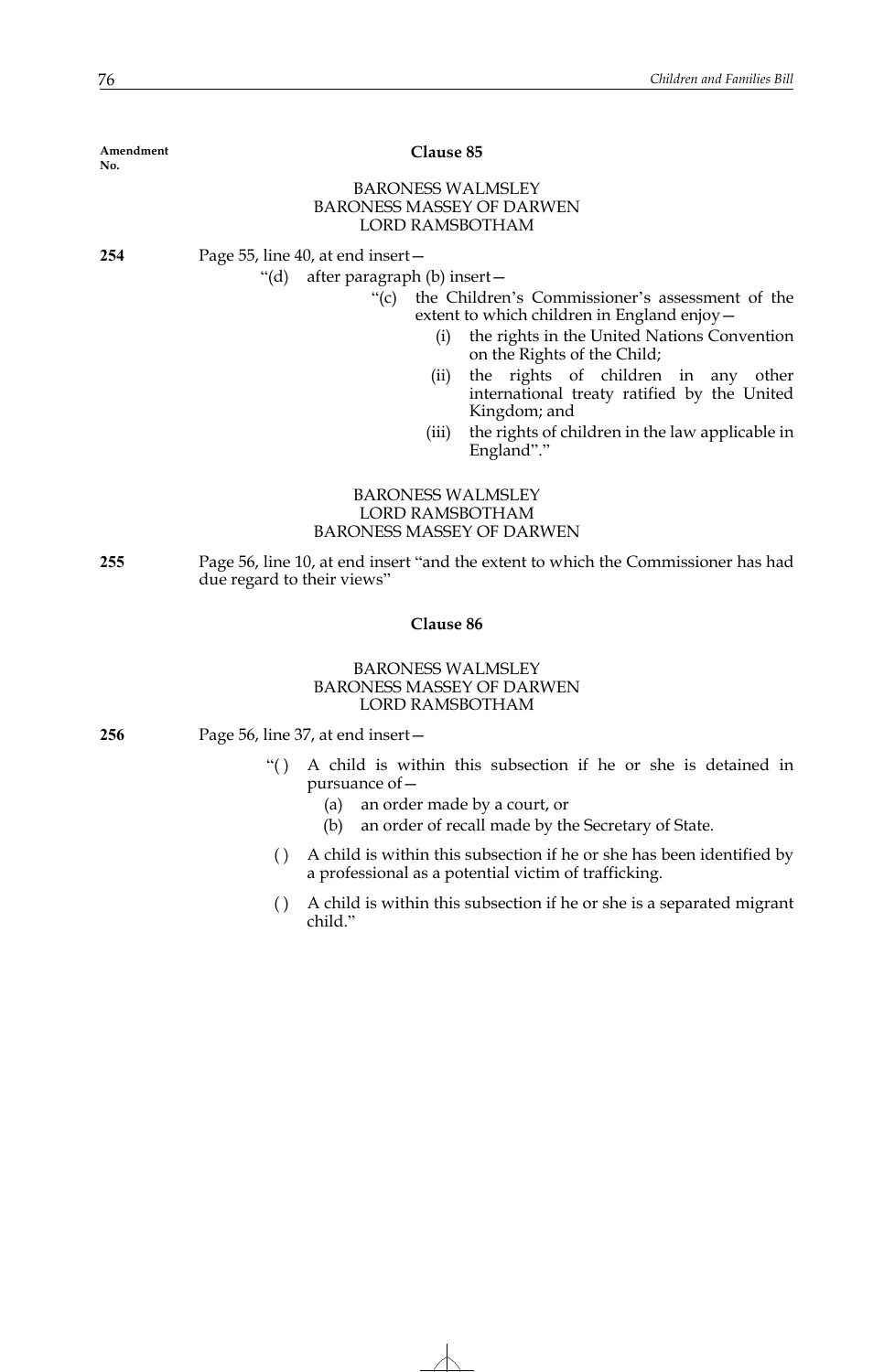| Amendment<br>No. |                                                                            | Schedule 5                                                                                                                                                                  |
|------------------|----------------------------------------------------------------------------|-----------------------------------------------------------------------------------------------------------------------------------------------------------------------------|
|                  |                                                                            | <b>BARONESS MASSEY OF DARWEN</b><br><b>BARONESS HOWE OF IDLICOTE</b><br><b>LORD RAMSBOTHAM</b><br><b>BARONESS BUTLER-SLOSS</b>                                              |
| 257              | Page 188, line 9, at end insert –                                          |                                                                                                                                                                             |
|                  | "(za) after sub-paragraph (1) insert –                                     |                                                                                                                                                                             |
|                  | (a)                                                                        | "(1A) The Secretary of State shall appoint an individual only<br>if the Secretary of State reasonably considers the<br>individual-<br>has adequate experience and knowledge |
|                  |                                                                            | relating to children's rights, including the<br>involvement of children in decision-making;<br>and                                                                          |
|                  | (b)                                                                        | is able and willing to act independently of<br>Government.","                                                                                                               |
|                  |                                                                            | <b>BARONESS HUGHES OF STRETFORD</b><br>BARONESS JONES OF WHITCHURCH                                                                                                         |
| 258              | Page 188, line 9, at end insert-                                           |                                                                                                                                                                             |
|                  | " $(za)$<br>Commons","                                                     | in sub-paragraph (1), after "Secretary of State" insert "with the<br>consent of the Education Committee of the House of                                                     |
| 259              | Page 188, line 11, at end insert-<br>"(aa) after sub-paragraph (2) insert- |                                                                                                                                                                             |
|                  |                                                                            | "(2A) In appointing the Children's Commissioner, the<br>Secretary of State shall -                                                                                          |
|                  | (a)                                                                        | have due regard to the views of -                                                                                                                                           |
|                  |                                                                            | any parliamentary committee which<br>(i)<br>has published a view on the proposed<br>appointment;                                                                            |
|                  |                                                                            | children involved in the appointment of<br>(ii)<br>the Children's Commissioner, and                                                                                         |
|                  |                                                                            | the advice of any selection panel,<br>(iii)<br>established<br>for the<br>purpose<br>of<br>interviewing candidates, as to their<br>suitability for appointment;              |
|                  | (b)                                                                        | appoint an individual only if the Secretary of<br>State reasonably considers the individual -                                                                               |
|                  |                                                                            | has experience and knowledge relating<br>(i)<br>to children's rights;                                                                                                       |
|                  |                                                                            | is able and willing to act independently<br>(ii)<br>of government;                                                                                                          |
|                  |                                                                            | enjoys the trust and confidence of the<br>(iii)<br>public (including children); and                                                                                         |
|                  |                                                                            | is capable of effectively fulfilling the<br>(iv)<br>Children's Commissioner's primary<br>function.","                                                                       |
|                  |                                                                            |                                                                                                                                                                             |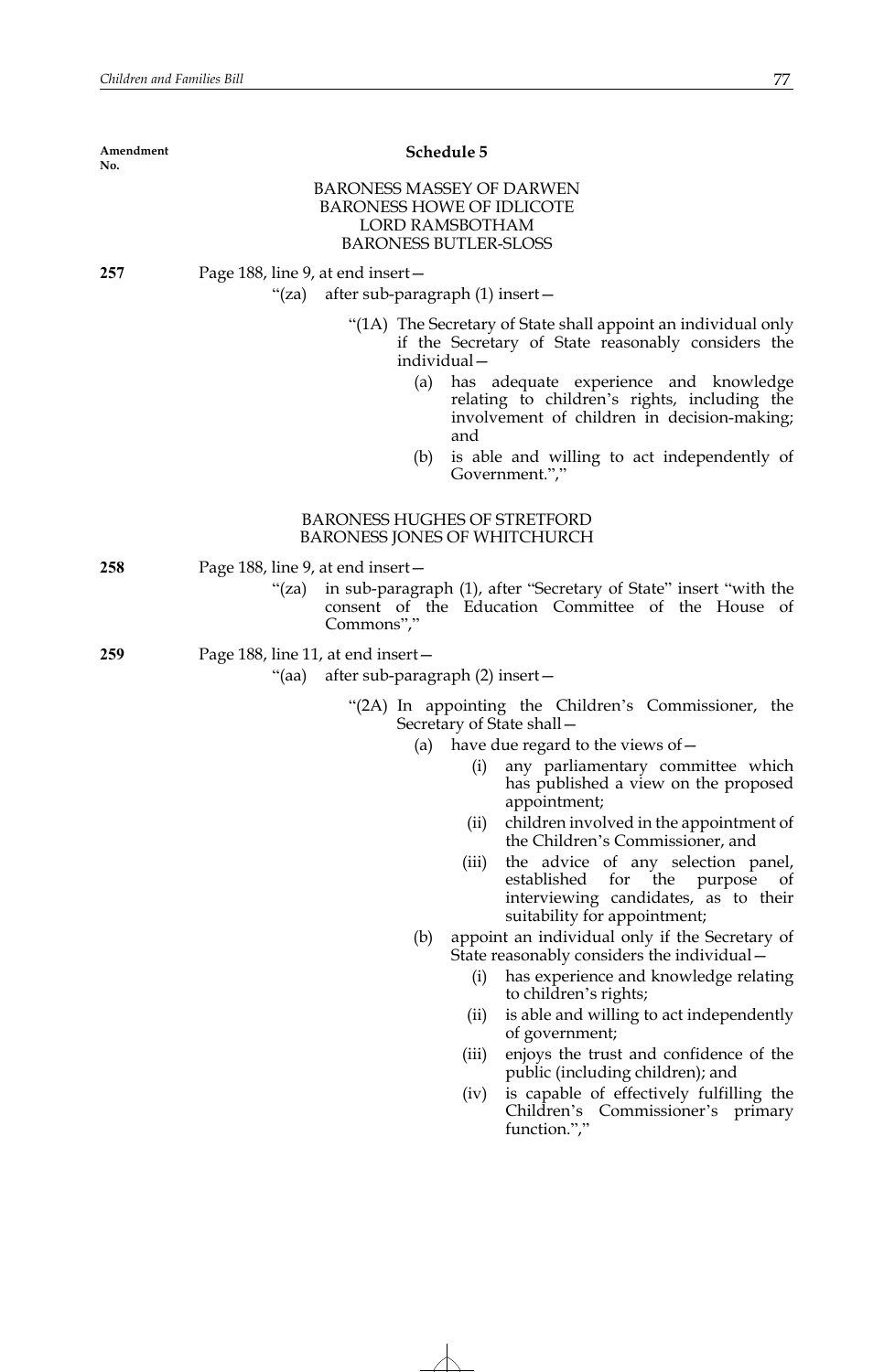| Amendment<br>No. | Schedule 5-continued                                                                                                                                                                                                                                                                                                                                                                               |
|------------------|----------------------------------------------------------------------------------------------------------------------------------------------------------------------------------------------------------------------------------------------------------------------------------------------------------------------------------------------------------------------------------------------------|
|                  | <b>BARONESS MASSEY OF DARWEN</b><br><b>BARONESS BUTLER-SLOSS</b>                                                                                                                                                                                                                                                                                                                                   |
| 260              | Page 188, line 14, at end insert-<br>"(d) after sub-paragraph (7) insert—                                                                                                                                                                                                                                                                                                                          |
|                  | "(8) The Secretary of State shall have due regard to the<br>views of any parliamentary committee which has<br>published a view on a proposed appointment or<br>removal from office of the Children's Commissioner.""                                                                                                                                                                               |
|                  | <b>BARONESS HUGHES OF STRETFORD</b><br>BARONESS JONES OF WHITCHURCH                                                                                                                                                                                                                                                                                                                                |
| 261              | Page 188, line 14, at end insert-<br>"(d) after sub-paragraph (7) insert—                                                                                                                                                                                                                                                                                                                          |
|                  | "(8) The Secretary of State may only use his power under<br>sub-paragraph (7) with the consent of the Education<br>Committee of the House of Commons.""                                                                                                                                                                                                                                            |
|                  | LORD LESTER OF HERNE HILL<br><b>BARONESS HOWE OF IDLICOTE</b><br><b>BARONESS O'LOAN</b><br><b>BARONESS LISTER OF BURTERSETT</b>                                                                                                                                                                                                                                                                    |
| 262              | Page 189, line 9, at end insert –                                                                                                                                                                                                                                                                                                                                                                  |
|                  | "() In Schedule 1 to the Children Act 2004 (Children's Commissioner), for<br>paragraph 7 substitute -                                                                                                                                                                                                                                                                                              |
|                  | $\lq\lq\lq\lq$<br>The Secretary of State shall -<br>pay to the Children's Commissioner such sums as are<br>(a)<br>reasonably sufficient for the purpose of enabling the<br>Children's Commissioner to perform his or her<br>functions, and<br>have due regard to the views of any parliamentary<br>(b)<br>committee which has published a view on the level at<br>which such sums should be set."" |
|                  | <b>After Clause 88</b>                                                                                                                                                                                                                                                                                                                                                                             |
|                  | <b>BARONESS FINLAY OF LLANDAFF</b><br><b>LORD FAULKNER OF WORCESTER</b><br><b>BARONESS TYLER OF ENFIELD</b><br><b>BARONESS MASSEY OF DARWEN</b>                                                                                                                                                                                                                                                    |
| 263              | Insert the following new Clause-                                                                                                                                                                                                                                                                                                                                                                   |
|                  | "Offence of failing to prevent smoking in a private vehicle when children are<br>present                                                                                                                                                                                                                                                                                                           |

(1) The Health Act 2006 is amended as follows.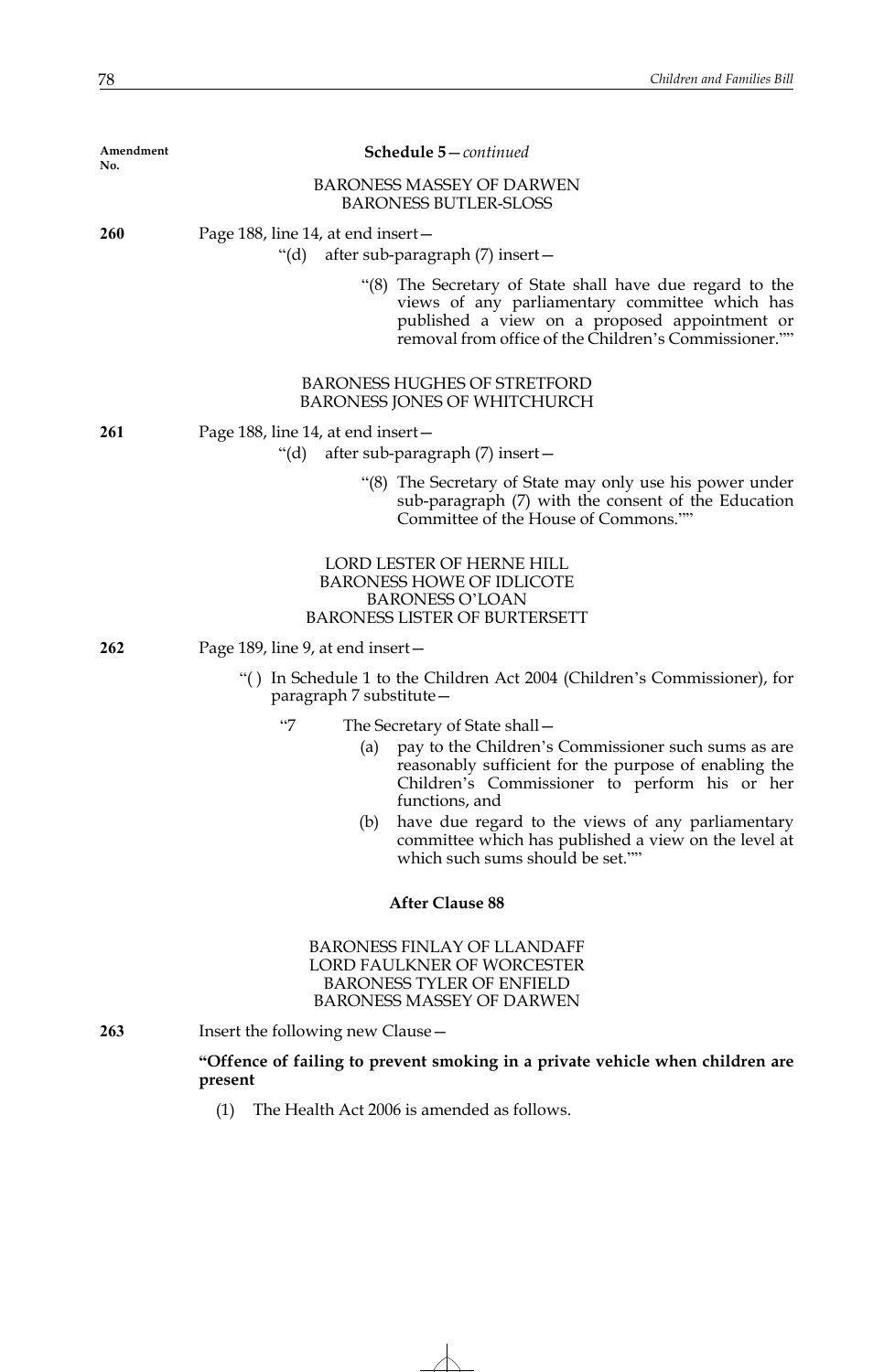#### **After Clause 88**—*continued*

(2) After section 8 insert—

# **"8A Offence of failing to prevent smoking in a private vehicle when children are present**

- (1) It is the duty of any person who drives a private vehicle to ensure that that vehicle is smoke-free whenever a child or children under the age of 18 are in such vehicle or part of such vehicle.
- (2) A person who fails to comply with the duty in subsection (1) commits an offence.
- (3) A person convicted of an offence under this section who has not previously been convicted of such an offence shall have the option of attending a smoke-free driving awareness course in place of paying a fine under subsection (4).
- (4) A person who does not wish to attend an awareness course or who has previously been convicted of an offence under this section is liable on summary conviction to a fine of £60.
- (5) The Secretary of State may introduce regulations to alter the level of penalty payable under subsection (4).
- (6) The Secretary of State shall update all relevant regulations regarding the offence created under subsection (2) within six months of this section coming into force.
- (7) The Secretary of State shall introduce regulations within six months of this section coming into force to prescribe the format of the awareness course in subsection (3)."
- (3) In section 79(4)(a), for "or  $8(7)$ " substitute ",  $8(7)$ , or  $8A(5)$ "."

LORD FAULKNER OF WORCESTER BARONESS TYLER OF ENFIELD BARONESS FINLAY OF LLANDAFF LORD McCOLL OF DULWICH

**264** Insert the following new Clause—

# **"Children's health: standardised tobacco packaging**

- (1) The Tobacco Advertising and Promotion Act 2002 is amended as follows.
- (2) After section 12 (television and radio broadcasting) insert—

# **"12A Children's health: standardised packaging**

6

(1) The Secretary of State may, if satisfied that doing so is in the interests of preventing harm to the health of children under the age of 18 or of promoting the health of children under the age of 18, make regulations specifying retail tobacco packaging requirements.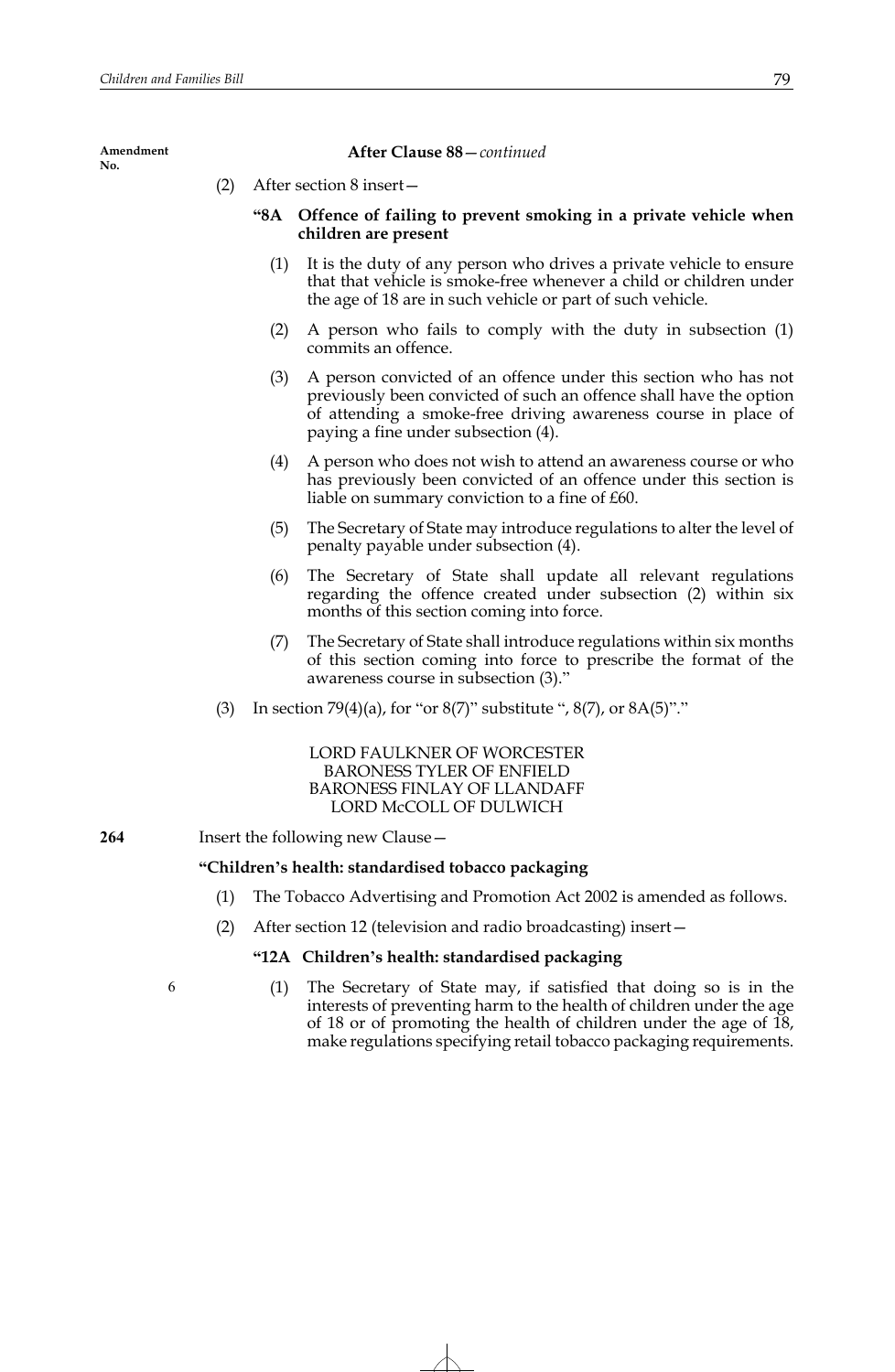# **After Clause 88**—*continued*

- (2) Regulations made under subsection (1) may provide that retail packaging or tobacco products of any such description, or falling within any such class as may be specified in the regulations, shall not, except in such circumstances as may be so specified, be of any such colour or shape, or display any such mark or trade mark, or any other particulars as may be so specified.
- (3) A person is guilty of an offence if  $-$ 
	- (a) in the course of a business he or she owns or manages retail or commercial premises or a leisure facility;
	- (b) he or she sells or supplies products which might reasonably be expected to attract, or be aimed at, children under the age of 18;
	- (c) he or she sells or supplies, or has in the premises or facility for sale or supply, any tobacco product; and
	- (d) the retail packaging of the tobacco product does not comply with a specified retail tobacco packaging requirement.
- (4) In this section—

"container" includes any pack, carton, box, tin, packet, bag, pouch, tube or other container;

"retail packaging" means—

- (a) container for retail sale in which a tobacco product is directly placed;
- (b) any container for retail sale that contains a smaller container in which a tobacco product is directly placed;
- (c) any cigarette paper in which tobacco is contained and anything else forming part of a cigarette other than the tobacco;
- (d) any plastic or other wrapper that covers any retail packaging of the type described in paragraphs (a) to  $(c)$ ;
- (e) any plastic or other wrapper that covers a tobacco product, being a tobacco product that is for retail sale; or
- (f) anything (other than a tobacco product) that is placed inside or is affixed or otherwise attached to retail packaging of the type described in paragraphs (a) to (e) but does not include the lining of a cigarette pack if the lining complies with retail packaging requirements;
- a "retail tobacco packaging requirement" is a requirement relating to any of the following particulars—
	- (a) the colour of retail packaging;
	- (b) the shape and material of retail packaging;
	- (c) trade marks or registered trade marks displayed on retail packaging;
	- (d) trade marks or registered trade marks displayed on retail packaging;

**Amendment No.**

10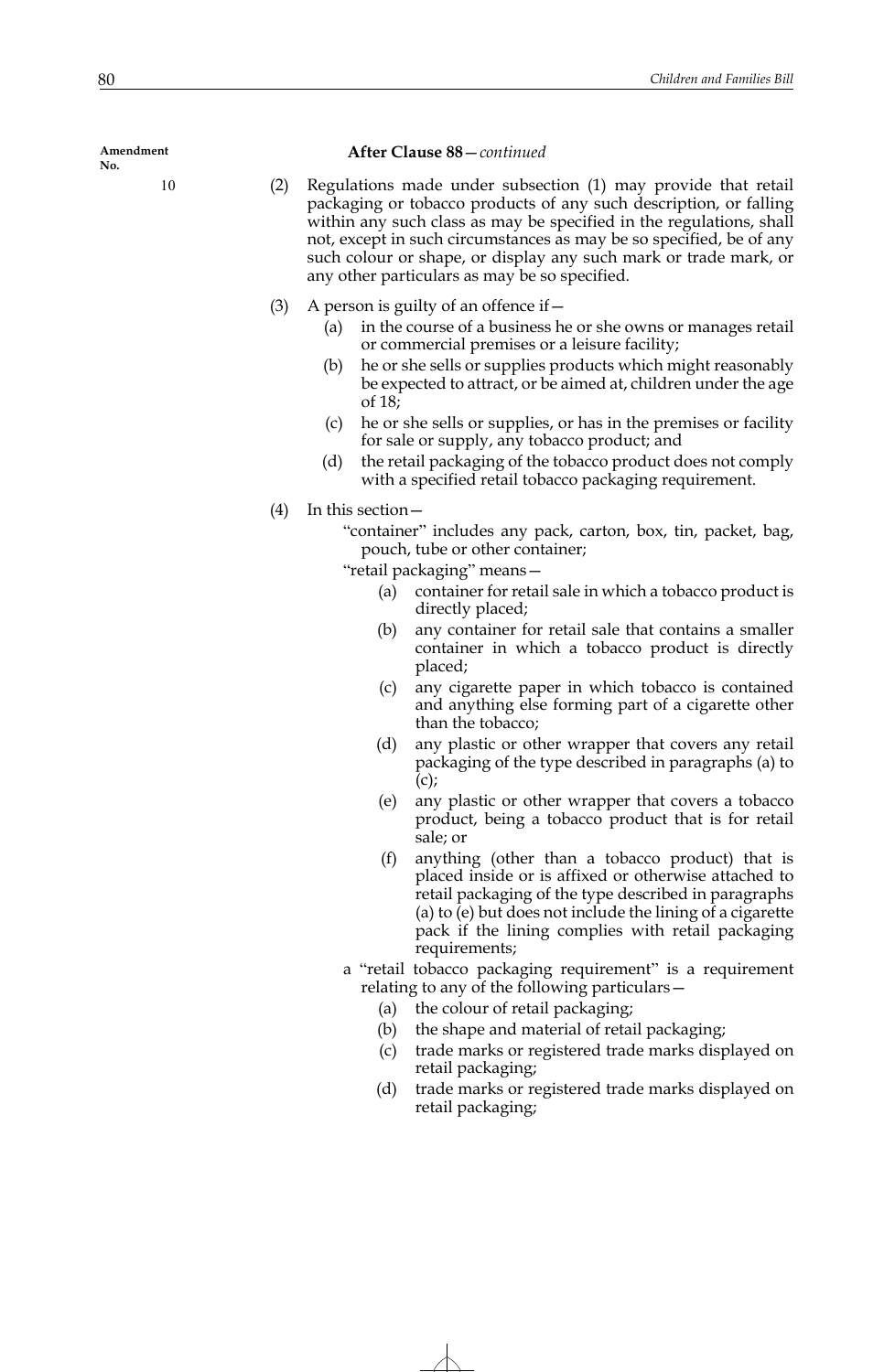### **After Clause 88**—*continued*

- (e) the labelling of or on packages, packaging or tobacco products, or associated with retail packaging or tobacco products;
- (f) the contents of retail packaging (including the shape and size of tobacco products);
- (g) any covert or overt markings, coded numbering or any other security features on retail packaging or tobacco products;
- (h) any other particulars relating to retail packaging or tobacco products as may be prescribed by the Secretary of State;
- a "specified retail packaging requirement" is a retail tobacco packaging requirement specified in regulations made under subsection (1);
- "trade mark" and "registered trade mark" have the same meaning as in section 1 of the Trade Marks Act 1994.""

## BARONESS HUGHES OF STRETFORD LORD HUNT OF KINGS HEATH BARONESS JONES OF WHITCHURCH BARONESS WHEELER

[*Amendments 265 and 266 are amendments to Amendment 264*]

- **265** Line 6, leave out "may" and insert "must"
- **266** Line 10, leave out "may" and insert "must"

## **Clause 93**

#### BARONESS MASSEY OF DARWEN

**267** Leave out Clause 93 and insert the following new Clause—

#### **"Statutory rights to leave and pay of prospective adopters with whom looked after children are placed, special guardians and family and friends carers**

- (1) In section 75A of the Employment Rights Act 1996 (ordinary adoption leave), after subsection (1) there is inserted—
	- "(1A) The conditions that may be prescribed under subsection (1) include conditions as to—
		- (a) being a local authority foster parent;
		- (b) being approved as a prospective adopter;
		- (c) being notified by a local authority in England that a child is to be, or is expected to be, placed with the employee under section 22C of the Children Act 1989;
		- (d) becoming a special guardian under section 14A of the Children Act 1989;
		- (e) becoming a family and friends carer in prescribed circumstances."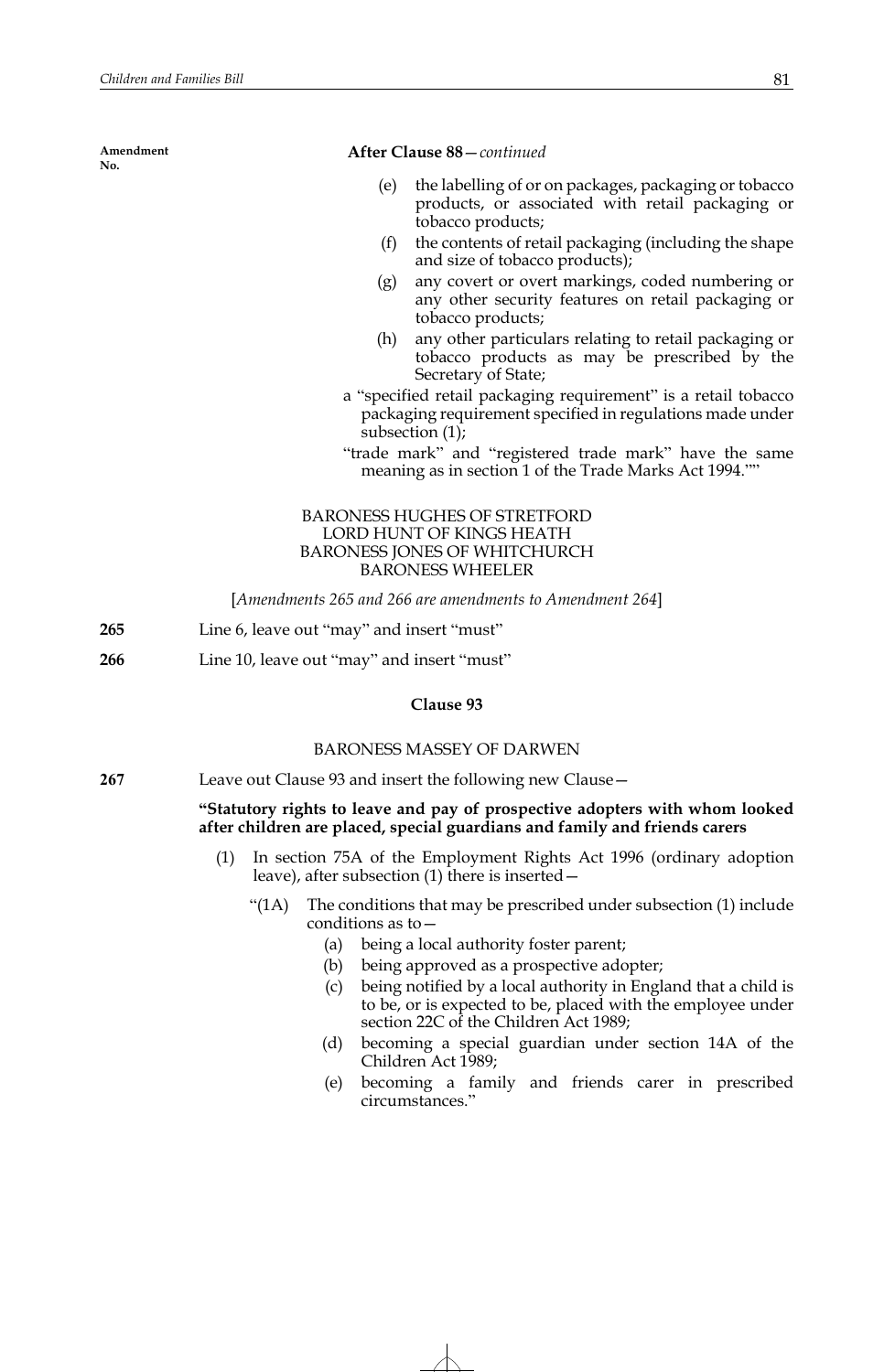**Clause 93**—*continued*

- (2) In section 75B of the Employment Rights Act 1996 (additional adoption leave), after subsection (1) there is inserted—
	- "(1A) The conditions that may be prescribed under subsection (1) include conditions as to—
		- (a) becoming a special guardian under section 14A of the Children Act 1989;
		- (b) becoming a family and friends carer in prescribed circumstances."
- (3) In section 80B of the Employment Rights Act 1996 (entitlement to ordinary paternity leave: adoption)—
	- (a) in subsection (5), after paragraph (a) there is inserted—
		- "(aa) make provision excluding the right to be absent on leave under this section in the case of an employee who, by virtue of provision under subsection  $(6A)$ , has already exercised a right to be absent on leave under this section in connection with the same child;";
	- (b) after subsection (6) there is inserted—
	- "(6A) Regulations under subsection (1) shall include provision for leave in respect of a child—
		- (a) placed, or expected to be placed, under section 22C of the Children Act 1989 by a local authority in England with a local authority foster parent who has been approved as a prospective adopter;
		- (b) for whom a special guardian has been appointed under section 14A of the Children Act 1989;
		- (c) placed in a family and friends care arrangement in prescribed circumstances.
		- (6B) This section has effect in relation to regulations made by virtue of subsection  $(6A)$  as if  $-$ 
			- (a) references to being placed for adoption were references to being placed under section 22C of the Children Act 1989 with a local authority foster parent who has been approved as a prospective adopter or to being placed with a special guardian under section 14A of the Children Act 1989 or to being placed in a family and friends care arrangement in prescribed circumstances;
			- (b) references to placement for adoption were references to placement under section 22C or section 14A with such a person or to placement with a family and friends carer in prescribed circumstances;
			- (c) paragraph (aa) of subsection (5) were omitted."

**Amendment No.**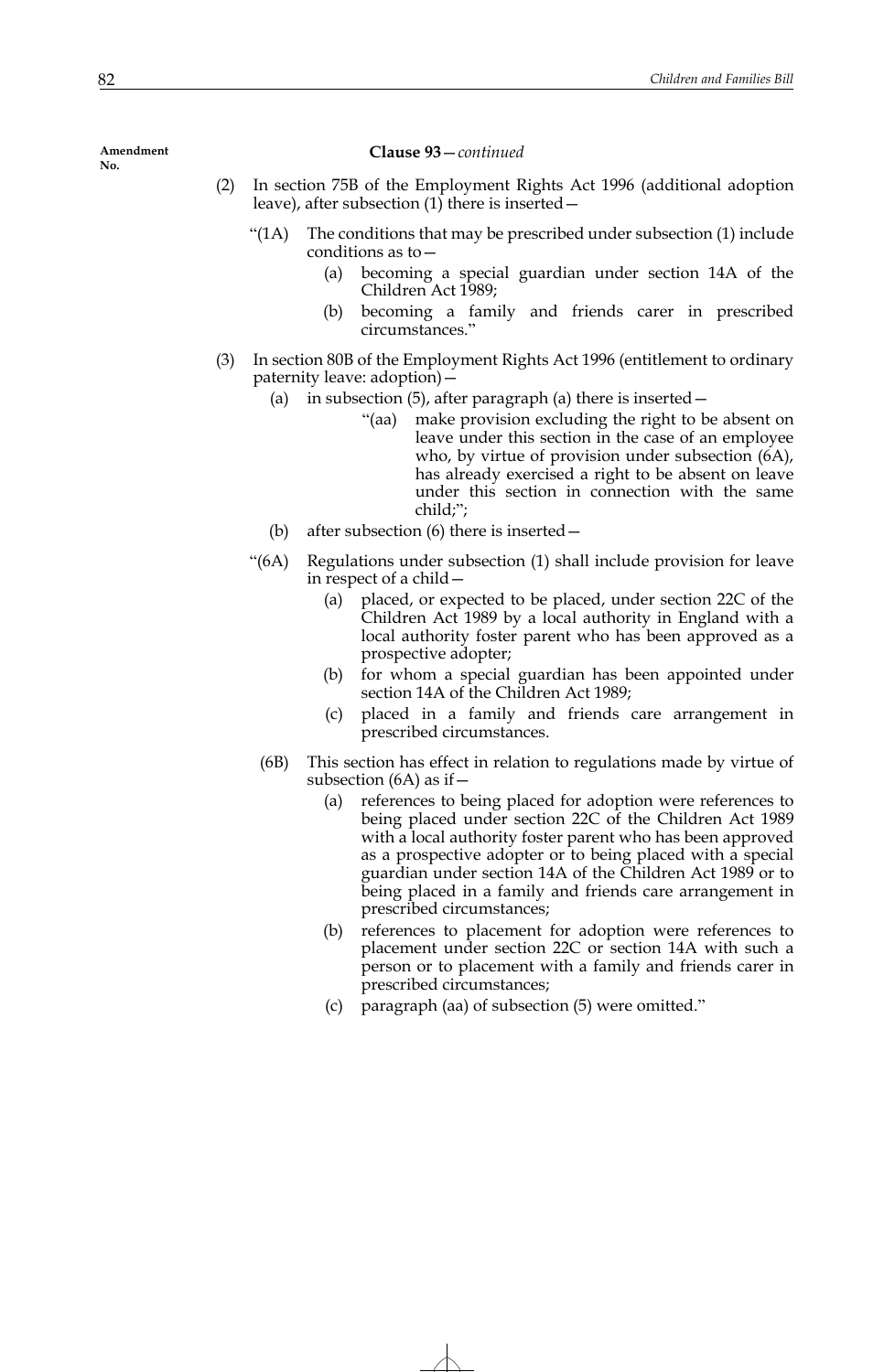#### **Clause 93**—*continued*

- (4) In section 171ZB of the Social Security Contributions and Benefits Act 1992 (entitlement to ordinary statutory paternity pay: adoption), after subsection (7) there is inserted—
	- "(8) This section has effect in a case involving a child placed under section 22C of the Children Act 1989 by a local authority in England with a local authority foster parent who has been approved as a prospective adopter, or placed with a special guardian under section 14A of the Children Act 1989 or placed in a family and friends care arrangement in prescribed circumstances, with the following modifications—
		- (a) the references in subsection (2) to a child being placed for adoption under the law of any part of the United Kingdom are to be treated as references to a child being placed under section 22C in that manner or to being placed with a special guardian under section 14A or to being placed in a family and friends care arrangement in prescribed circumstances;
		- (b) the reference in subsection (3) to the week in which the adopter is notified of being matched with the child for the purposes of adoption is to be treated as a reference to the week in which the prospective adopter is notified that the child is to be, or is expected to be, placed with the prospective adopter under section 22C or the week the special guardian is expected to be appointed or the week the child is expected to be placed in a family and friends care arrangement in prescribed circumstances;
		- (c) the reference in subsection (6) to placement for adoption is to be treated as a reference to placement under section 22C of section 14A or to placement with a family and friends carer in prescribed circumstances;
		- (d) the definition in subsection (7) is to be treated as if it were a definition of "prospective adopter" or "special guardian" or "family and friends carer in prescribed circumstances".
	- (9) Where, by virtue of subsection (8), a person becomes entitled to statutory paternity pay in connection with the placement of a child under section 22C or 14A of the Children Act 1989 or placement with a family and friends carer in prescribed circumstances, the person may not become entitled to payments of statutory paternity pay in connection with the placement of the child for adoption."
- (5) In section 171ZE of the Social Security Contributions and Benefits Act 1992 (rate and period of pay), after subsection (11) there is inserted—
	- "(12) Where statutory paternity pay is payable to a person by virtue of section  $171ZB(8)$ , this section has effect as if  $-$ 
		- (a) the references in subsections  $(3)(b)$  and  $(10)$  to placement for adoption were references to placement under section 22C or 14A of the Children Act 1989 or placement with a family and friends carer in prescribed circumstances;
		- (b) the references in subsection (10) to being placed for adoption were references to being placed under section 22C or 14A or to being placed with a family and friends carer in prescribed circumstances."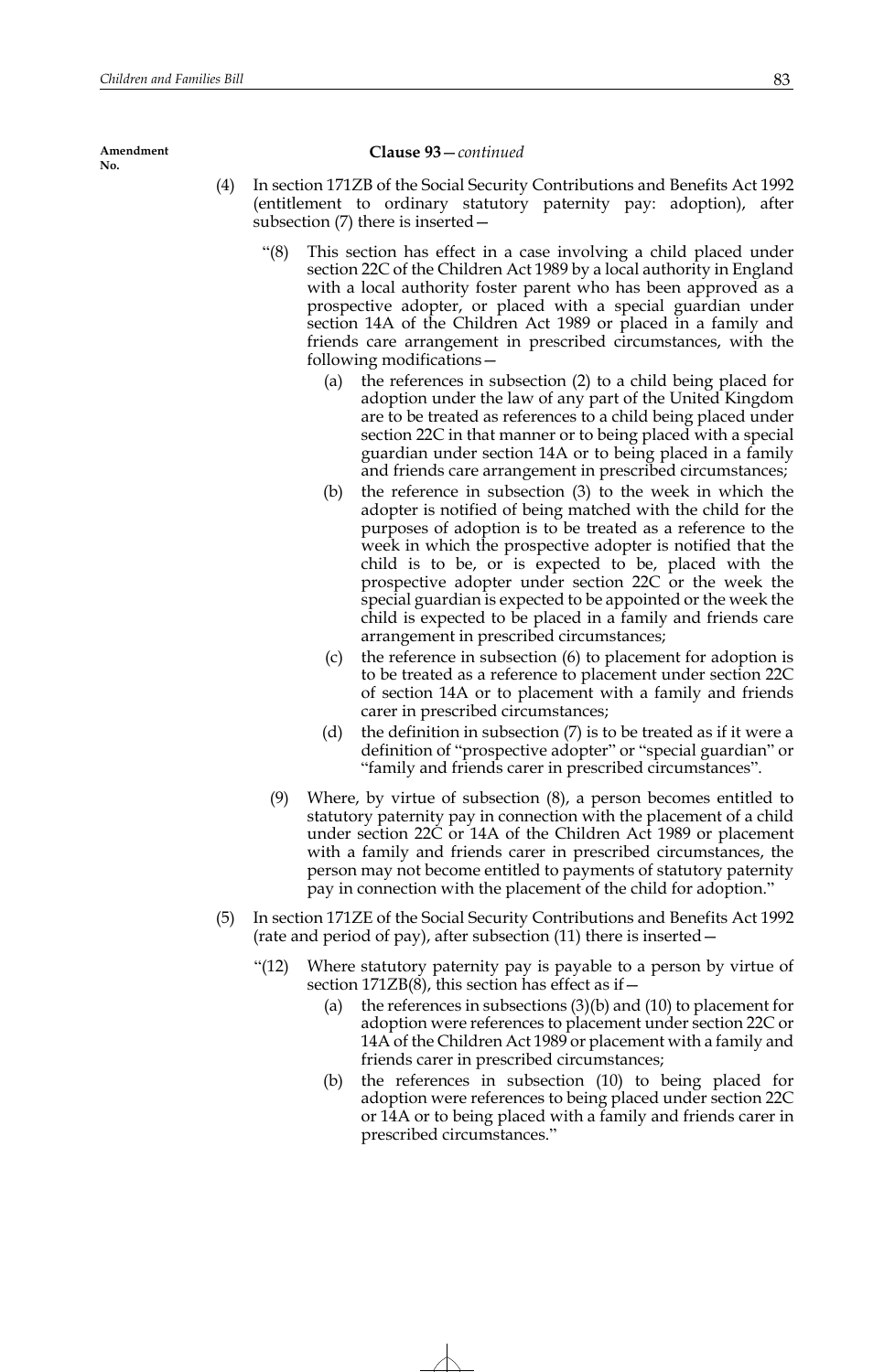#### **Clause 93**—*continued*

- (6) In section 171ZL of the Social Security Contributions and Benefits Act 1992 (entitlement to statutory adoption pay), after subsection (8) there is inserted—
	- "(9) This section has effect in a case involving a child who is, or is expected to be, placed under section 22C of the Children Act 1989 by a local authority in England with a local authority foster parent who has been approved as a prospective adopter, or placed with a special guardian under section 14A of the Children Act 1989 or placed in a family and friends care arrangement in prescribed circumstances, with the following modifications—
		- (a) the references in subsections  $(2)(a)$  and  $(4A)(a)$  to a child being placed for adoption under the law of any part of the United Kingdom are to be treated as references to a child being placed under section 22C in that manner or to being placed with a special guardian under section 14A or to being placed in a family and friends care arrangement in prescribed circumstances;
		- (b) the reference in subsection (3) to the week in which the person is notified that he has been matched with the child for the purposes of adoption is to be treated as a reference to the week in which the person is notified that the child is to be, or is expected to be, placed with him under section 22C or the week the special guardian is expected to be appointed or the week the child is expected to be placed in a family and friends care arrangement in prescribed circumstances;
		- (c) the references in subsection (4B)(a) to adoption are to be treated as references to placement under section 22C or 14A or placement with a family and friends carer in prescribed circumstances;
		- (d) the reference in subsection (5) to placement, or expected placement, for adoption is to be treated as a reference to placement, or expected placement, under section 22C or 14A or placement with a family and friends carer in prescribed circumstances.
	- (10) Where, by virtue of subsection (9), a person becomes entitled to statutory adoption pay in respect of a child who is, or is expected to be, placed under section 22C or 14A of the Children Act 1989 or placement with a family and friends carer in prescribed circumstances, the person may not become entitled to payments of statutory adoption pay as a result of the child being, or being expected to be, placed for adoption."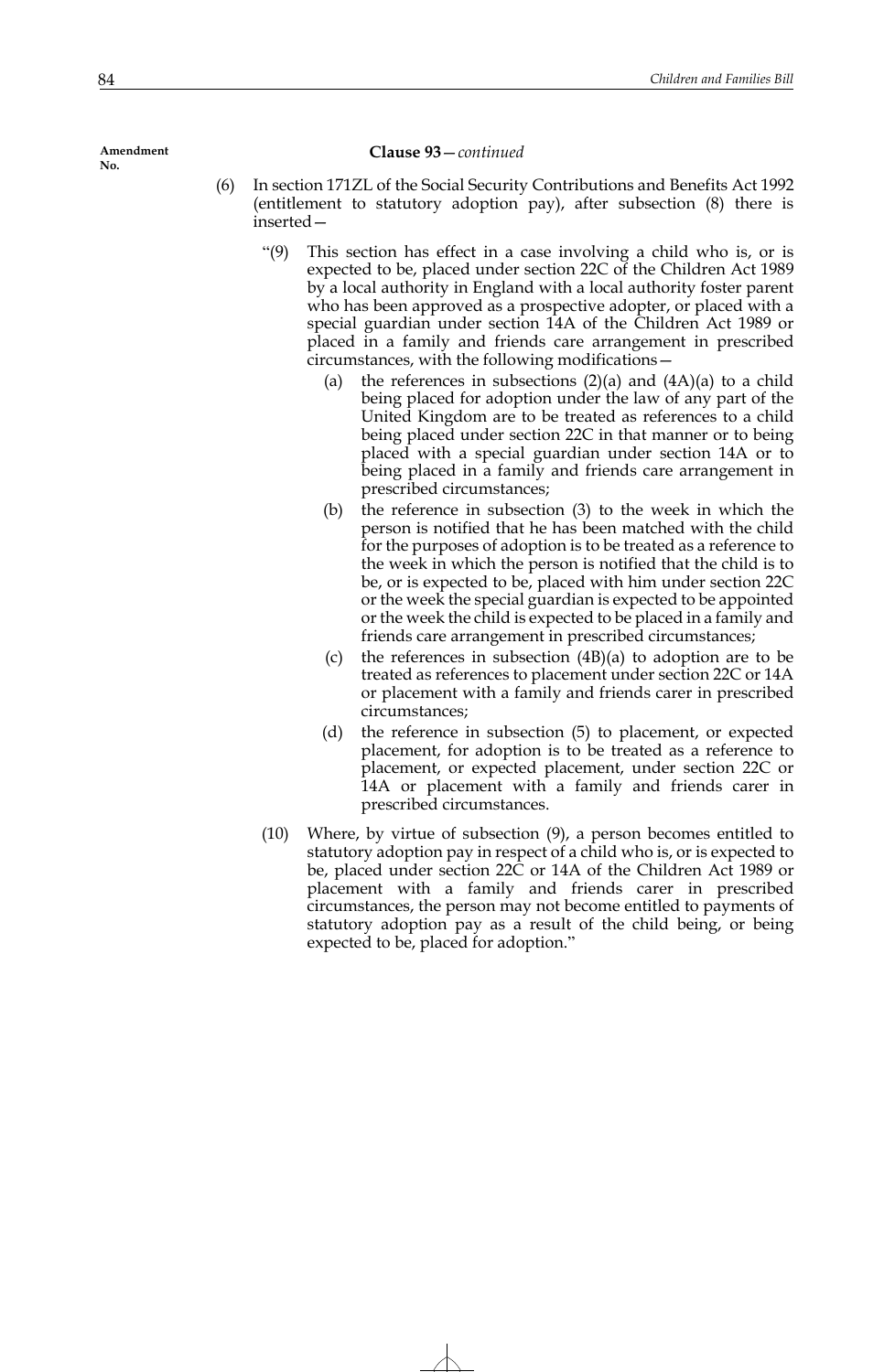#### **Clause 93**—*continued*

- (7) In section 171ZN of the Social Security Contributions and Benefits Act 1992 (rate and period of pay), after subsection (8) there is inserted—
	- "(9) Where statutory adoption pay is payable to a person by virtue of section 171ZL(9), this section has effect as if the reference in subsection  $(2E)$  to the week in which the person is notified that he has been matched with a child for the purposes of adoption were a reference to the week in which the person is notified that a child is to be, or is expected to be, placed with him under section 22C of the Children Act 1989 or the week the special guardian is expected to be appointed or the week the child is expected to be placed in a family and friends care arrangement in prescribed circumstances.
- (8) In the Social Security Contributions and Benefits Act 1992—
	- (a) in section  $171ZJ(1)$ , at the appropriate place there is inserted
		- ""local authority" has the same meaning as in the Children Act 1989 (see section 105(1) of that Act);";
		- ""local authority foster parent" has the same meaning as in the Children Act 1989 (see section 22C(12) of that Act);";
	- (b) in section  $171ZS(1)$ , at the appropriate place there is inserted  $-$ 
		- ""local authority" has the same meaning as in the Children Act 1989 (see section 105(1) of that Act);";
			- ""local authority foster parent" has the same meaning as in the Children Act 1989 (see section 22C(12) of that Act);"."

## **After Clause 106**

## BARONESS BENJAMIN

**268** Insert the following new Clause—

## **"PART 8A**

# CHILDREN PARTICIPATION IN PERFORMANCES

## **Children participation in performances**

- (1) Section 25 of the Children and Young Persons Act 1933 (restrictions on persons under eighteen going abroad for the purpose of performing for profit) is amended as follows.
- (2) For subsection  $(1)(a)$  substitute
	- for the purposes of taking part in a performance to which section 37(2) of the Children and Young Persons Act 1963 applies,".
- (3) In subsection  $(1)$ 
	- (a) for "this section" substitute "section 37 of the Children and Young Persons Act 1963",
	- (b) omit paragraph (a) and after "granted in respect of him under" omit "this" and after "section" insert "37 of the Children and Young Persons Act 1963".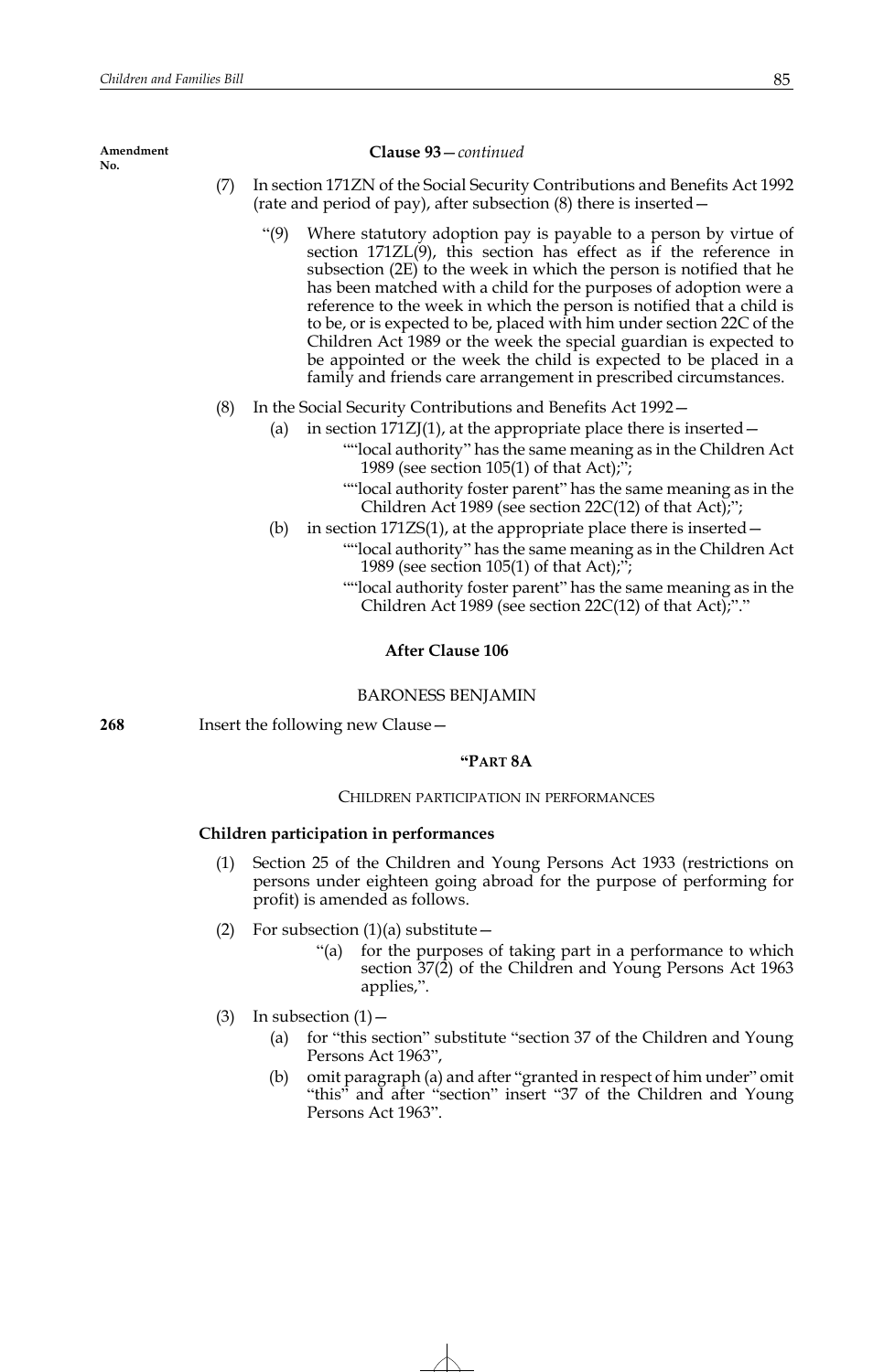**Amendment** 

**After Clause 106**—*continued*

- (4) Subsections (2) to (11) of the Children and Young Persons Act 1933 are omitted.
- (5) Section 37 of the Children and Young Persons Act 1963 (restrictions on persons under 16 taking part in public performances, etc.) is amended as follows.
- (6) After subsection (2) insert—
	- "(2A) For the purposes of subsection (2), a performance does not include participation in—
		- (a) filming by private individuals for uploading onto the internet for transmission ("user generated content");
		- (b) observational documentaries in which the child's life and routine remains to a significant degree the same as it would have been had filming not been taking place;
		- (c) unplanned and spontaneous filming where parental consent is subsequently obtained for the purposes of broadcasting;
		- (d) filming in the context of news and current affairs journalism, or filming in the public interest in circumstances where it is not practicable to apply for a licence, without prejudice to the effect of sections 39 and 49; or
		- (e) any further category as the Secretary of State may specify by way of regulations."
- (7) After subsection (3) insert—
	- "(3A) Where subsection (2A)(b) to (e) applies such that no licence is required, the person responsible for filming the child shall carry out an assessment of risk prior to the filming taking place, save where it is not possible to do so, in which case such a risk assessment must be carried out as soon as possible after such filming takes place."
- (8) In subsection (4) after "will not suffer" insert "and in particular, that the child would not be subjected to any risk beyond that involved in the ordinary course of their life".
- (9) In subsection (5) after "imposed by the authority" insert "; such conditions shall however, seek to minimise any differences in conditions imposed in relation to different media and any such differences must be necessary and objectively justified for the purposes of protecting the child against a specified risk, and in particular, regulations shall not prohibit the recording or broadcast of live performances where the child's participation in that live performance is permitted by the relevant licence".
- (10) After subsection  $(1)(b)$  insert
	- "(c) go abroad for the purposes of a performance to which subsection 2 applies save that this subsection shall not apply in any case where it is proved that the child was only temporarily resident within the United Kingdom."
- (11) Section 38 is repealed.
- (12) Section 42 is repealed."

**No.**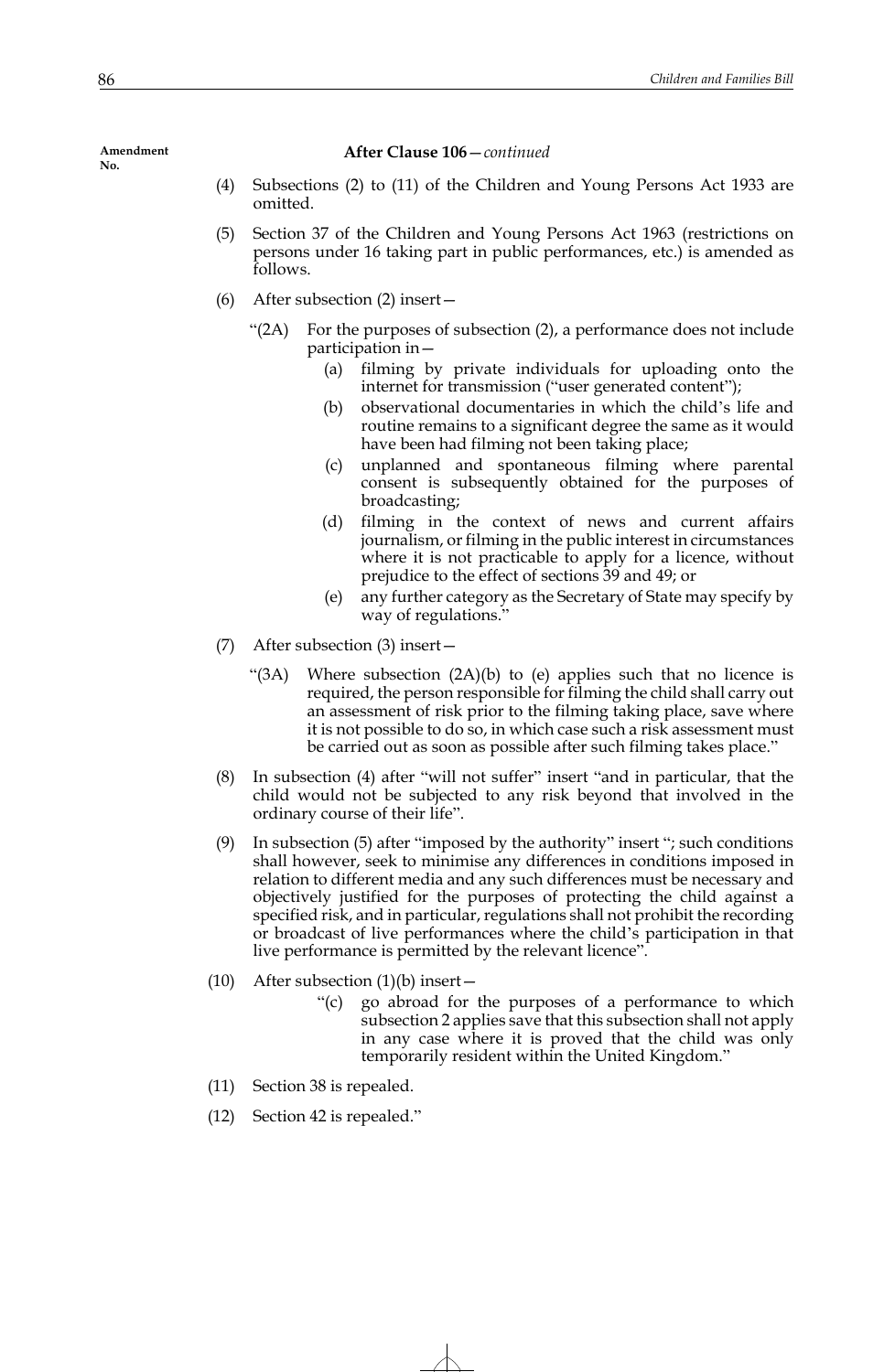| Amendment<br>No. | Clause 107                                                                                                                                                                                                                                                                                                                                                                                                                                                               |
|------------------|--------------------------------------------------------------------------------------------------------------------------------------------------------------------------------------------------------------------------------------------------------------------------------------------------------------------------------------------------------------------------------------------------------------------------------------------------------------------------|
|                  | LORD NASH                                                                                                                                                                                                                                                                                                                                                                                                                                                                |
| 269              | Page 114, line 34, leave out subsection (6) and insert-                                                                                                                                                                                                                                                                                                                                                                                                                  |
|                  | A statutory instrument containing (whether alone or with other<br>$\degree$ (6)<br>$provision)$ –<br>the first regulations to be made under section 49,<br>(a)<br>an order under section $54(1)$ or $55(1)$ , or<br>(b)<br>an order under section 108 which amends or repeals any provision<br>(c)<br>of primary legislation,<br>is not to be made unless a draft of the instrument has been laid before, and<br>approved by a resolution of, each House of Parliament." |
|                  | <b>BARONESS HUGHES OF STRETFORD</b><br><b>BARONESS JONES OF WHITCHURCH</b>                                                                                                                                                                                                                                                                                                                                                                                               |
| <b>270</b>       | Page 114, line 36, after "legislation" insert ", or a statutory instrument containing<br>an order under section 4,"                                                                                                                                                                                                                                                                                                                                                      |
| 271              | Page 114, line 36, after "legislation" insert ", or a statutory instrument containing<br>an order under section 49,"                                                                                                                                                                                                                                                                                                                                                     |
| 272              | Page 114, line 36, after "legislation" insert ", or a statutory instrument containing<br>an order under section $51(4)$ ,"                                                                                                                                                                                                                                                                                                                                               |

**273** Page 114, line 36, after "legislation" insert ", or a statutory instrument containing an order under sections 54 and 55,"